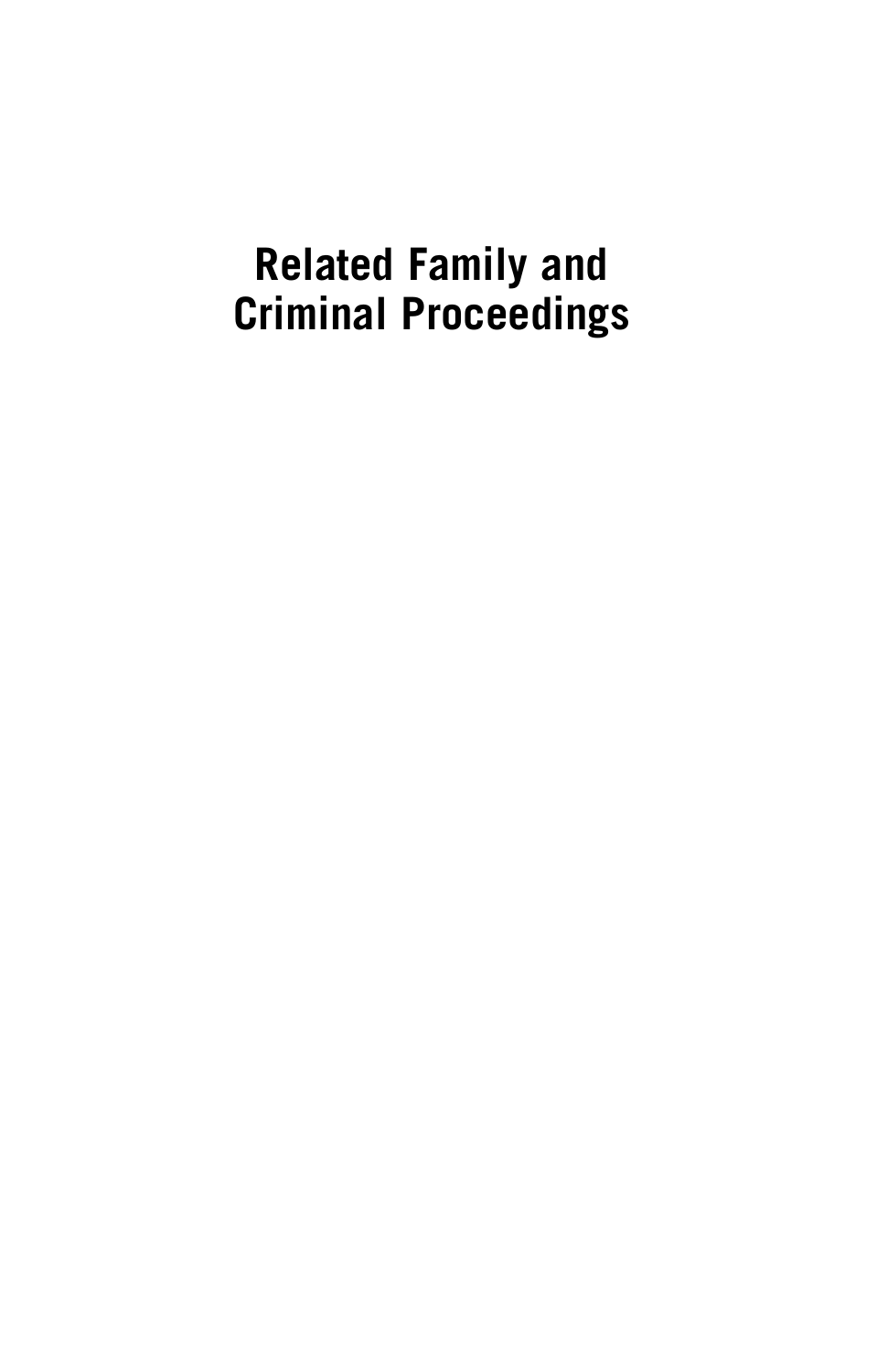Related titles by Law Society Publishing:

**Child Contact** Miranda Fisher and Sarah Whitten with Noel Arnold

**Child Law Handbook** Liz Goldthorpe with Pat Monro

**CLSA Duty Solicitors' Handbook** (3rd edn) Andrew Keogh

**Criminal Defence** (3rd edn) Roger Ede and Anthony Edwards

**Prison Law** (due Spring 2008) Margaret Obi

**Resolution Family Law Handbook** General Editor: Andrew Greensmith

Titles from Law Society Publishing can be ordered from all good legal bookshops or direct from our distributors, Prolog (tel. 0870 850 1422 or email **lawsociety@prolog.uk.com**). For further information or a catalogue, email our editorial and marketing office at **publishing@lawsociety.org.uk**.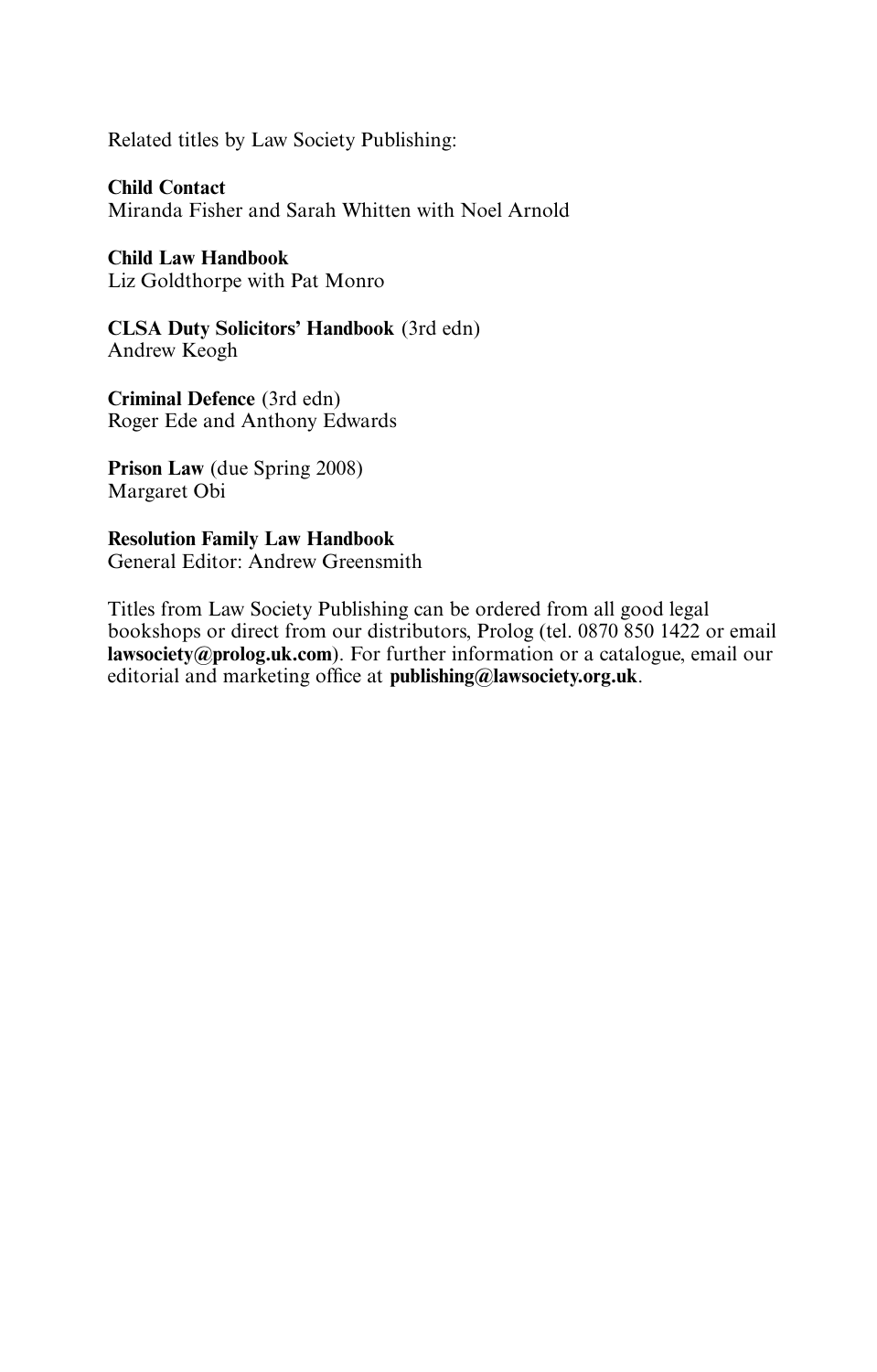# **Related Family and Criminal Proceedings**

A Good Practice Guide

**General Editor: Ananda Hall**

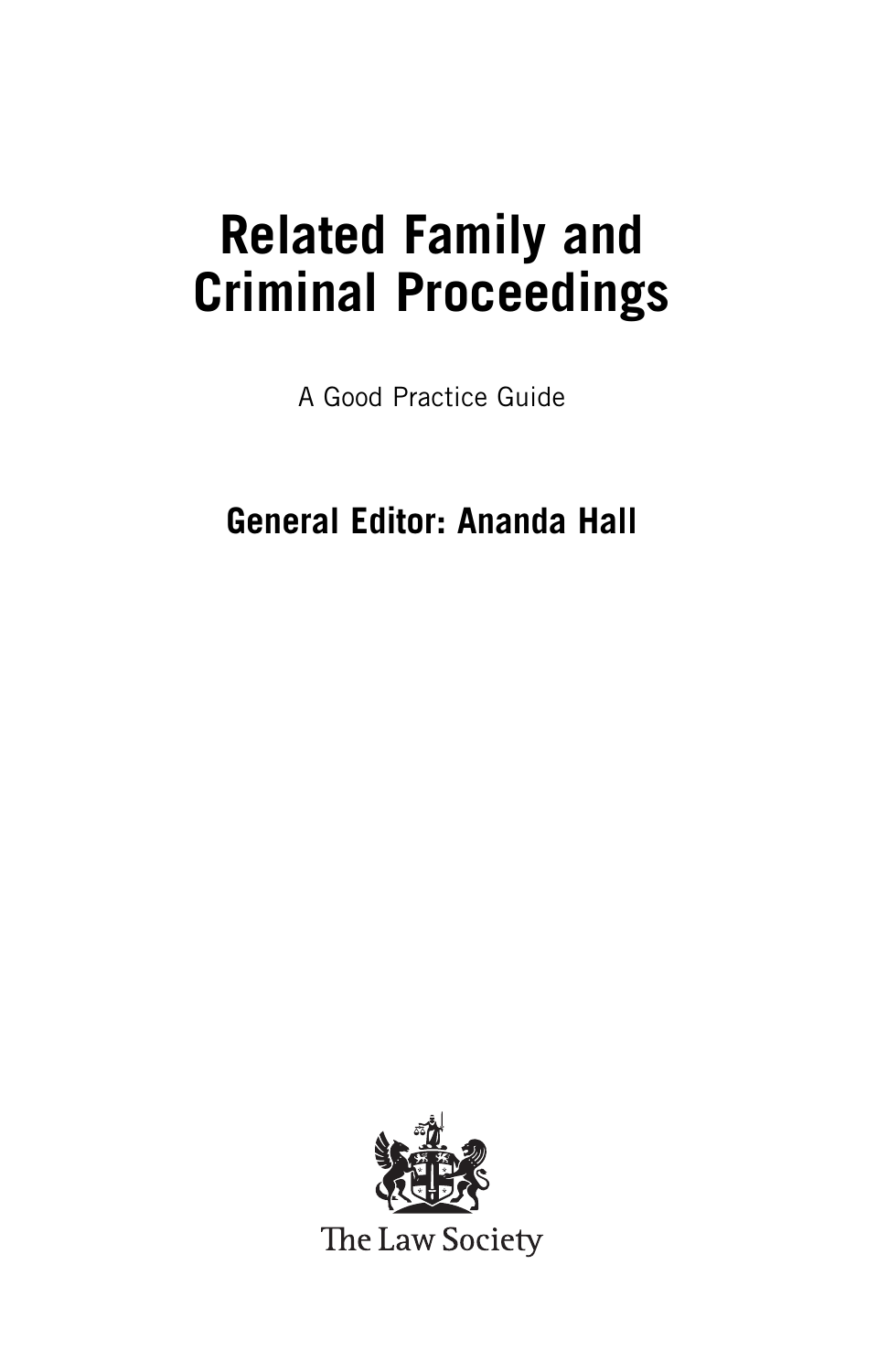Applications to reproduce the material in this publication should be made online to HMSO under the terms of the PSI Click-Use Licence: **www.opsi.gov.uk/click-use/index.htm**

Applications in writing can be made by writing to HMSO at St Clements House, 2–16 Colegate, Norwich NR3 1BQ. Telephone: 01603 723000.

© Crown copyright 2007

First edition published 2007

ISBN 978 1 85328 609 4

Published on behalf of the Family-Criminal Interface Committee by Law Society Publishing 113 Chancery Lane, London WC2A 1PL

The Family-Criminal Interface Committee is a joint Committee established by the President of the Family Division and the Solicitor General. Copies of this Good Practice Guide are available in PDF format at: **www.family-justice-council.org.uk** and in hard copy from Prolog (tel. 0870 850 1422 or email **lawsociety@prolog.uk.com**)

> Typeset by J&L Composition, Filey, North Yorkshire Printed by Antony Rowe Ltd, Chippenham, Wilts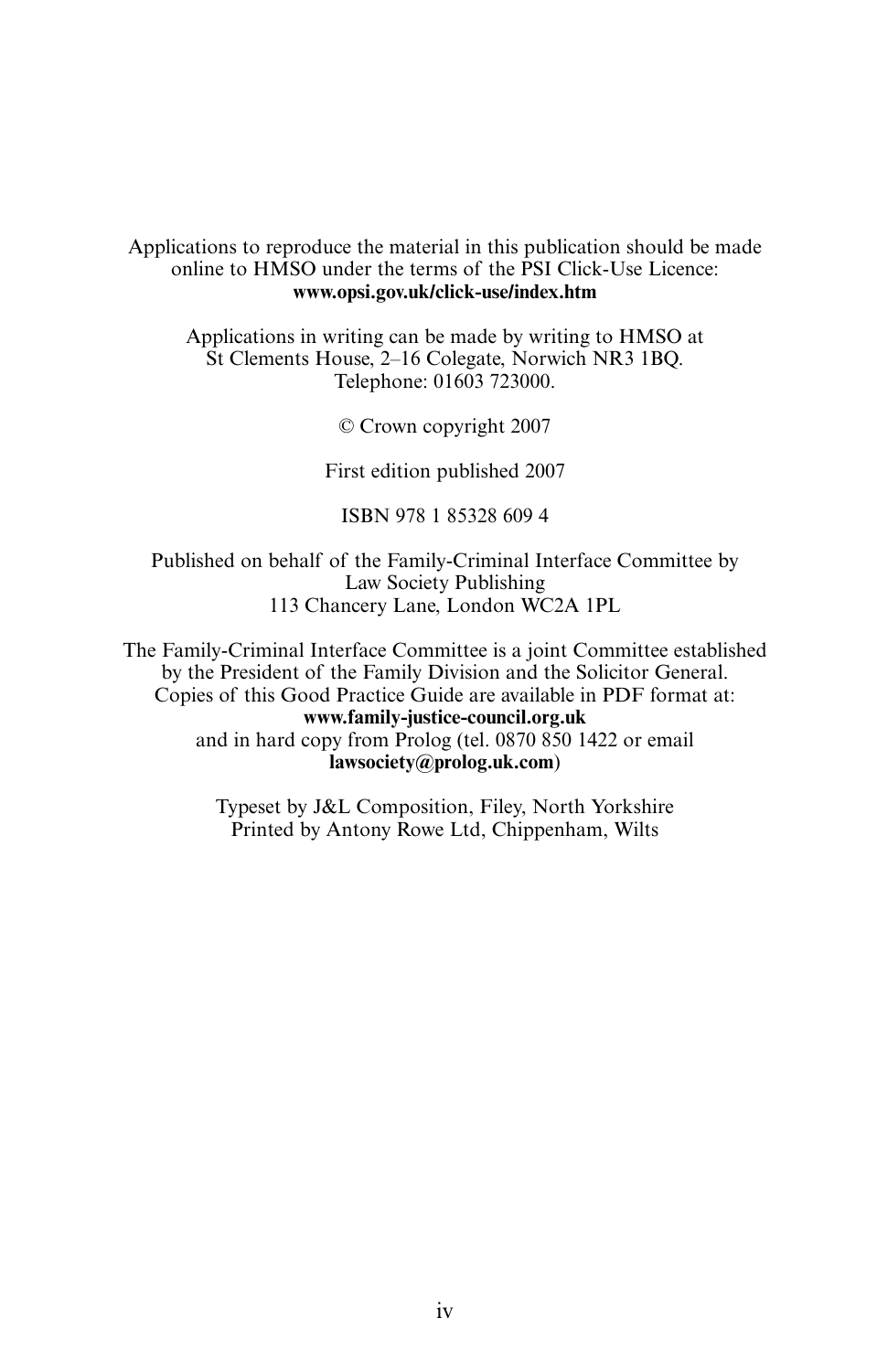# **Contents**

| Foreword                                  |                                                           | 1X |          |
|-------------------------------------------|-----------------------------------------------------------|----|----------|
| Acknowledgements<br>List of abbreviations |                                                           |    |          |
|                                           |                                                           |    | Glossary |
| 1                                         | <b>Overview</b>                                           | 1  |          |
| 1.1                                       | Introduction                                              | 1  |          |
| 1.2                                       | Family proceedings                                        | 2  |          |
| 1.3                                       | Criminal proceedings                                      | 3  |          |
| 1.4                                       | Applicability of the Human Rights Act 1998                | 3  |          |
| 1.5                                       | Interface between the family and criminal jurisdictions   | 4  |          |
| 1.6                                       | About this guide                                          | 6  |          |
| $\overline{2}$                            | Route maps                                                | 9  |          |
| 2.1                                       | Criminal proceedings route map                            | 9  |          |
| 2.2                                       | Care proceedings route map                                | 16 |          |
| 2.3                                       | Private law Children Act 1989 proceedings route map       | 26 |          |
| 2.4                                       | Family Law Act 1996 (Part IV) (non-molestation/occupation |    |          |
|                                           | orders) proceedings route map                             | 32 |          |
| 3                                         | <b>Sharing information</b>                                | 35 |          |
| 3.1                                       | General principles                                        | 35 |          |
| 3.2                                       | Obtaining and using information from criminal proceedings | 36 |          |
| 3.3                                       | Obtaining and using information from family proceedings   | 42 |          |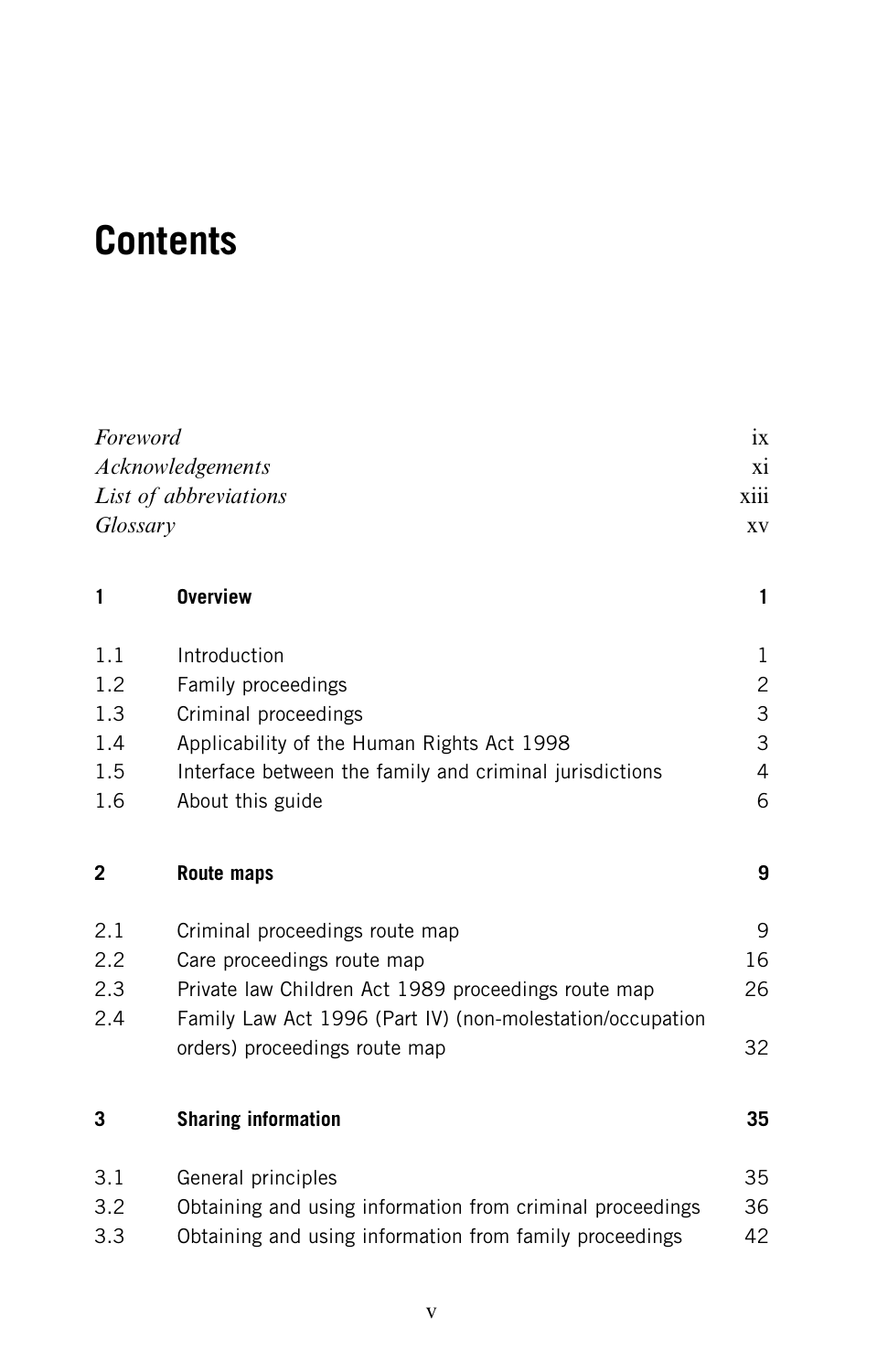### **CONTENTS**

| 4   | Joint case management hearings                                             | 47 |
|-----|----------------------------------------------------------------------------|----|
| 4.1 | Background                                                                 | 47 |
| 4.2 | Purpose                                                                    | 48 |
| 4.3 | Procedure                                                                  | 49 |
| 5   | Pre-trial therapy                                                          | 53 |
| 5.1 | Introduction                                                               | 53 |
| 5.2 | Timing of therapeutic work                                                 | 54 |
| 5.3 | Confidentiality                                                            | 55 |
| 5.4 | Examples of types of therapeutic work                                      | 56 |
| 6   | <b>Pre-trial contact</b>                                                   | 57 |
| 6.1 | General principle                                                          | 57 |
| 6.2 | Public law cases                                                           | 57 |
| 6.3 | Domestic violence and private law cases                                    | 58 |
| 7   | Children Act 1989, s.98(2)                                                 | 61 |
| 7.1 | Provision of s.98(2)                                                       | 61 |
| 7.2 | An exception: verbal disclosures made by parents to the<br>local authority | 62 |
| 8   | <b>Public interest immunity</b>                                            | 63 |
| 8.1 | Overview                                                                   | 63 |
| 8.2 | R v. Reading Justices, ex p. Berkshire County Council<br>[1996] 1 FLR 149  | 64 |
|     |                                                                            |    |
| 9   | <b>Special measures</b>                                                    | 67 |
| 9.1 | Overview                                                                   | 67 |
| 9.2 | Criminal proceedings                                                       | 68 |
| 9.3 | Family proceedings                                                         | 70 |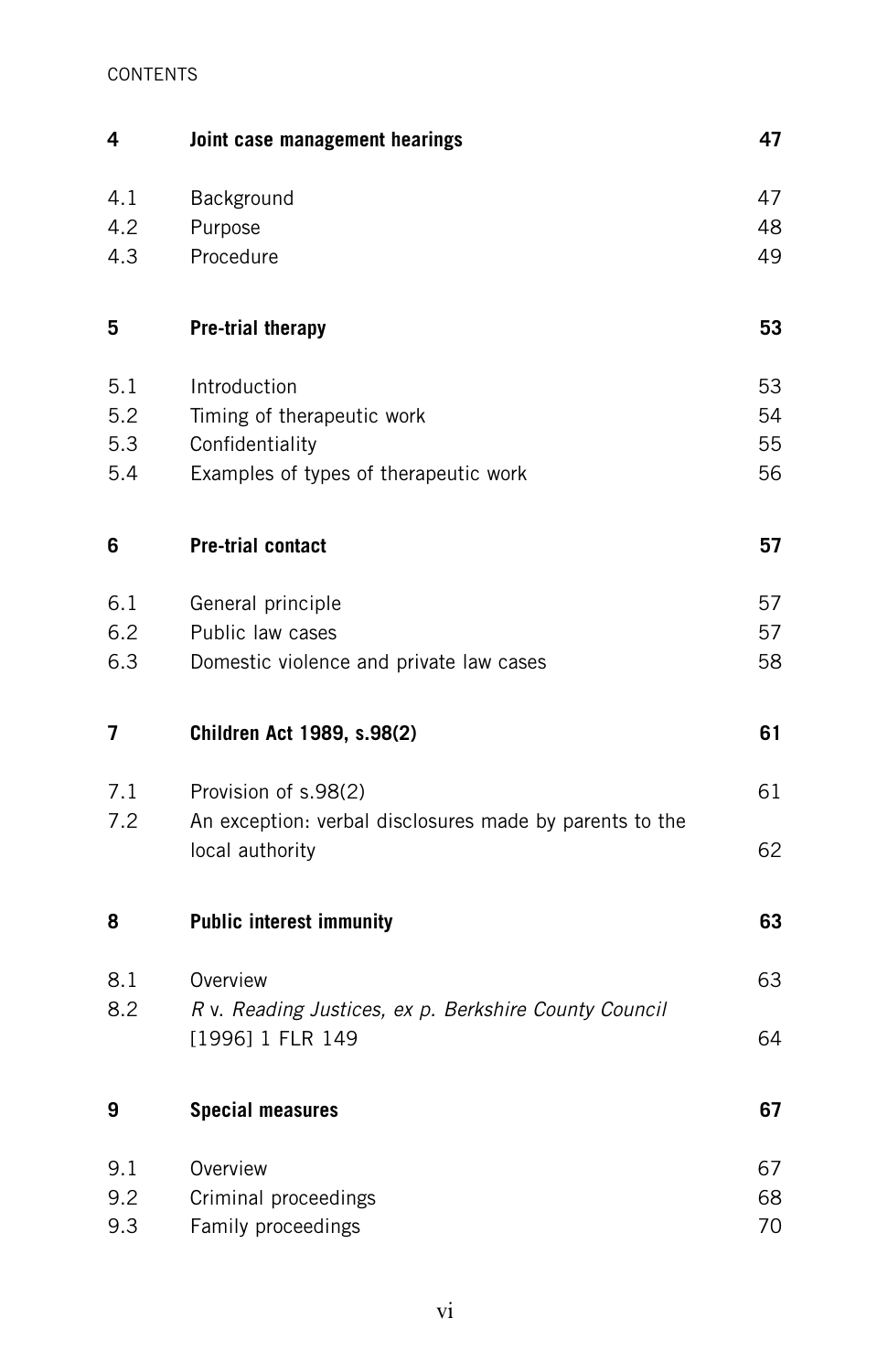| 10                | Common difficulties, practical examples and frequently<br>asked questions                                                                              | 71       |
|-------------------|--------------------------------------------------------------------------------------------------------------------------------------------------------|----------|
| 10.1<br>10.2      | Common difficulties<br>Practical examples of difficulties caused at the                                                                                | 71       |
| 10.3              | criminal/family interface<br>Frequently asked questions                                                                                                | 74<br>76 |
| <b>APPENDICES</b> |                                                                                                                                                        |          |
| 1                 | Solicitors' information sheets                                                                                                                         | 81       |
|                   | Information sheet for use by family practitioners<br>Information sheet for use by criminal practitioners                                               | 81<br>83 |
| $\mathbf{2}$      | <b>Protocols and forms</b>                                                                                                                             | 85       |
|                   | ACPO Police/Family Disclosure Protocol: Disclosure of<br>Information in Family Proceedings<br>A sample protocol between the Crown Prosecution Service, | 85       |
|                   | Police and Local Authorities in the exchange of<br>information in the investigation and prosecution of<br>child abuse cases                            | 101      |
| 3                 | Family-Criminal Interface Committee terms of reference                                                                                                 | 113      |
| 4                 | <b>Useful contacts</b>                                                                                                                                 | 115      |
| 5                 | <b>Further reading</b>                                                                                                                                 | 117      |
| <i>Index</i>      |                                                                                                                                                        | 119      |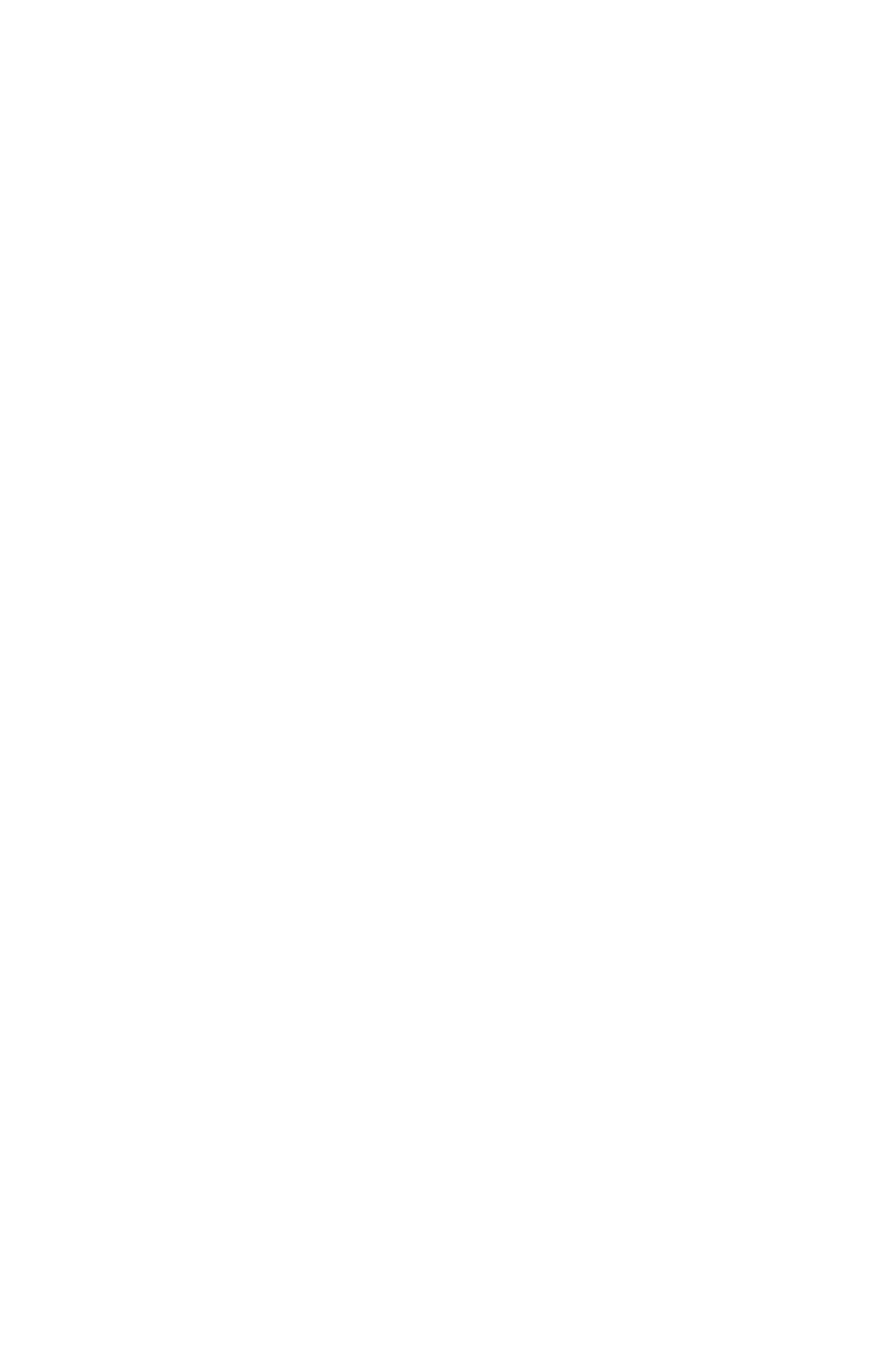# **Foreword**

Some of the most difficult cases with which the courts have to deal span both the criminal and family courts often at the same time. The children involved and their families need consistent treatment within the justice system. However, in an era of increased specialisation this can be quite difficult to achieve. Families involved in each jurisdiction are usually represented by different lawyers who know little of the other system. Yet consistency, liaison and, where possible, cooperation across the two systems are essential.

We therefore greatly welcome this initiative whose purpose is to assist criminal lawyers unfamiliar with the family justice system, and vice versa, to understand what it is their colleagues are required to do and are trying to achieve and to help them to work together in concurrent proceedings. We recognise that each system inevitably has to be run differently, and that lawyers owe different duties in each. Whilst the criminal justice system is plainly adversarial, the family system is more inquisitorial in nature. Moreover, whilst the family justice system has the welfare of the child as its paramount consideration, the criminal justice system has to accommodate concepts of public policy and the need to guarantee a fair trial to a defendant as well as recognising welfare issues.

Experience suggests that liaison between the systems, vital though it is, is more difficult to achieve than it ought to be and we hope that this guide may help to redress that. Whilst it is written by practising lawyers principally for their legal colleagues, we believe that it may also be of use to others – police, social workers and guardians – who play indispensable roles in the administration of justice.

We pay tribute to the team who have put this guide together – those who work in this area will be very much in their debt. We are pleased too that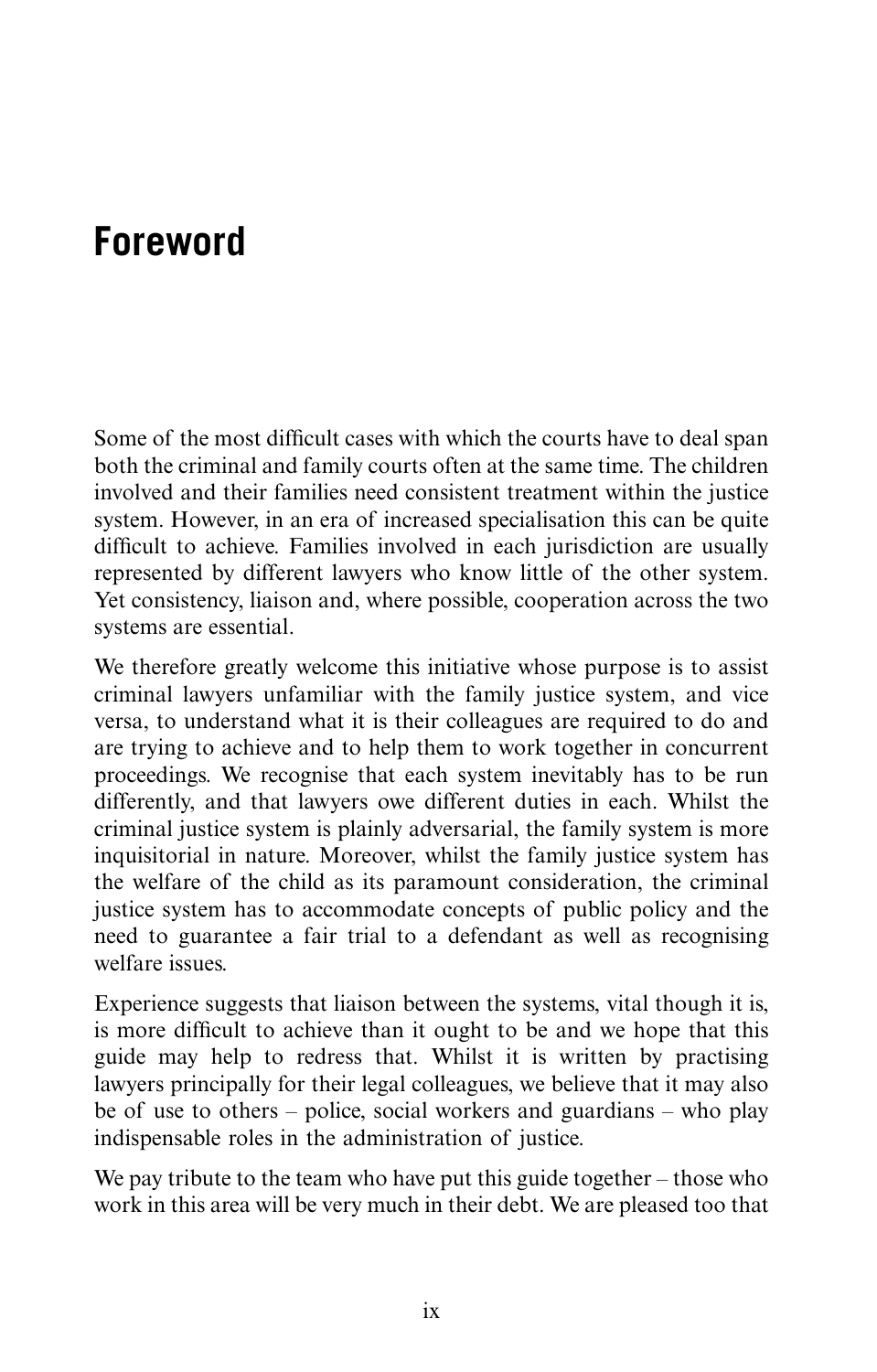the Law Society has agreed to publish it. We commend this guide to all who work with cases involving children and their families and who wish to see closer cooperation between us and better outcomes for children.

*Sir Igor Judge* President of the Queen's Bench Division

*Sir Mark Potter* President of the Family Division

*Vera Baird, QC, MP* Solicitor General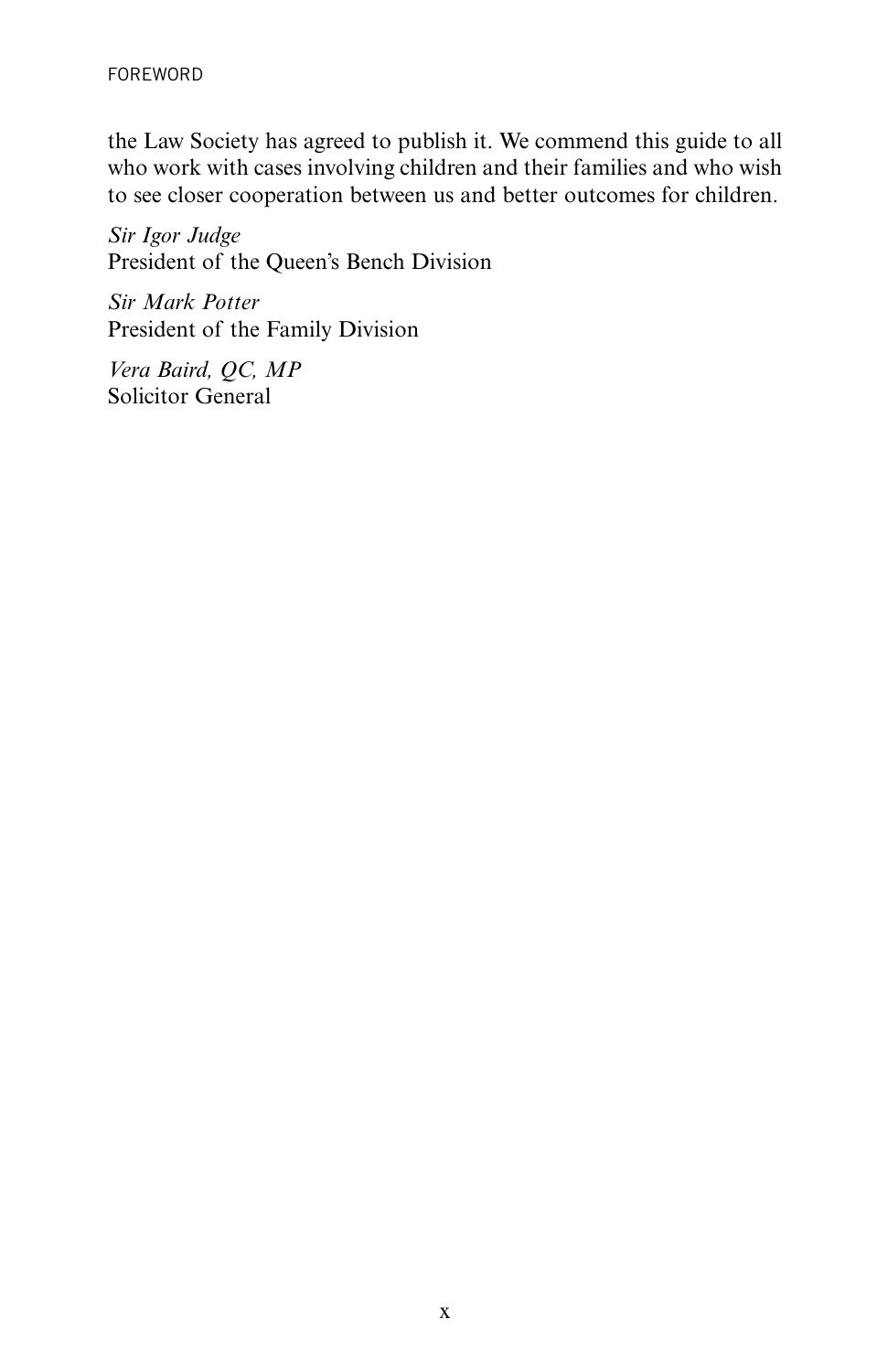# **Acknowledgements**

This guide has been drafted by experienced legal professionals in private practice and at the Bar, the CPS and local government. It has been produced at the request of the Family-Criminal Interface Committee, which is a Committee jointly established by the President of the Family Division and the Solicitor General, and chaired by the Hon Mr Justice Hedley, High Court Family Division. The Committee includes representatives of the family and criminal judiciaries, Justices' Clerks Association, Magistrates' Association, Family and Criminal Procedure Rules Committees, Criminal Prosecution Service, Association of Chief Police Officers, Child and Family Court Advisory and Support Service, Association of Directors of Social Services, National Probation Directorate, Ministry of Justice, Department for Children Schools and Families, and the Home Office.

The Committee is grateful for the assistance of the drafting group:

- Ananda Hall, Solicitor (General Editor)
- Nadine Tilbury, Crown Prosecution Service
- Judith Rowe OC, Family Law Bar Association
- Sam Whittam, Family Law Bar Association
- John Riley, Criminal Law Bar Association
- Nabila Zulfiqar, Birmingham City Council Legal Services
- Barbara Corbett, Law Society (Family Law Committee)
- Angus McBride, Law Society (Crime Committee)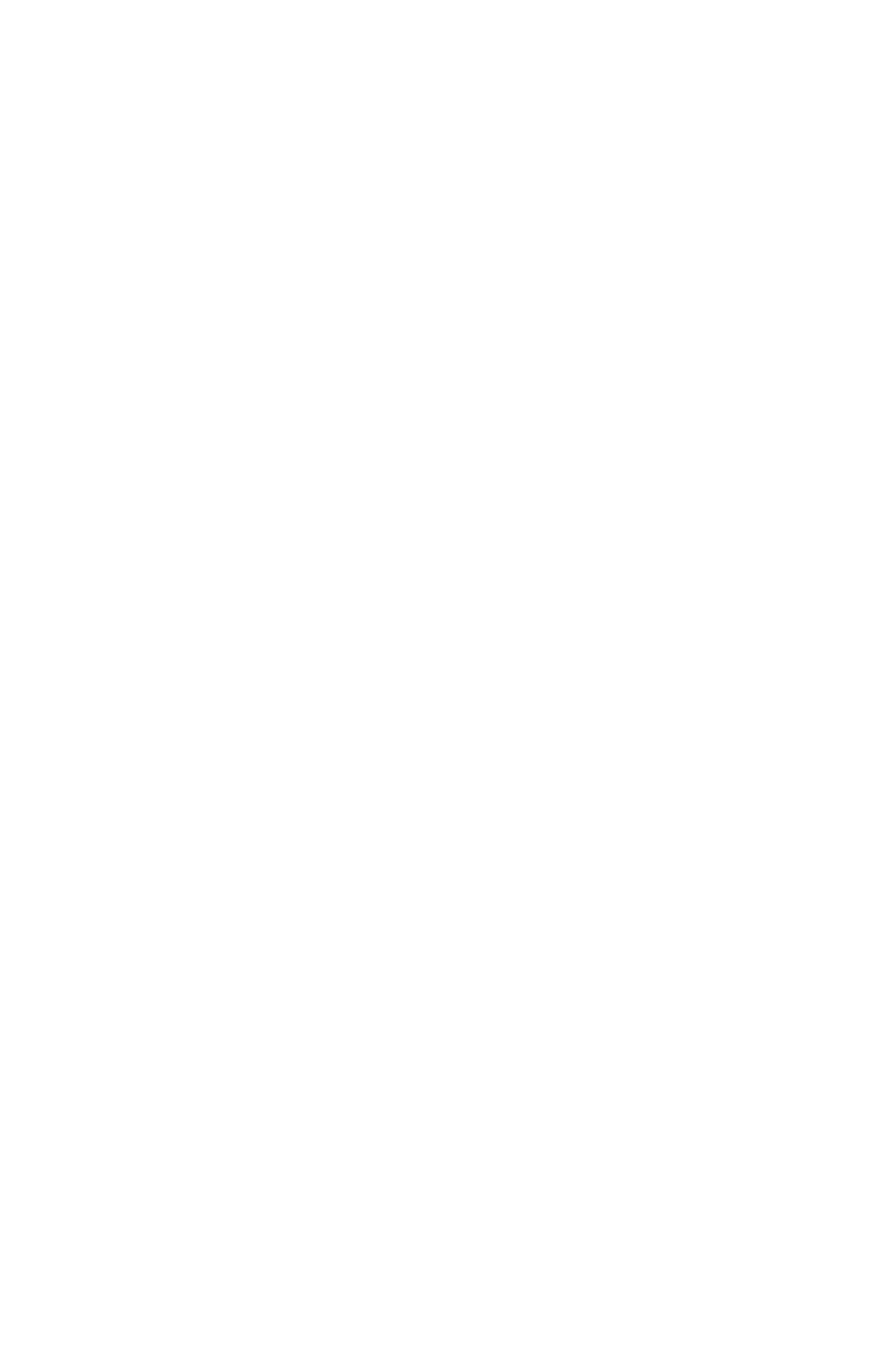# **List of abbreviations**

| ABE               | Achieving Best Evidence                           |
|-------------------|---------------------------------------------------|
| <b>ACPO</b>       | Association of Chief Police Officers              |
| <b>ADSS</b>       | Association of Directors of Social Services*      |
| <b>CAAC</b>       | Children Act Advisory Committee                   |
| Cafcass           | Children and Family Court Advisory and Support    |
|                   | Service                                           |
| <b>CPIA 1996</b>  | Criminal Procedure and Investigations Act 1996    |
| <b>CPS</b>        | Crown Prosecution Service                         |
| <b>ECHR</b>       | European Convention on Human Rights               |
| <b>EPO</b>        | emergency protection order                        |
| <b>FCIC</b>       | Family-Criminal Interface Committee               |
| <b>FHDRA</b>      | first hearing dispute resolution appointment      |
| <b>FPC</b>        | <b>Family Proceedings Court</b>                   |
| <b>FPR 1991</b>   | Family Proceedings Rules 1991, SI 1991/1247       |
| <b>IDVC</b>       | <b>Integrated Domestic Violence Court</b>         |
| $L^A$             | local authority                                   |
| <b>NSPCC</b>      | National Society for the Prevention of Cruelty to |
|                   | Children                                          |
| <b>PCMH</b>       | plea and case management hearing                  |
| PHA 1997          | Protection from Harassment Act 1997               |
| PHA order         | Protection from Harassment Act 1997 order         |
| PH                | public interest immunity                          |
| <b>SDVC</b>       | Specialist Domestic Violence Court                |
| <b>YJCEA 1999</b> | Youth Justice and Criminal Evidence Act 1999      |

<sup>\*</sup> The ADSS no longer exists and has been replaced by the Association of Directors of Children's Services.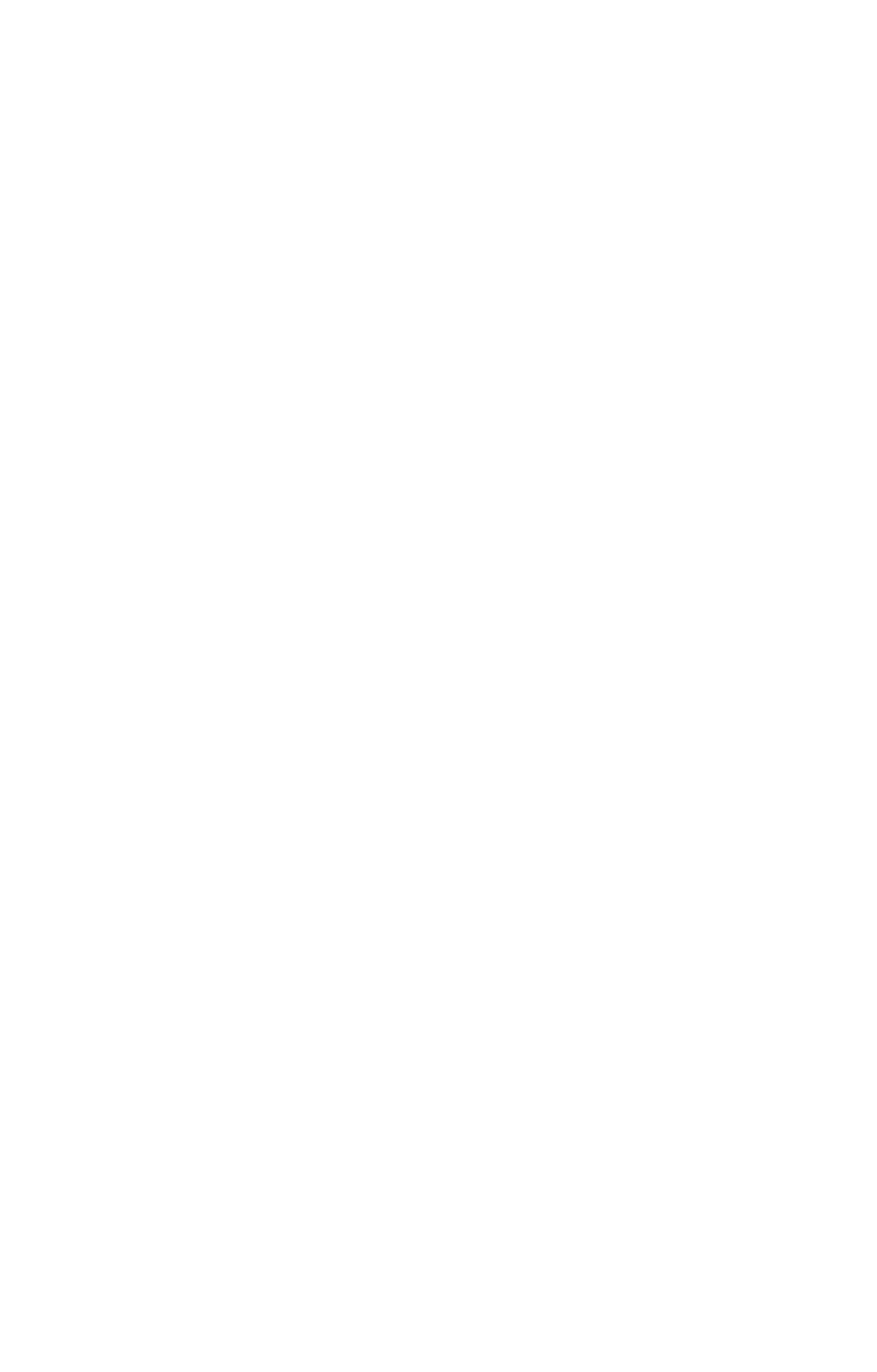## **Glossary**

**ABE interview** An interview of a child following the guidance 'Achieving Best Evidence in Criminal Proceedings'. Also known as a 'memorandum' interview.

**Advance information** A summary of the prosecution allegations provided at the first hearing.

**Care order** An order placing a child in the care of the designated local authority. This order confers on the local authority parental responsibility for the child.

**Defence case statement** This statement will set out in general terms the nature of the defence and the issues which are contested in criminal proceedings. Details must be given of any alibis. There is no duty on the defence to serve such a statement in the magistrates' court although it is sometimes served in order to trigger further disclosure of unused material.

**Emergency Protection Order** An order authorising the urgent removal of a child into the care of the designated local authority, or to prevent the child's removal from the place in which the child was accommodated immediately prior to the making of the order. This order confers on the local authority parental responsibility for the child.

**Family proceedings** In this guide, 'family proceedings' includes both Children Act 1989 proceedings and Family Law Act 1996 (domestic violence) proceedings.

**Family proceedings court** Magistrates' court with jurisdiction to hear family proceedings.

**Final directions hearing** *See* Pre-hearing review.

Form 78 If the police are called to an incident in which a child is involved, they have a duty to inform the local authority using this form.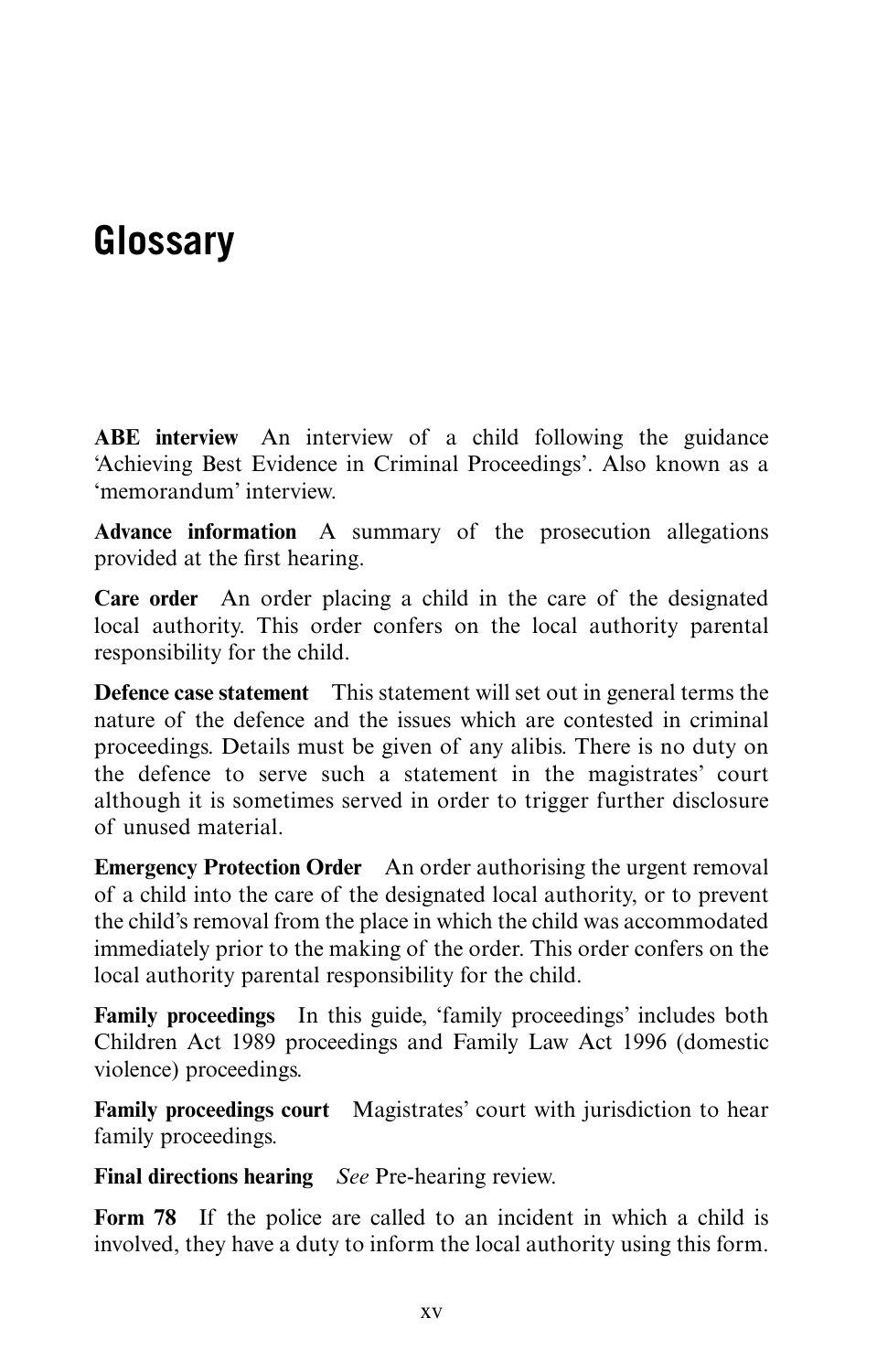**Either way offences** An offence which can be tried in either the magistrates' or Crown Court.

**Indictable only offences** An offence which must be tried in the Crown Court.

**Initial disclosure** Statements, copies of exhibits and a schedule of 'unused material' in criminal proceedings. The prosecution are required to serve this on the defence prior to trial.

**Intimidated witnesses** Defined in Youth Justice and Criminal Evidence Act 1999, s.17 to include those whose quality of evidence is likely to be diminished by reason of fear or distress in connection with testifying in the proceedings, taking into account the nature and alleged circumstances of the offence or their personal circumstances and any behaviour towards them of the accused or associated persons.

#### **Memorandum interview** *See* ABE interview.

**Non-molestation order** An order which usually prohibits the respondent from using or threatening violence against the applicant and any named children, or from harassing or molesting the applicant, or encouraging any other person to do so. A non-molestation order may include a prohibition against the respondent coming within a specified distance of the applicant's home, the applicant and named children personally, and other specified locations. *See also* Part IV proceedings.

**Occupation order** An order regulating the entitlement of parties to occupy a dwelling.

**Part IV proceedings** Proceedings under Family Law Act 1996, Part IV. These are private law proceedings brought between individuals in cases where violence or harassment, actual or threatened, arises between persons in familial-type relationships. Applicants may seek a nonmolestation order (injuncting the respondent from using or threatening violence or harassment against the applicant) and/or an occupation order (which determines each party's rights to occupy the family home).

**PHA order** An order under the Protection from Harassment Act 1997 restraining a person from harassing another.

**Pre-hearing review** A hearing taking place shortly before the final hearing in family proceedings to confirm that all necessary evidence has been collected and that the proceedings are ready for final determination. Also known as a final directions hearing.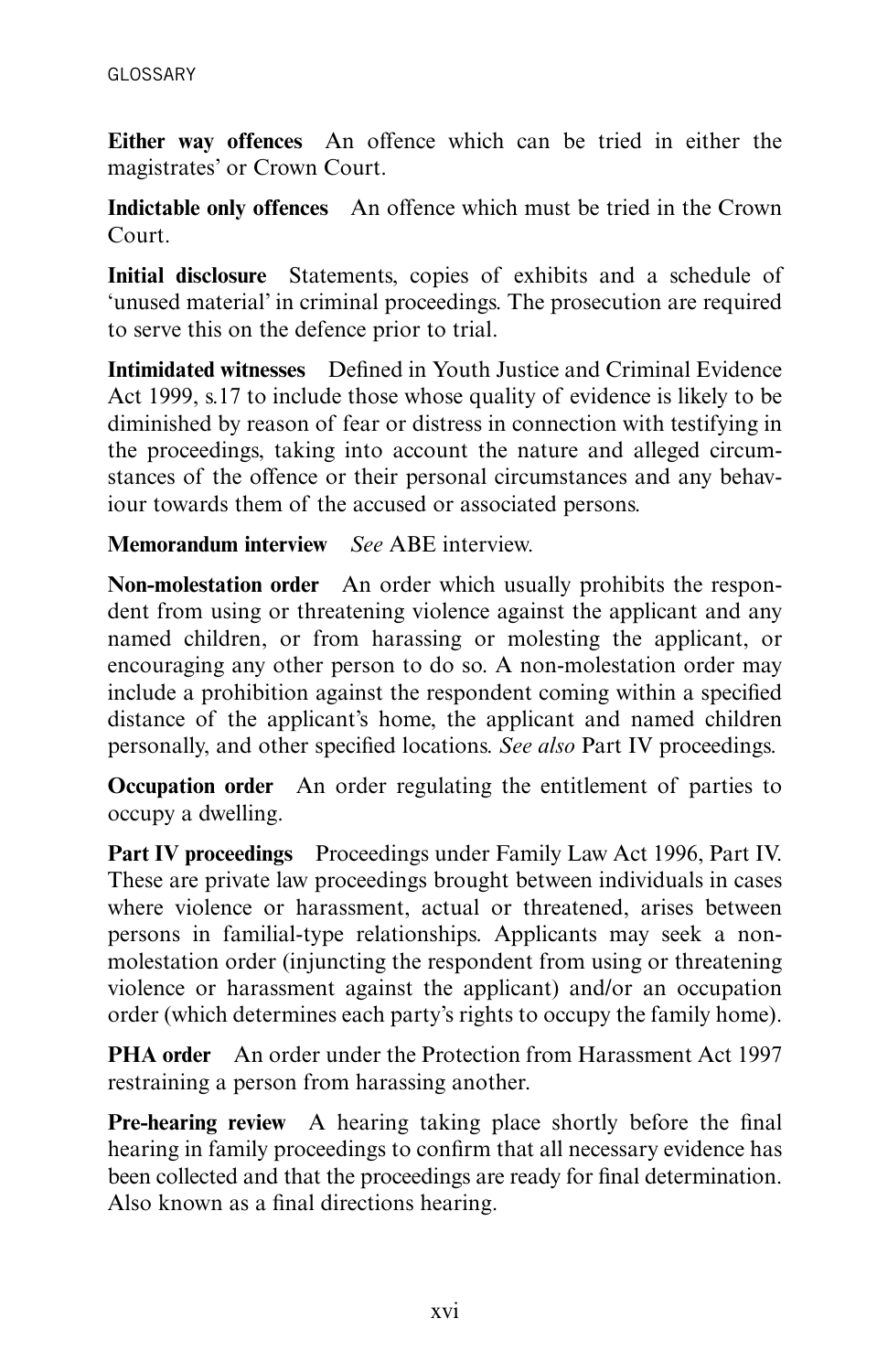**Professional acting in furtherance of the protection of children** This is defined in Family Proceedings Rules 1991, SI 1991/1247, rule 10.20A(5) to include for the purposes of those Rules:

- (a) an officer of a local authority exercising child protection functions,
- (b) a police officer who is
	- (i) exercising powers under s46 of the Children Act 1989, or
	- (ii) serving in a child protection unit or paedophile unit of a police force
- (c) any professional attending a child protection conference or review in relation to a child who is the subject of the proceedings to which the information relates, or
- (d) an officer of the NSPCC.

**Public interest immunity** This doctrine prevents material from being disclosed and adduced in the usual way whenever it is held that the public interest in non-disclosure outweighs the public interest that, for the proper administration of justice, the court should have the fullest possible access to all relevant material and that the accused person should have a fair trial. The prosecution must make application to the court in relation to any such material. Information can never be withheld from the defence if it would cause injustice or affect the fairness of the proceedings.

**Public law outline** A case management protocol which from April 2008 will govern the conduct of care proceedings, with an emphasis on pre-proceedings preparation by the local authority.

**'Re L' hearing** A fact-finding hearing held in family proceedings in accordance with the guidance of the Court of Appeal in *Re L, M, V and H* [2000] 2 FLR 334, so that the court can make findings as to disputed allegations of domestic violence, which one party is relying on to prevent contact between a child and an alleged perpetrator.

**Section 7 report** A welfare report prepared pursuant to Children Act 1989, s.7 by an officer of Cafcass or the local authority, in private law children proceedings at the court's direction, on matters relating to the child's welfare.

**Section 16 witnesses** Witnesses in criminal proceedings who are children and vulnerable adults, under Youth Justice and Criminal Evidence Act 1999, s.16. *See* Vulnerable witnesses.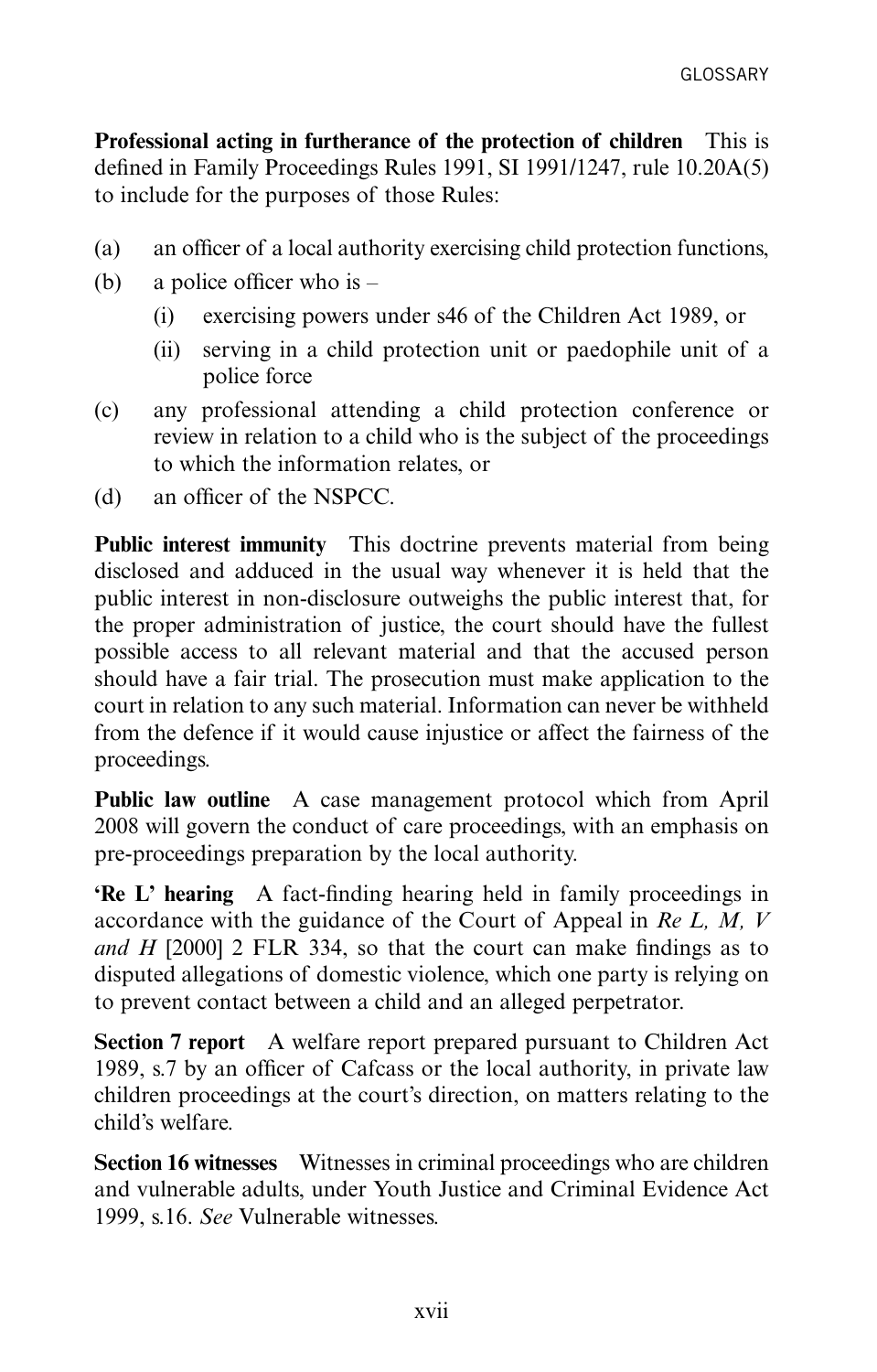**Section 17 witnesses** Witnesses in criminal proceedings who suffer intimidation/fear or distress, under Youth Justice and Criminal Evidence Act 1999, s.17. *See* Intimidated witnesses.

**Section 37 report** A report prepared pursuant to Children Act 1989. s.37 by the appropriate local authority, at the direction of the court in any family proceedings in which a question arises with respect to the welfare of the child, it appearing to the court that it may be appropriate for a care or supervision order to be made.

**Section 38(6) assessment** An assessment authorised under Children Act 1989, s.38(6) to assess in detail the parents' relationship with and ability to parent the child, in either a residential unit or the community.

**Section 47 enquiries** An enquiry commenced by a local authority in accordance with its duty under Children Act 1989, s.47 to investigate a child's circumstances and safeguard the child's welfare in any case where there is reasonable cause to suspect that the child is suffering, or likely to suffer, significant harm.

**Section 51 sendings** In criminal proceedings, Crime and Disorder Act 1998, s.51 abolished committal proceedings for indictable only offences and created a new system of 'sending' such offences (together with related either way or summary only offences) to the Crown Court for trial.

**Section 53 transfers** In criminal proceedings, Criminal Justice Act 1991, s.53 provides for a transfer procedure from the magistrates' court to the Crown Court for certain cases involving children as victims or witnesses of certain sexual offences or offences of violence.

**Special measures** These are available for vulnerable and intimidated witnesses and some defendants in criminal proceedings under Part II of the Youth Justice and Criminal Evidence Act 1999. They provide the court with options for the way a witness gives evidence. For example, by live TV link or from behind screens.

**Specialist Domestic Violence Courts** Magistrates' courts which operate a clustering system for criminal cases involving domestic violence. Support and advocacy services are made available to victims, including help at court, and advice on housing, benefits and safety.

**Summary only offences** Offences that can usually only be tried in the magistrates' court.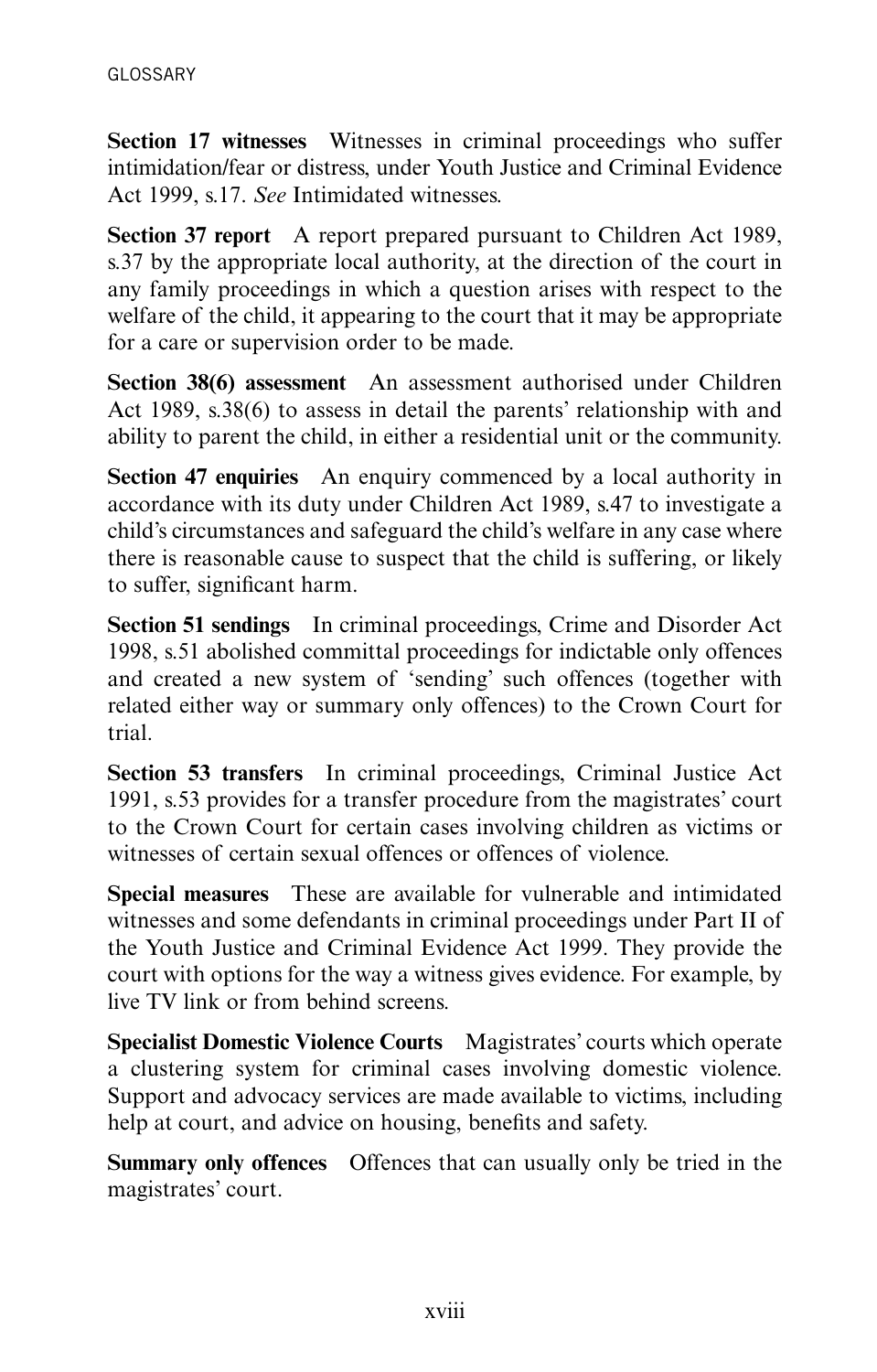**Supervision order** An order appointing the designated local authority to advise, assist and befriend the supervised child, to take such steps as are necessary to give effect to the order, and to consider whether to apply to the court if the order is not wholly complied with.

**Vulnerable witnesses** Defined in Youth Justice and Criminal Evidence Act 1999, s.16 to include all children aged under 17 years (in relation to all offences), and adults who suffer from mental disorder; have a significant impairment of intelligence and social functioning; or have a physical disability or disorder (in relation to all offences).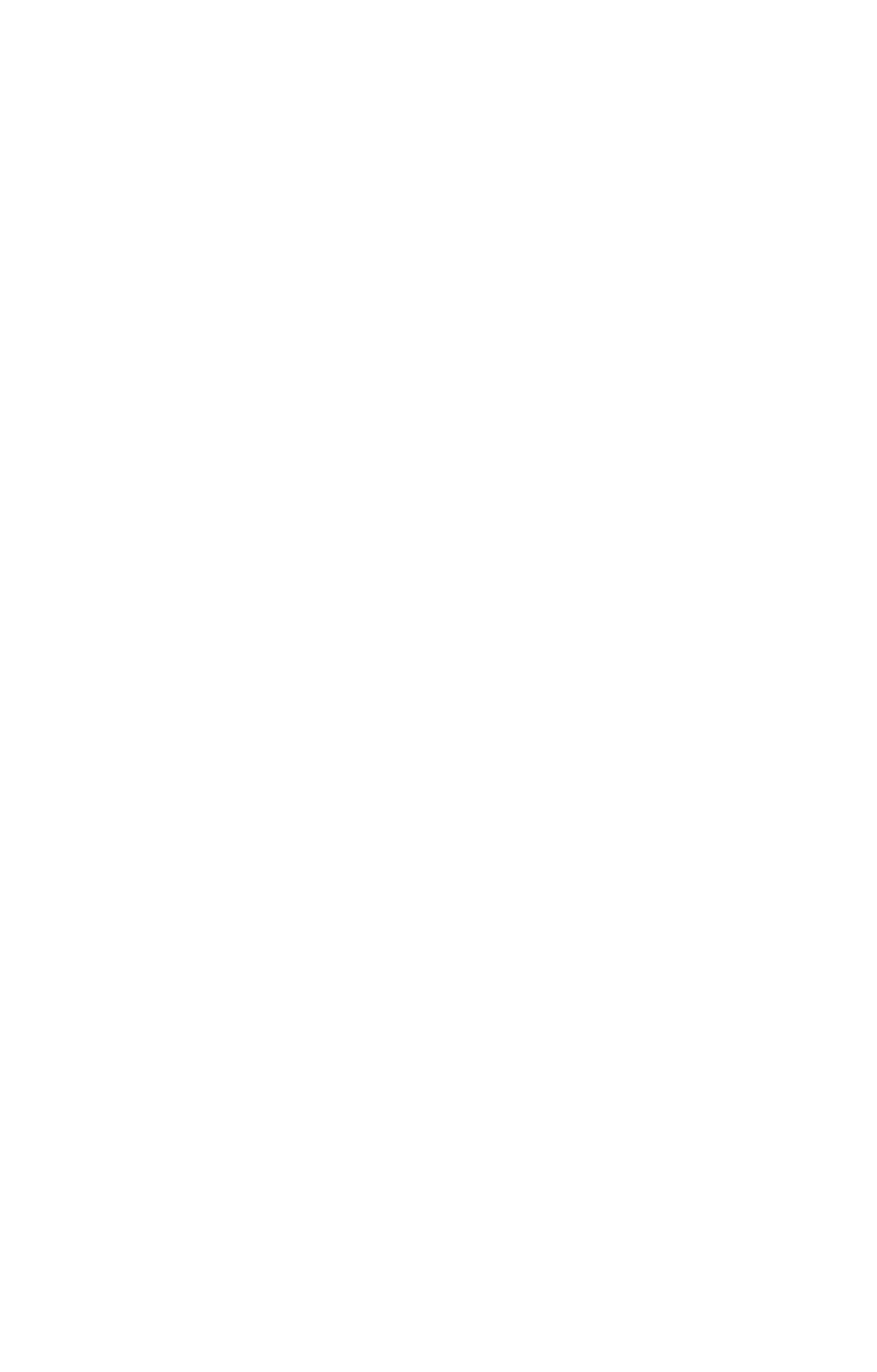## CHAPTER 1

# **Overview**

### **1.1 INTRODUCTION**

Some of the most difficult of matters involve concurrent, or imminent, criminal and family proceedings. A family who has experienced the suspicious death, injury or other abuse of a child may be not only the subject of criminal proceedings, but also subject to the involvement of the local authority (LA) and often the commencement of care proceedings in respect of any other remaining children. Equally, families who have experienced domestic violence are likely to be involved not only in criminal proceedings, but also in private law proceedings regarding contact and residence issues in respect of the children.

It can be challenging to cross smoothly the boundaries between family and criminal jurisdictions. The prevailing ethos in the respective jurisdictions and the professional duties upon lawyers differ widely consequent upon the differing expectations of the court in each jurisdiction. Family proceedings are, fundamentally, conducted upon the principles of openness and full disclosure, with fewer restrictions on the admissibility of evidence. Criminal proceedings are governed by very different expectations. Further, whilst criminal proceedings are held in public, family proceedings – and the documents filed in them – are confidential. Numerous agencies and professionals can become involved with families, each having differing responsibilities, occasionally leading to 'silo working' where professionals are effectively cut off from each other, rather than mutual cooperation.

This guide aims to provide:

(a) a general overview of the jurisdictions involved;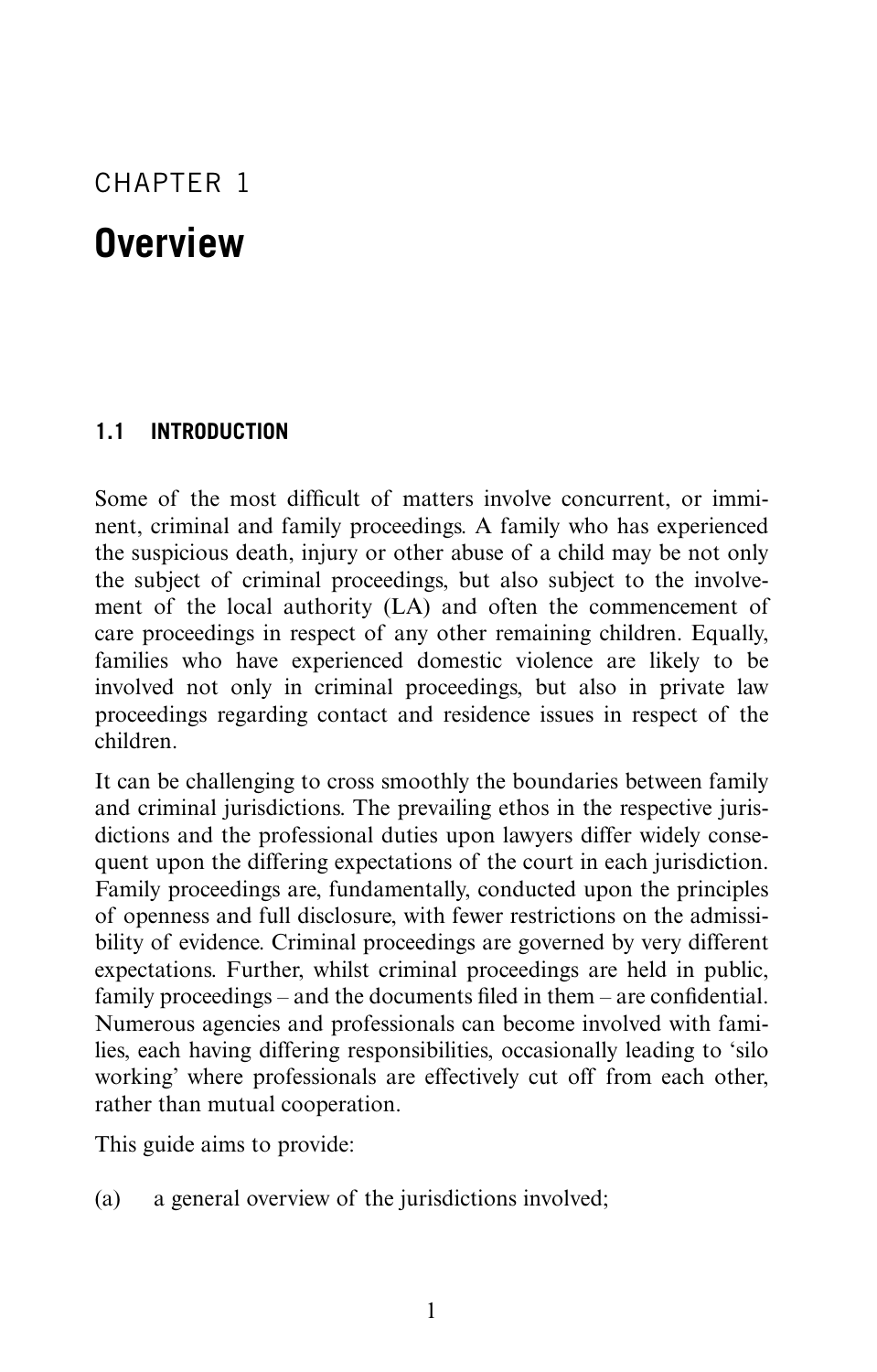- (b) clarification of the duties, obligations and responsibilities of the various statutory agencies, but mainly the police and social services;
- (c) a reminder of the need to ensure early communication between the parties and judges;
- (d) reference to practice directions and protocols which are already being used around the country; and
- (e) assistance in enabling the criminal and civil processes to be concluded as swiftly as possible with all relevant information.

### **1.2 FAMILY PROCEEDINGS**

In this guide, 'family proceedings' includes both Children Act 1989 proceedings and Family Law Act 1996 (domestic violence) proceedings.

Applications under the Children Act 1989 can be made privately by individuals, or by public local authorities, and in some cases the NSPCC. In every case concerning the upbringing of a child, the judge or magistrates hearing the application will have two thoughts uppermost in mind: first, that the welfare of the child is of paramount importance and the first consideration of the court; and second, that any delay is likely to prejudice the welfare of the child.

Unnecessary delay is specifically proscribed by the Children Act 1989. In public law care proceedings there is a national Judicial Case Management Protocol<sup>1</sup> which provides for applications to be disposed of within a 40-week time period. This includes assessment work, information gathering and the making of final proposals and plans by all parties for consideration by the court.

There is an ethos of full and frank disclosure of information between the parties in Children Act 1989 proceedings. Parties are obliged to provide the court with all relevant information which may impact on the court's determination relating to the upbringing of the child, regardless of whether or not it is harmful to that party's case. Hearsay evidence

<sup>&</sup>lt;sup>1</sup> The protocol will be replaced by the Public Law Outline by April 2008. The 40-week deadline will not change, although it is expected that cases will be resolved more quickly where possible.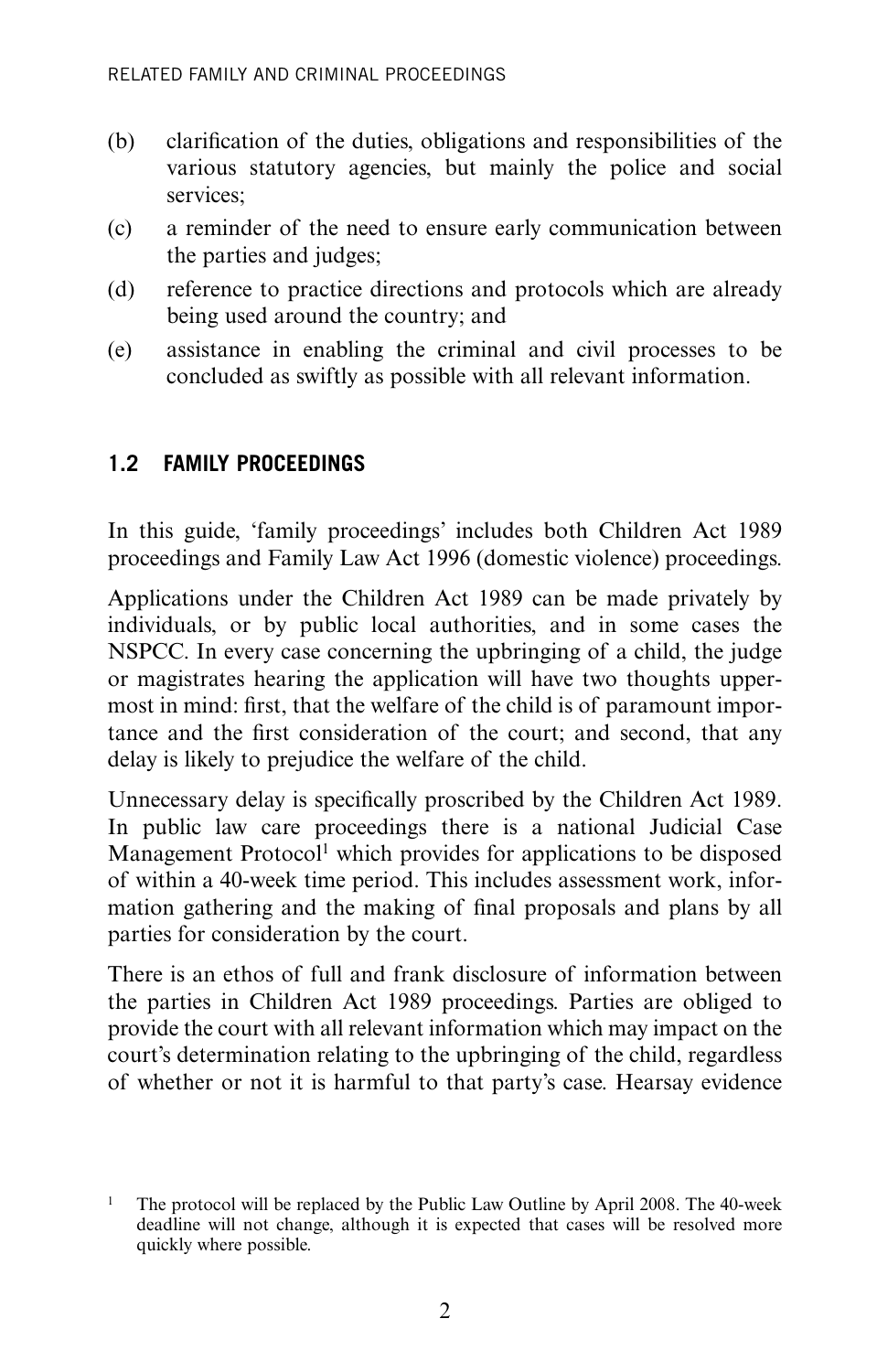may be admitted. The court makes its findings or decision on a balance of probabilities.

### **1.3 CRIMINAL PROCEEDINGS**

The criminal justice system aims to punish crime, protect the public and rehabilitate offenders. In addition to preventing crime, the police have a duty to investigate crime, secure evidence and apprehend offenders. The Crown Prosecution Service (CPS) has a duty to prosecute offenders if there is sufficient evidence and it is in the public interest. At trial, some hearsay evidence is admissible and each element of any offence must be established beyond reasonable doubt. The Probation Service has a duty to report to the court on bail and sentencing, and to monitor the compliance of released offenders with licence conditions.

The criminal courts have recently adopted case management practices, which are now integral to criminal procedure. There is now greater emphasis on pre-trial disclosure of evidence, supported by comprehensive Criminal Procedure Rules. In some types of proceedings (such as persistent young offenders), there are time limits on the conclusion of proceedings.

### **1.4 APPLICABILITY OF THE HUMAN RIGHTS ACT 1998**

The Human Rights Act 1998 came into force on 2 October 2000 and incorporates into UK law certain provisions of the European Convention on Human Rights. Within both jurisdictions, the European Convention on Human Rights gives every person:

- (a) *The right to respect for private and family life, home and correspondence (Art.8).* This is a qualified right which may be interfered with where it is in the interests of national security, public safety or the economic well being of the country, for the prevention of disorder or crime, for the protection of health or morals, or for the protection of the rights and freedoms of others.
- (b) *The right to a fair trial (Art.6).* This is a special right which means that it cannot be balanced against other public interests. Every person is entitled to a fair and public hearing within a reasonable time by an independent and impartial tribunal established by law.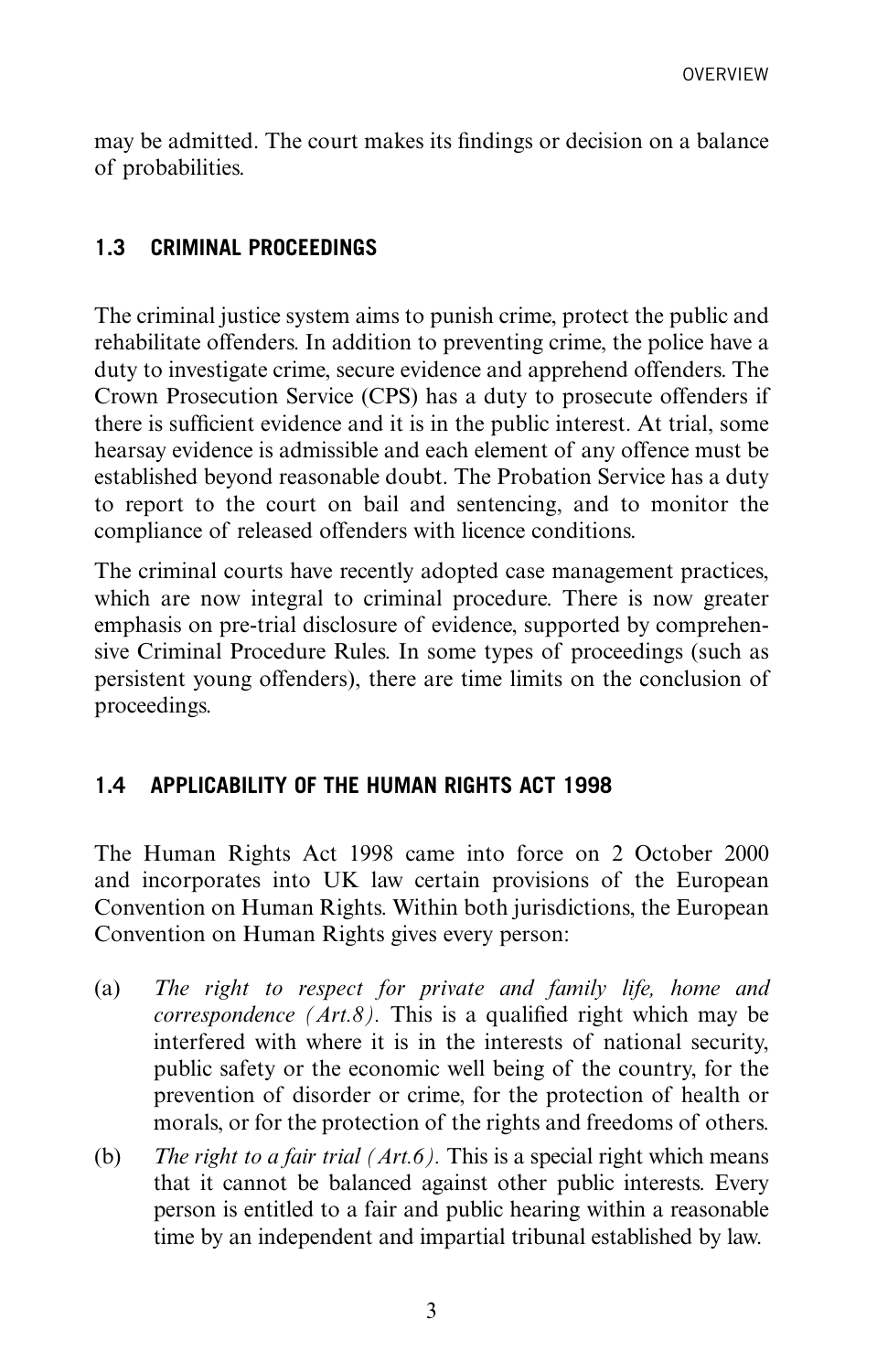### **1.5 INTERFACE BETWEEN THE FAMILY AND CRIMINAL JURISDICTIONS**

Within both jurisdictions, allegations may be made of physical harm, emotional harm, sexual abuse, neglect or domestic violence (including psychological harm).

Potential complaints or referrals may be received from a range of sources, including:

- children:
- parents;
- other family members;
- carers and child minders;
- teachers;
- probation officers;
- voluntary agencies and family centres;
- midwives and health visitors:
- doctors and nurses:
- police:
- social workers and mental health workers:
- Cafcass officers; and
- foster carers.

Police and local authorities will most likely be the first agencies to become involved with individuals, children or families where such allegations are made. If the police are called to an incident in which a child is involved, they have a duty to inform the LA using a form 78. Conversely, if the LA receives a referral which involves the commission of a crime, they are obliged to inform the police, following the guidelines in *Working Together 2006.*<sup>2</sup>

Where police and the LA are involved together regarding a referral, there follows a process of both *joint* and *individual* investigation by each statutory agency. A joint strategy meeting or meetings will be held by the key officers from each agency to ensure that joint working is effectively achieved and a joint strategy devised. A divergence occurs

<sup>2</sup> Available online (**www.everychildmatters.gov.uk/resources-and-practice/IG00060/**).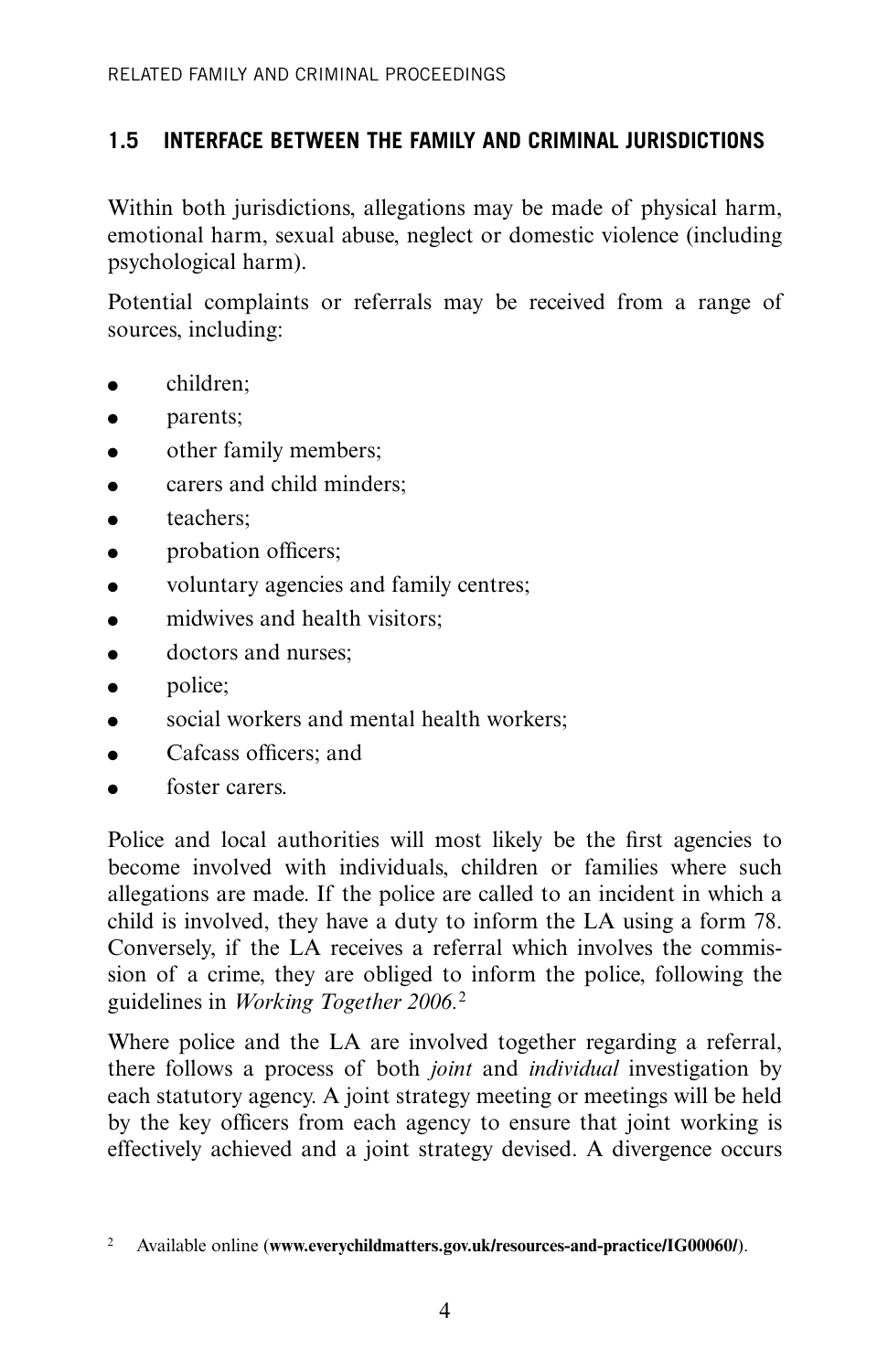following the initial investigation stage, whereupon police will pursue alleged perpetrators and the LA will act to protect children at risk of harm.

Evidence in the form of statements and reports is provided to the court in Children Act proceedings to establish risk, or likelihood of risk, of significant harm on a balance of probabilities. Where LAs initiate care proceedings, there is a duty to promote reasonable contact, which may be supervised and in a neutral setting, between children and parents.

The police obtain witness statements and undertake recorded interviews (sometimes video recorded) with alleged perpetrators, with a view to building a case to establish a realistic prospect of conviction. Child witnesses/complainants may be interviewed on video (called an 'Achieving Best Evidence' (ABE) interview).

Problems tend to arise where:

- (a) parties to either set of proceedings request access to evidence gathered to date by the other;
- (b) the status of the police investigation (e.g. when it will be concluded) is unknown or delayed;
- (c) access to information or evidence is denied or delayed;
- (d) bail conditions imposed on those charged directly affect the children (e.g. contact with parents);
- (e) children may continue to make disclosures, for example of sexual abuse, when placed in a 'safe environment' such as a foster home;
- (f) therapy for children is unnecessarily delayed pending the criminal trial;
- (g) the criminal trial is listed to take place after the 40-week period within which care proceedings need to be concluded. If parents are alleged perpetrators of abuse, this will impact directly on the long-term plans for the children as well as any contact;
- (h) a finding of fact needs to be made in the care proceedings in order to establish whether the threshold criteria under Children Act 1989, s.31 has been met, and state intervention into family life is justified. Such a finding may be made by a Family Proceedings Court, county court or the High Court. Whilst such a finding may not be admissible in the criminal proceedings (depending on the circumstances), it may be highly relevant to decisions relating to bail and whether or not to prosecute;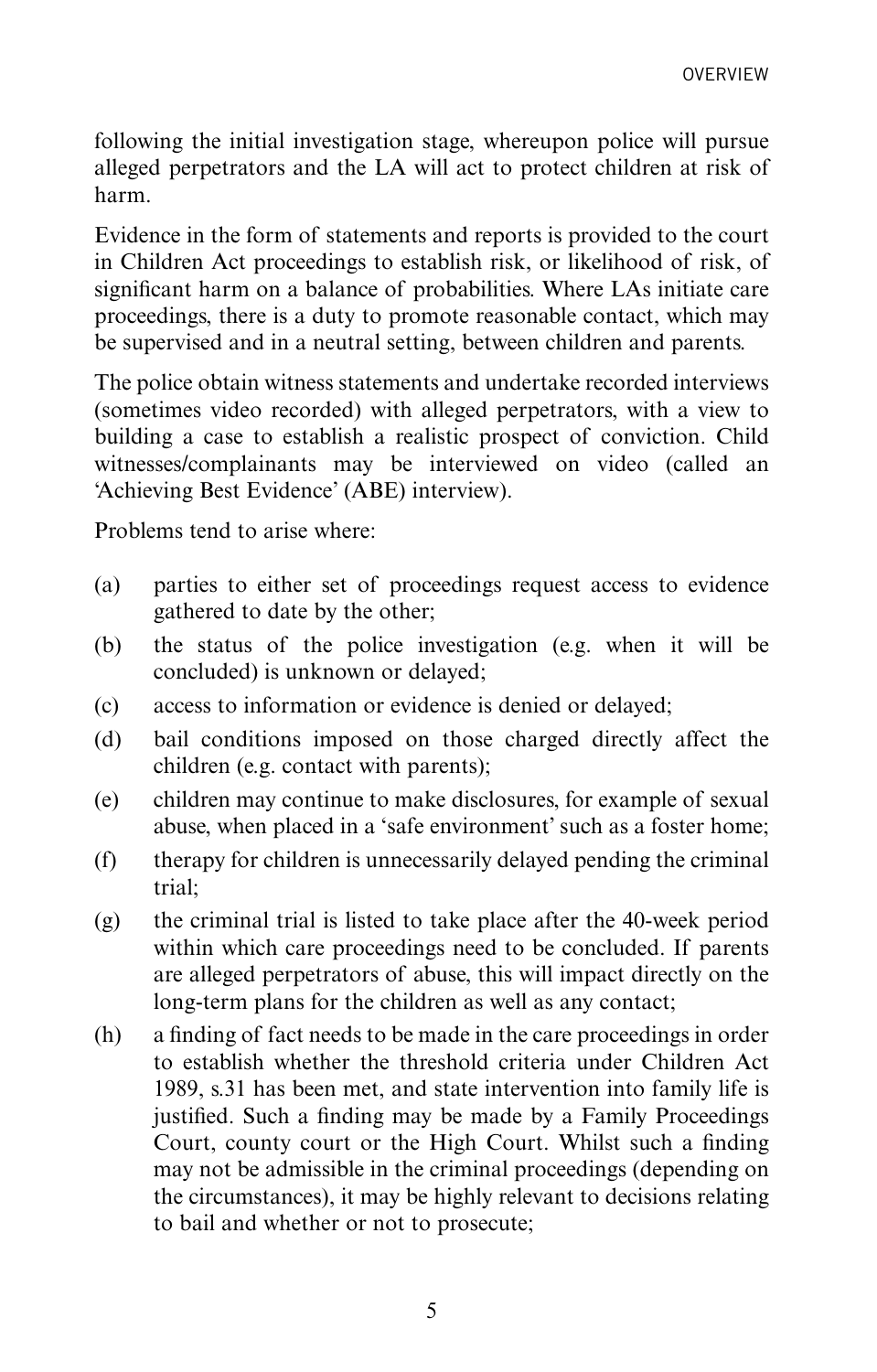(i) defendants' solicitors or the police make requests for access to LA files which then require a public interest immunity (PII) hearing.

The ethos of encouraging openness and frankness in family proceedings ought not to be lost. However, we know that defendants can benefit from the gap between the two jurisdictions, admitting matters in a family court to enhance the chance of eventual reunion with a child, then denying matters in a criminal court. The result of this is that the victim is either required to give evidence, or is led to retract her evidence, whilst the defendant is able to rely on the knowledge that no reference can be made to any matters dealt with in the family court.

### **1.6 ABOUT THIS GUIDE**

This guide is intended to assist practitioners and the court in dealing with such issues. **Chapter 2** begins with 'route maps' to each of the relevant jurisdictions, including an overview of the hearings one can expect to take place, and the documents and other evidence one can expect to be created in the proceedings. **Chapter 3** goes on to address the general principles surrounding disclosure of information as well as documents and other evidence, and identifies the different approaches adopted in the respective family and criminal fields. **Chapter 4** explains the way in which joint case management hearings can be utilised effectively to deal with concurrent proceedings. **Chapters 5** and **6** explore the specific issues which arise in relation to pre-trial therapy and pre-trial contact. **Chapter 7** explains the effect of s.98(2) of the Children Act 1989, **Chapter 8** deals with public interest immunity and **Chapter 9** explores the use of special measures. The guide then concludes with some practical examples in **Chapter 10**, followed by a collection of appendices providing useful protocol forms and contacts.

Whilst intended to provide valuable practical assistance and information, this guide also has a higher aim. There has been an apparent gulf between those practising in the criminal and family fields, and a genuine lack of mutual understanding, which can lead to serious failings when neither the parties nor the court is provided with all the relevant information. When documents fail to arrive, or information is not shared as it should be, the court proceeds without complete information and poor outcomes can result. It is hoped that this guide will increase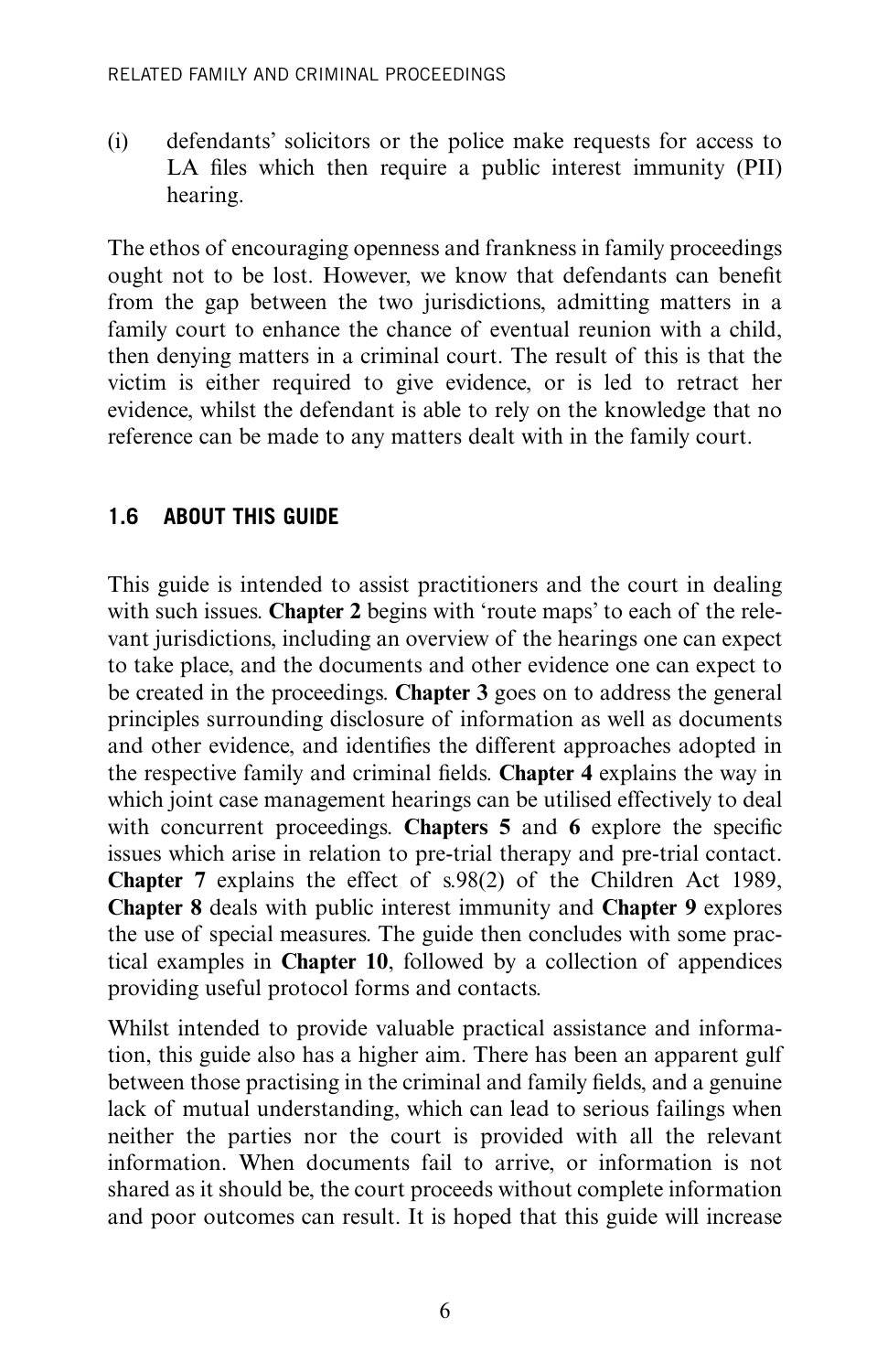understanding and dialogue, and assist all practitioners to close the jurisdictional gap.

This guide comes with one 'health warning': we operate in an era of persistent change. Whilst the information contained in this guide is correct at the time of writing, practitioners are advised to be aware that changes may subsequently have taken place. In addition, whilst providing an overview as to best practice, this guide does not include details of local practices and protocols that may have been adopted and be working successfully. It is always advisable to investigate what local arrangements exist.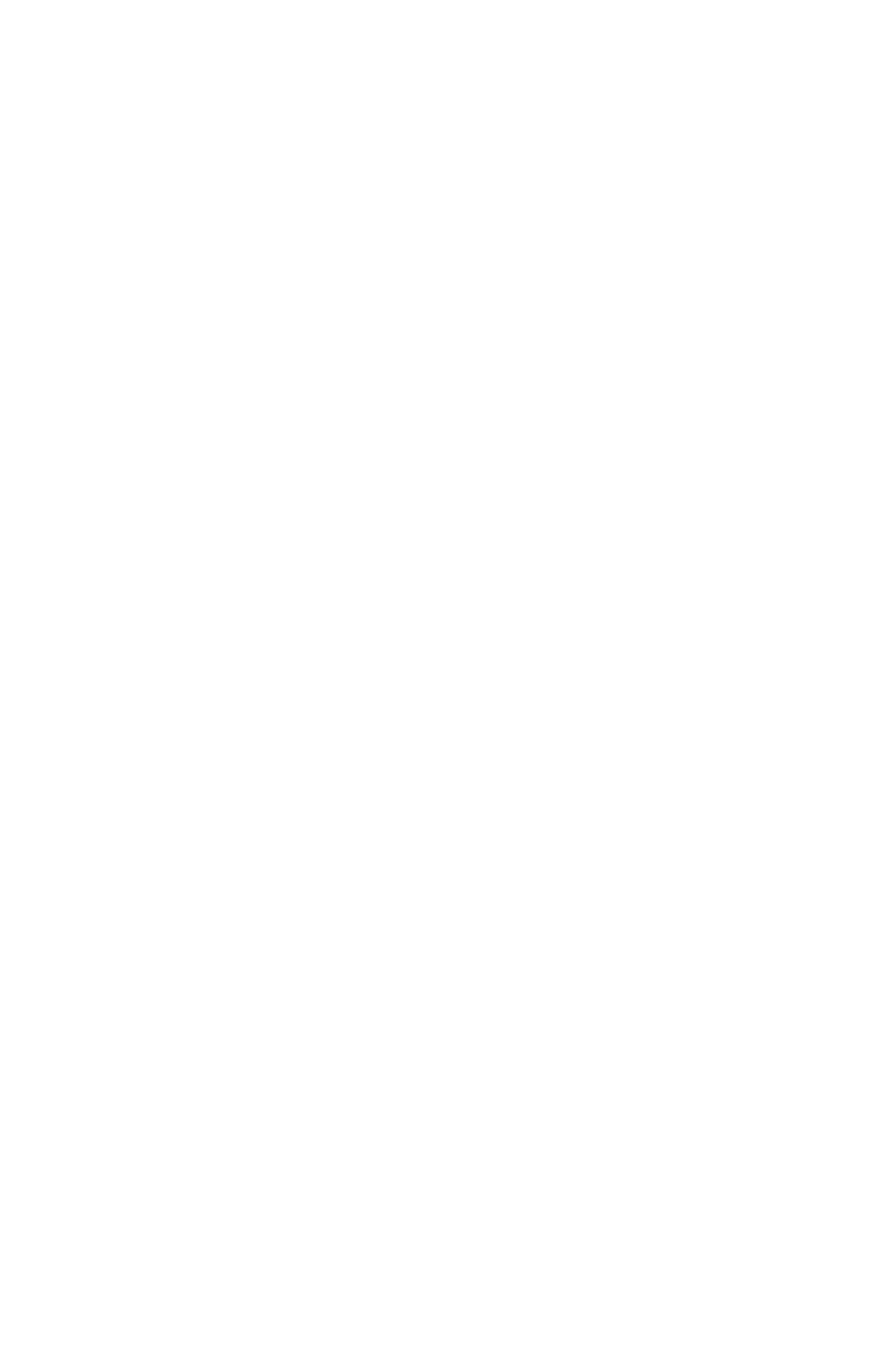## CHAPTER 2

# **Route maps**

This chapter is divided into the following sections:

- criminal proceedings route map;
- care proceedings route map;
- private law Children Act 1989 proceedings route map;
- Family Law Act 1996 (Part IV) (non-molestation/occupation orders) proceedings route map.

Each route map outlines the general steps of the relevant proceedings, along with documents that are to be produced at each stage.

#### **2.1 CRIMINAL PROCEEDINGS ROUTE MAP**

#### **Step Contracts and Step Contracts produced Documents produced**

#### **The investigation**

The suspect may be arrested or attend an interview as a volunteer. An arrest can take place if there is reasonable suspicion that the suspect has committed an offence and the arrest is necessary. A police interview will be conducted under caution, with the suspect advised of the right to independent and free legal advice. The meaning of 'the caution' will be explained. A legal representative should, unless the suspect elects otherwise, be present to advise on the consequence of any answer that the suspect may give during the course of police questioning and of the right to maintain silence. The suspect will also be advised of the consequence of remaining silent should the matter proceed to court. In brief, the suspect has the right to silence but if a fact is not mentioned in interview at the police station whilst under caution which is later relied on in court in the suspect's defence, the jury or

- Transcript of police interview
- Witness statements
- Custody records
- Documents relating to samples taken from a suspect (DNA, fingerprints, etc.)
- Police notes taken during witness interviews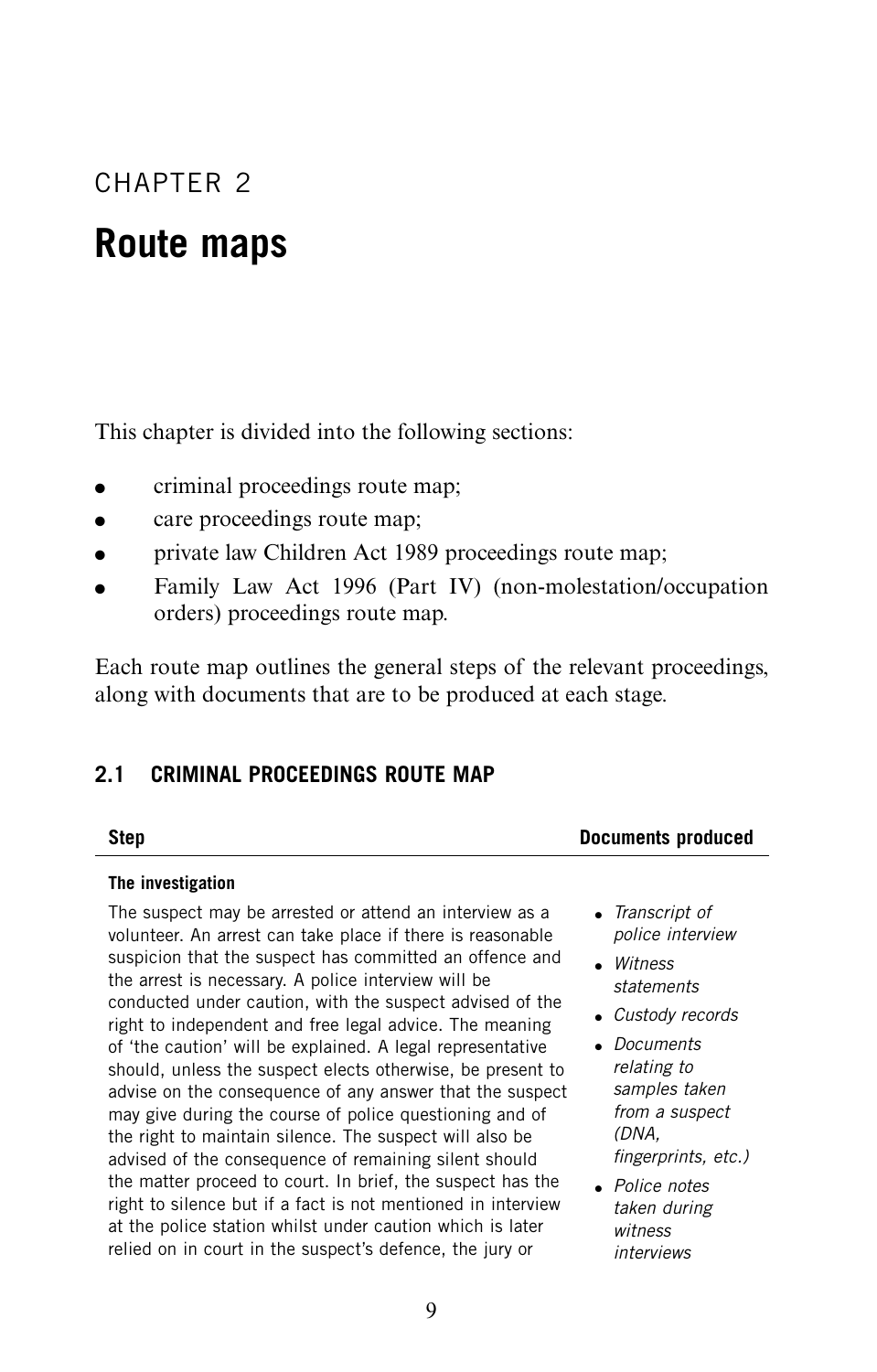#### RELATED FAMILY AND CRIMINAL PROCEEDINGS

magistrates can draw a proper inference from the failure to mention the fact at the earliest opportunity.

Witness interviews will also be conducted by the police. Vulnerable witnesses will be interviewed in accordance with police procedure, usually on videotape.

#### **Custody**

If the suspect is in custody, there are time limits dictating the length of detention. Before the conclusion of the relevant time limit, the police, advised by the Crown Prosecution Service (CPS), must decide whether the suspect is to be released on 'police bail' which requires the suspect to return to a named police station on a specified date/time, whether they are to be charged with an offence, or whether no further action is to be taken. The prosecution can also decide to divert a suspect from the criminal justice process by means of cautioning.

In cases where there are mental health issues then the Mental Health Act 1983 may be invoked.

#### **Bail**

Where the suspect is released on 'police bail' in order for the CPS to make a decision on prosecution then conditions can be imposed on the police bail. It is only in these circumstances that conditions can be imposed on bail prior to charge. Once a suspect is charged with an offence then bail conditions can be imposed, which may include conditions prohibiting contact with specified persons or going to geographical areas.

#### **Charge**

In most cases, the decision on charge is made by the CPS. The decision is taken in accordance with the Code for Crown Prosecutors. The prosecutor must be satisfied that there is a realistic prospect of a conviction (having reviewed all the evidence available) and that it is in the public interest to prosecute.

#### **Bail/remand**

Upon charge, the defendant can be granted bail by the police to attend at the nearest magistrates' court. The police can impose conditions on bail.

If bail is refused by the police (for example, on grounds of fear of interference with the course of justice, fear that the defendant will fail to surrender or fear of further

#### **Step 2008 Contract Contract Contract Contract Contract Contract Contract Contract Contract Contract Contract Contract Contract Contract Contract Contract Contract Contract Contract Contract Contract Contract Contract Co**

- $F$ orensic evidence
- Expert reports
- Antecedent history of defendants and witnesses

• Police bail form

• Charge sheet

● Police bail form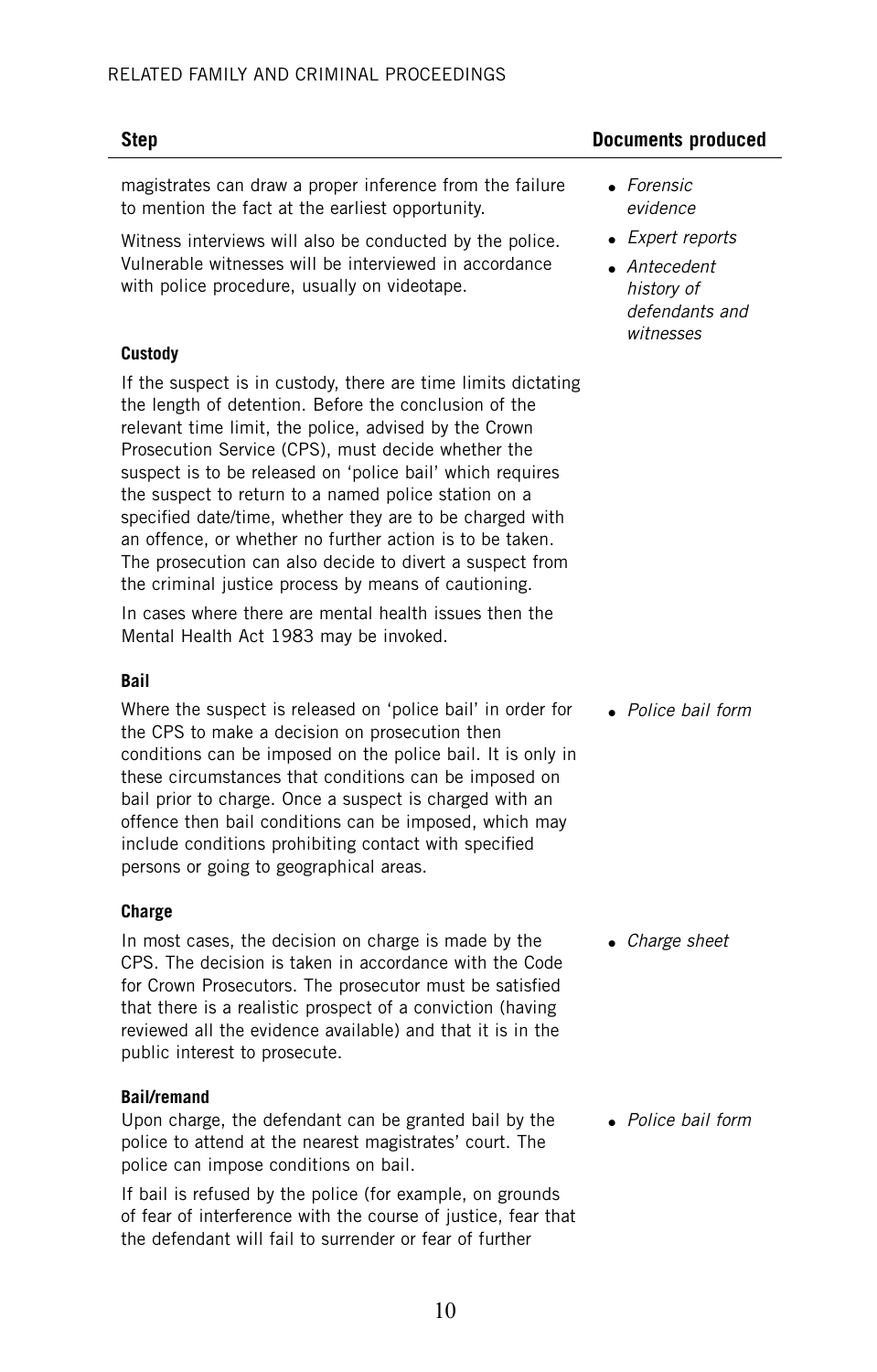offences) then the accused must be brought before the next available magistrates' court who will then hear from the prosecution and defence on whether bail should be granted. There is a presumption of bail in favour of the defendant and the defence will invariably offer various conditions in order to satisfy any concerns.

If bail is not granted, the defendant will be remanded in custody. The defendant can make a further application at the next magistrates' court appearance, or appeal a refusal of bail to a Crown Court judge.

If bail is granted, the CPS can, in certain circumstances, appeal to a Crown Court judge.

If conditional bail is granted and a complaint is made that the defendant has breached the bail conditions, the defendant will be apprehended and returned to court for review of his or her bail.

In many areas Specialist Domestic Violence Court<sup>1</sup> (SDVC) systems have been implemented. These are magistrates' courts which operate a clustering or 'fast-track' list on specified days of the week dealing particularly with domestic violence cases. Support and independent advocacy services are made available to victims at court, and general advice on issues including housing, benefits and safety is available.

#### **Classification of offences**

'Summary only offences' are tried and sentenced at the magistrates' court. There is a right of appeal against conviction and sentence to the Crown Court.

'Either way' offences can be tried in either the Crown Court or the magistrates' court. If the defendant pleads guilty, the magistrates' court can commit to the Crown Court for sentence if its sentencing powers are insufficient. If the defendant pleads not guilty, or no plea is indicated, the magistrates' court will decide jurisdiction. If it accepts jurisdiction, then the defendant can either consent to be tried in the magistrates' court or can elect to be tried in the Crown Court.

 $\bullet$  Record of court bail conditions (on court file, and by CPS)<sup>2</sup>

<sup>1</sup> SDVC resource manual (**www.crimereduction.gov.uk/domesticviolence/domesticviolence59.htm**).

<sup>2</sup> In domestic violence cases, the police/CPS will ensure that the complainant has been informed about the bail position before the defendant leaves court (see 10.3, question 8). Complainants should be given clear information by the CPS/police as to the procedure to be followed if bail conditions are breached.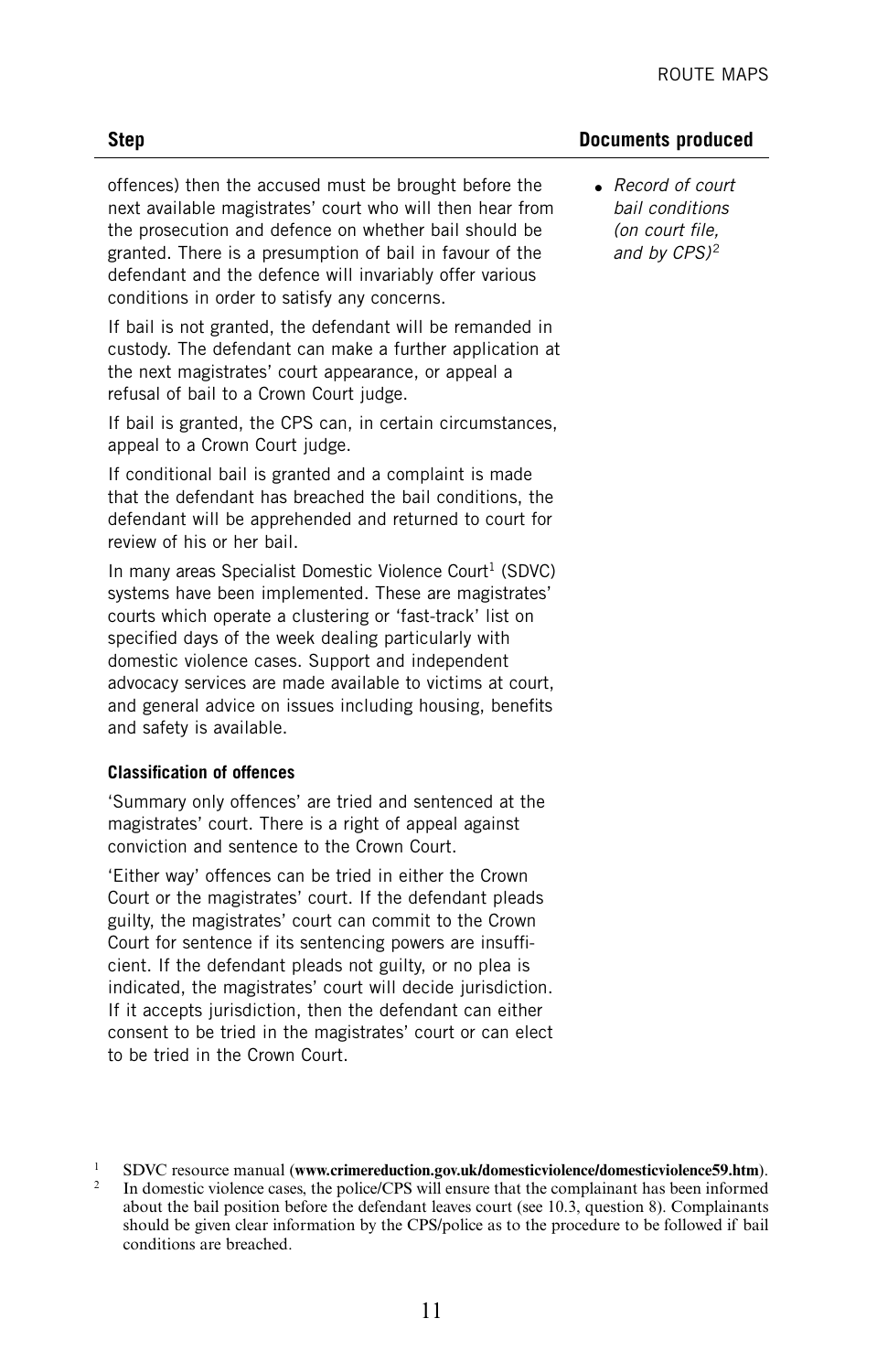'Indictable only' offences must be heard in the Crown Court.

#### **Youth offenders**

Any person between the ages of 10 and 17 inclusive will usually be tried before the Youth Court unless an exception applies. The four exceptions which either permit or require the magistrates to send or commit the defendant for trial in the Crown Court are where the young person is:

- (a) charged with an indictable offence jointly with an adult who is sent for trial;
- (b) charged with murder;
- (c) jointly charged with an adult and the court considers it necessary in the interests of justice to commit them both for trial;
- (d) charged with an offence mentioned in the Powers of the Criminal Courts (Sentencing) Act 2000, s.91, and the court considers that the sentencing court should have available to it the possibility of sentencing the offender to be detained at Her Majesty's pleasure.

#### **Procedure**

The procedure depends on the classification of the offence.

Proceedings for 'either way' offences commence before the magistrates' court where plea before venue and mode of trial proceedings will take place. If it is decided that the case is to be heard in the Crown Court or if the defendant has elected Crown Court trial, the case will be adjourned for committal proceedings. The material making up the evidence (including witness statements, etc.) will be served on the defence and committal proceedings will take place thereafter at the magistrates' court which will then formally commit the case for trial to the Crown Court.

In proceedings for 'indictable only' offences, the first hearing will take place before the magistrates' court where a section 51 transfer will take place. The case will be immediately sent to the Crown Court where it may be listed for a preliminary hearing, or a plea and case management hearing (PCMH) (at which the judge will direct timescales for the service of prosecution material and any 'unused' material) (see below).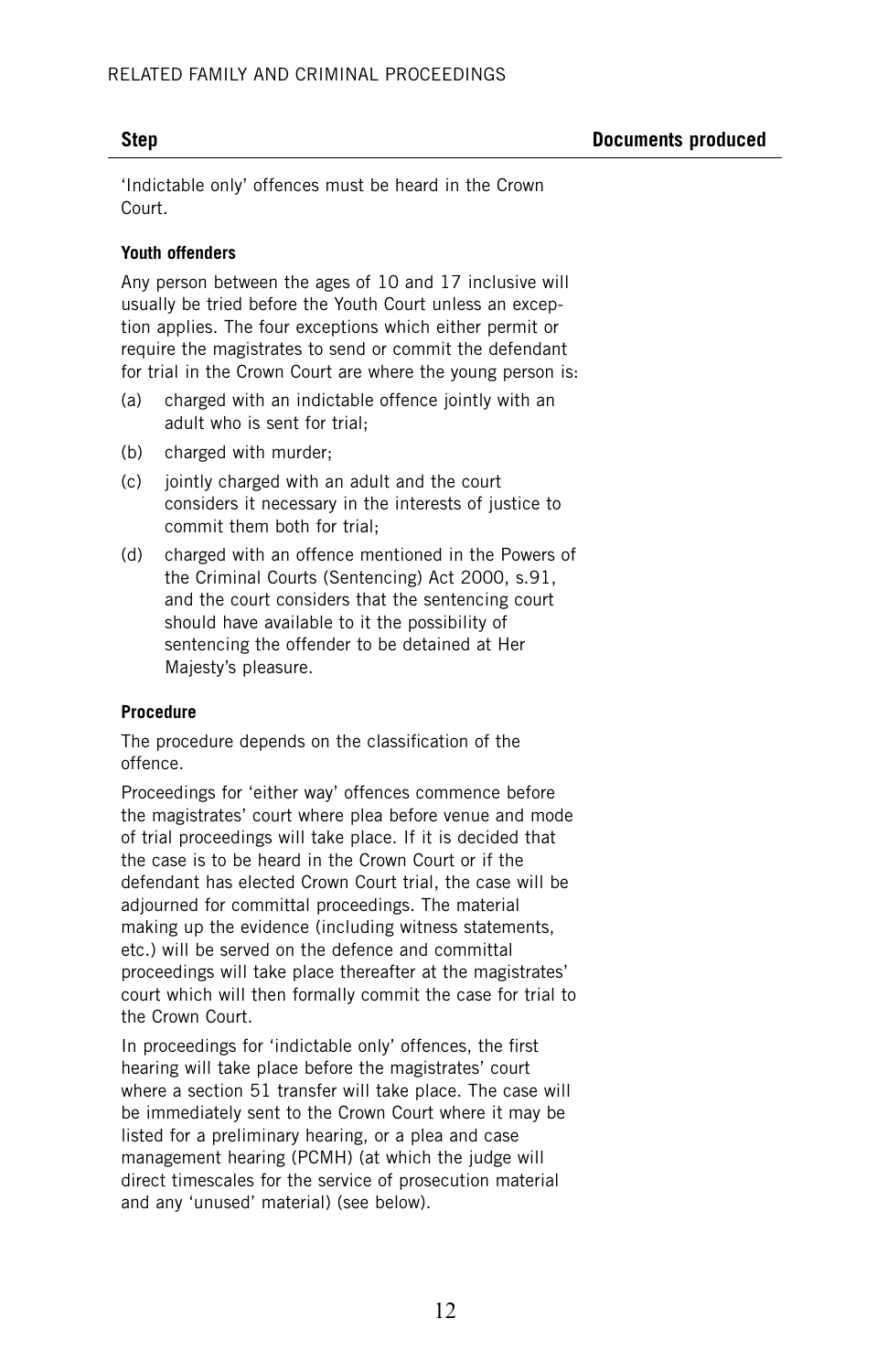Thereafter the defendants charged with 'either way' or 'indictable only' offences will appear before a judge for a PCMH. This is the stage at which the defendant will plead guilty or not guilty. In the event of a not guilty plea, further directions will be made by the judge in order to prepare the matter for trial. At this hearing the prosecution should be in possession of convenient and inconvenient dates for any witnesses.

#### **Evidence**

In 'either way' cases, the defence is entitled to 'advance information', which is a summary of the prosecution allegations and is provided at the first hearing. For committal hearings, the prosecution will provide committal papers.

Prior to trial in either court, the prosecution is required to serve statements, copies of exhibits and a schedule of 'unused material' (all of this together is called 'initial disclosure'). The schedule of unused material is other material which has been obtained by the police during the course of the investigation which does not form part of the evidence against the defendant. The prosecution must review all of this material and serve any material on the defence which might reasonably be said to undermine the prosecution or assist the defence.

The disclosure of evidence and unused material is dealt with under the Criminal Procedure and Investigations Act 1996.

In any cases tried in the Crown Court the defence has a duty to serve a 'defence case statement' on the prosecution. This statement will set out in general terms the nature of the accused's defence and the issues which are contested. Details must be given of any alibis. There is no duty on the defence to serve such a statement in the magistrates' court, although it is sometimes served in order to trigger further disclosure of unused material.

The CPS must review its unused material in the light of the defence case statement and decide whether there is any other material which might reasonably be said to undermine the prosecution and/or assist the defence in the light of the defence set out within the defence case statement. This duty is an ongoing duty of review.

The CPS must decide whether any disclosure is so sensitive that it should not be disclosed to the defence and an application be made for that material to be covered by

#### **Step 2008 Contract Step 2008 Documents produced**

- $\triangle$  Advance information
- Committal papers
- Schedule of undisclosed material
- Statements and copies of exhibits
- Defence case statement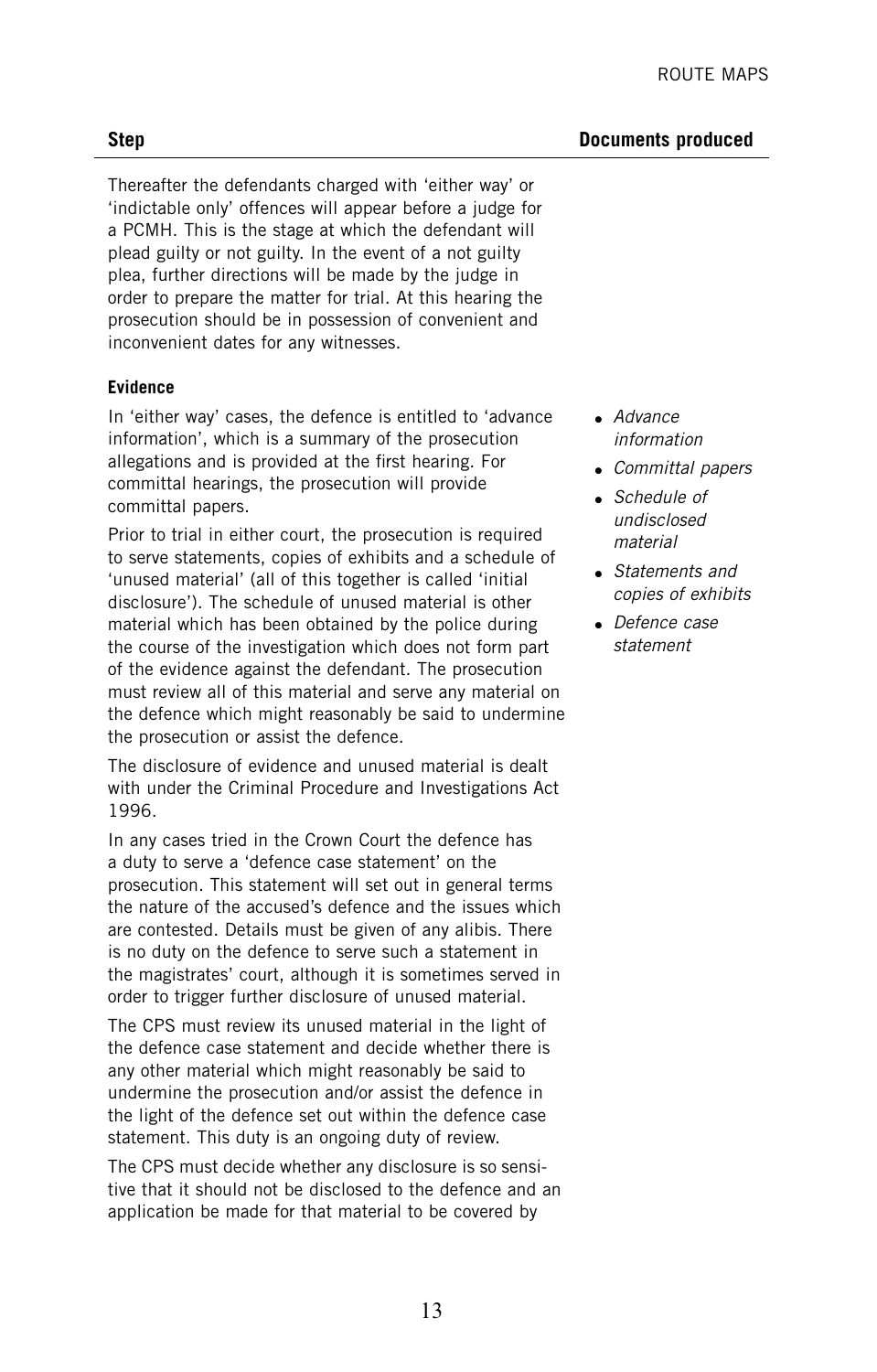#### **Step 2008 Contract Contract Contract Contract Contract Contract Contract Contract Contract Contract Contract Contract Contract Contract Contract Contract Contract Contract Contract Contract Contract Contract Contract Co**

public interest immunity (PII). The prosecution must make application to the court in relation to any such material.

The doctrine of PII prevents material from being disclosed and adduced in the usual way whenever it is held that the public interest in non-disclosure outweighs the public interest that, for the proper administration of justice, the court should have the fullest possible access to all relevant material and that the accused person should have a fair trial. Information can never be withheld from the defence if it would cause injustice or affect the fairness of the proceedings.

#### Expert evidence

During the proceedings evidence will be adduced by both the prosecution and defence, which may include experts' reports. There is a duty on the defence to serve on the prosecution, prior to trial, any expert evidence upon which they intend to rely.

In contrast to family proceedings, there is little oversight by the court of the obtaining of expert evidence. During the criminal investigation, the police will wish to keep developments confidential until they have interviewed the suspect. There will be little or no input from the accused's legal team, and there is limited court control over the selection and instruction of the prosecution's experts.

Equally, there is little court control over the selection and instruction of experts by the defence. In the event that the defence obtains an expert report which is unhelpful to its case, it is under no obligation to disclose it to the court or the prosecution. Part 24 of the Criminal Procedure Rules 2005, SI 2005/384 imposes a duty on the parties to disclose any expert evidence that they intend to introduce.

#### The collation of prosecution evidence, including obtaining evidence from third parties

The Criminal Procedure and Investigations Act 1996 requires the prosecution to provide disclosure of information in its possession where that material might reasonably be expected to assist the defendant's defence or undermine the prosecution. Where the CPS is a member of a multi-agency Local Safeguarding Children Board (previously called Area Child Protection Committees), documentation produced by the Board shall be considered to be within the possession of the CPS.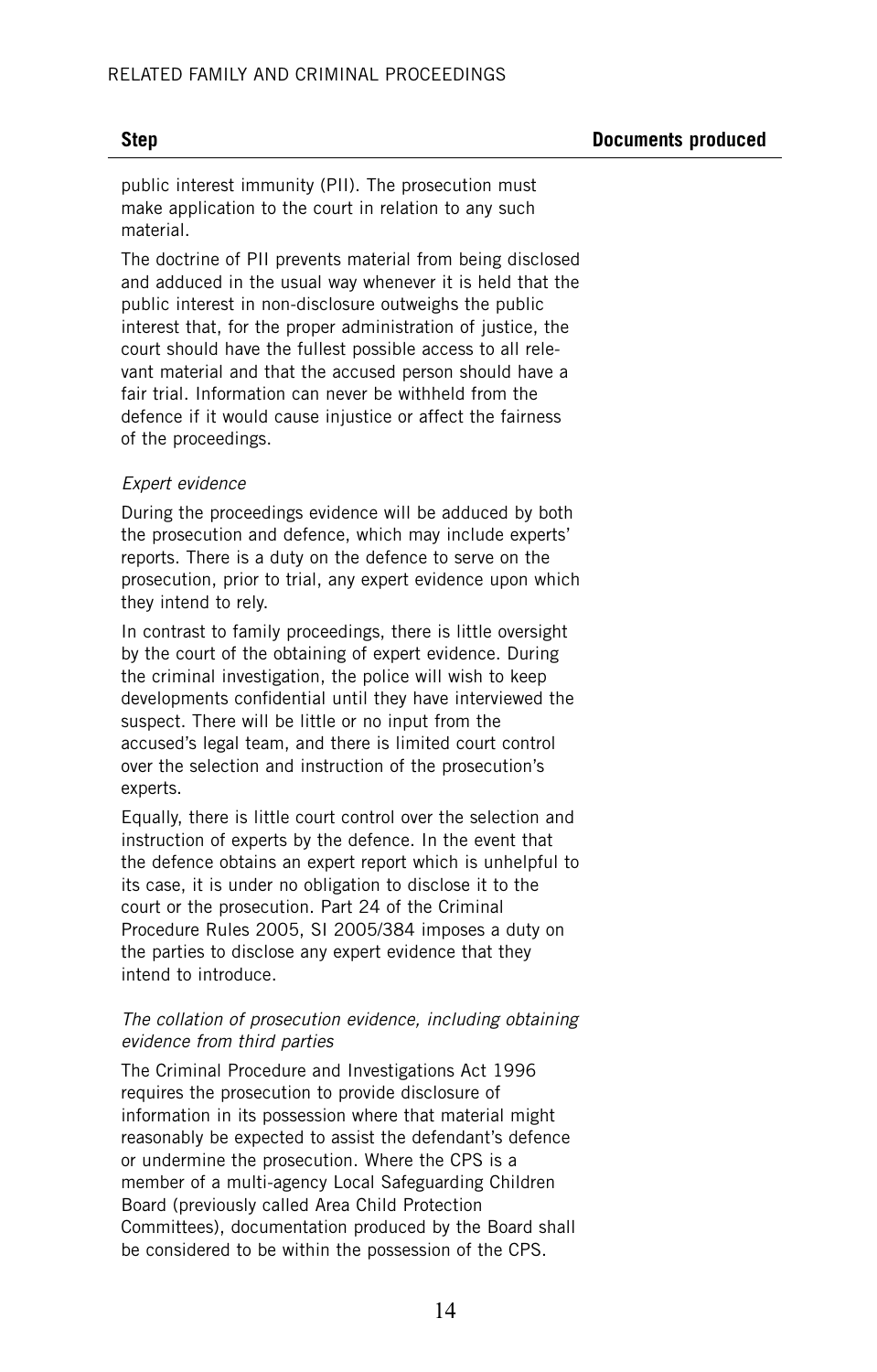This includes documentation regarding child death reviews, statutory domestic homicide reviews and such like.

The prosecution may also be aware of relevant information or documentation which is held by third parties, and therefore is not yet in its actual possession. Third parties holding such information will often include local authorities, health agencies, education authorities and Cafcass. If the third party information is held by the local authority (LA), the CPS should make use of the national ADSS/CPS/ACPO Protocol on obtaining information from LAs (providing that it has been locally implemented). If the material has already been filed in family court proceedings, there must be compliance with the Family Proceedings Rules 1991 (see Chapter 3, section 3.3, below). Once the prosecution is aware of the existence of relevant material, it has a duty to request disclosure from the third party.

If the defence asks the prosecution whether it intends to seek disclosure of particular information and the prosecution indicates that it does not, then the defence should approach the third party and request the information. If the agency declines the request, the defence may apply for a witness summons against the relevant authority. The summons will require the agency's attendance at court with its documentation, to enable argument before a judge who will review the documentation for relevance against a set of criteria.

It can often be difficult to obtain information held by third parties. It is not uncommon for agencies to seek to protect their records, and to be concerned about issues of confidentiality. It is, however, important that all parties work together to ensure that eleventh-hour discoveries of crucial information are avoided. Parties should give early consideration to the third parties likely to hold relevant documentation, and engage in early discussion about the sharing of that information. In some regions, the high quality of the relationship and communication between the court, the CPS, defence and LAs enables information sharing issues to be dealt with efficiently.

#### **Disclosure hearings**

The defence may apply to the court under Criminal Procedure and Investigations Act 1996, s.8 where it believes that the prosecution holds material which might reasonably be expected to assist the defendant's defence or undermine the prosecution and which has not been disclosed to the defence.

● Witness summons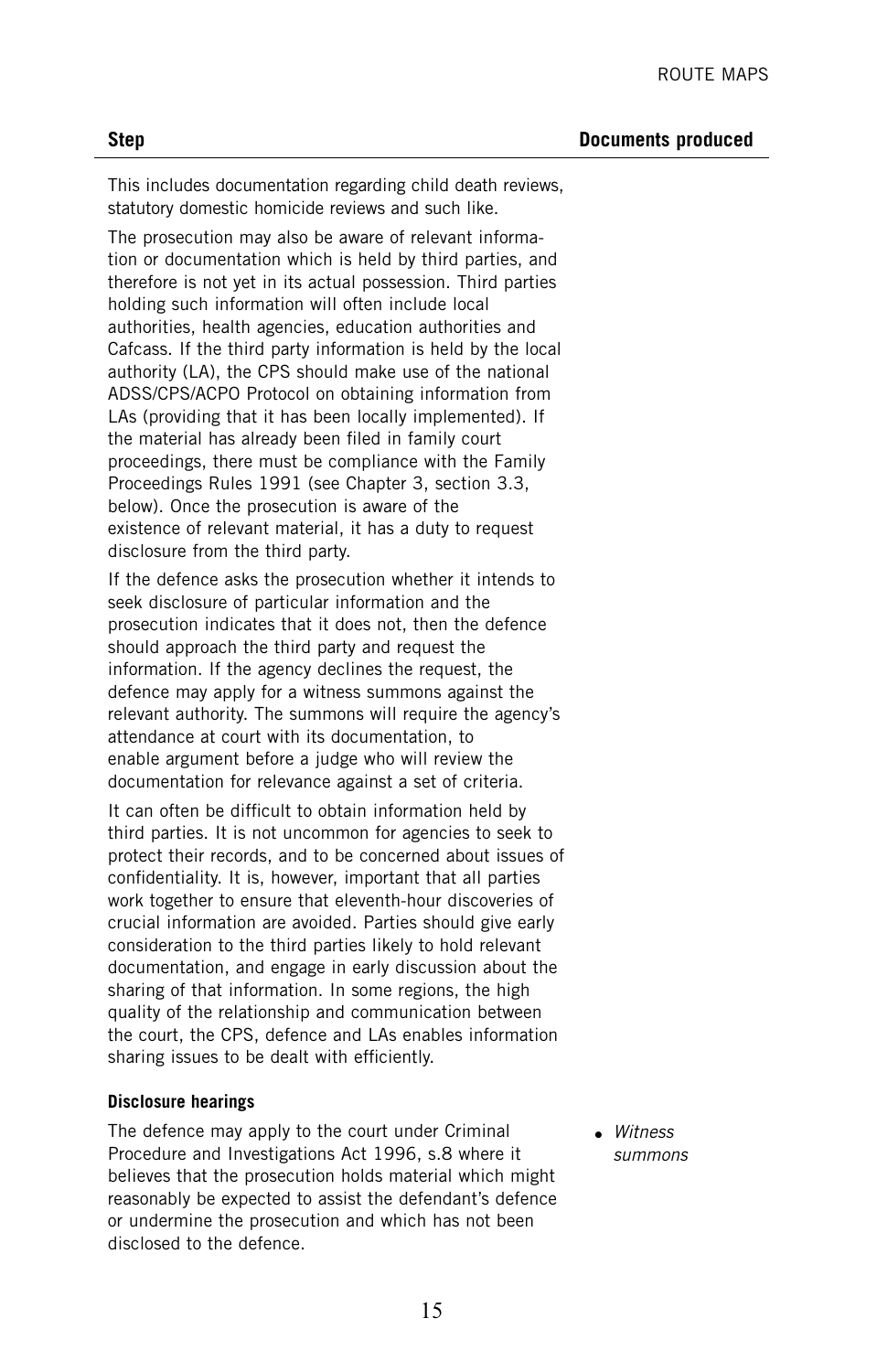The defence may also request the court to issue a third party witness summons in order to require an agency to bring to court relevant documentation.

#### **Trial**

At trial 'special measures' may be applied for by either the prosecution or defence if the case involves a vulnerable or intimidated witness. If special measures are granted, the court may allow evidence by video link or allow other measures (such as screening of witnesses) (see Chapter 9). Defendants can give evidence by live link in exceptional cases.

#### **Sentencing and orders**

At the conclusion of the trial, a finding of guilty or not guilty will be made. The burden of proof is on the prosecution to prove the case to the required standard of proof which is 'beyond reasonable doubt'.

If the defendant is found guilty, the court may order reports including a pre-sentence report (to be prepared by the Probation Service), psychiatric report and/or medical report. If a defendant is found guilty his or her bail position will be reviewed.

Sentences may include custodial sentences, a wide variety of community-based penalties and/or orders (e.g. compensation, restraining or anti-social behaviour orders).

The court also has the power, on entering a finding of not guilty, nevertheless to make a restraining order under Protection from Harassment Act 1997, s.5A (as amended by Domestic Violence, Crime and Victims Act 2004, s.12, not yet in force) if the court considers it necessary to do so to protect the person from harassment by the defendant. Breach of a restraining order is a criminal offence.

- Record of verdict
- Pre-sentence report
- Psychiatric report
- Medical report
- $\bullet$  Record of sentence (taken by CPS)
- Protection from Harassment Act (PHA) order

### **2.2 CARE PROCEEDINGS ROUTE MAP**

A 'blueprint' for the progress and management of every set of care proceedings was originally set out in the Protocol for Judicial Case Management in Public Law Children Act Cases, which set out a route map of steps to the conclusion of the case. Those steps are to be revised by the Public Law Outline after April 2008. The overall aim, however, will not change.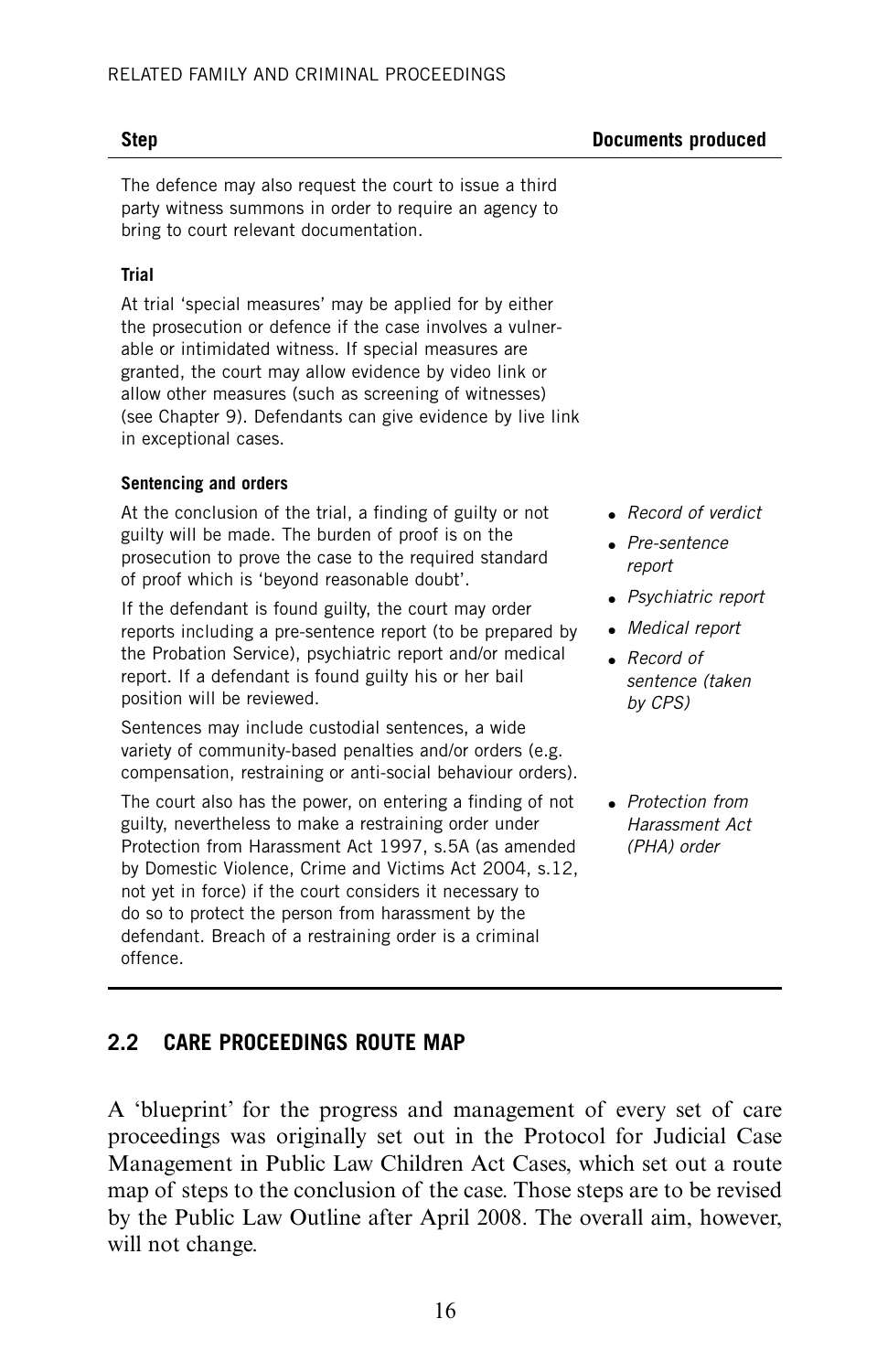The overall aim in care proceedings is that the final hearing should be concluded by the 40th week from the issue of proceedings, and earlier if possible. Section 1(2) of the Children Act 1989 states that delay in disposing of proceedings and deciding a child's long-term placement will normally be contrary to the best interests of the child. The family court will usually not, therefore, delay a fact-finding or final hearing of care proceedings to await the outcome of criminal proceedings, unless some detriment would be caused to the children if the care proceedings were not adjourned.<sup>3</sup>

The Protocol, and in its place the Public Law Outline, identify the key issues to be considered at each of these hearings. One key issue in concurrent family and criminal cases tends to be the issue of disclosure of documents and information from one jurisdiction into the other. Such disclosure issues will be considered by the family court early in the proceedings, and will be kept under review by the court at subsequent directions hearings.

The issue of disclosure can also arise at the final hearing – most commonly in relation to the findings made by the family court judge about allegations which may also be under police investigation, or may be the subject of a concurrent prosecution.

| <b>Step</b>                  | <b>Documents produced</b>                                     |
|------------------------------|---------------------------------------------------------------|
| Referral                     |                                                               |
| Referral received by the LA. | A copy of the<br>referral form will be<br>kept on the LA file |
| LA investigation             |                                                               |

Allegations of a child being harmed, or being at risk of significant harm, may arise in various situations. The main circumstances in which they lead eventually to care proceedings are as follows:

- (a) The allegations may arise within an ongoing investigation – for instance, where issues of general neglect have already alerted the LA and led to the involvement of the LA.
- (b) The allegations may arise without any history at all *–* for instance, where a parent complains to the authorities; where a teacher, a doctor or other third party reports concerns based on their professional

LA may prepare:

- a Core Assessment
- Child Protection Conference reports and minutes

<sup>3</sup> *Re TB (Care Proceedings: Criminal Trial)* [1995] 2 FLR 801.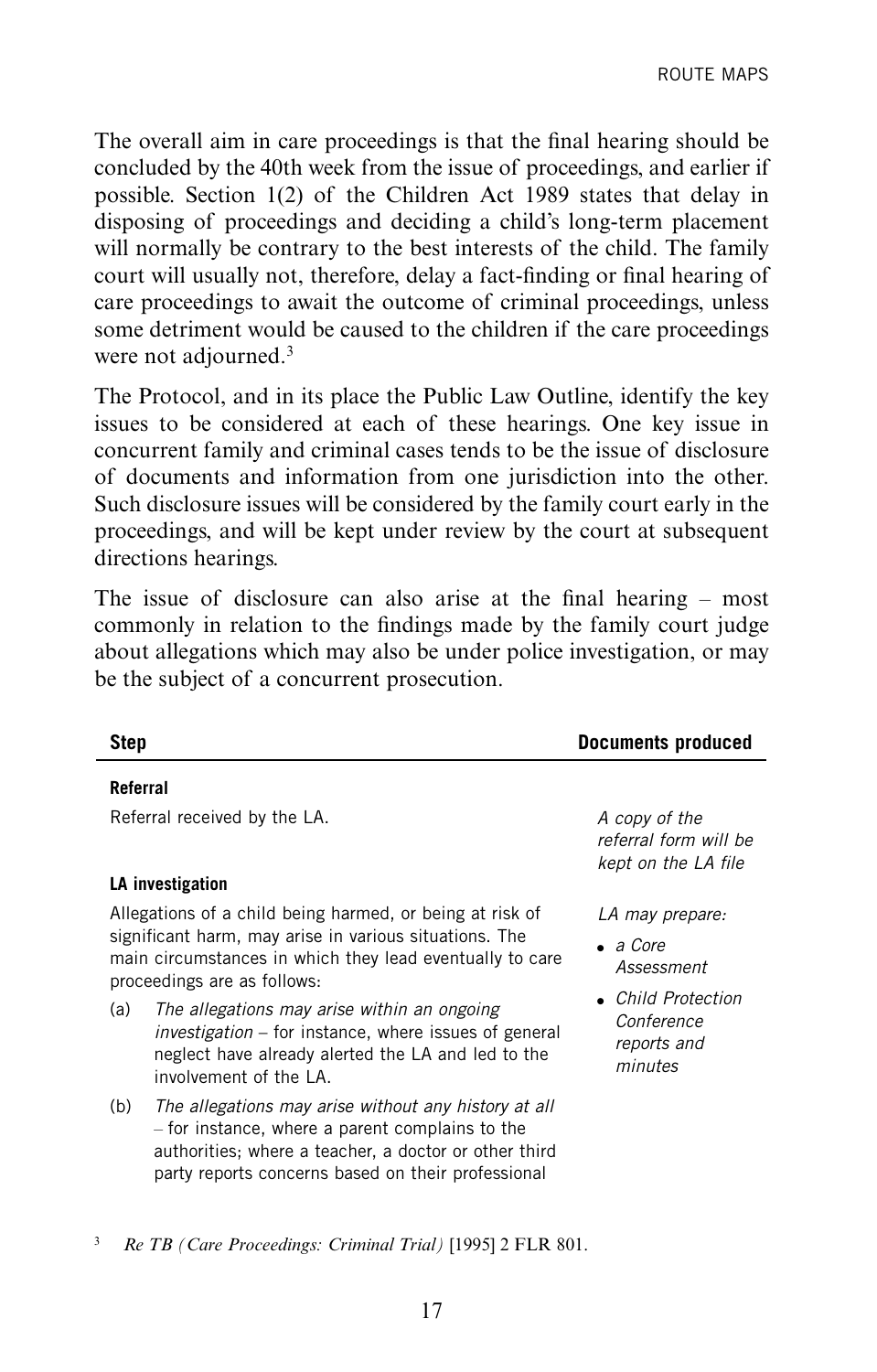#### **Step 2008 Contract Step 2008 Documents produced**

observations; or where such professionals report an allegation made to them by the child.

- (c) The allegations may first come to the attention of the police who then report them on to the LA.
- (d) The allegations may arise within a court-directed investigation within private law proceedings where the court itself takes the view that the LA may need to become involved. In these circumstances the court may direct the appropriate authority to undertake a 'section 37 investigation' of the child's circumstances.4
- (e) Allegations may come to light during enquiries undertaken by Cafcass in private law proceedings.

The LA is under a duty to investigate all child protection allegations it receives. Section 47(1) of the Children Act 1989 says:

Where a local authority –

...

- (a) are informed that a child who lives, or is found, in their area –
	- (ii) is in police protection; or
- (b) have reasonable cause to suspect that a child who lives, or is found, in their area is suffering, or is likely to suffer, significant harm

the authority shall make, or cause to be made, such enquiries as they consider necessary to enable them to decide whether they should take any action to safeguard or promote the child's welfare.

All agencies, including the LA, are under a duty to work together when carrying out an investigation (including education, health authorities and the police): Working Together to Safeguard Children (2006).

Where the allegation relates to a criminal offence, there will be joint police and LA components to the investigation. Any interview of the child will be carried out jointly by police and the LA following the guidance 'Achieving Best Evidence in Criminal Proceedings' (often called an 'ABE' or 'memorandum' interview). Despite the many differences between care and criminal proceedings, it is vital in each that the evidence of children is obtained properly and reliably.

In domestic violence cases, the CPS will try to ensure that the complainant has been informed about the bail position before the defendant leaves court.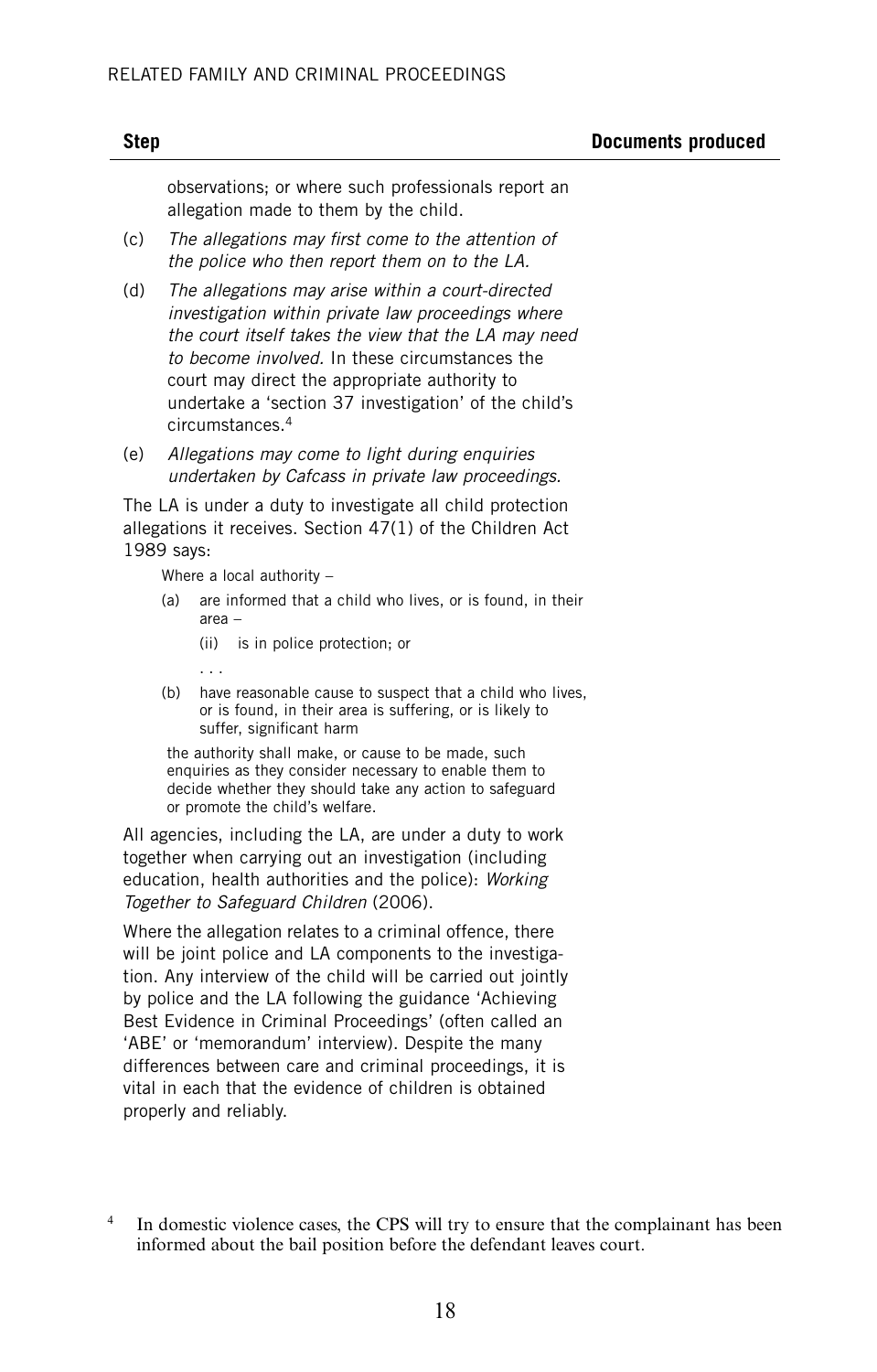There will, however, be separate elements to the investigation, because:

- (a) there are different aims in the separate proceedings – care proceedings are concerned with the welfare of the child, whereas criminal proceedings are concerned with establishing the guilt of the suspect;
- (b) there are different rules of evidence far more evidence is admissible in civil than criminal proceeding, both lay and expert;
- (c) there are different standards of proof in the two proceedings.

In most cases, however, the results of each separate element of the investigation are likely to be extremely important to the other. To take an obvious example, in a case of non-accidental injury to a child, both the police and the LA will need to gather the evidence of the relevant treating doctors to establish the relevant facts. Thereafter, the two agencies may approach different experts to advise on the findings of the treating team. Each agency will be interested in the views of the experts instructed by the other.

Whereas the child may be interviewed by police with the LA present, the LA has no role in the police interview of the parents or other adult suspects. It does have a keen interest in seeing what the parents or adult suspects have said, of course, but may often face a frustrating wait before it is able to find out. Despite a wish to cooperate, the police may well be operating under very different constraints to those of the LA – for instance, they may require their investigations to remain confidential until more issues have been put to the accused in interviews, which may not be scheduled to take place for weeks or even months, whilst the LA really needs to know what the accused are saying in respect of the allegations against them. If the accused are the parents, they may well be refusing to disclose their position to the LA precisely because of their fear of the consequences within the criminal investigation.

If there is an allegation made against a professional, then there may also be disciplinary procedures taking place in which information is shared.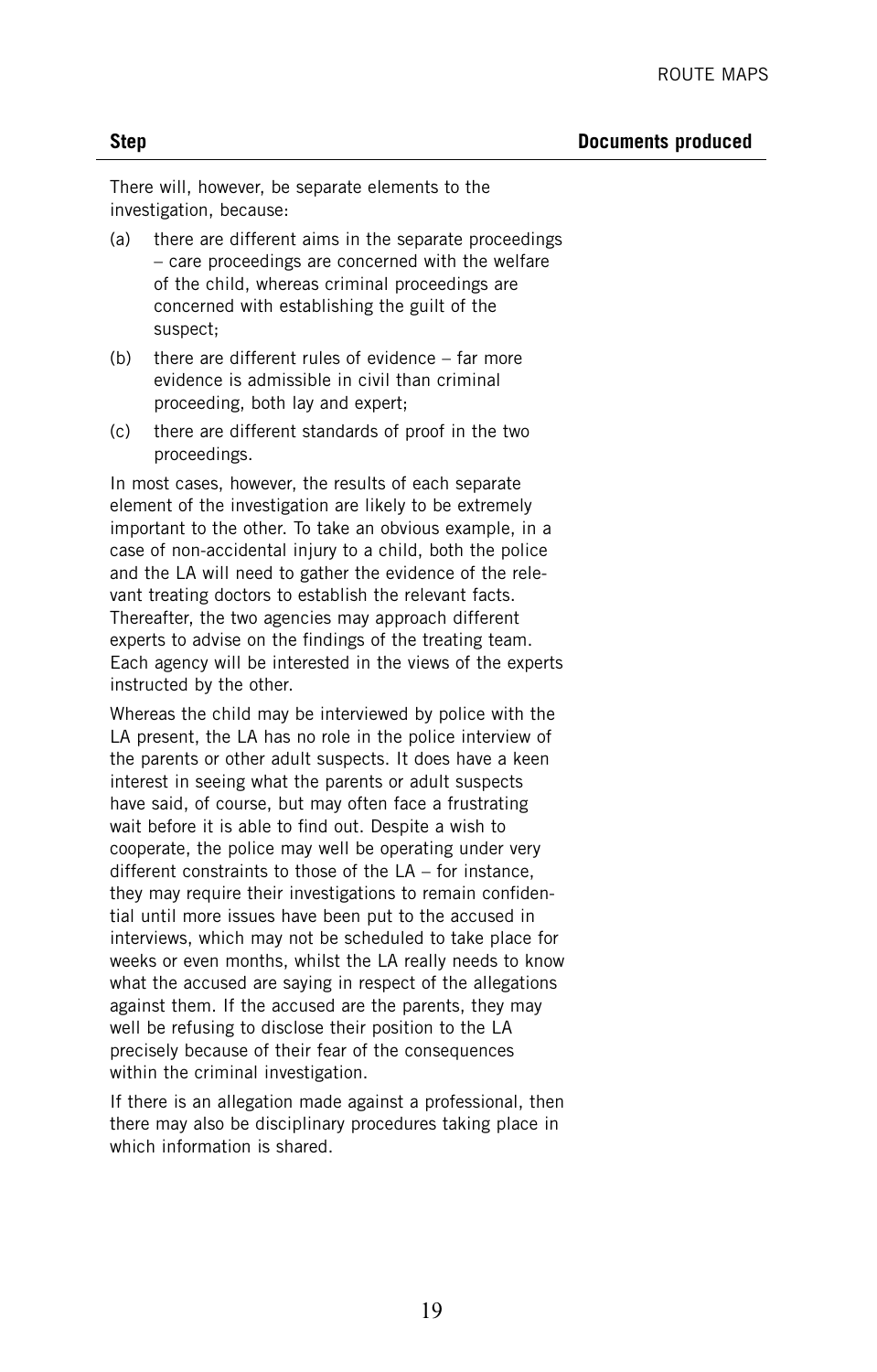## **Step 2008 Contract Step 2008 Documents produced**

#### **Police protection**

If necessary, the police may take the child into temporary • *Police form* police protection for up to 72 hours.

A police officer may remove a child into suitable accommodation, or take steps to ensure that a child is not removed from a place (for example, a hospital) if the officer has reasonable cause to believe that the child would otherwise be likely to suffer significant harm. A child can be kept under police protection for a maximum of 72 hours. No court order is required.

#### **Issue of care proceedings (for either emergency protection order or care order)**

The first application to court will be either for an emergency protection order (EPO) or for a care order. In each case the LA will take the decision whether to issue proceedings entirely independently of the decision of the prosecuting authorities about whether to prosecute. In many cases of alleged child abuse, there may never be sufficient evidence for a criminal prosecution.

The timing of the two decisions will almost certainly be entirely different. Criminal proceedings can only begin once the investigation is largely complete, however long that process may take. By contrast, an LA must take urgent action to protect a child as soon as there are reasonable grounds to believe that the child is suffering or likely to suffer significant harm. In such circumstances, whilst of course the evidence necessary to establish those grounds must be presented to the court, the vast majority of the investigation will take place after the issue of proceedings – and indeed with input from all parties and oversight by the court.

If there is time, the decision whether to issue care proceedings will be taken at or discussed during the Initial Child Protection Conference. Where there are allegations of a criminal act, then the police will be automatic invitees to this and subsequent conferences so that they will be involved in the discussions, will inform the LA of the progress of the police investigation, and will be informed by the LA about the progress of its investigation.

All new care proceedings must usually be issued, in the first instance, in the Family Proceedings Court (FPC).5

- $\bullet$  C1 and C11 application forms
- Social work chronology
- Social work statement
- Interim care plan

<sup>5</sup> Children (Allocation of Proceedings) Order 1991, SI 1991/1677, art.3(2), (3) (there are exceptions where existing proceedings are already underway in another court).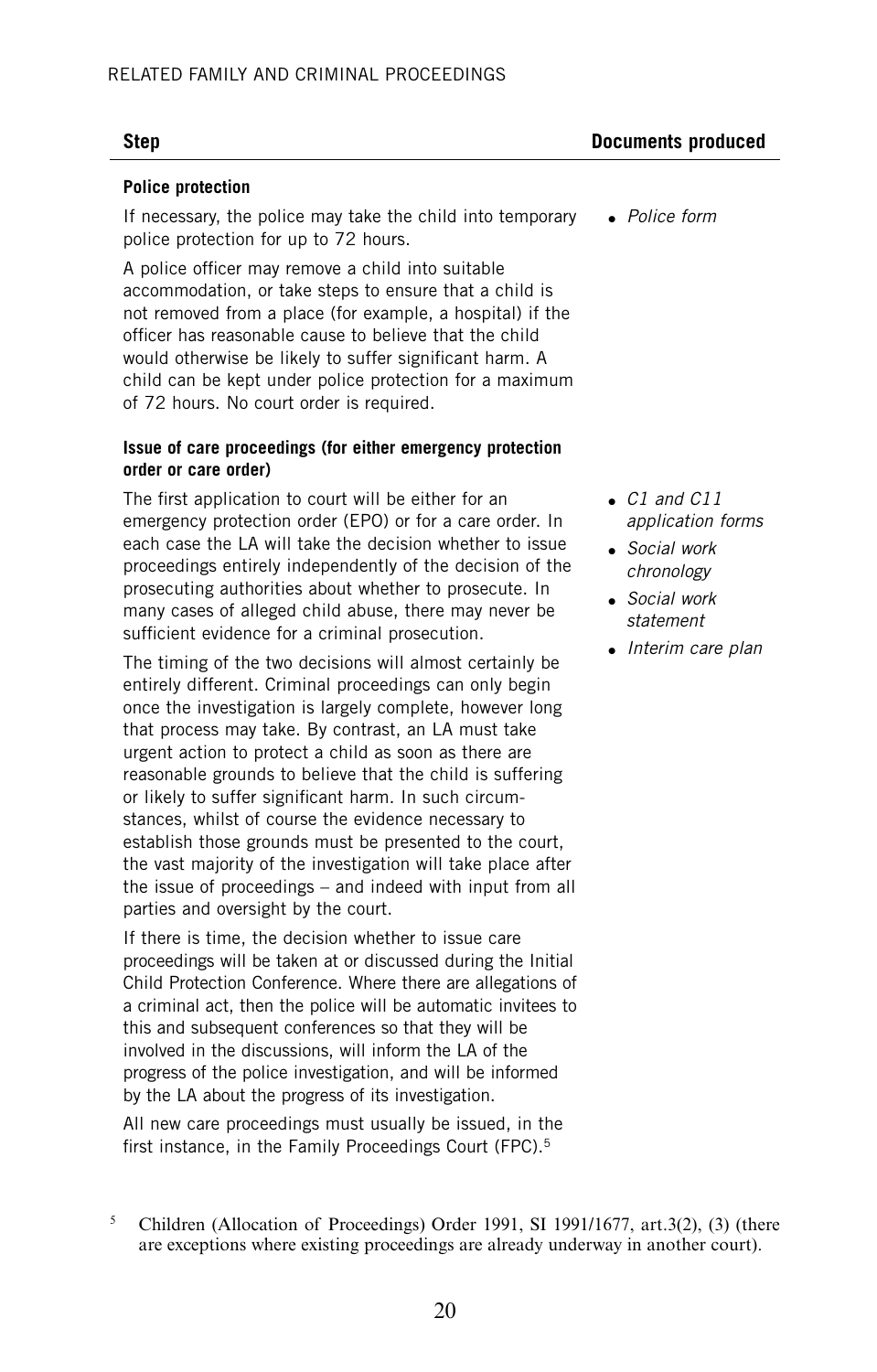### **Step 2008 Step 2008 Documents produced**

They can be transferred up to the county court or to the High Court very swiftly, if appropriate. Where there are complex parallel care and criminal investigations or proceedings, it would be unusual for the case to remain at FPC level.

#### Emergency protection orders

An EPO can usually only be made in an FPC, and may be made where the court is satisfied that:

- (a) there is reasonable cause to believe that the child is likely to suffer significant harm if the child is not removed to LA accommodation, or kept in the place in which the child is currently being accommodated;<sup>6</sup> or
- (b) the LA is frustrated in its urgent section 47 enquiries by being unreasonably refused access to a child.7

The EPO can only initially be made for a maximum of eight days, though it can be extended once for a period of up to seven days.<sup>8</sup>

When applying for an EPO the LA must file sufficient evidence to establish its case even if the investigation has barely begun. If a serious allegation has been made – by a child via a third party or by a medical professional, for instance – then the evidence at this stage may be little more than a statement from the social worker exhibiting the best available evidence of the allegation. An EPO can be made without notice to the respondent parents, provided the application is properly made and strict guidelines are observed by the court. The courts have emphasised the drastic nature of EPOs, and the need for compelling reasons to make them. The relevant case law sets out in helpful checklist form the procedural and evidential duties on any LA making this application, whether or not it is made with notice to the respondents (although there are yet further requirements for an application made without notice).9

- <sup>6</sup> Children Act 1989, s.44(1)(a).
- $\frac{7}{8}$  Children Act 1989, s.44(1)(b).
- Children Act 1989, s.45(1), (5), (6).
- <sup>9</sup> See *X County Council* v. *B (Emergency Protection Orders)* [2005] 1 FLR 341; *Haringey LBC* v. *C, E and another* [2005] 2 FLR 47; and *Re X (Emergency Protection Orders)* [2006] EWHC 510 (Fam).

<sup>•</sup> Emergency protection order is prepared by the court. Copies are provided to the applicant and respondent parties, and retained on court file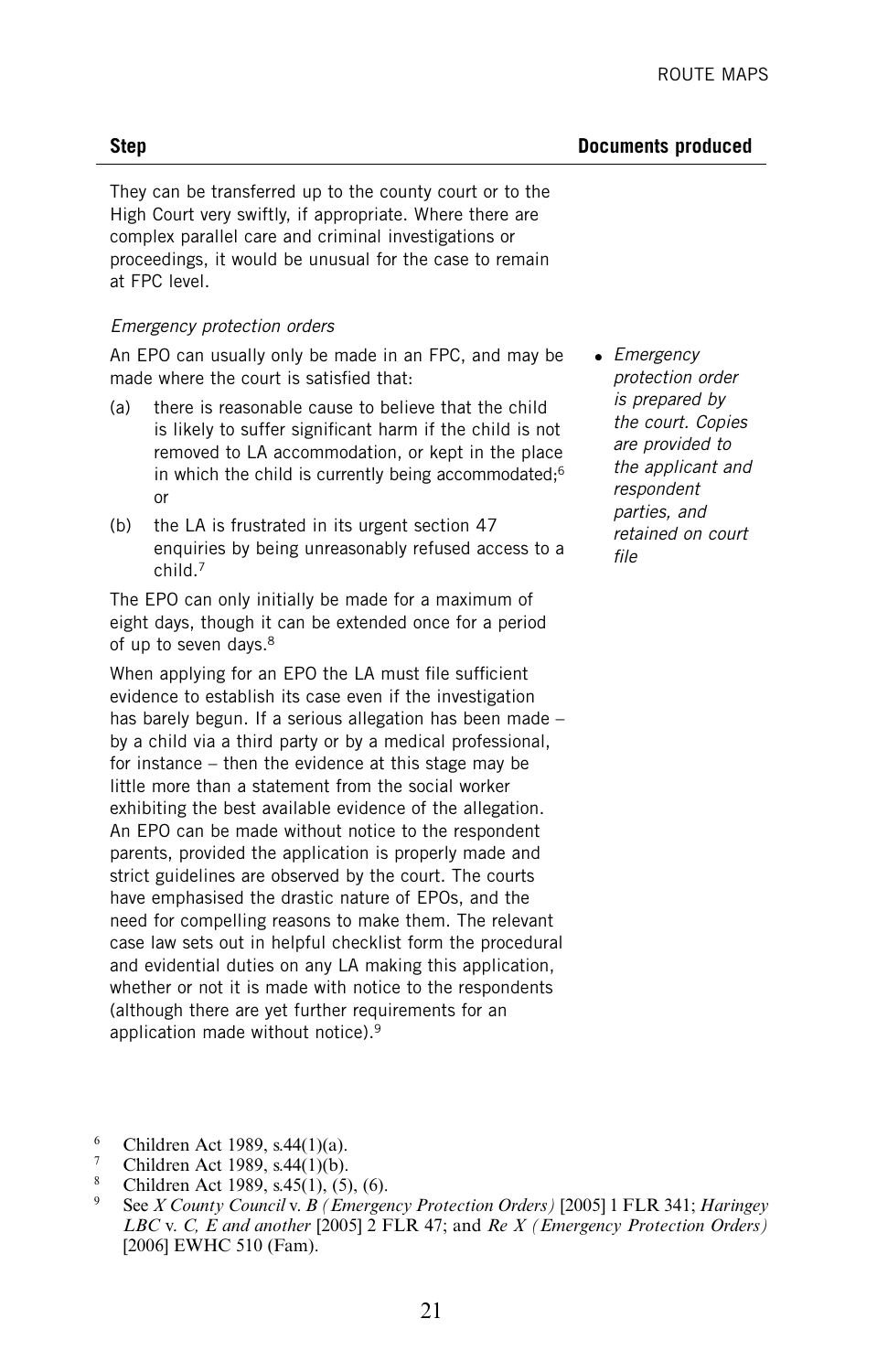An application for an EPO is a discrete application, and the proceedings come to an end upon the expiry of the order. However, in many cases the LA will then make an application for a care order, upon which the FPC may give directions to progress the case in various ways, some of which may interest the police in a dual investigation. The court may give directions about:

- (a) the contact allowed between the child and any named person;10
- (b) the medical or psychiatric examination or other assessment of the child: $11$
- (c) limiting such examination or assessment without a further direction from the court  $12$

Indeed, unless a specific direction is made in relation to contact, the LA is under a duty to allow the child reasonable contact with his/her parents or any person with whom the child was living when the order was made.

At this very early stage, therefore, the court will take control of the investigation insofar as it directly involves the child. If the police need to involve the child in their investigation – by interview, for instance, or by medical examination – or if they are concerned about contact taking place between the child and the accused, then at this early stage they must be ready to liaise closely with the LA to explain their position and explain their requirements in time for the EPO application. There will be very little time, as this application envisages (as the title makes clear) that there is an emergency situation to be dealt with. If there are already bail conditions regulating contact between the accused and the child, then early discussions between the LA and police are essential to prevent courts making different orders about essentially the same issue.

#### Interim care orders

Once care proceedings are issued a first hearing will take place within three days at which the court may make interim care or supervision orders until it is ready for the final hearing.<sup>13</sup> These interim care orders may be made

• Statements will be filed by LA and, if time, responded to by all parties

- <sup>10</sup> Children Act 1989, s.44(6)(a).
- <sup>11</sup> Children Act 1989, s.44(6)(b).
- <sup>12</sup> Children Act 1989, s.44(8).

<sup>&</sup>lt;sup>13</sup> The court's powers at the interim stages are defined by Children Act 1989, s.38.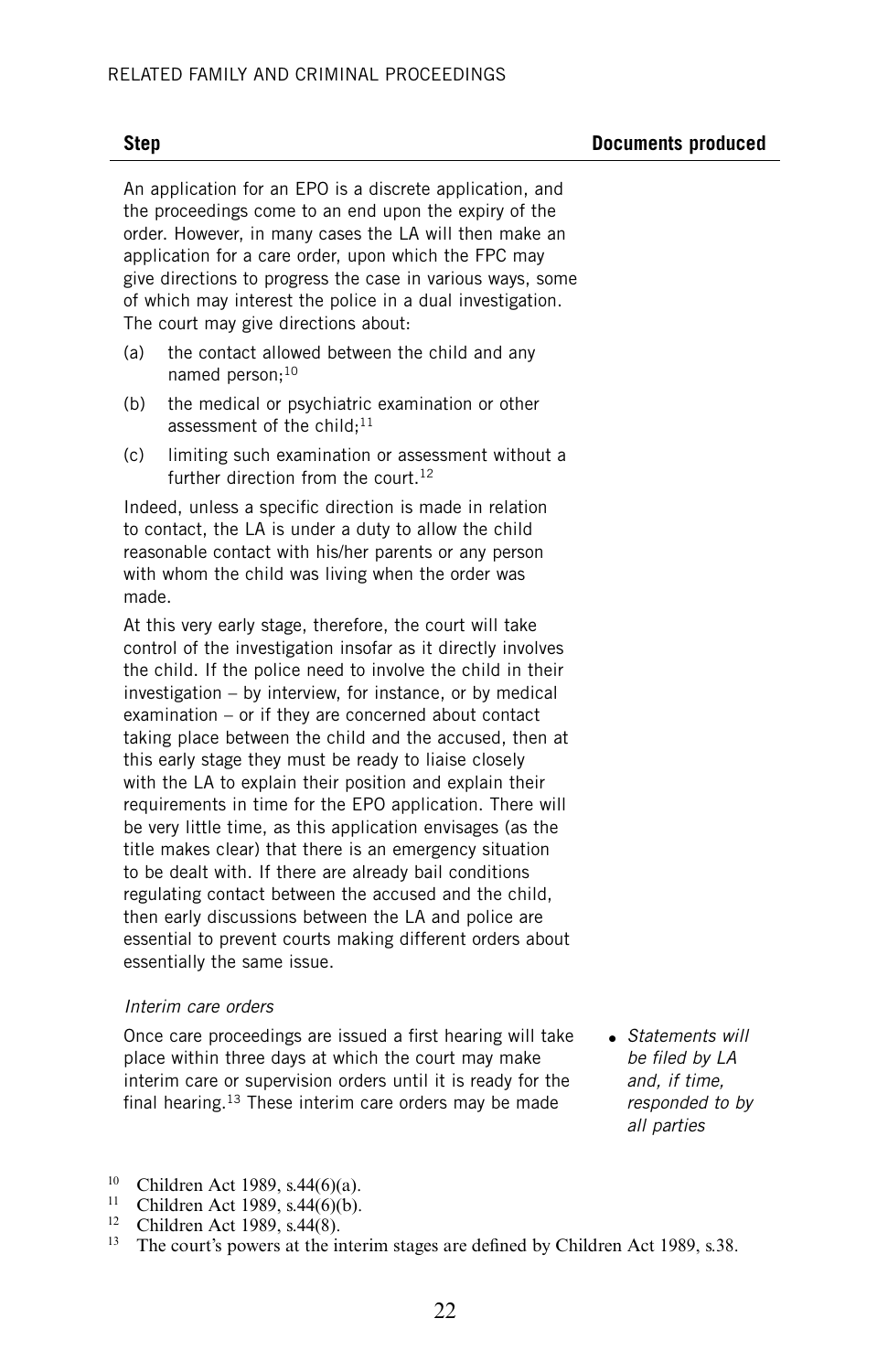for an initial period of up to eight weeks and thereafter for a maximum of 28 days each time. If the respondent parents wish to contest the making of the order, a contested hearing will take place.

When making interim orders the court also has the power to make an order in relation to contact between the child and named adults.<sup>14</sup> Again, unless a specific direction is made in relation to contact, the LA is under a duty to allow the child reasonable contact with his or her parents or any person with whom the child was living when the order was made. Liaison between police and the LA about this issue is clearly vital.

The court may make directions regarding medical examination, psychiatric examination or other assessments of the child.<sup>15</sup> Again, liaison between police and the LA at this stage is vital.

The court will also consider any necessary transfer of the case to the county court, and other immediate matters.

#### **Appointment of Guardian and solicitor**

The court appoints a children's Guardian, who will appoint a solicitor to represent the child(ren) in the proceedings.

#### **Evidence**

During the course of the proceedings, evidence will be filed by all parties and copied to all parties.

The evidence before the court will comprise the evidence submitted by the LA, including its social work statements, chronology and care plan (a document setting out the LA's proposals for the child's long-term placement and any interim measures including proposed assessments and contact arrangements), the respondents' evidence in reply, the Guardian's report and any expert evidence.

If appropriate, the court may order an assessment of the child (a 'section 38(6) assessment') which requires an assessment of the parents and child in a Residential Assessment Unit or in the community, usually for a period of 6–12 weeks, to assess the parents' relationship with and ability to parent the child. A letter of instruction will be agreed between the parties and filed with the

<sup>14</sup> Children Act 1989, s.34.

<sup>15</sup> Children Act 1989, s.38(6), (7), (8).

### **Step 2008 Contract Step 2008 Documents produced**

• Interim care or supervision order is prepared by the court together with any court directions. Copies are provided to the applicant and respondent parties and retained on court file

- Contact session notes
- School reports/ records
- Child protection conference minutes
- Medical reports
- Expert parenting assessment reports
- Psychiatric/ psychological assessments
- Risk assessments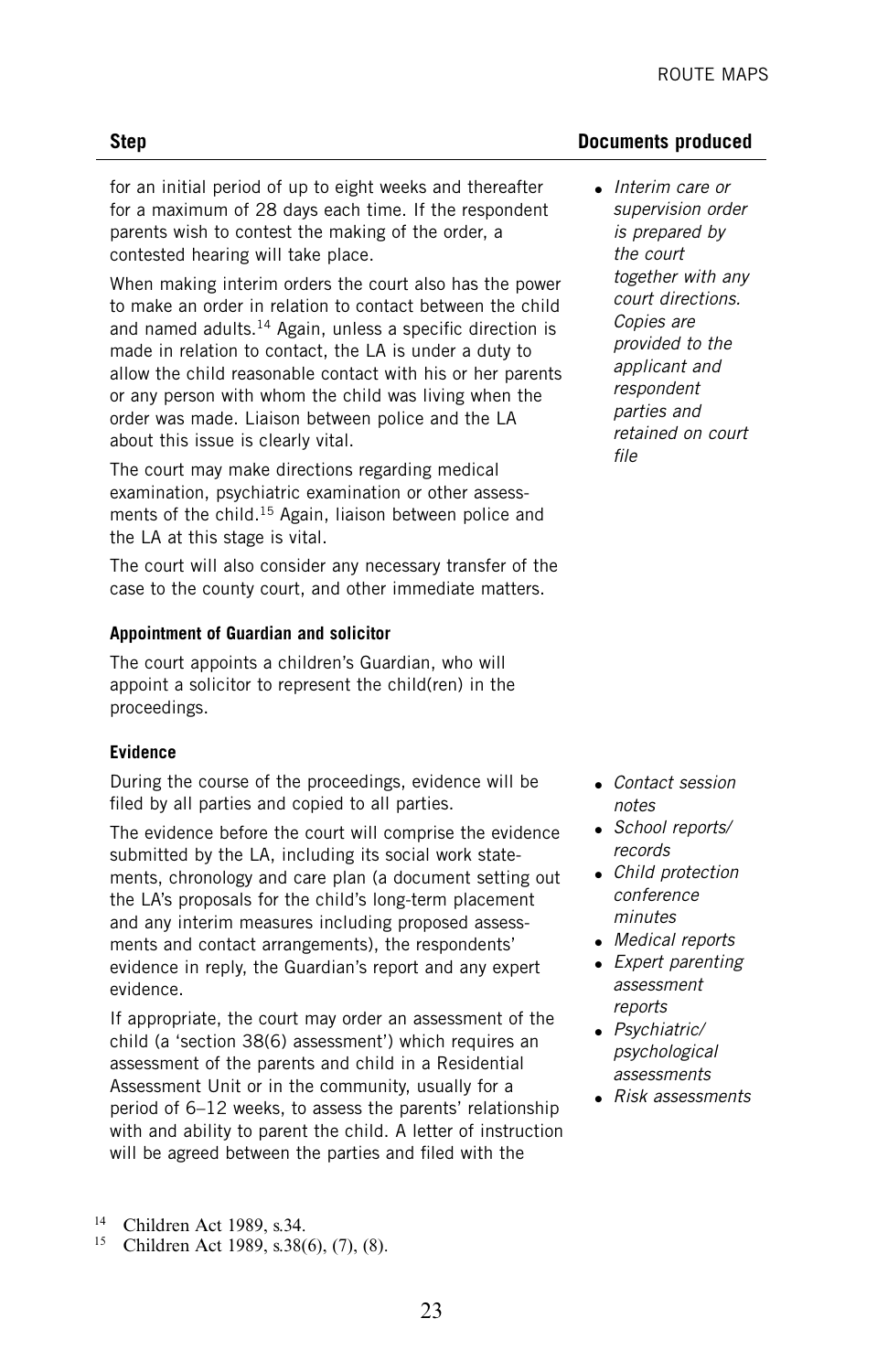court. Often an interim report will be filed, followed by a final report.

The process of selecting and instructing experts is an open one, usually conducted with input from all parties, and with the oversight of the court. No statement or report may be obtained from an expert without the prior permission of the court. A letter of instruction will be prepared, usually by agreement, and filed with the court. The reports of instructed experts must be disclosed to all parties and filed with the court, regardless of whether the contents are unhelpful to the instructing party.

The family practitioner's advice to a client will always be in favour of openness and honesty in the family proceedings, i.e. that the client should admit any past wrongs. This may seem anathema to the criminal practitioner, however, it is a fundamental principle of family proceedings that parents are able to demonstrate insight into social work concerns, and honestly to confront and address issues in their parenting which require improvement. If harm has been done to a child in the past, the court will be unlikely to accept that the parents can move on to rehabilitation and adequately protect that child in the future, unless there has been a frank acceptance of past wrongs.

#### **Directions hearings**

Directions hearings will take place in accordance with the Judicial Case Management Protocol/Public Law Outline. A Case Management Conference will take place early in the proceedings to identify the issues in the proceedings, establish the evidence required, and set a timetable towards a final hearing. Under the Public Law Outline, and advocates meeting and Issues Resolution Hearing will take place in order to narrow and resolve issues.

Additional hearings will be listed by the court if issues arise requiring directions.

#### **Pre-hearing review**

A pre-hearing review will take place shortly before the final hearing to confirm that all necessary evidence has been collected and that the proceedings are ready for final determination.

● Court directions

The evidence will include the social work statements, final care plan, respondents' evidence in reply, the Guardian's report, and all expert evidence.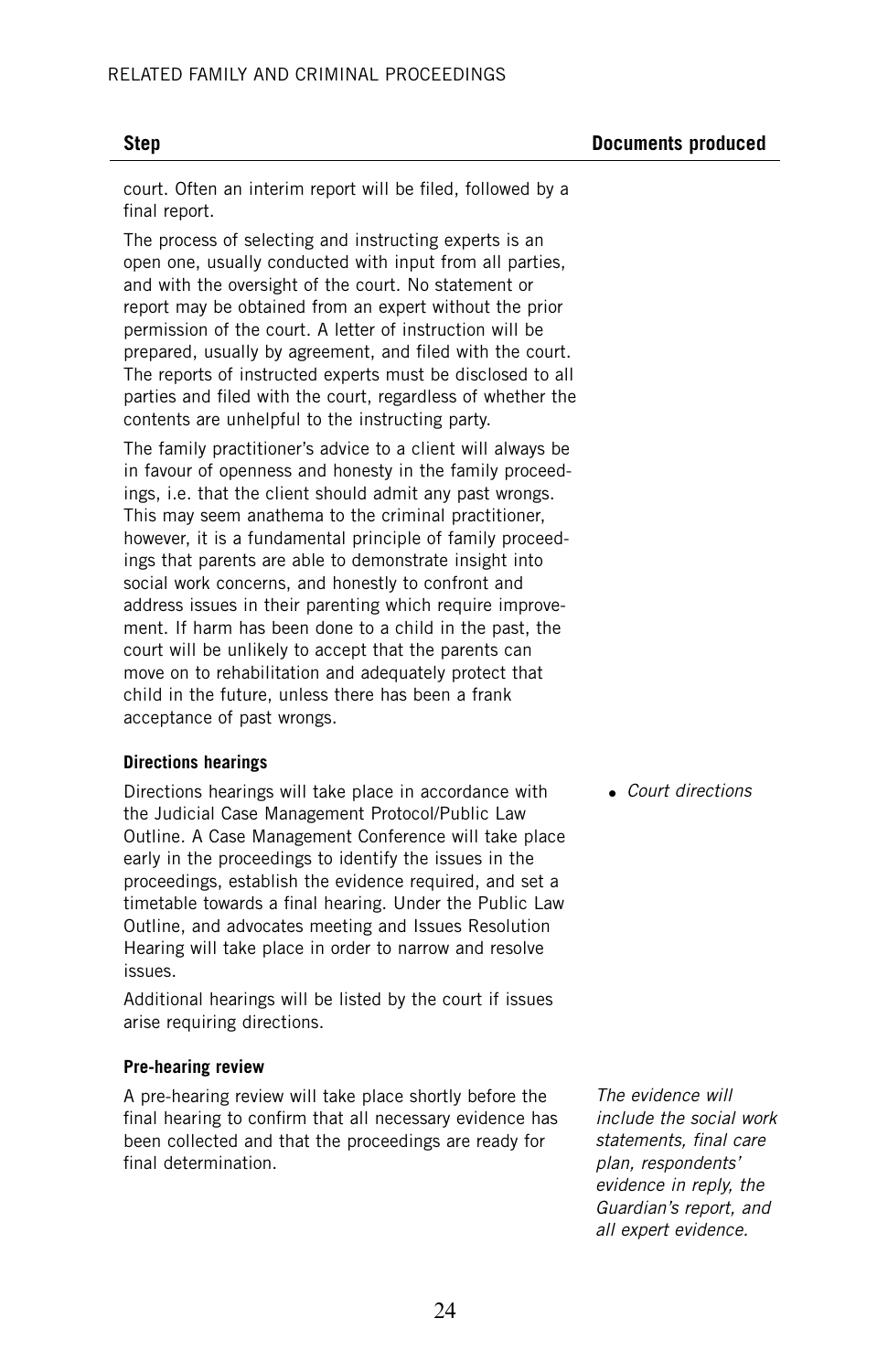#### **Step 2008 Step 2008 CONSUMING STEP 2008 Documents produced**

#### **Final hearing**

At the final hearing, the court is asked to make a final decision on the LA's application.

Any application for disclosure of documents to the police or CPS should be made at this stage before the proceedings conclude by the police or CPS.

#### Two-stage hearing

In some cases, the final hearing is 'split' into two parts: (i) a causation (fact-finding) hearing, and (ii) an 'outcome', or 'welfare', hearing (previously known as a 'disposal hearing'). This system is not encouraged in every case, but is useful where the court must first establish the nature, if any, of the harm caused to a child and the identity of the perpetrator(s) of the harm, before deciding in a stage 2 hearing how best to 'dispose' of the case (i.e. what final orders should be made). This twostage process is almost inevitable in cases of alleged sexual or physical abuse.

In cases where the hearing is in two parts, the evidence filed for the fact-finding hearing will be factual information about what happened to the child in the past. Whilst expert evidence is admissible at this stage of the proceedings, such evidence is most likely to be medical evidence (in cases of alleged physical harm), or evidence interpreting a child's allegations of (usually) sexual abuse. It is unusual for psychiatric or psychological assessments of the parents to be admitted at this stage of the case; the court will expect direct evidence of the facts to be found, rather than evidence which could at most establish a general propensity to commit the act(s) alleged. $16$ 

At the stage 2 hearing, the court may dismiss the application, make a final care or supervision order in favour of the LA, or make any other order under the Children Act 1989 it considers suitable. Depending on the circumstances of the case, and the identity of those chosen to provide permanent care for the child, the court may be asked to deal with applications for a special guardianship order (placing the child with any non-parent, including a family member or former foster carer) or a placement order (which permits the LA to place the child with prospective adopters, if the child's 'care plan' is for

 $\bullet$  The final order will be drawn up by the court and served on all parties.

A transcript of the hearing and/or judgment is not routinely prepared at public expense, unless there is to be an appeal, or the judge orders that the judgment should be publicly reported. In appropriate cases, the CPS may request judicial permission for transcription, provided that the costs are being met by an appropriate authority.

In the FPC, a written Statement of Reasons will be produced.

<sup>16</sup> *Re CB and JB (Care Proceedings: Guidelines)* [1998] 2 FLR 211.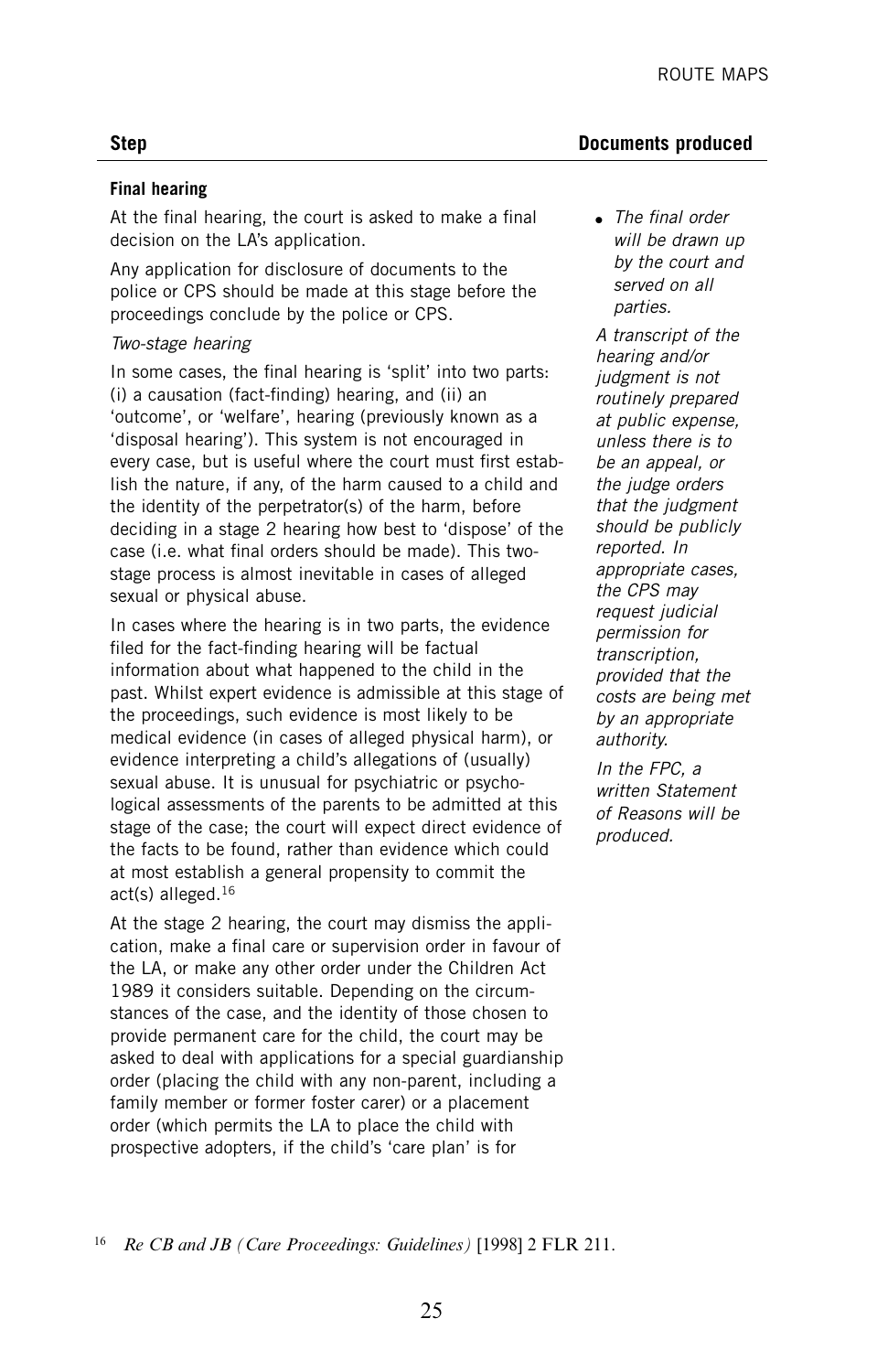# **Step 2008 Contract Step 2008 Contract Step 2008 Contract Step 2008 Contract Step 2008 Contract Step 2008 Contract Step 2008 Contract Step 2008 Contract Step 2008 Contract Step 2008 Contract Step 2008 Contract Step 2008 Co**

adoption). The court must consider the proposals for contact between a child who cannot return to his or her family, and the child's birth family members.

## **2.3 PRIVATE LAW CHILDREN ACT 1989 PROCEEDINGS ROUTE MAP**

'Private law' Children Act proceedings include applications between individuals for 'section 8' orders for residence, contact, prohibited steps and specific issue orders, and also special guardianship orders under section 14A. The conduct of proceedings is set within the President's Private Law Framework and many are dealt with through dispute resolution processes involving Cafcass. Such meetings are a form of in-court conciliation and are not confidential.

Concurrent private law Children Act proceedings and criminal proceedings or investigations may arise in a variety of circumstances, for example:

- (a) where there are allegations of domestic violence between adults, to which children may have been directly or indirectly exposed;
- (b) where there are allegations of physical and/or sexual abuse of children by their parents or other person.

| <b>Step</b>                                                                                                                                                                                                                        | <b>Documents produced</b>                                                                                                                            |
|------------------------------------------------------------------------------------------------------------------------------------------------------------------------------------------------------------------------------------|------------------------------------------------------------------------------------------------------------------------------------------------------|
| <b>Issue of application</b>                                                                                                                                                                                                        |                                                                                                                                                      |
| All C1 application forms are sent to Cafcass for screening<br>as to indications of risk.                                                                                                                                           | • Application forms<br>C1 (and C1A, if<br>harm to child is<br>alleged, including<br>witnessing<br>domestic<br>violence)                              |
| In urgent cases, an ex parte application may be brought<br>and a short hearing may take place without notice. The<br>court will then list an on notice hearing at the earliest<br>opportunity to allow the respondent to be heard. | $\bullet$ A statement from<br>the applicant<br>must be filed.<br>attaching (if<br><i>appropriate</i> )<br>medical or other<br>supporting<br>evidence |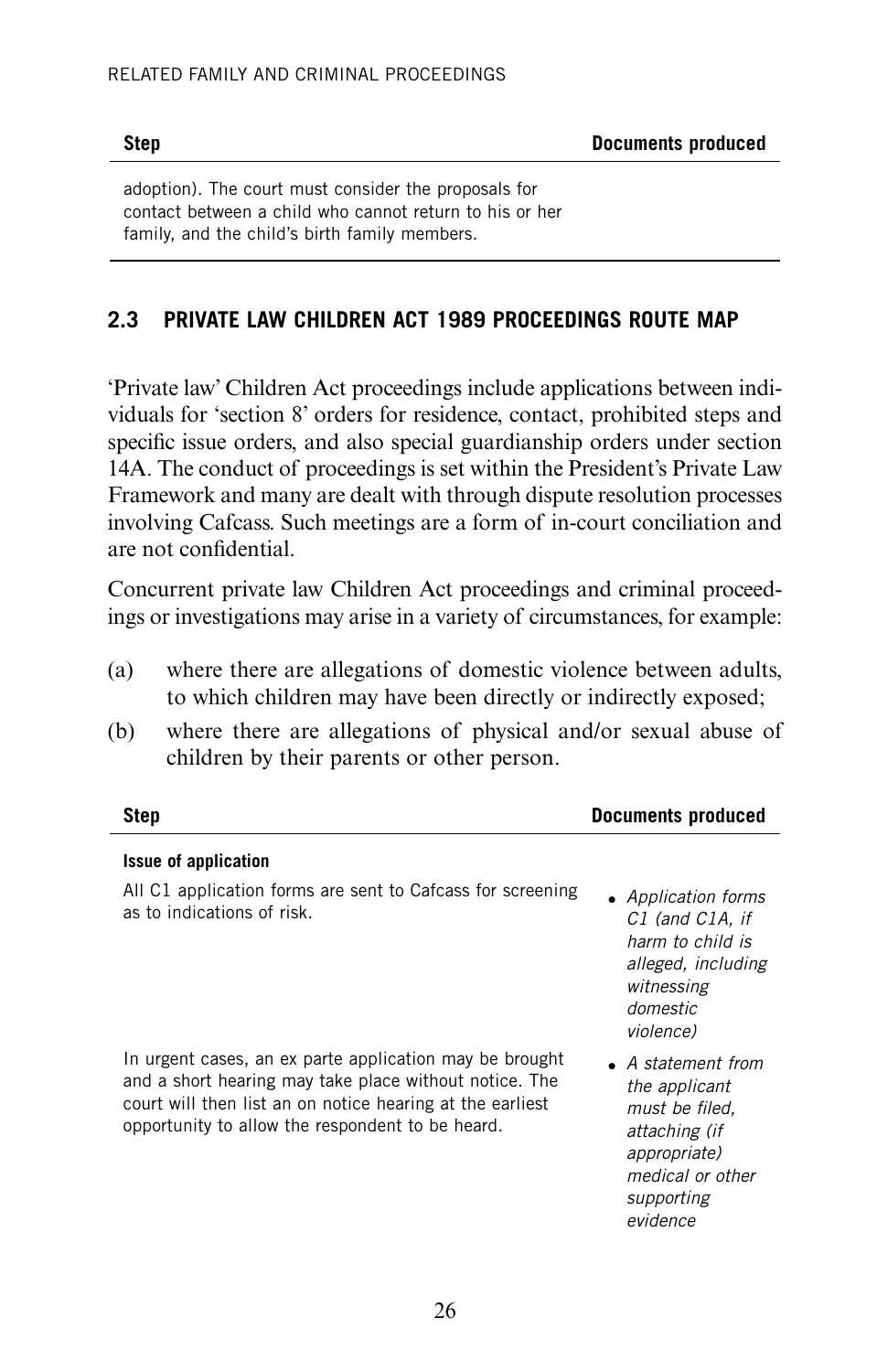#### **Step 2008 Contract Step 2008 Documents produced**

• An accurate record of the hearing must be taken by the applicant's solicitor

Upon the issue of private law Children Act proceedings, most courts will list the application for a dispute resolution appointment. It is Cafcass's intention to provide an officer either at court, or in advance of the hearing, to assist the parties to try and enable agreement between the parties if possible. Practice varies in different courts as to the stage at which it is appropriate directly to involve the child. In some courts this is routinely done; in others not at all. Many schemes involve the Cafcass officer seeing the child out of court. In some courts, such as the Principal Registry of the Family Division, children who are over a certain age may be asked to attend court.

In cases where allegations of domestic violence between adults or child abuse arise, a risk assessment will need to have been completed before a decision as to the appropriateness of dispute resolution can be made. Dispute resolution is generally considered inappropriate in such cases. All parties must now complete a form C1A indicating whether there are any issues of harm to the child. A copy of all forms C1 and C1A are sent to Cafcass as a matter of routine, to allow Cafcass to carry out a risk assessment. Cafcass screens all C1 forms, and undertakes some background checks as to risk factors. The parties and the court should be alert to the earliest identification of such issues within private law proceedings. Where information in the application or arising during the screening process suggests there may be a risk of harm then full police checks will also be carried out. In cases where there appears to be a need to do so, the Cafcass officer has a statutory duty to complete a risk assessment. Where information suggests there is an ongoing risk of harm, Cafcass will make a referral to the LA under a protocol agreed following implementation of Adoption and Children Act 2002, s.120.

Pursuant to the guidance given by the Court of Appeal in the case of Re L (Contact: Domestic Violence) Re V, Re M, Re H [2000] 2 FLR 334*,* the parties and court should consider whether a forensic enquiry or 'finding of fact' hearing into the allegations of domestic violence or child abuse is necessary and appropriate within the context of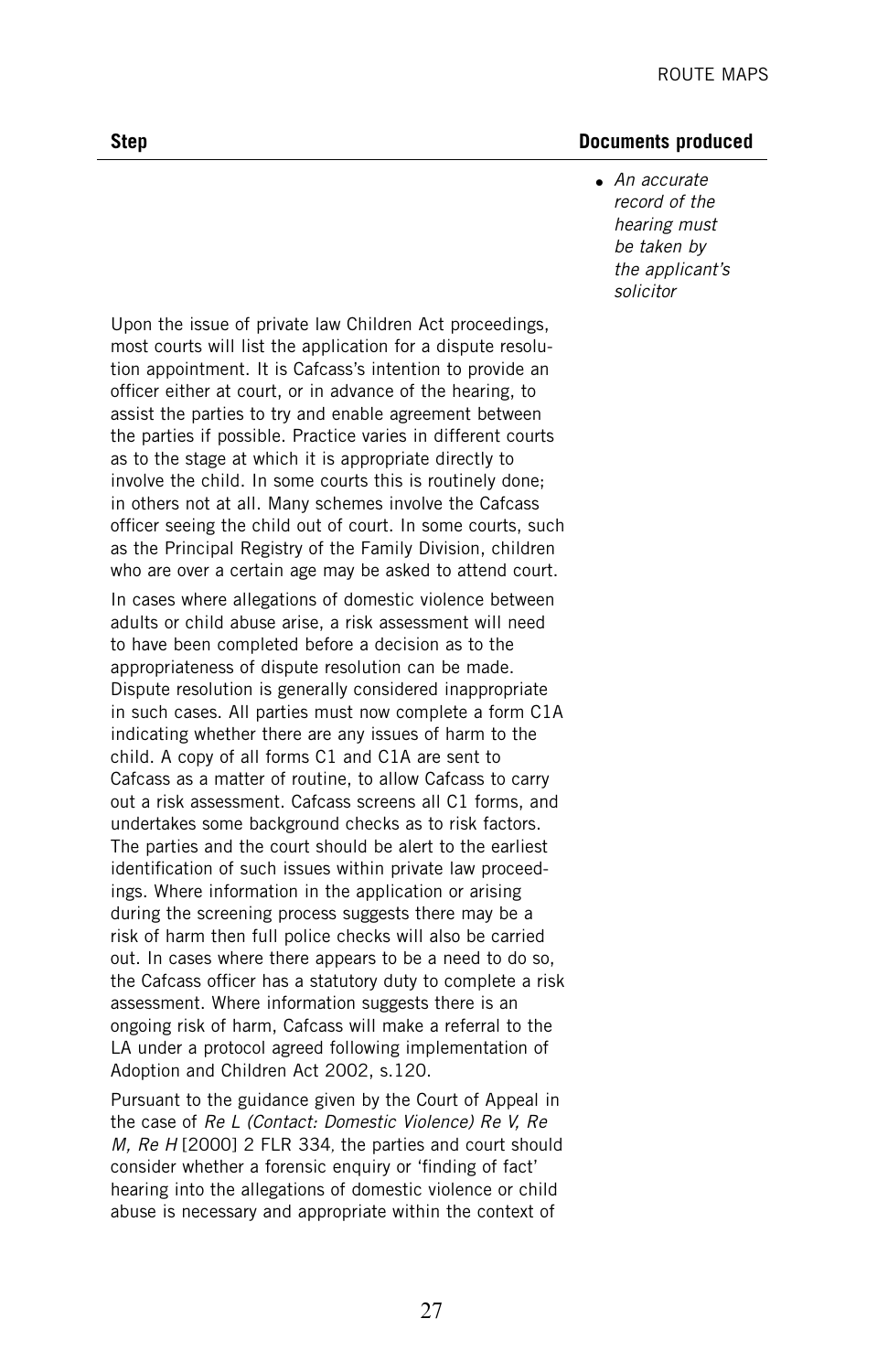determining, for example, a child's residence or arrangements for contact between the child(ren) and the non-resident parent.

The court may also need to consider whether to direct an investigation by the relevant LA into the child's circumstances, pursuant to Children Act 1989, s.37 where it appears to the court that the child may have suffered significant harm and a care or supervision order may be appropriate.

#### **First hearing dispute resolution appointment (FHDRA)**

A FHDRA will take place (save in cases where this is inappropriate, for example domestic violence cases).

In ordinary circumstances, a FHDRA will be listed by the court as soon as it receives an application. The length of time involved before a first appointment can be offered varies widely between courts, and generally ranges from two to eight weeks. The Private Law Programme states that the FHDRA should take place within four to six weeks.

A FHDRA may not be held if the matter has been commenced by way of an urgent ex parte application – for example, where an urgent prohibited steps or residence order is needed to protect a child from being removed from his or her carer. A FHDRA may also not be listed if the circumstances make it inappropriate – for example, if there has been violence between the parties.

The court is required to scrutinise all proposed orders, whether or not reached by consent. This is particularly important in cases involving domestic violence, as the court must ensure that the proposed arrangements are in the child's best interests and that any necessary safeguarding measures have been properly put in place.

#### **Directions for the filing of evidence in preparation for a final hearing**

If the matter is not resolved at the FHDRA, directions will be made for the filing of evidence in preparation for a final hearing

Where Cafcass have been involved in early dispute resolution, the officer may provide a short written or oral report to the court. No court record is made of these proceedings, save for any order/directions made by the court, which are drawn up by the court and served on all parties to the proceedings. In the FPC, a written Statement of Reasons is produced.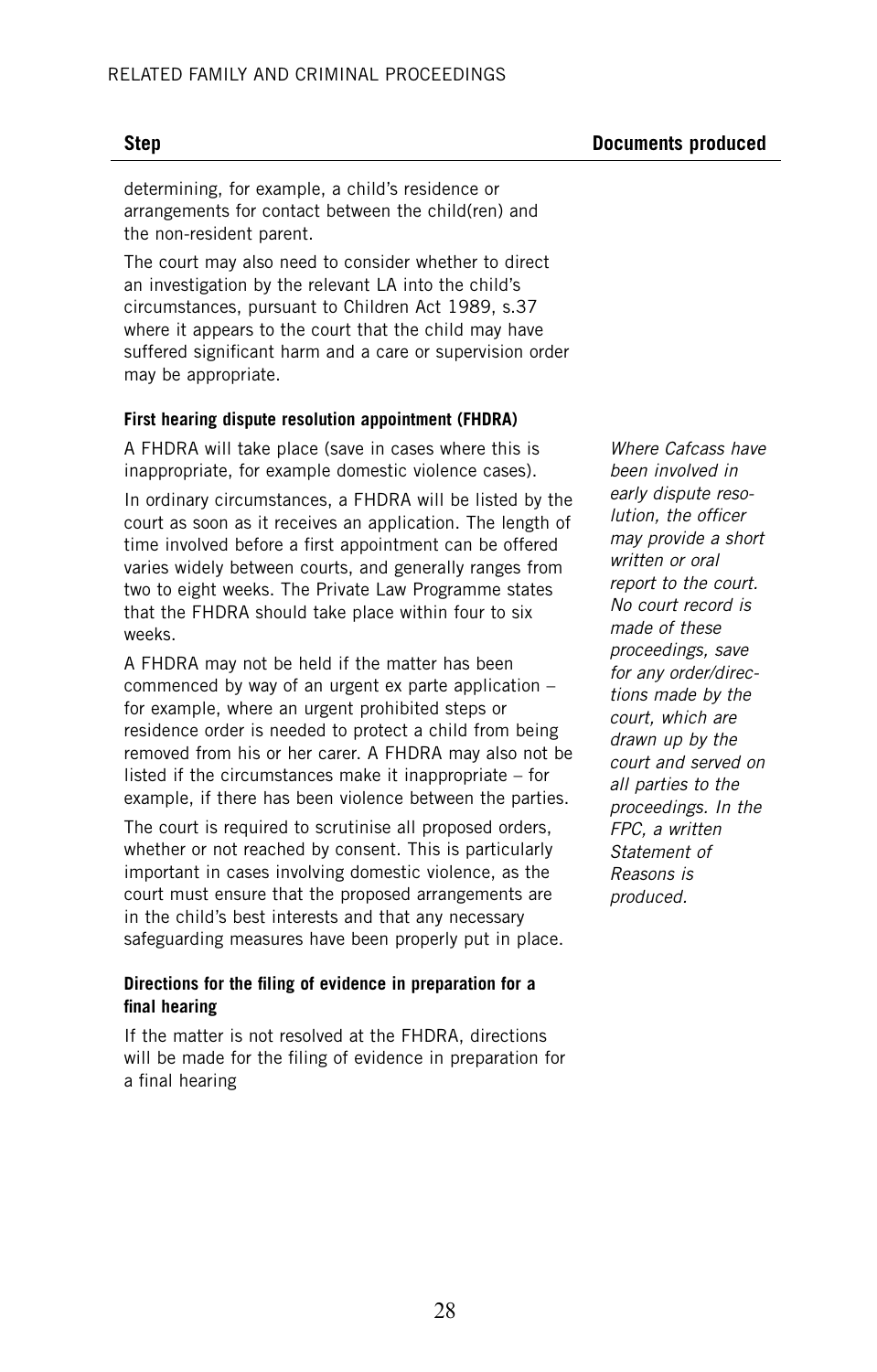#### **Fact-finding hearing**

If necessary, a fact-finding ('Re L') hearing will take place so that the court can make findings as to disputed allegations of domestic violence, which one party is relying on to prevent contact between the child and the alleged perpetrator.

The court will make findings and deliver a judgment.

### **Step 2008 CONSERVING CONSERVANCE CONSERVANCE DETAILS DOCUMEnts produced**

- Respondent's Schedule of Findings Sought
- Police disclosure
- Medical evidence
- Statements from supporting witnesses
- Expert evidence and interim reports from Cafcass or the LA
- Typed judgment or solicitor's note of ex tempore judgment.

A transcript of the judgment may be applied for, provided that appropriate arrangements are made for payment of transcription costs.

● Court directions

#### **Interim directions**

The court will hold directions hearings, at which it will make directions so as to ensure that all necessary evidence is collected and filed with the court, prior to a final hearing taking place. Directions may include:

- listing contested matters for hearing, including interim fact-finding hearings;
- setting a timetable for the filing of evidence and a date for the final hearing;
- filing of additional evidence;
- seeking disclosure of police information in matters with concurrent police investigation or proceedings;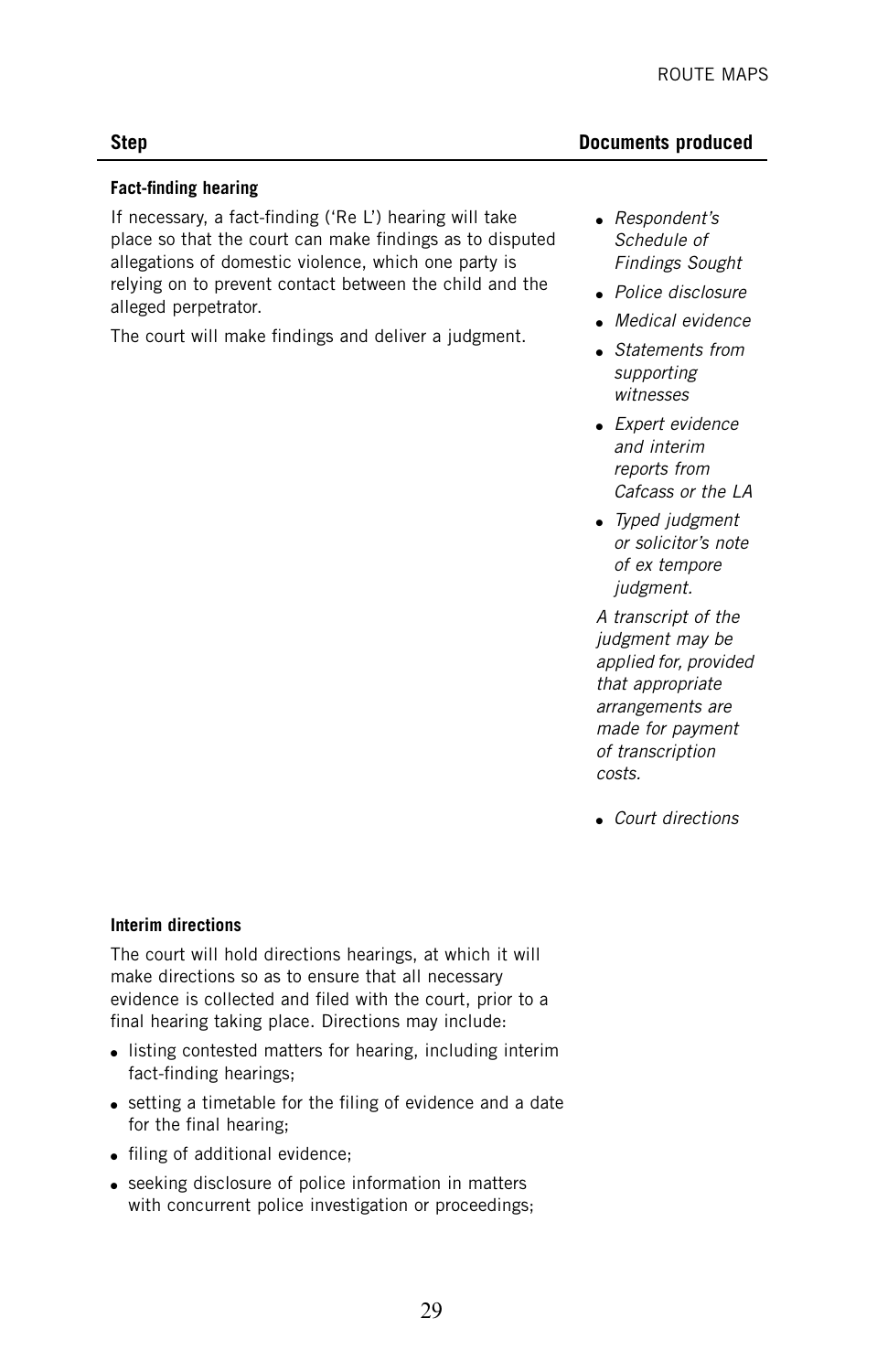### **Step 2008 Step 2008 Contract Contract Contract Contract Contract Contract Contract Contract Contract Contract Contract Contract Contract Contract Contract Contract Contract Contract Contract Contract Contract Contract**

- ordering a welfare report pursuant to Children Act 1989, s.7, from either Cafcass or the LA's children and social care department (usually where they are already involved with family);
- ordering a report pursuant to Children Act 1989, s.37 by the relevant LA, where it appears that a care or supervision order may be appropriate;
- ordering the obtaining of expert evidence, e.g. from an adult or child psychiatrist;
- listing the matters for further dispute resolution, or inviting the parties to attend mediation, although this is less likely in cases involving serious issues of domestic violence;
- in exceptional circumstances, making the child(ren) parties to the proceedings, usually also appointing a Guardian who will appoint a solicitor to represent the child(ren) on the Guardian's instructions, unless the child(ren) is/are capable of directly instructing his or her (or their) own solicitor.

### **Contested interim hearings**

A contested interim hearing may be needed if an issue needs to be resolved, such as issues of interim contact. The court will usually hear oral evidence from parties and relevant witnesses and consider what, if any, findings of fact to make. The court will also consider what orders to grant in respect of the child(ren), and may then proceed to consider further directions and timetabling.

### **Pre-hearing review/final directions hearing**

The court will list a pre-hearing review, or final directions hearing, before the date upon which the final hearing is to take place. The review will be timetabled to take place upon receipt of the section 7 or section 37 report from Cafcass or the LA, and of any other evidence. Usually the review hearing will take place a few weeks prior to the final hearing.

The court will enquire whether agreement has been reached to resolve the issues in dispute, or whether a contested final hearing remains necessary. Final directions may be given for trial.

- Typed judgment or solicitor's note of ex tempore judgment
- Court directions
- Final evidence from each party and their witnesses
- Final Cafcass or LA (section 7 or section 37) report
- Any expert evidence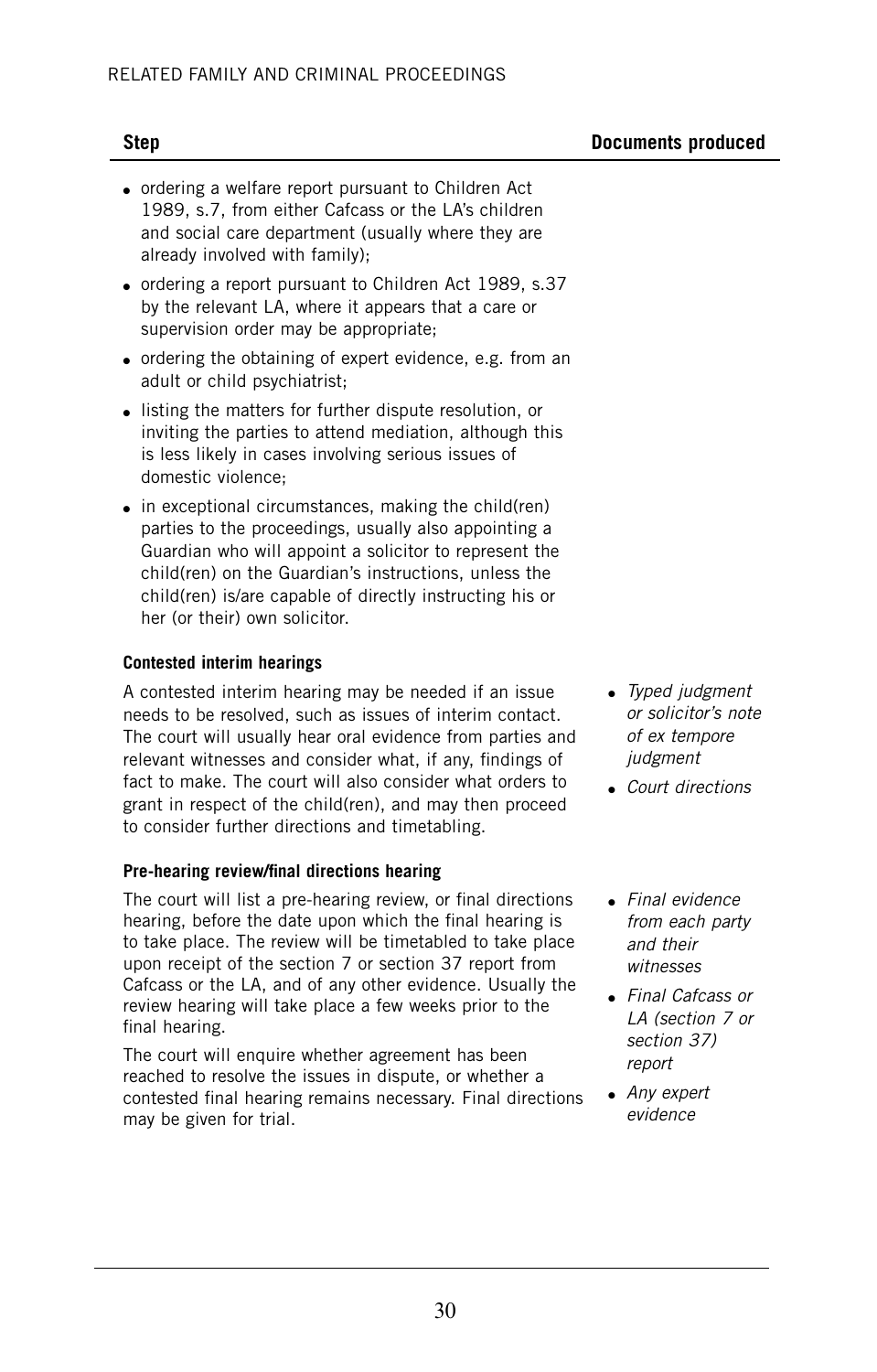#### **Final hearing**

At a contested final hearing, the court will hear oral evidence from the parties and any relevant witnesses. The court will consider what, if any, findings of fact to make, and what orders to grant in respect of the child(ren).

After hearing the evidence and making the necessary findings on dispute issues, the court will either make a final order, or may take the view that 'no order' is appropriate. Orders may deal with a wide range of issues related to the upbringing of the child(ren), including residence, contact, prohibited steps, specific issues, special guardianship or leave to remove a child permanently from the jurisdiction of England and Wales.

### **Step 2008 Contract Step 2008 Contract Step 2008 Contract Step 2008 Contract Step 2008 Contract Step 2008 Contract Step 2008 Contract Step 2008 Contract Step 2008 Contract Step 2008 Contract Step 2008 Contract Step 2008 Co**

 $\bullet$  The final order will be drawn up by the court and served on all parties.

A transcript of the hearing and/or judgment is not routinely prepared at public expense, unless there is to be an appeal, or the judge orders that the judgment should be publicly reported. In appropriate other cases the CPS may request judicial permission for transcription, provided that the costs are being met by an appropriate authority.

#### **Review hearing**

In some cases, the court may, at the final hearing, consider it appropriate to list the matter for a further review. At this hearing the court will consider what, if any, further orders to grant in respect of child(ren), and what, if any, further hearings are appropriate.

- Updating statements from parties
- $\triangle$  Addendum section 7 or section 37 reports from Cafcass or the  $\overline{A}$ .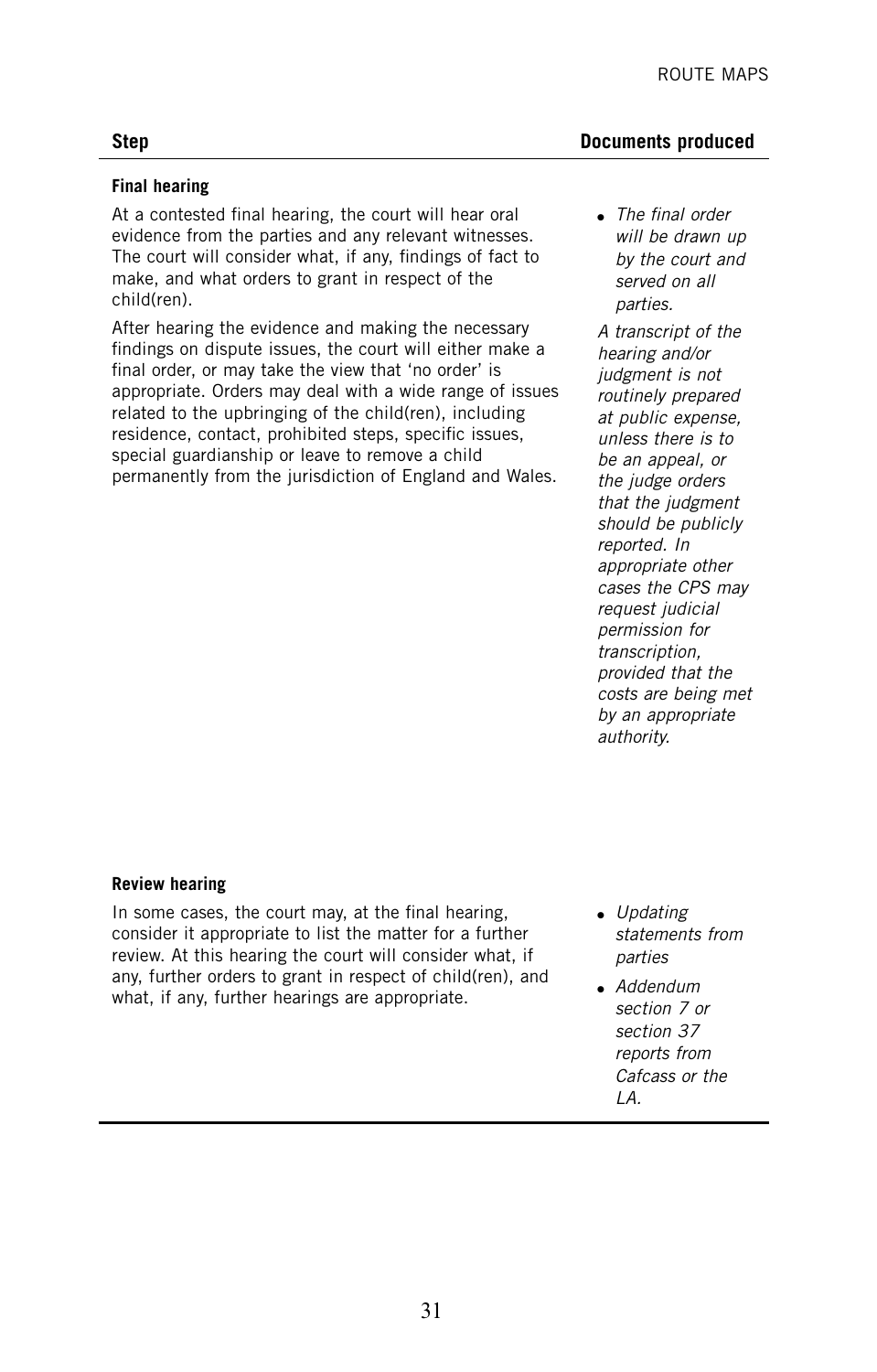## **2.4 FAMILY LAW ACT 1996 (PART IV) (NON-MOLESTATION/ OCCUPATION ORDERS) PROCEEDINGS ROUTE MAP**

Part IV proceedings are private law proceedings brought between individuals in cases where violence or harassment, actual or threatened, arises between persons in familial-type relationships.17 Applicants may seek a non-molestation order (injuncting the respondent from using or threatening violence or harassment against the applicant) and/or an occupation order (which determines each party's rights to occupy the family home).

## **Summary**

## **Step 2008 CONSERVING CONSERVANCE CONSERVANCE DETAILS DOCUMEnts produced**

### **Issue of application**

The application is issued.

In urgent cases, an application is often made 'without notice'. The applicant must file a statement of evidence, which if appropriate should attach medical or other supporting evidence.

An accurate record of the hearing must be taken by the applicant's solicitor.

An order may be granted after a short hearing in front of the court. The court will then list a return date for an on notice hearing at the earliest opportunity to allow the respondent to be heard.

#### **Service**

The applicant must arrange for the respondent to be personally served with a copy of the order and supporting evidence. The order will state the date of the return date.

A copy of the order must be lodged with the police.

- Application form FL401
- Notice to landlord/ mortgagee on form **FI** 406
- Statement of applicant
- Solicitor's note of hearing
- Court orders will be produced by the court and held on court file
- **Affidavit of** Service from process server

<sup>17</sup> The Act sets out a comprehensive list as to the types of relationships covered.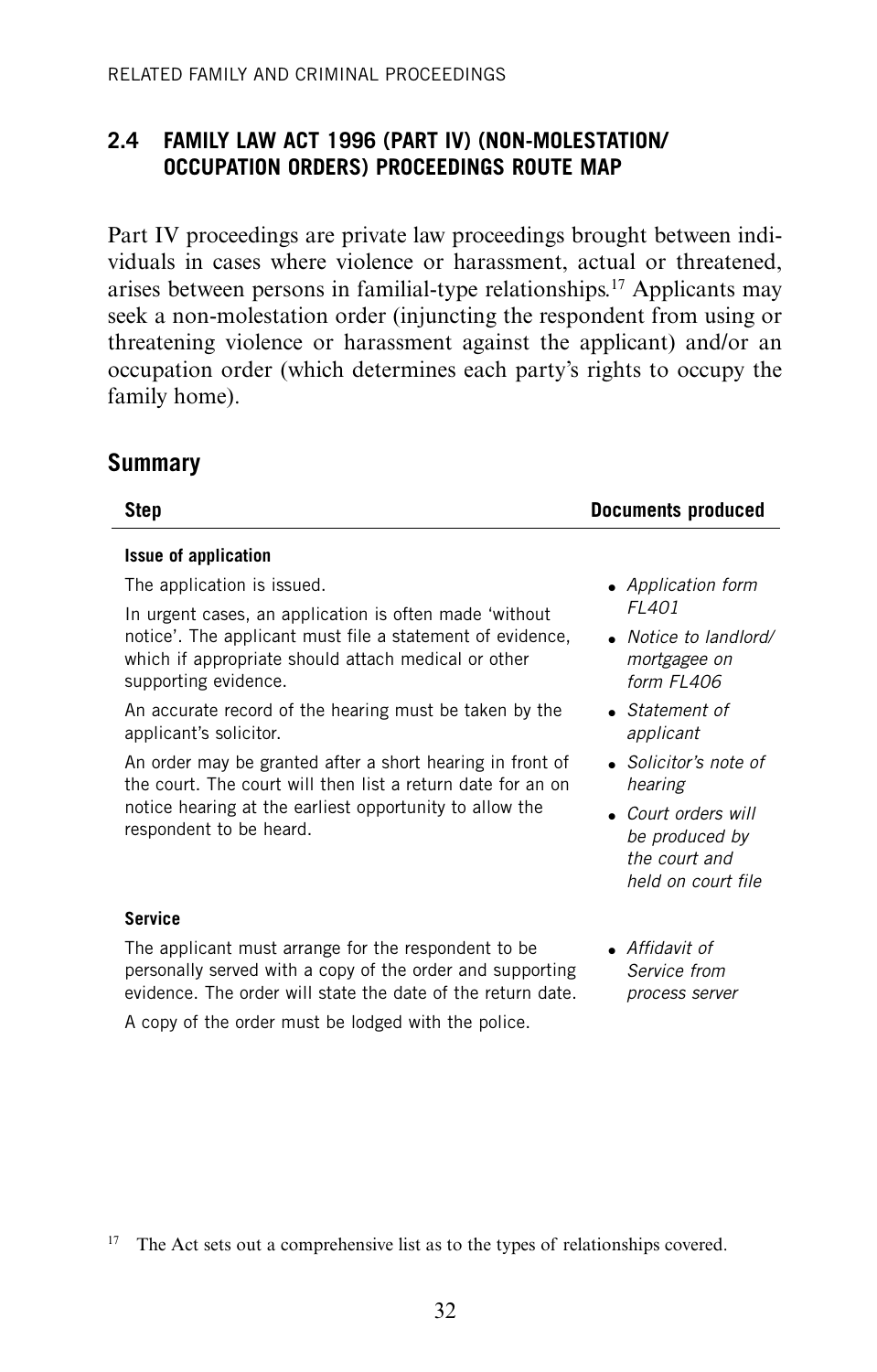#### **Step 2008 Step 2008 Contract Contract Contract Contract Contract Contract Contract Contract Contract Contract Contract Contract Contract Contract Contract Contract Contract Contract Contract Contract Contract Contract**

The final order must be served personally upon the respondent. If a power of arrest is attached to the order (i.e. a provision allowing the police to arrest a respondent discovered to have breached the order), then a copy of the order and an Affidavit of Service must lodged with the relevant police station. Powers of arrest can only be attached to occupation orders.

#### **Return hearing**

The return date provides the respondent with the first opportunity to attend before the court and put his or her position.

If the respondent does not attend the return hearing, the court may extend the order for a specified period.

If the respondent does attend the return hearing,  $18$  the application may be resolved by consent if the court is prepared to accept undertakings from the respondent, or mutual undertakings from both parties. The court should only accept an undertaking where it is satisfied that it is safe to do so.

If a contested hearing is required, it may take place the same day; alternatively, directions may be made timetabling to final hearing. The order will usually be extended in the interim. Interim directions may be made including:

- providing for the filing of additional evidence;
- seeking disclosure of police information, in any matter with concurrent police investigation or proceedings;
- listing matters for contested finding of facts hearing.

#### **Final hearing**

At a contested final hearing, the court will hear oral evidence from the parties and any relevant witnesses. The court will consider what, if any, findings of fact to make, what orders to grant, and the duration of the same.

- Undertakings can be formally taken from the parties, and copies kept on the court file and distributed to all parties
- Directions order will be drawn by the court and served on all parties.

Final evidence from each party and their witnesses, including a statement in reply from the respondent, and any supporting police or medical evidence.

<sup>&</sup>lt;sup>18</sup> Public funding is often unavailable from the Legal Services Commission for respondents to non-molestation order applications, and respondents do not always attend return hearings.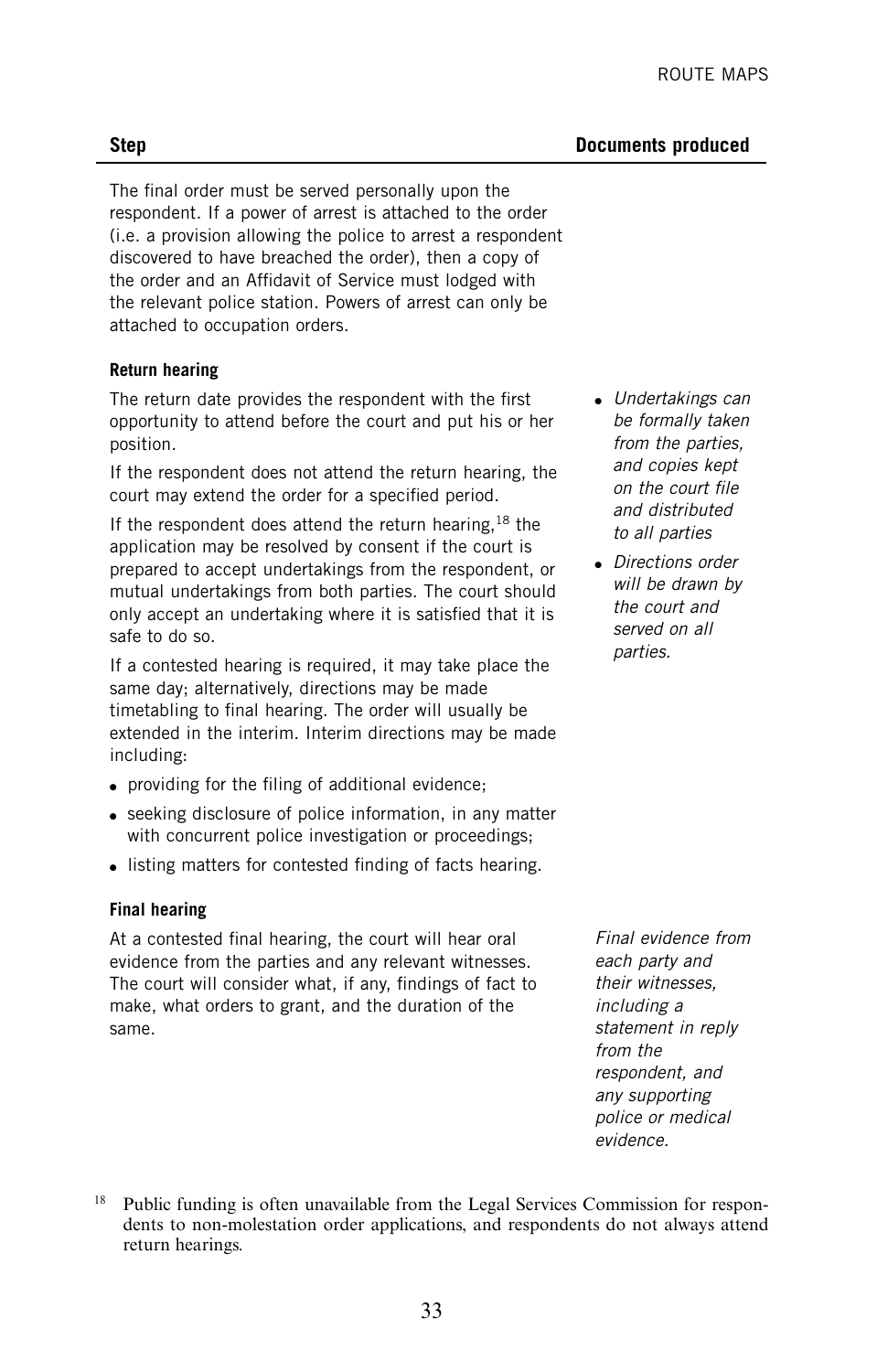#### **Orders available**

Non-molestation orders usually prohibit the respondent from using or threatening violence against the applicant and any named children, or from harassing or molesting the applicant, or encouraging any other person to do so.

A non-molestation order may include a prohibition against the respondent coming within a specified distance of the applicant's home, the applicant and named children personally, and other specified locations such as the child's school (presuming that the respondent is already aware of the school's name and location).

Non-molestation orders and occupation orders must be expressed to endure for a specified period, with a stated expiry date. The duration of these orders is at the court's discretion, but in usual circumstances they are allowed to expire between 6 and 24 months, so as to allow the matter to be revisited by the court within a reasonable period of time.

A power of arrest may be attached to an occupation order. Since the introduction of the Domestic Violence, Crime and Victims Act 2004, a power of arrest cannot be attached to a non-molestation order. Instead, breach of a non-molestation order is a criminal offence.

#### **Enforcement**

If a power of arrest has been attached to an occupation order, and the respondent breaches the order, it may result in the respondent being arrested and brought by the police as soon as practicable to the court where committal proceedings will take place. If the police do not do so, the applicant can enforce the order by bringing committal proceedings.

Where a non-molestation order is breached, this is a criminal offence<sup>19</sup> and may be punishable by prosecution brought by the police.<sup>20</sup>

#### **Step 2008 CONSERVING STEP 2008 Documents produced**

The final order will be drawn up by the court and served on all parties.

A transcript of the hearing and/or judgment is not routinely prepared at public expense, unless there is to be an appeal, or the judge orders that the *judgment* should be publicly reported. In appropriate other cases the CPS may request judicial permission for transcription, provided that the costs are being met by an appropriate authority.

<sup>19</sup> Domestic Violence, Crime and Victims Act 2004.

<sup>20</sup> Further detail can be found in: HMCS (2007) *Domestic Violence, A Guide to Civil Remedies and Criminal Sanctions* (revised March 2007).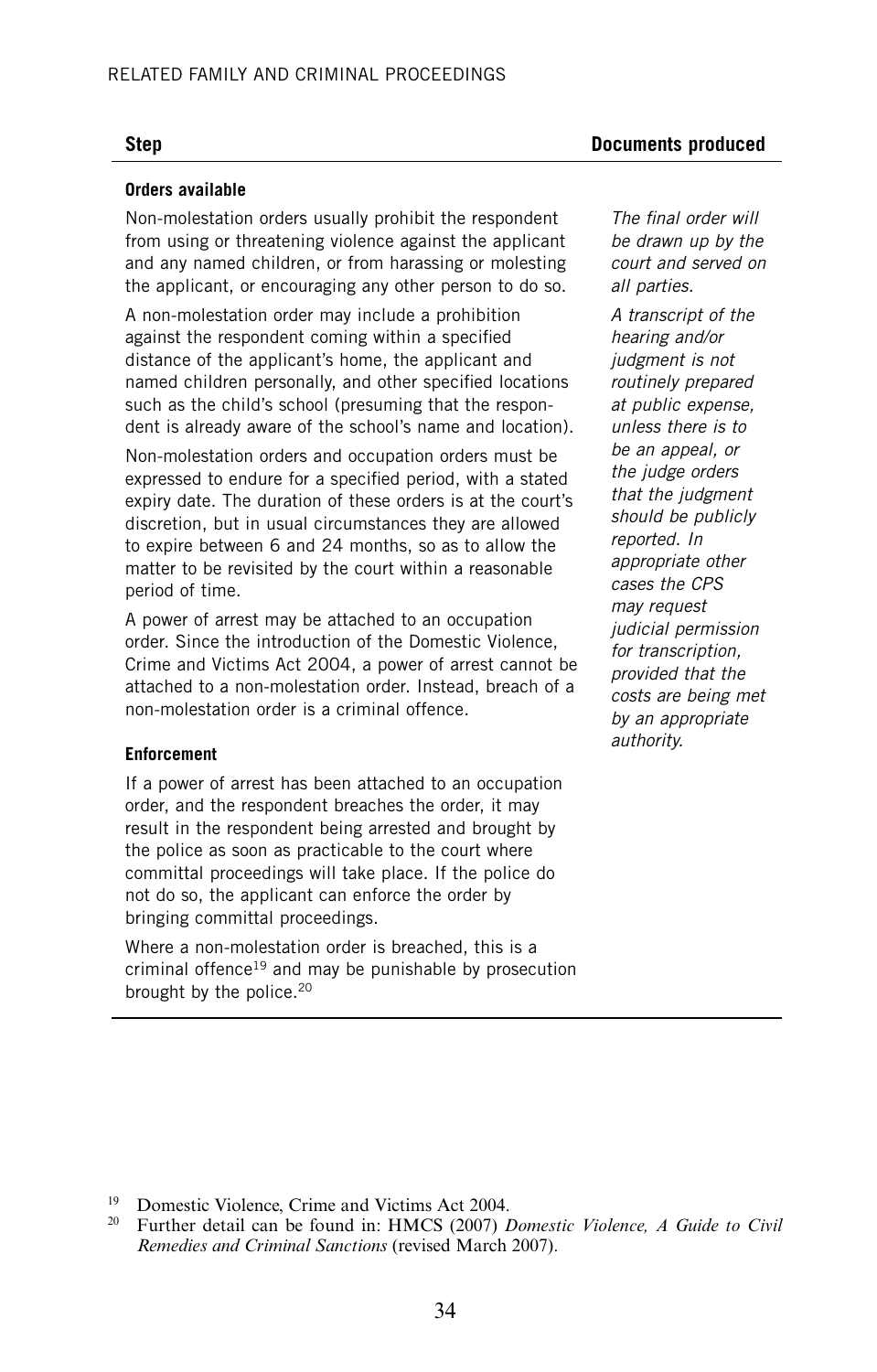# CHAPTER 3

# **Sharing information**

This chapter deals with the general principles surrounding disclosure of:

- (a) information; and
- (b) documents and evidence.

This chapter is divided into the following sections:

- general principles;
- obtaining and using information from criminal proceedings;
- obtaining and using information from family proceedings.

For the respective jurisdictions, each section will deal with the following commonly asked questions, as well as questions specific to each jurisdiction:

- Q: What are the general principles which govern the sharing of information in this jurisdiction? What court rules exist?
- Q: At what stages is it prejudicial/appropriate to share information?
- Q: How does one go about seeking the information? Whom does one talk to? How does one go about finding out what is available, and who has it?
- Q: When are joint case management hearings needed?

## **3.1 GENERAL PRINCIPLES**

Before starting, practitioners are encouraged to follow these general principles: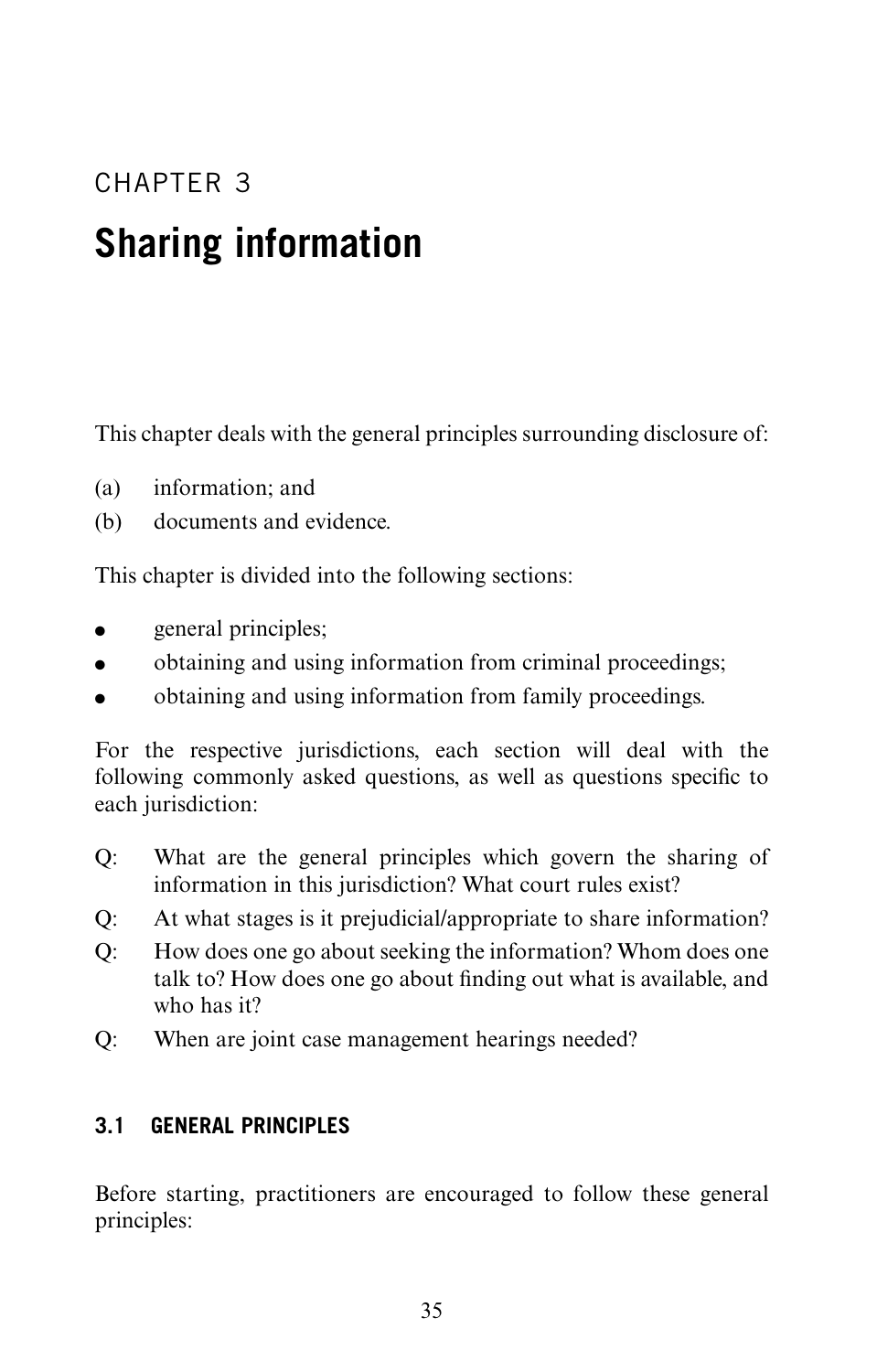- Establish communication with all other legal representatives. Keep a solicitors' information sheet (see Appendix 1) on file detailing the contact information for the parties and representatives in the concurrent proceedings, and ensure it is regularly updated.
- Stay in regular communication with the legal representatives in the concurrent proceedings.
- Agree to provide each other with regular updates as far as possible within the constraints of the client's instructions. Exchange police station notes and information regarding the status of proceedings, impending directions hearings, and the evidence obtained to date.
- Be respectful of each other's limitations: documents may not be capable of being shared, particularly care proceedings documentation. However, be cooperative in your approach: if a formal application needs to be made, assist the other parties in understanding how this might be done.
- When liaising with the 'other' representative of your own client (i.e., in liaison between the care and criminal solicitors acting for a parent), be aware of the circumstances in which 'Chinese walls' are prudent. Care solicitors are obliged, once they have received information, to disclose it into the care proceedings. Once the local authority (LA) receives it, there is a likelihood that the police will become aware of it. Do not, therefore, share information with your client's care solicitor if the effect of doing so is not in your client's interests.
- Be alert to ongoing assessments proposed in care proceedings, as they may impact on sentencing decisions in concurrent criminal proceedings.
- Always be alert to, and keep under review, contact issues, which will impact upon sentencing and bail decisions (and vice versa: sentences may impact upon contact arrangements).

## **3.2 OBTAINING AND USING INFORMATION FROM CRIMINAL PROCEEDINGS**

LAs, family practitioners and Cafcass may often have a legitimate interest in gaining information about, or access to documents produced in, a criminal investigation or prosecution. Practitioners should give particular consideration to seeking: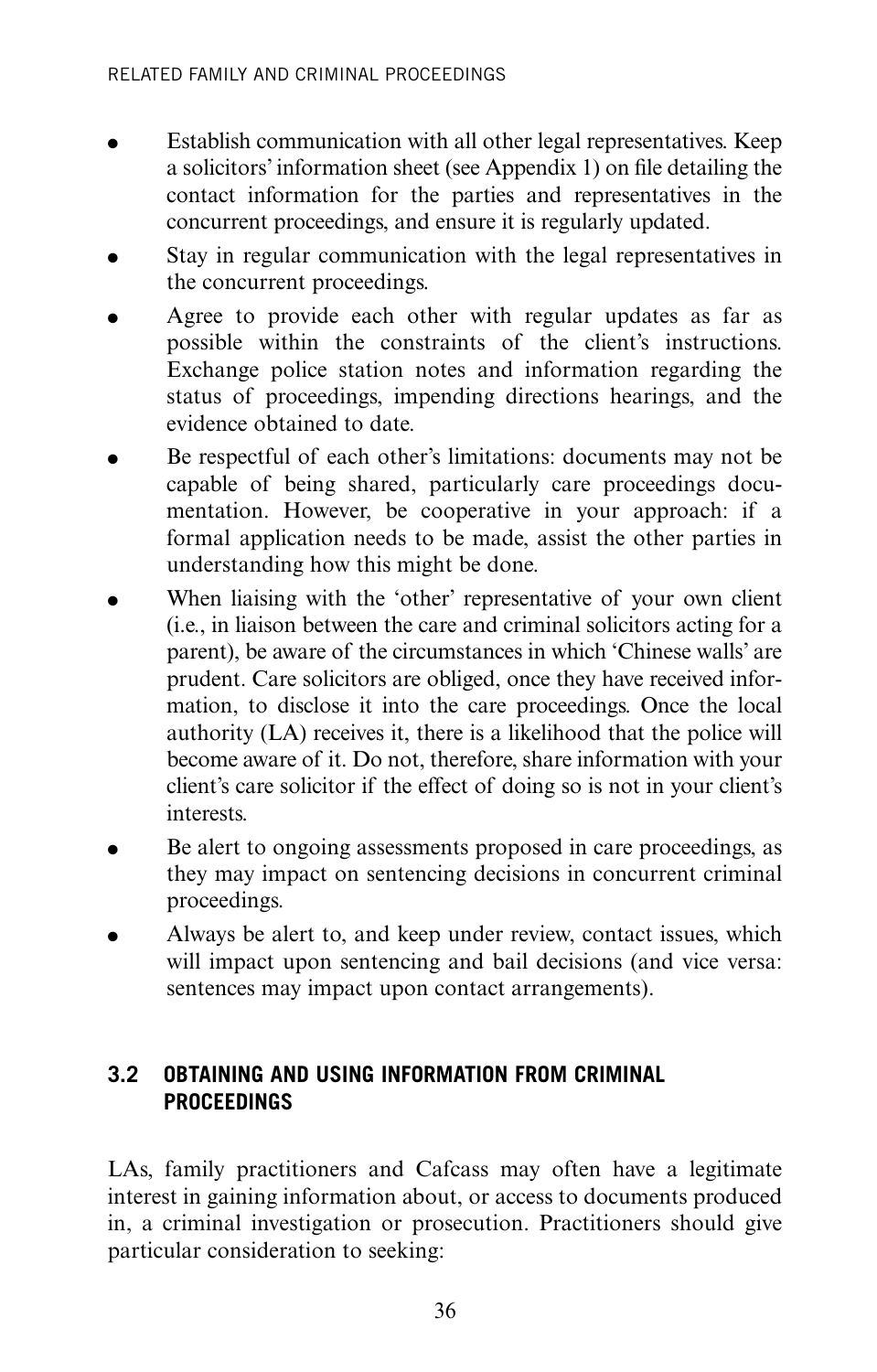- (a) *information* about the timescales for the conclusion of the investigation, decision to charge and/or the timing of prosecution; the nature of evidence obtained by the police; and bail conditions, particularly those involving children; and
- (b) *documentation* including records of interview, expert medical reports, forensic evidence, photographs of injuries or crime scenes, and witness statements taken by the police (from family, friends, neighbours, emergency service officers and other witnesses not usually spoken to by the LA).

## **Q: What are the general principles which govern the sharing of information in this jurisdiction? What court rules exist?**

## Information/documents disclosed during trial

In contrast to the family court, there are no court rules governing access to documents filed in criminal proceedings. Criminal proceedings take place in open court, and there are no general statutory restrictions upon the reporting or sharing of information once it has been used in a criminal trial. However, all information/documentation will be covered by the general law of confidence, and consequently these documents should not be filed into the family proceedings without the permission of the Crown Prosecution Service (CPS).

## Obtaining information/documentation before trial

Most family practitioners and LAs, however, will be interested in accessing information before trial. Family proceedings often run on a shorter timetable than criminal investigations, and information may be required whilst the criminal proceedings are at an earlier stage. In some cases, the family proceedings may reach final hearing before police investigations have concluded or charges have been laid.

There are no written rules governing the ability of the police/CPS to share information in their possession prior to being obliged by the Criminal Procedure and Investigations Act 1996 to provide disclosure to the defence. The general principle, however, is that the police/CPS will decline to share information if it would be prejudicial to their investigation to do so, or would be in breach of the Data Protection Act 1998 or European Convention on Human Rights principles such as Art.8 (right to privacy).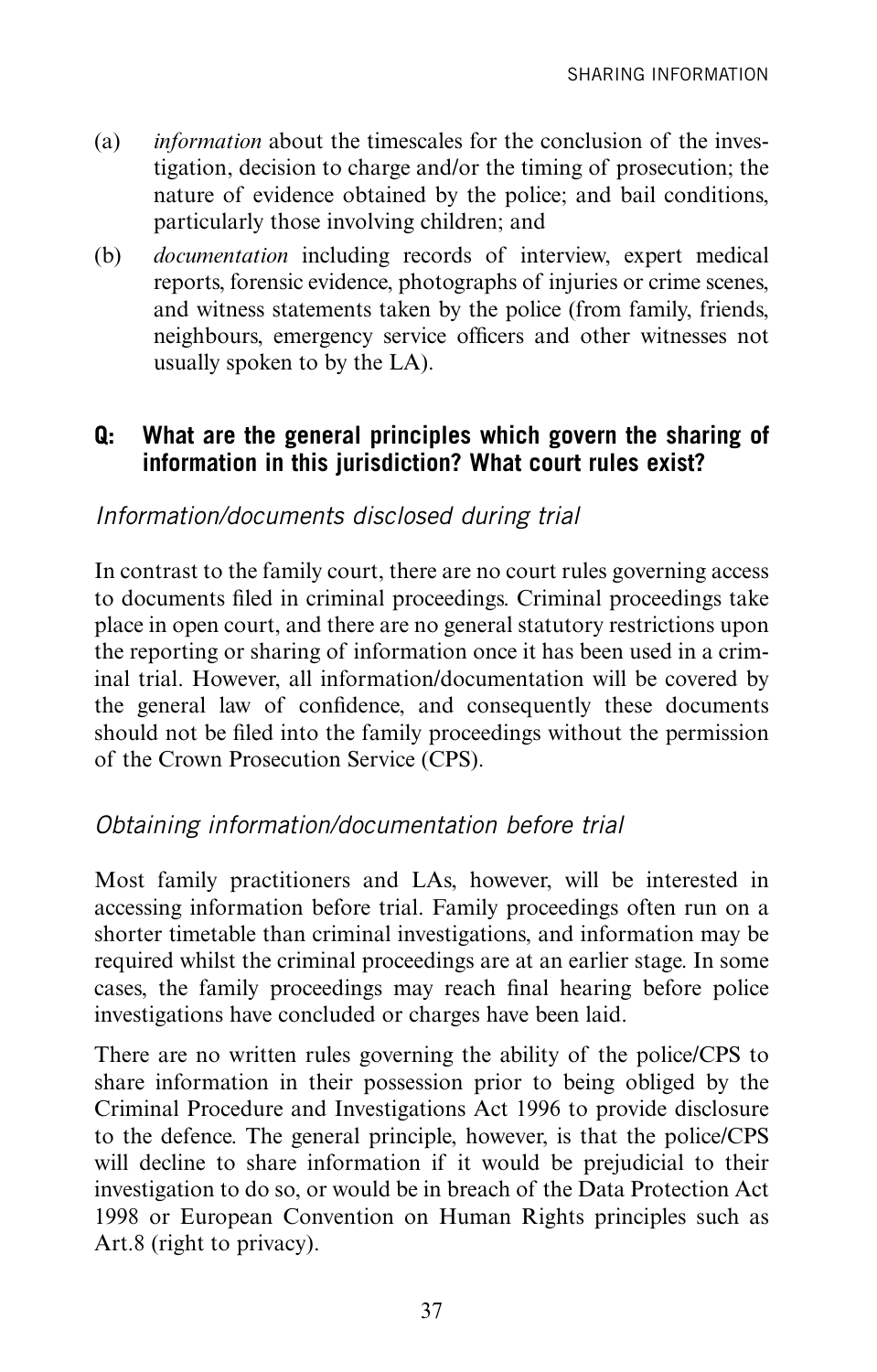The information received by the defence from the CPS by way of 'advance information' is provided on the implied condition that it has been provided for the sole purpose of informing the defence of the elements of the prosecution's case. The general law of confidence requires that the defence should not share this information with others, as it will otherwise lead to the potential tainting of other witnesses' evidence. Consequently, these documents should not be filed into the family proceedings without the permission of the CPS.

## **Q: At what stages is it prejudicial/appropriate to share information?**

It will be a matter for the police to determine whether the sharing of information in their possession is likely to be prejudicial to their investigations.

As a general principle, however, the police will be reluctant to share information prior to the CPS making a decision to charge. Once the CPS has charged the suspect, the suspect will be entitled to 'advance information' and thus will come into possession of the prosecution's key evidence in any event.

## **Q: How does one go about seeking the information? Whom does one talk to? How does one go about finding out what is available, and who has it?**

Prior to charge, enquiries may be made of the investigating officer. Post-charge, enquiries may be made of the allocated CPS lawyer.

## Exchange of information

There is no prescribed mechanism for the exchange of *information*, as opposed to *documentation* (dealt with below). In practice, the exchange of such information is thus largely haphazard. For example, information may come to the family courts from the party who is under police investigation, or through informal dialogue between the criminal and family representatives acting for the defendant. In addition, there is no reliable prescribed mechanism by which a defendant's bail conditions, or any variations thereof, are disclosed to the family court. It is therefore important, if possible: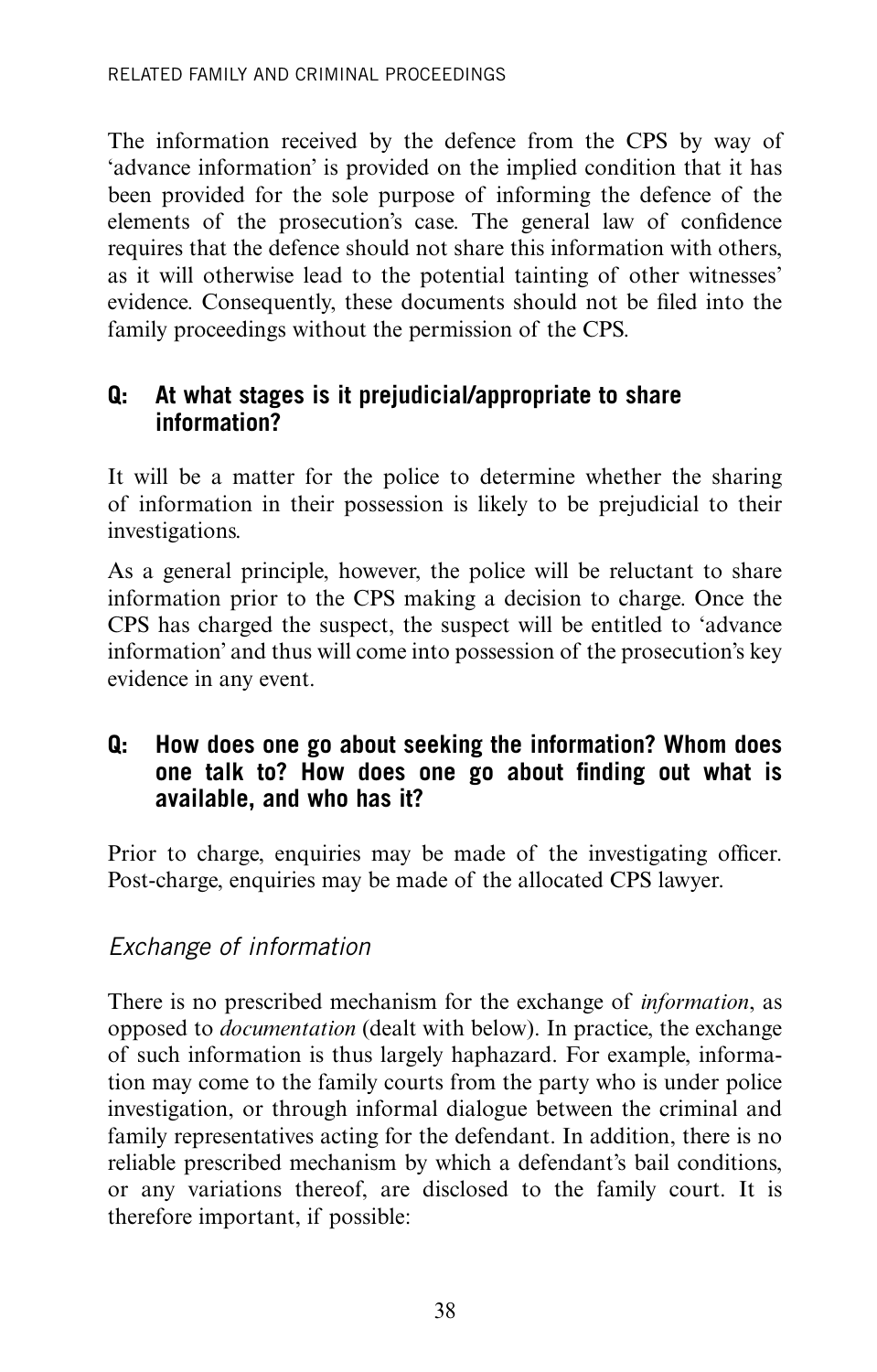- (a) to identify a named network of personnel with conduct of the criminal investigation and family proceedings, together with their direct contact details;
- (b) so far as is possible at any given stage in the police investigation, to encourage regular network liaison, with prompt exchange of agreed documentation and discussion as to timescales for the resolution of disputed disclosure, with regular updates to be exchanged in this regard; and
- (c) to ensure that 'informal' exchange of information is recorded accurately and copied to all appropriate network members.

## Exchange of documentation

Practitioners should always begin with informal liaison, following the procedures set out in the ACPO Police/Family Disclosure Protocol, ensuring that the request is made early enough to allow sufficient time for the police to respond (usually within five working days).<sup>1</sup> The ACPO Protocol is intended to apply to records held by all branches of the police, and in all types of family proceedings. However, each of the 43 police forces has discretion to implement the protocol in a way that best suits local practice, and implementation may therefore vary. Contact should be made with the central Domestic Abuse Coordinator in each force area, who will have knowledge of the local practice and relevant contact persons. Information supplied by the police in pursuance of this protocol is subject to certain implicit undertakings on the part of the parties and their legal representatives – unless directed otherwise by the court. For example, any material disclosed is to be used only for the purposes of, and preparation for, concurrent family proceedings. Material is to be kept confidential and copying to be kept to a minimum to avoid unnecessary proliferation of sensitive material.

Where a protocol request has been unsuccessful, an application may be made to the family court judge, on notice to the police, for an order directing the relevant police authority to disclose documents within a defined period. Such applications should normally be made using a witness summons to a named responsible officer, requiring the police to attend court with the material. The care judge will consider the scope of the request, and may make an order. If the police are not represented at

<sup>&</sup>lt;sup>1</sup> The protocol and forms are attached in Appendix 2, and can also be obtained in electronic format by accessing this guide online (**www.family-justice-council.org.uk**).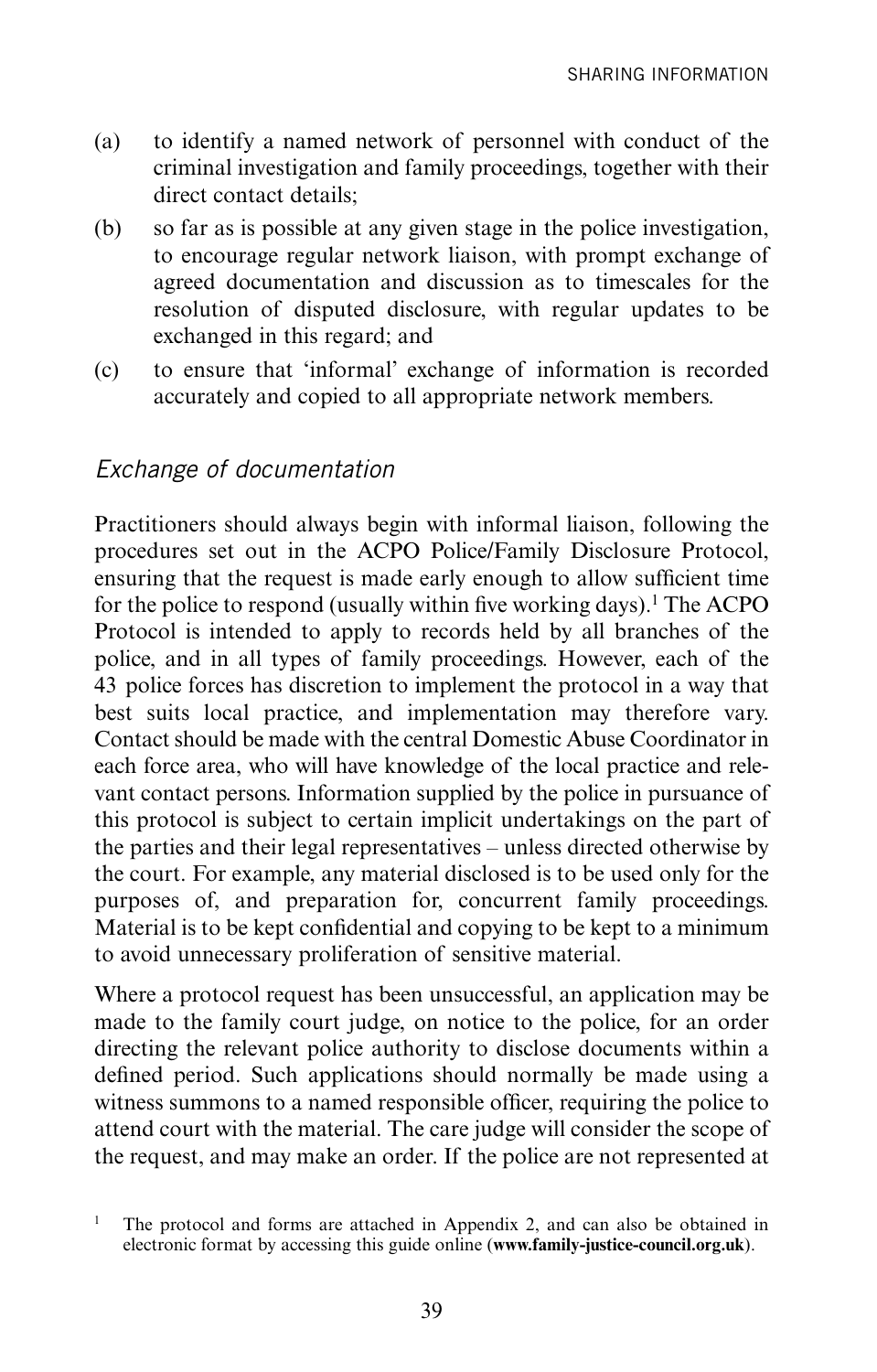the hearing, they must be given liberty to apply to challenge or vary the order. If the police seek to refuse disclosure, the court will balance the public interest in maintaining the document's confidentiality (the disclosure of which may prejudice or inhibit a pending investigation or prosecution), against the public interest in ensuring that the family court has access to all material which may assist it in protecting the best interests of the child.

For a useful guide as to standard variable directions granted by the family court in relation to the disclosure of police material, see Annex D to the Police/Family Disclosure Protocol.

In care proceedings, the issue of disclosure falls into two stages – first, that of disclosure to the LA; and second, whether disclosure should be made by the LA to the other parties. In practice this two-stage process rarely occurs: routinely the court will direct the categories of document that should be served on the LA, who will copy the documents to the other parties. Where the two-stage process is followed, the issue of whether the LA should disclose to the other parties is decided in accordance with the usual public interest immunity (PII) arguments presented in respect of LA records (see Chapter 8).

In private law family proceedings, disclosure will ordinarily be made to the court, rather than an individual party. Any documents filed in the proceedings are to be distributed to all parties, save in exceptional circumstances.2

Usually the issue for the police is not whether to object to disclosure in principle, but the appropriate timing of disclosure, i.e. when will disclosure no longer pose any risk to the progress of the criminal investigation? Such issues are most acute when the defendant is one or both of the child's parents who are parties to the civil process and thus likely recipients of any disclosed documents.

It is recommended that, as best practice, the police/CPS should provide regular 'progress reports' which all parties in the family proceedings may see, so as to enable the court and parties to understand what information the police hold, what can be disclosed, and when it can be disclosed. If there are categories of information too sensitive to disclose at a particular time, then in very general terms the court and the parties can be told this, and given an idea of when the police/CPS would be likely to agree to disclosure. Obviously if there is a real issue to be tried,

<sup>&</sup>lt;sup>2</sup> Family Proceedings Rules 1991, rule 4.17.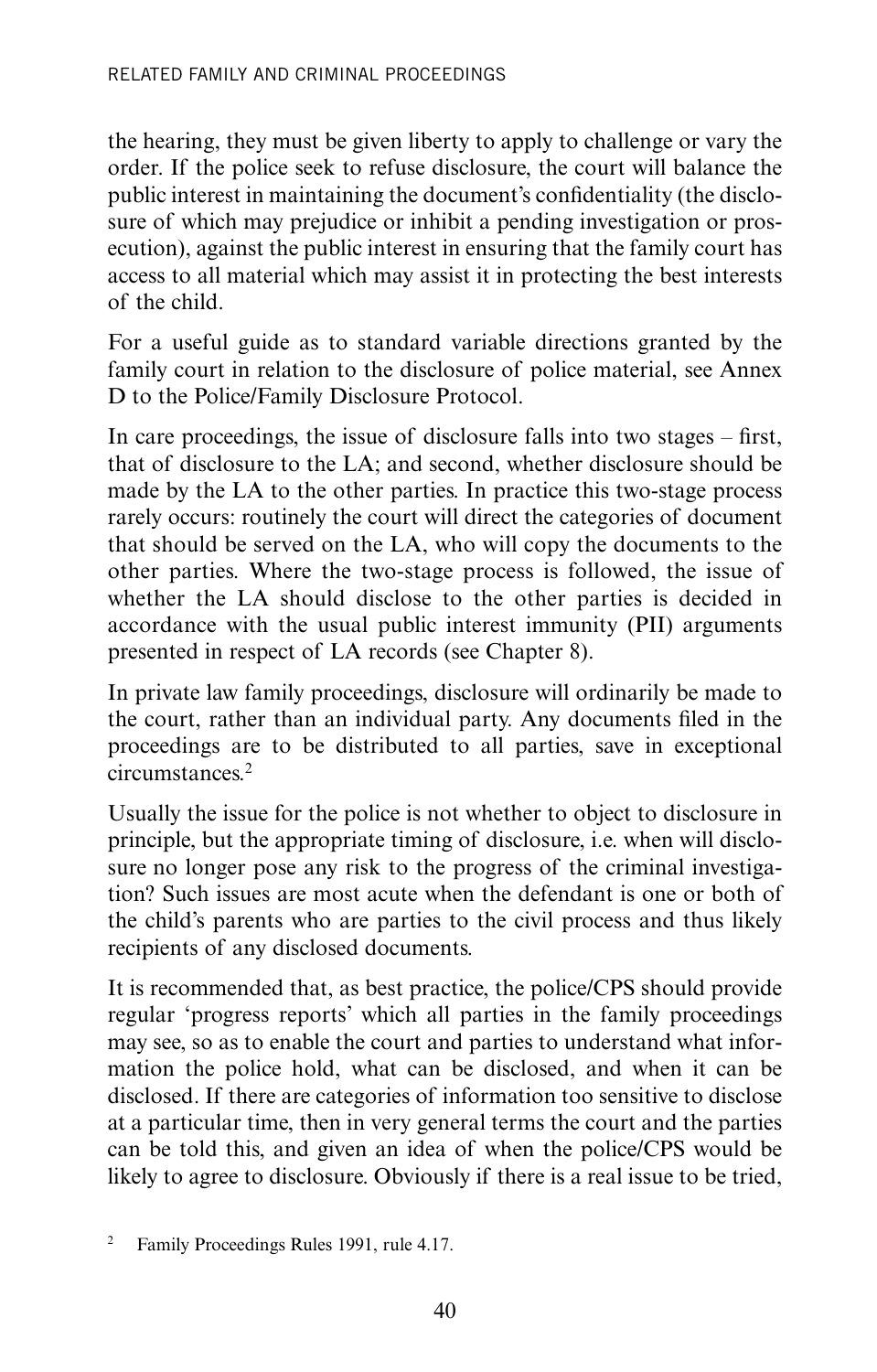then the police will be expected to file a statement setting out as much as is appropriate on this matter. Whether the police provide information through routine progress reports or in a statement, it is very important to everyone in the civil process to understand what evidence is sensitive at what stage and why.

## **Q: When are joint case management hearings needed?**

Joint case management directions hearings may be useful wherever there are concurrent criminal and family proceedings and issues arise as to disclosure of information, or mutually convenient timetabling.<sup>3</sup>

Criminal Procedure Rules 2005, SI 2005/384, rule 3.2(1) requires the court to further the overriding objective, which includes, at rule  $1.1(2)(e)$ , dealing with the case efficiently and expeditiously by actively managing the case; and, at rule  $1.1(2)(g)(iii)$ , dealing with the case in ways that take into account the needs of other cases. Question 33 of the prescribed plea and case management hearing (PCMH) form requires details of any concurrent family proceedings to be entered on that form. This will allow the Designated Family Judge to be alerted. In fulfilling the court's duty of case management in Part 3 of the Criminal Procedure Rules, an order for a joint case management hearing may be made.

## **Q: What is the role of Cafcass in obtaining a list of criminal convictions or other relevant police information?**

An officer of Cafcass is always appointed to represent the interests of the child in care proceedings (as Children's Guardian), and in private law Children Act proceedings will often be tasked with preparing a section 7 report to investigate residence/contact or a specific issue relevant to the child(ren). Information held by the police may be shared with the family court via the Cafcass officer in his or her report. Cafcass have entered into a national protocol with the police to allow the sharing of information relevant to the protection of children.

The relevant previous criminal convictions of the parties to the proceedings should normally be outlined in the Cafcass report. In particular, in accordance with the Cafcas protocol, the police, upon receiving a written request form from Cafcass, should supply information relevant

<sup>3</sup> See Chapter 4.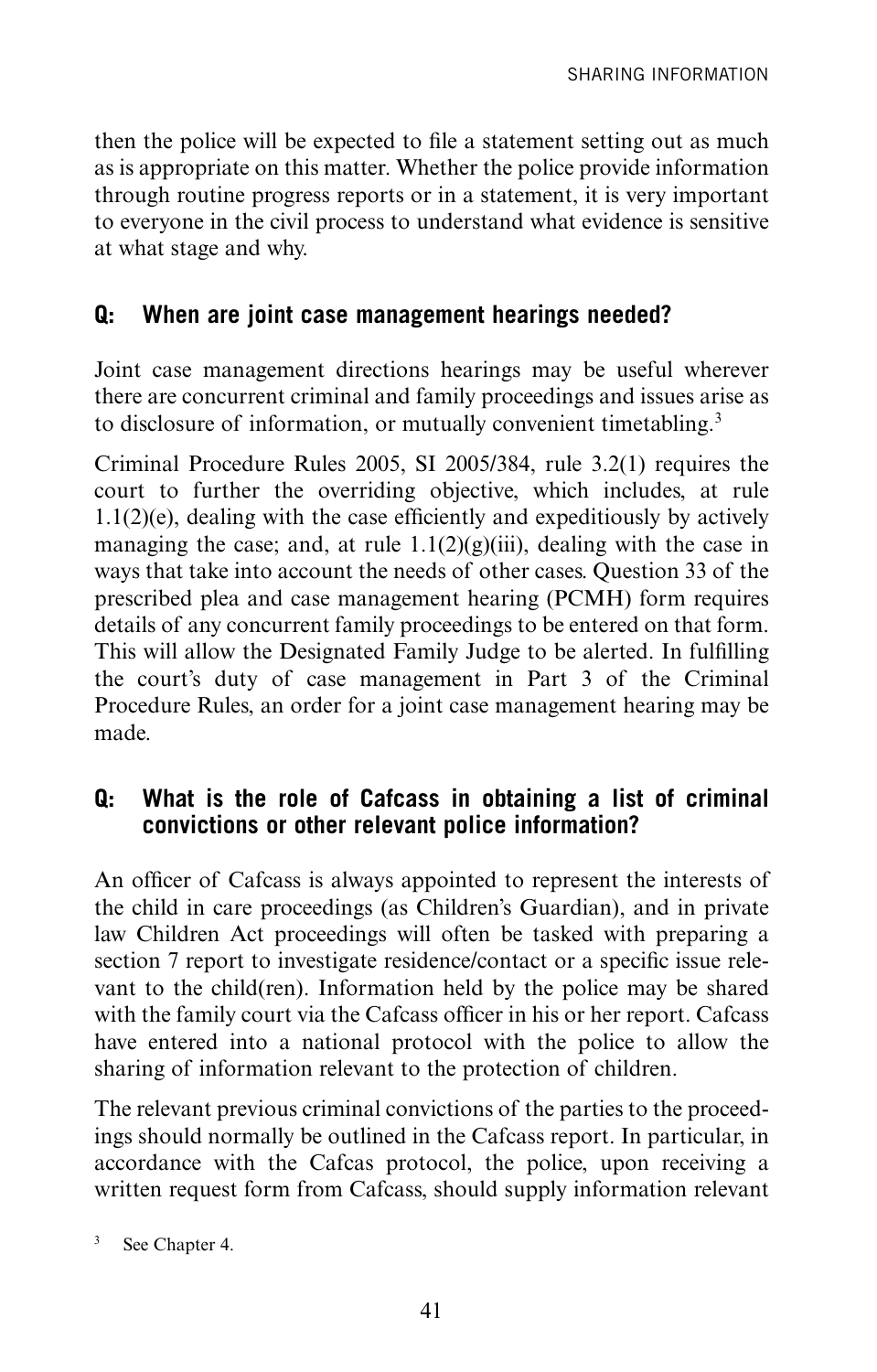to the protection of the children and the safety of adults involved in the care of, or having contact with, such children including incidents dealt with by the Domestic Violence Unit, the Child Protection Unit or other relevant police information.

## **3.3 OBTAINING AND USING INFORMATION FROM FAMILY PROCEEDINGS**

The police/CPS may have a legitimate interest in obtaining either information or documentation in respect of family proceedings, as such information may prove crucial to the decision to charge, the choice of charge, the setting of bail conditions, the handling of witnesses (including any special measures needed), the credibility of witnesses (including being aware of inconsistent previous statements) and the admissibility of bad character and hearsay evidence.

The categories of documents most frequently sought by the police are:

- expert reports;
- parties' statements;
- transcripts of evidence (especially if any admissions have been made); and
- the transcript of the judgment where findings have been made, or not made.

## **Q: What are the general principles which govern the sharing of information in this jurisdiction? What court rules exist?**

Family proceedings are held in private, and are therefore confidential. *Orders* made by the court are not protected, and may be disclosed to any person provided that the order is not published to the wider population (as this may amount to identifying the child as the subject of current Children Act proceedings, which is a criminal offence).4

<sup>&</sup>lt;sup>4</sup> It is a criminal offence to publish information to the public at large, or any section of the public, which identifies a child as the subject of proceedings under either the Children Act 1989 or the Adoption and Children Act 2002: Children Act 1989, s.97(2).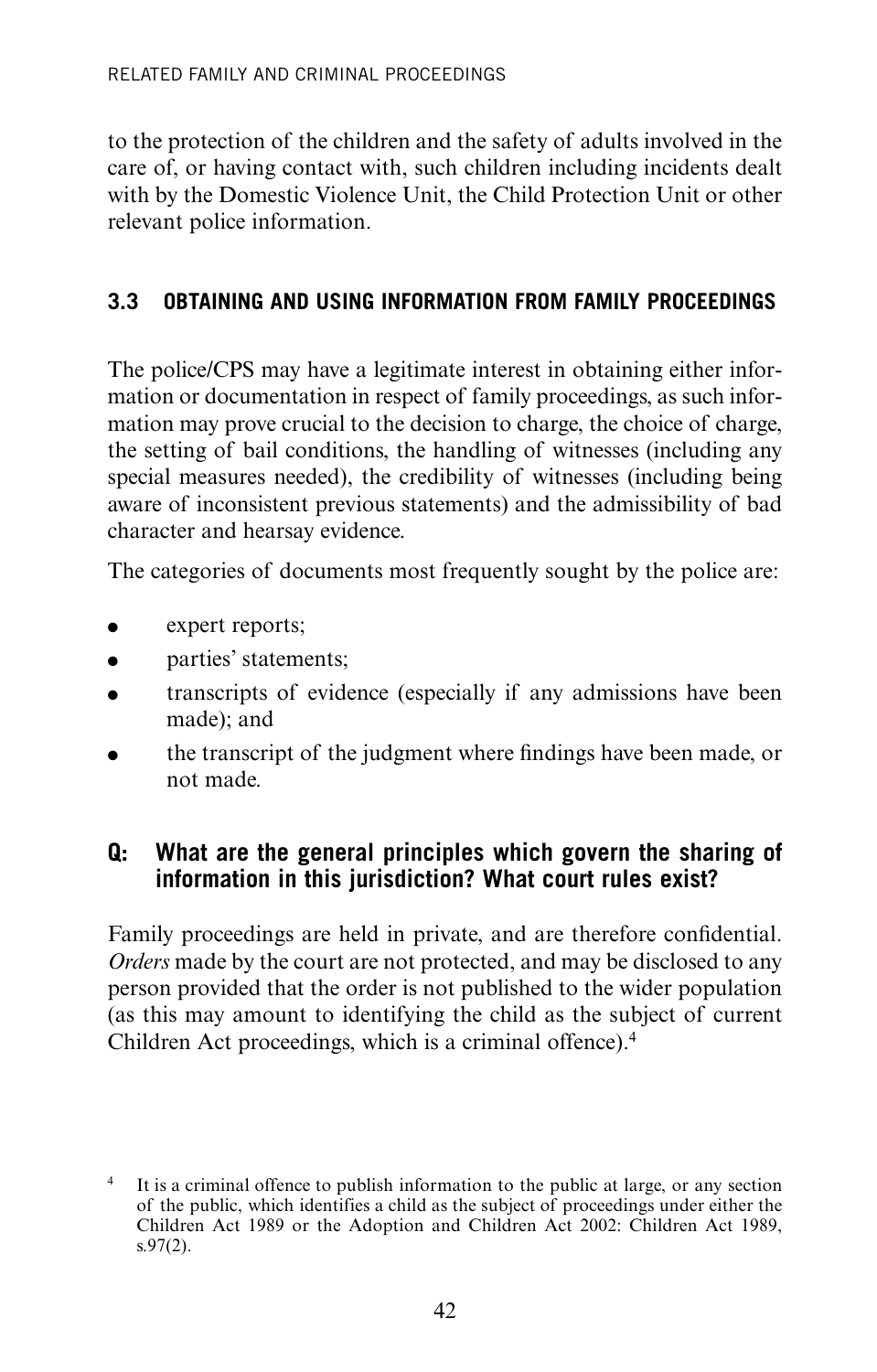## Exchange of documentation

Any documents filed in family proceedings are confidential and may only be disclosed in accordance with the Family Proceedings Rules (FPR) 1991, SI 1991/1247, or with the permission of the court.<sup>5</sup> It may be a contempt of court<sup>6</sup> to disclose information contrary to the Rules.

The FPR 1991 allow for all filed documents to be disclosed to the following persons:

- the parties and their legal representatives;
- professional legal advisers not instructed in the proceedings (e.g. legal advisers who provide advice for the Citizens' Advice Bureau or other such agencies);
- Cafcass and Cafcass Cymru or an LA preparing a section 7 report;
- the Legal Services Commission;
- an expert whose instruction has been authorised by the court; and
- a professional acting in furtherance of the protection of children.<sup>7</sup>

'A professional acting in furtherance of the protection of children' is defined at rule 10.20A(5) to include:

- (a) an officer of a local authority exercising child protection functions;
- (b) a police officer who is  $-$ 
	- (i) exercising powers under s.46 of the Children Act 1989, or
	- (ii) serving in a child protection unit or paedophile unit of a police force;
- (c) any professional attending a child protection conference or review in relation to a child who is the subject of the proceedings to which the information relates; or
- (d) an officer of the NSPCC.

It is also possible for other persons listed in the Rules to receive certain documents, but only the documents specified in the Rules, from specified

 $^{5}$  FPR 1991, rule 10.20A.

<sup>&</sup>lt;sup>6</sup> Administration of Justice Act 1960, s.12.<br><sup>7</sup> EPR 1991 rule 10.20A(2)

FPR 1991, rule 10.20A(2).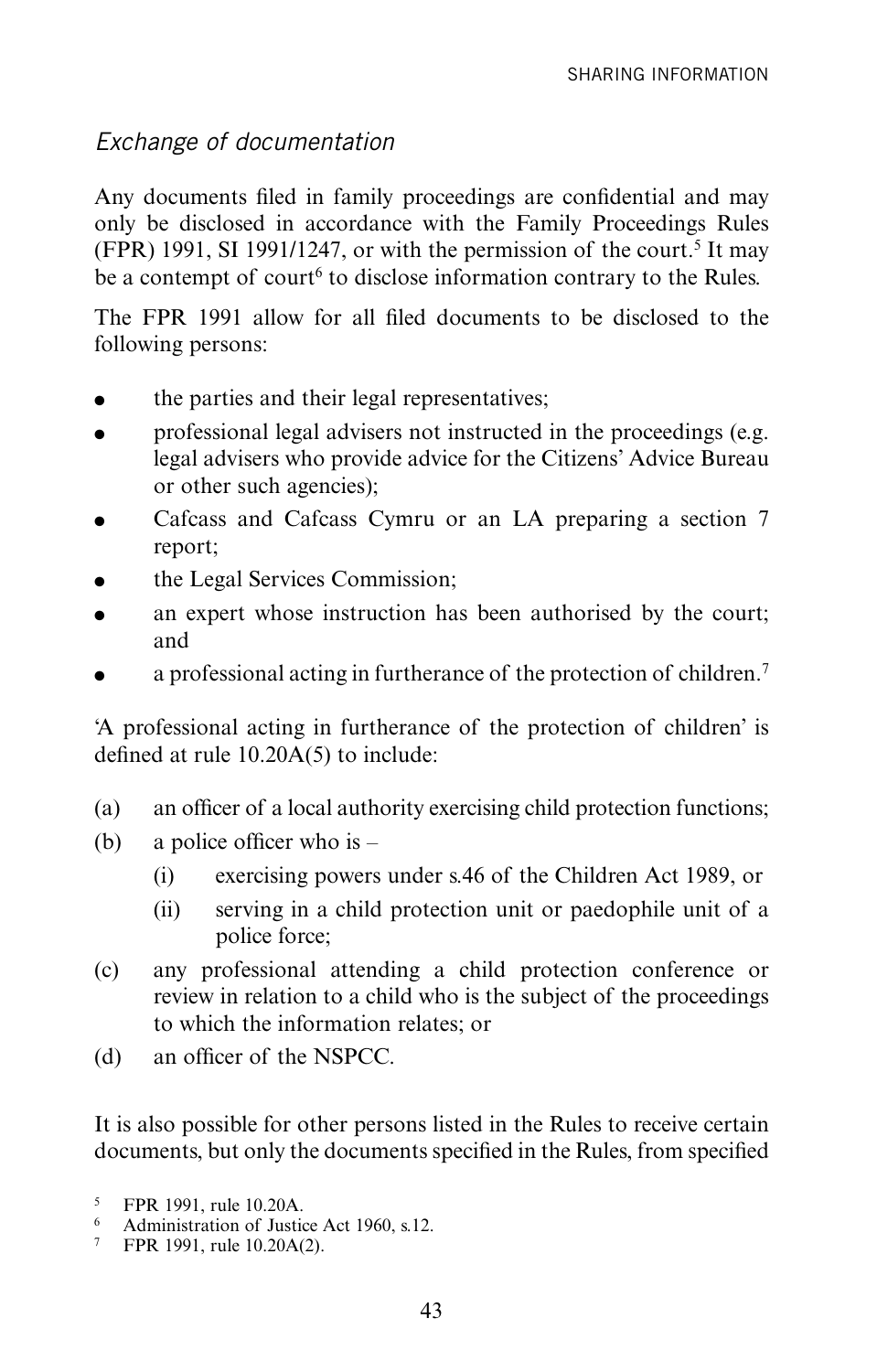people, and only for specified purposes. Where a recipient of documents wishes to use them for any other purpose, an application must be made to the family court. For example:

- *a police officer* may be given *the text or summary of the whole or part of a judgment given in the proceedings,* but only *for the purpose of a criminal investigation*;
- *a member of the Crown Prosecution Service* may also receive *the text or summary of the whole or part of a judgment given in the proceedings,* but only *for the purpose of enabling the CPS to discharge its functions under any enactment*. 8

An application for access to documents must be made to the judge in the proceedings. In care cases, the police often ask the LA to make an application on their behalf. It is, however, recommended that the better course of action is for the police/CPS to make their own application. The prosecuting authority will know what is wanted and why it is relevant to the prosecution's purposes. The LA is not a limb of the police, and it is not helpful for the respondent parents to perceive them as such.

## Exchange of information

The restrictions above do not apply to the sharing of *information*. There is a positive duty on the LA in civil proceedings to liaise with other relevant authorities such as the police. There is no bar upon the exchange of information between those engaged in the child protection process: a social worker can, and indeed ought to, inform the police of admissions made to him or her by a parent which are relevant to a joint investigation.

In the exchange of information, it is critical for good lines of communication to exist from the outset between a named LA lawyer and either the officer in the case or a named CPS representative. Where possible, a running record of exchanges should be kept alongside the regular progress reports suggested above detailing the progress of the criminal investigation – even in the most general of terms where information is especially sensitive.

FPR 1991, rule 10.20A(3).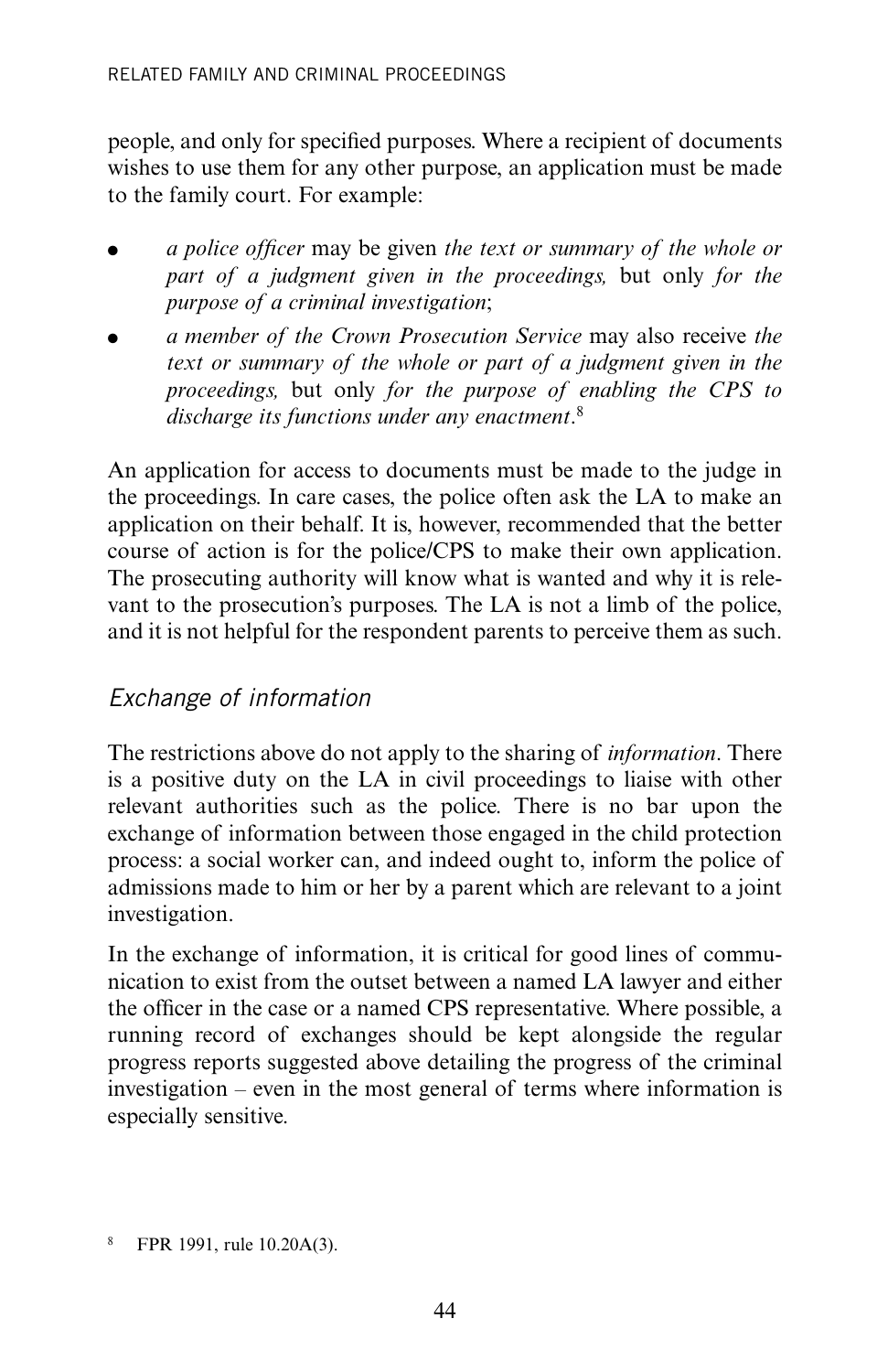## **Q: At what stages is it prejudicial/appropriate to share information?**

There is far less likely to be any issue of timing in respect of disclosure from family proceedings into the criminal arena. After all, anything filed in the civil proceedings will, save in rare circumstances, have already been disclosed to all parties including the parents.

## **Q: How does one go about seeking the information? Whom does one talk to? How does one go about finding out what is available, and who has it?**

In relation to documents which have not been filed with the family court, the national ADSS/CPS/ACPO Protocol makes provision for applications by the police/CPS for access to the LA's files. $9$  Requests should be made in accordance with the protocol in those areas in which it has been implemented. Local CPS or LA lawyers will be able to advise as to whether implementation has occurred locally.

In relation to any documents already filed in family proceedings, an approach may be made to the LA (in care proceedings), or the parties' solicitors, to seek information in general terms as to what documents exist. The police/CPS should then make a decision as to whether or not to make an application to the family court to see the documents.

On such an application, the court will attempt in each case to strike a balance between the importance of maintaining confidentiality in the family case, the interests of the child (which are not paramount in this context) and the public interest in making relevant information available for other proceedings. Usually, where there is a concurrent criminal case, the application by the police will be granted – especially, perhaps, where the police are expected by the civil court to make similar disclosure in return.

The defendant has the protection of Children Act 1989, s.98(2) so that no statement or admission made by the defendant in the care proceedings shall be admissible in evidence against him or her in criminal proceedings.10

<sup>9</sup> See Appendix 2.

<sup>&</sup>lt;sup>10</sup> See Chapter 7.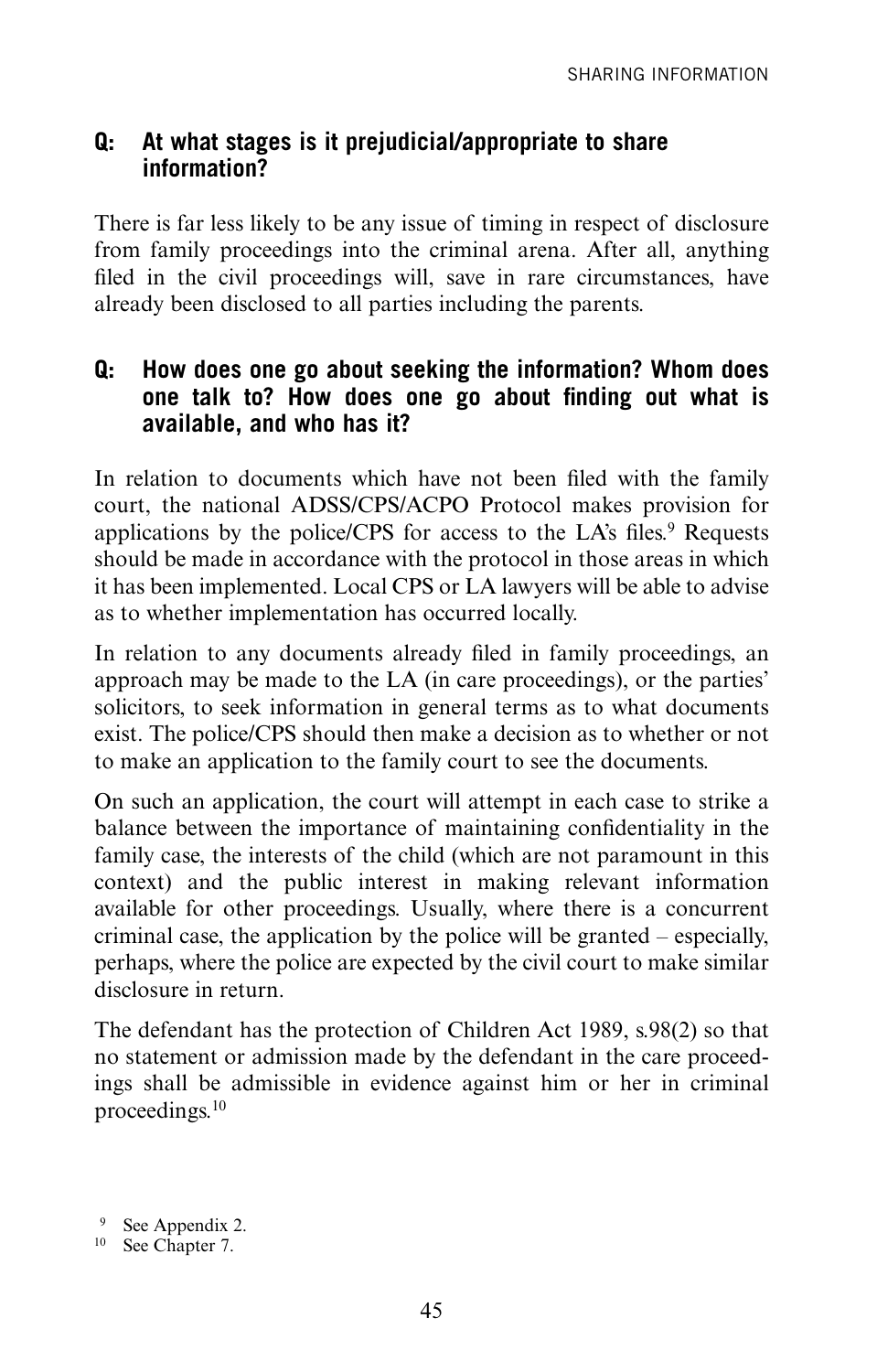## **Q: When are joint case management hearings needed?**

Joint case management directions hearings may be useful wherever there are concurrent criminal and family proceedings and issues arise as to disclosure of information, or mutually convenient timetabling.11

## **Q: What principles are applied to an application to the family court for police access to documents?**

The court will exercise its discretion by balancing the importance of confidentiality and its importance in encouraging openness in family proceedings, against the public interest in seeing justice administered where a crime has been committed.<sup>12</sup>

The key factors to be weighed will include:

- the child's and the family's interests in maintaining privacy;
- the public interest in avoiding deterring openness in Children Act cases from parents, family members, health and education professionals;
- the particular public interest in encouraging frankness from perpetrators of child abuse (as enshrined by the privilege contained in Children Act 1989, s.98(2));
- the interests of the administration of justice, including the need to ensure a fair trial in criminal proceedings;
- the interests of children generally, including that perpetrators of child abuse be brought to justice;
- the gravity of the alleged offence;
- the relevance of the material to the purpose for which disclosure is sought;
- the prospect of rehabilitation of the child to his or her parents' care.13

<sup>11</sup> See Chapter 4.

<sup>12</sup> *Re D (Minors) (Wardship: Disclosure)* [1994] 1 FLR 346.

<sup>13</sup> See *Re* X *(Disclosure of Information)* [2001] 2 FLR 440; *Re R (Children: Disclosure)* [2003] 1 FCR 193; *Re EC (Disclosure of Material)* [1996] 2 FLR 725; *Re M (Care Proceedings: Disclosure: Human Rights)* [2001] 2 FLR 1316; *Re AB (Care Proceedings: Disclosure of Medical Evidence to Police)* [2002] EWHC (Fam) 2198.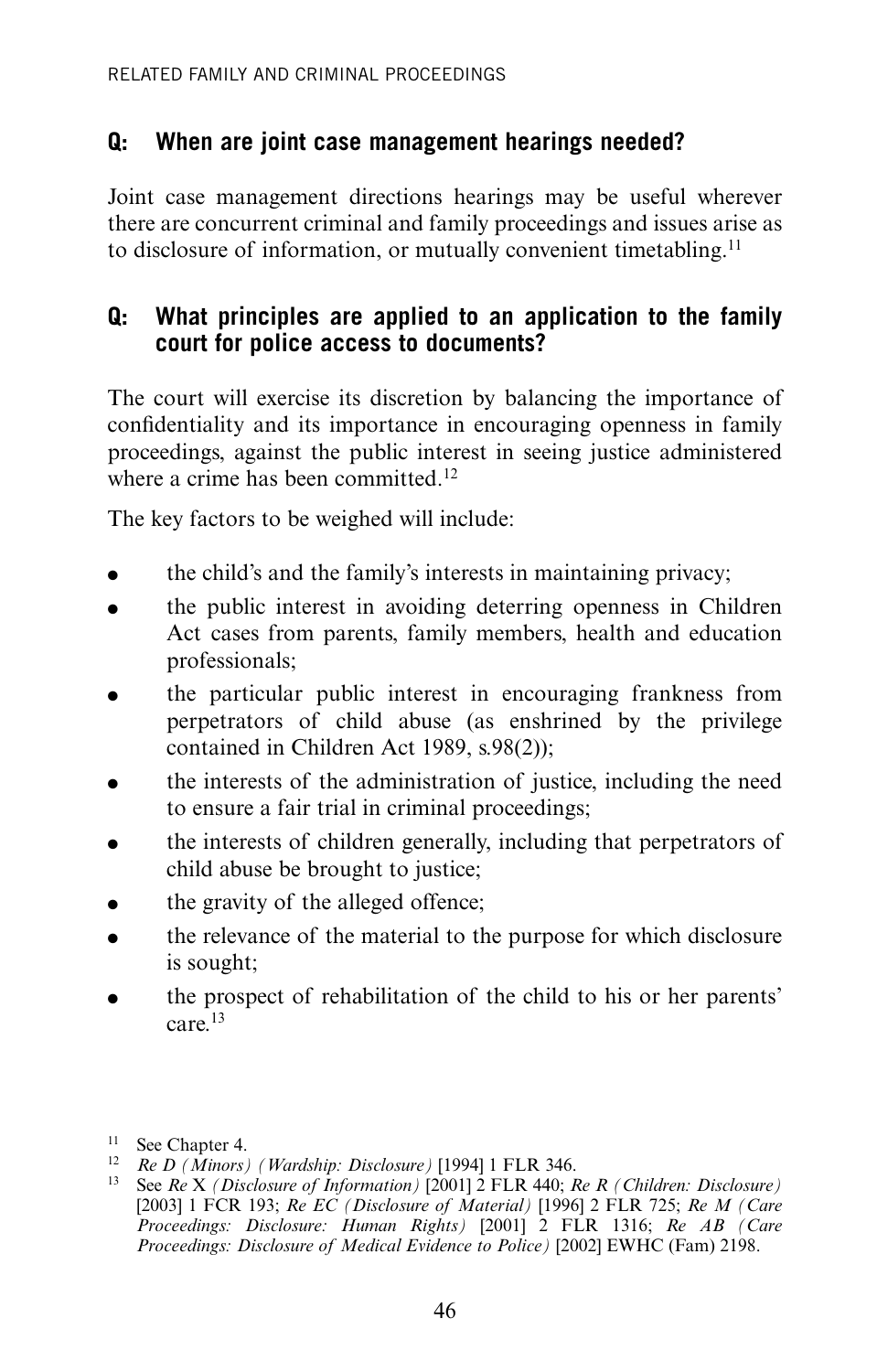## CHAPTER 4

# **Joint case management hearings**

## **4.1 BACKGROUND**

Concurrent proceedings involving criminal and family issues involve not only different jurisdictions but also different parties, different court buildings and different tiers of court. There may, however, often be considerable overlap between proceedings, and strong grounds for maintaining liaison between the two. Joint case management hearings are an opportunity to bring the parties and legal representatives in concurrent criminal and civil proceedings together. The precise format of the hearing will vary between local regions, where different practices will be adopted based on the available judiciary and the 'tickets' issued to them.

The problem has been recognised for more than 10 years and was, in particular, raised in the 1993/4 Annual Report of the Children Act Advisory Committee (CAAC). A sub-group of the CAAC produced a working model for joint directions which it was agreed would be piloted in Liverpool (as a large combined court centre) and Norwich (as a small centre). Since then a scheme has developed between the Royal Courts of Justice and London Crown Courts and individual initiatives have been tried elsewhere.

The number of cases which have been covered by these schemes is small and none has been formally evaluated. However, anecdotal evidence suggests two broad conclusions. First, where the schemes have been used, the advantage of having everyone involved together at the same time has been found to be helpful, especially to deal with specific problems mentioned below. The only real reservation expressed has been the time that these hearings sometimes take when criminal practitioners have been kept waiting whilst complex family directions are given. Second, their operation has been greatly restricted by the sheer practical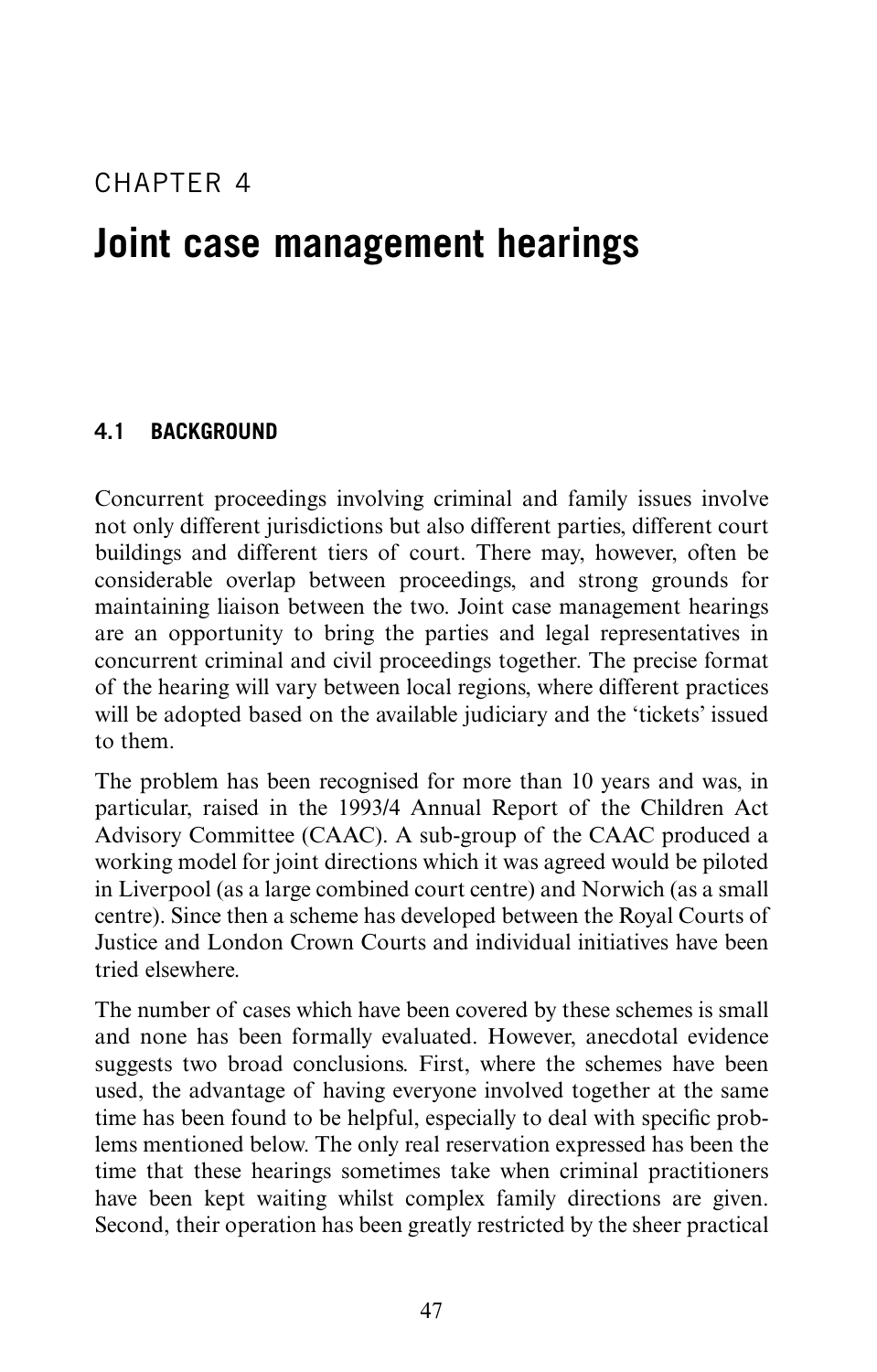difficulty of courts being made aware in good time of the existence of concurrent proceedings. This has proved so even in schemes limited to public law and criminal proceedings involving the same child and only the county court and Crown Court.

A number of circumstances have combined to provide fresh opportunity to re-visit this procedure, and promote a consistent case management approach. The advent of a Unified Court Administration, the development of case management techniques in the Crown Court and the more open flow of information about children between agencies offer a new prospect of working across jurisdictions. Moreover, there is no reason in principle why this should not extend to all tiers of court and cover private as well as public law issues.

Under the Liverpool/Norwich systems, the key informant was the local authority solicitor who would know of both sets of proceedings and was tasked with keeping others informed. It simply did not work, although the reason for this was not clear. The scheme was initially limited to public law cases in the county court and criminal cases in the Crown Court. What happened in practice was either that the parties volunteered the existence of other proceedings so as to obtain joint directions, or (more usually) it was picked up by a judge either allocating cases or taking a directions hearing. In short, where the system worked, it worked because judges were alert to it and parties were willing to cooperate.

## **4.2 PURPOSE**

There are, it must be recognised, a number of factors that tend to work against prompt joint directions hearings. These include: communications between magistrates' court, county court and Crown Court; an increasing degree of specialisation in the legal profession which means that no one lawyer may be involved in both sets of proceedings; fewer judges ticketed for both family and serious sexual offences in crime; fewer combined court centres; and, particularly where death or serious injury to a child occurs, a conflict between the pace of the local authority's need to protect, and the police duty to investigate. It is not always a simple matter to dovetail the separate proceedings, especially as one set might not even have begun when directions are first being given in the other.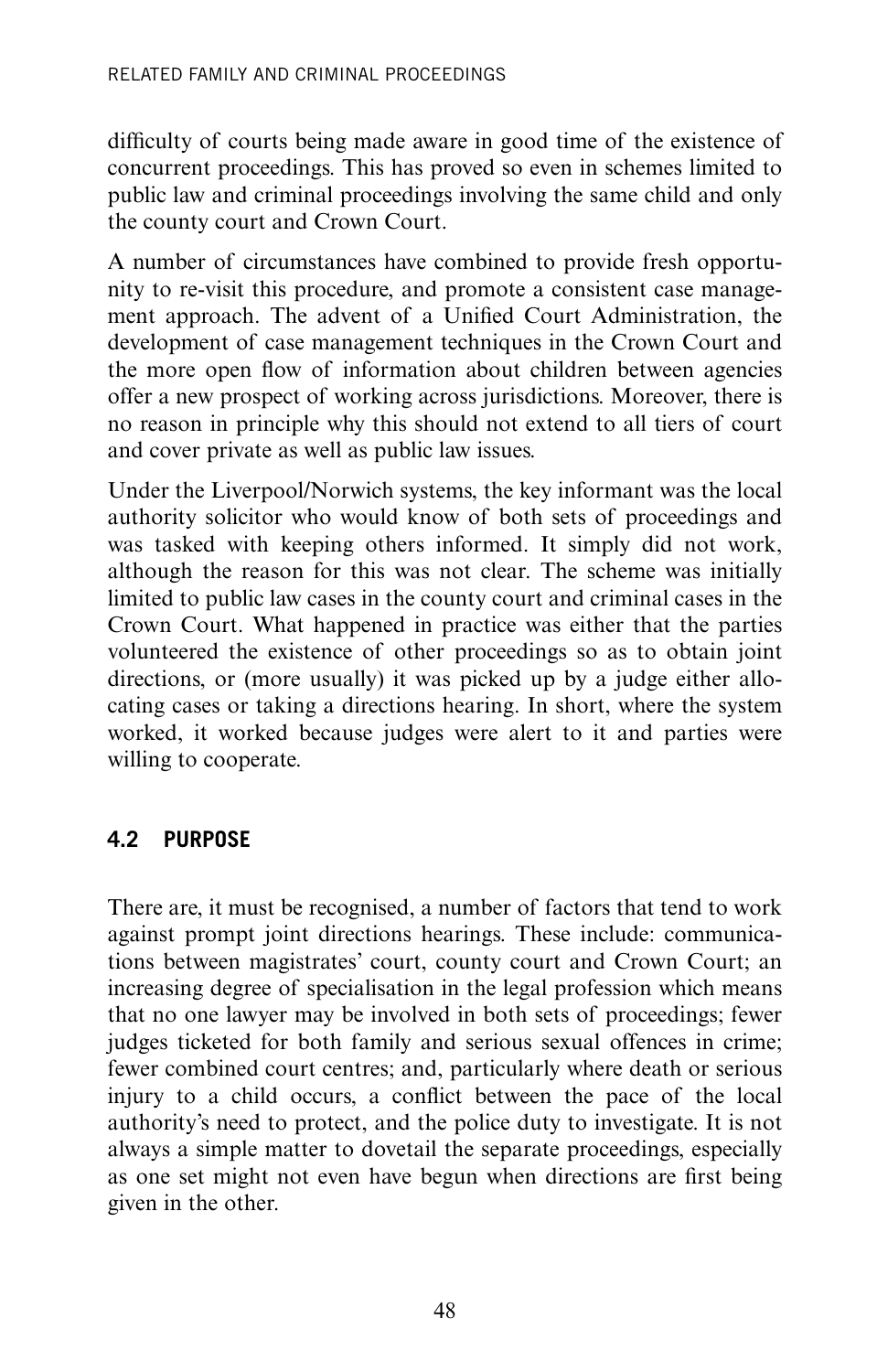On the other hand, real advantages can be gained from the process of joint directions. Experience suggests that joint directions hearings can provide a valuable opportunity to consider the following three specific matters:

- (a) coordinated timetabling of proceedings with a view, where possible, to disposal of criminal proceedings first;
- (b) the coordination of expert evidence to prevent unnecessary duplication and to ensure that experts have all available information; and
- (c) to resolve issues of information sharing both within and across the concurrent proceedings.

It is in these areas particularly that real benefit is to be found. This may be as applicable to the magistrates' court as to the higher courts.

It has been demonstrated that the judicial role is the critical one not only in managing joint directions but in the identification of cases for which joint directions may be suitable. This must involve, as a minimum, both the existence of other proceedings being a standard question in all case management hearings and the copying across of orders between jurisdictions so that any subsequent judge is alerted to the question. So far these schemes have not involved the magistrates' court. Where both cases are proceeding there, no real difficulties need arise but where one is in a higher court, additional issues of communication, transfer, committal and delay will need to be addressed.

## **4.3 PROCEDURE**

Prompted by the Family-Criminal Interface Committee, the Family Rules Committee and Criminal Procedure Rules Committee have both been working on the procedural details and formal arrangements.

The Criminal Procedure Rules Committee has now made changes to the case management forms, so as to ensure that the potential need for a joint case management hearing is considered at an early stage. All levels of the family and criminal judiciary have been informed of the format and benefits of joint hearings, and practitioners can expect such hearings to increasingly feature.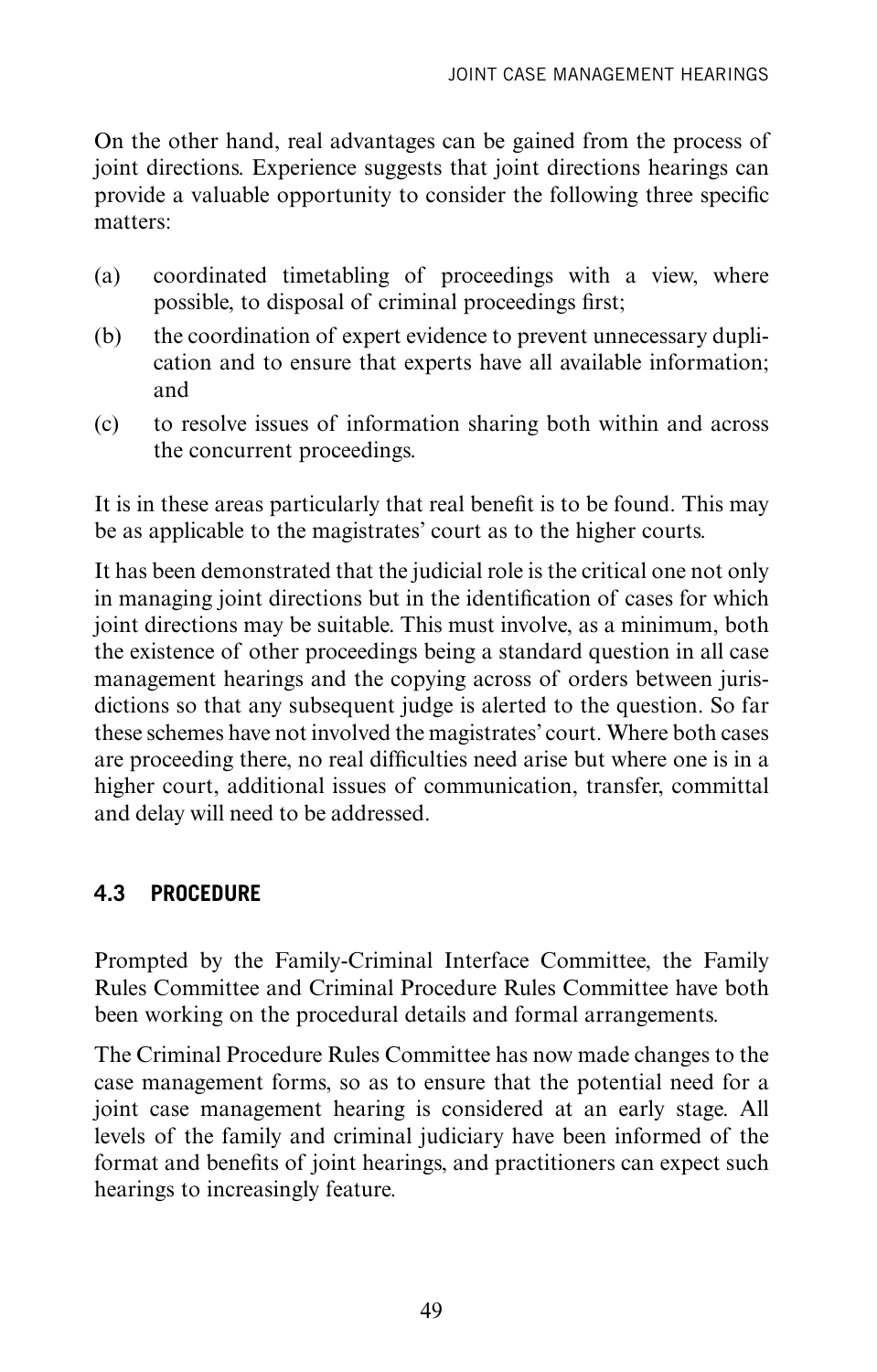Some local regions have adopted Practice Directions, or local protocols. Enquiries should be made to the local Court Manager, who in conjunction with the local Resident Criminal Judge will be able to advise whether a local arrangement has been put in place. In other areas, the absence of a Practice Direction in local regions should not discourage the use of joint hearings wherever they may be useful. The judiciary and practitioners should be alert to the benefits of joint hearings, and consider whether a hearing would be useful in any case where there are concurrent or anticipated family and criminal proceedings.

Experience suggests that different difficulties arise in different areas; a large combined court centre presents far fewer problems than would be encountered in a widespread rural area like the West Country or much of Wales. We would, however, encourage adoption of the following general principles:

- (a) that every tribunal should be alert to the possibility of concurrent or anticipated proceedings in another jurisdiction;
- (b) that information about those proceedings should be readily available, especially in relation to orders which have already been made;
- (c) that this should be a matter considered at any directions hearing;
- (d) that a joint directions hearing should be convened unless the court is satisfied that such a hearing is unnecessary, bearing in mind that not every case of concurrent proceedings will require a joint directions hearing.

As to conduct of the joint directions hearing itself, experience suggests a number of matters which ought to be taken into account:

- (a) the taking of these hearings should be concentrated in as few judges or magistrates (and advisors) as possible so as to build up both experience and consistency of practice;
- (b) parties should be expected to deal with any relevant matter, but in particular:
	- (i) coordinated timetabling (which will usually mean having access to both diary managers);
	- (ii) disclosure and information sharing issues; and
	- (iii) expert evidence (which should include identified experts, their willingness to act within the court timetable and their availability as witnesses if required);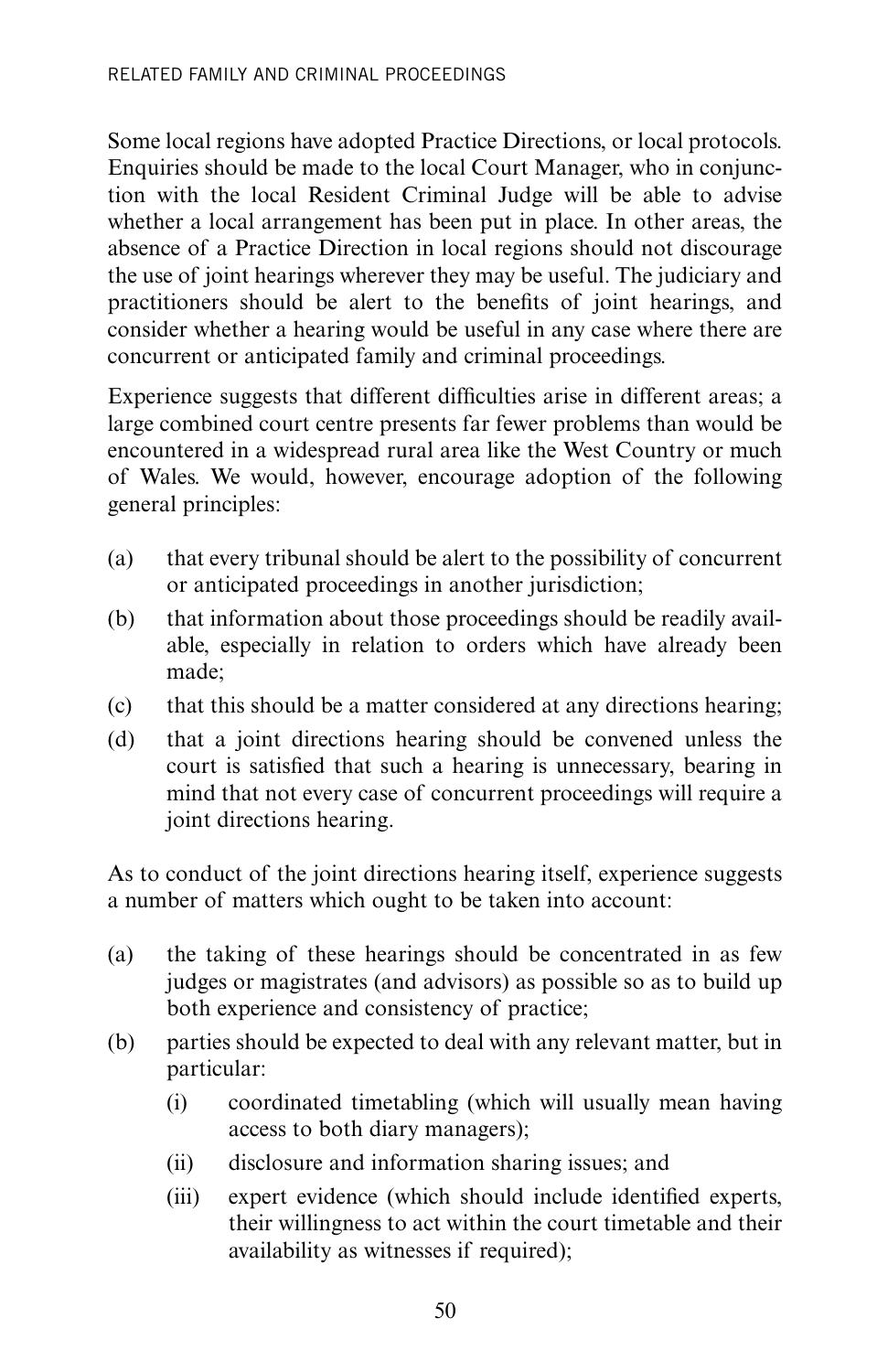- (c) a fixed adjourned directions hearing should be set before the same tribunal if any matters common to both proceedings remain outstanding;
- (d) some proceedings will be heard in public, and some in private. Family proceedings remain in chambers, and non-parties (i.e. the prosecution) will not usually be admitted without the permission of the judge and the agreement of all parties. Generally this latter point throws up few practical problems. The plea will be taken in open court. The court can then sit in private and, if necessary, resume in public if orders and reasons for them in criminal proceedings need to be announced.

This guidance is not intended to consider the extent to which the judge may continue as trial judge in either or both jurisdictions. It is important to identify the benefits and disadvantages of any such proposal.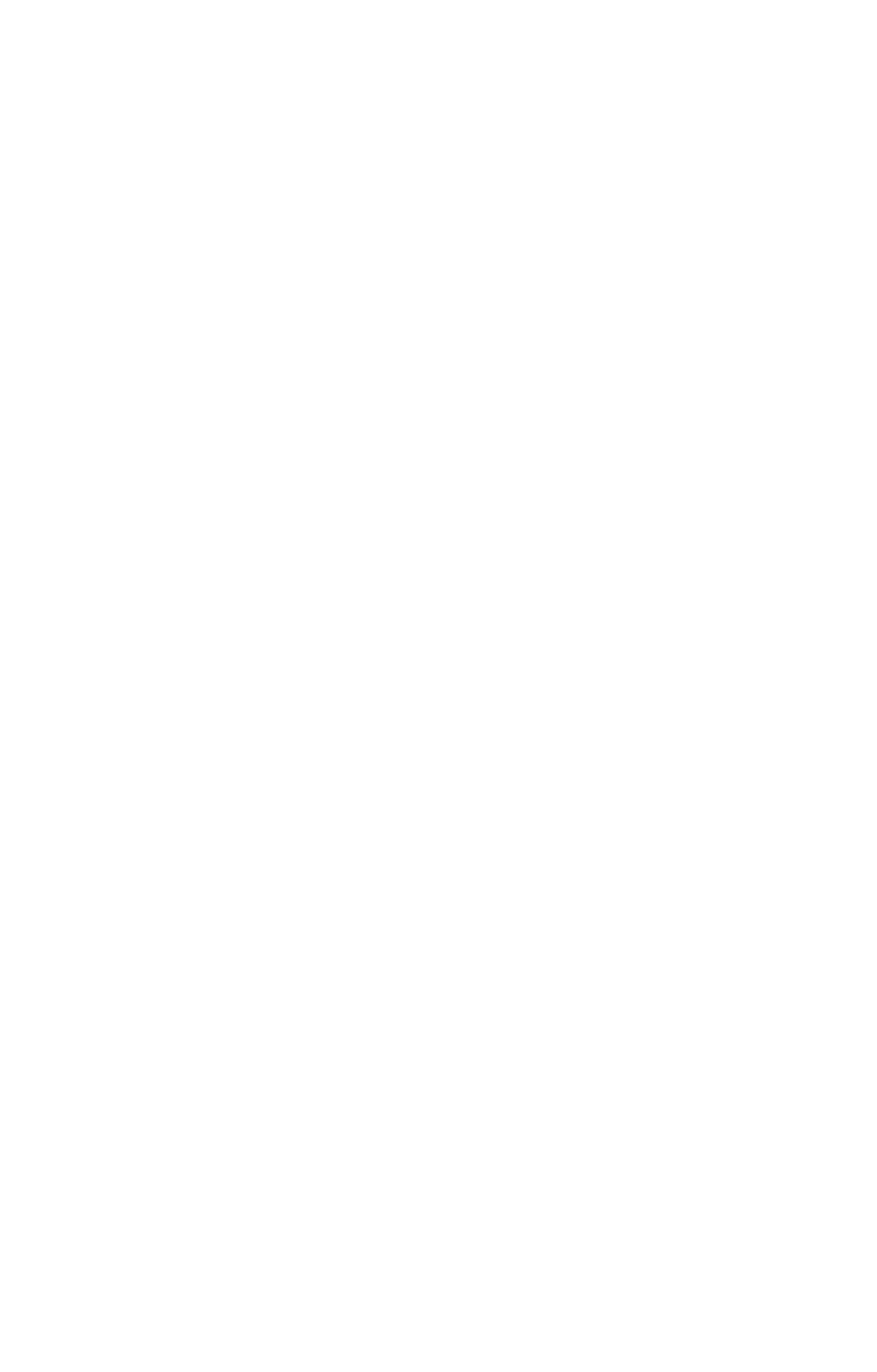## CHAPTER<sub>5</sub>

# **Pre-trial therapy**

#### **5.1 INTRODUCTION**

This subject has been the source of much misconception and confusion. The clear guidelines issued by the Crown Prosecution Service (CPS) indicate that there is no blanket ban on prosecuting a case where a child or adult has received therapy prior to trial. Guidance does, however, require that care is taken as to the *types* of therapy used. It is the nature of the therapy that is a key issue, rather than the occurrence itself and many forms of therapy will have no adverse impact on the criminal case.

It is important to distinguish here between therapy and other forms of work with child witnesses, including witness preparation and emotional support. Both of the latter are perfectly acceptable. This chapter relates only to issues to be considered before embarking on therapeutic work with a child.

The best interests of the vulnerable or intimidated witness are paramount when deciding whether, when and in what form therapeutic help is given. Whether a witness should receive therapy before the criminal trial is not a decision for the police or CPS and those involved in the prosecution have no authority to prevent any witness from receiving therapy. It is for the witness and their carers, in conjunction with the professional agencies providing support, to decide whether or not to undertake therapy.

The police and CPS must, however, be made aware that therapy is proposed, is being undertaken or has been undertaken. The nature of the therapy should be explained so that consideration can be given to whether or not the provision of such therapy is likely to impact on the criminal case.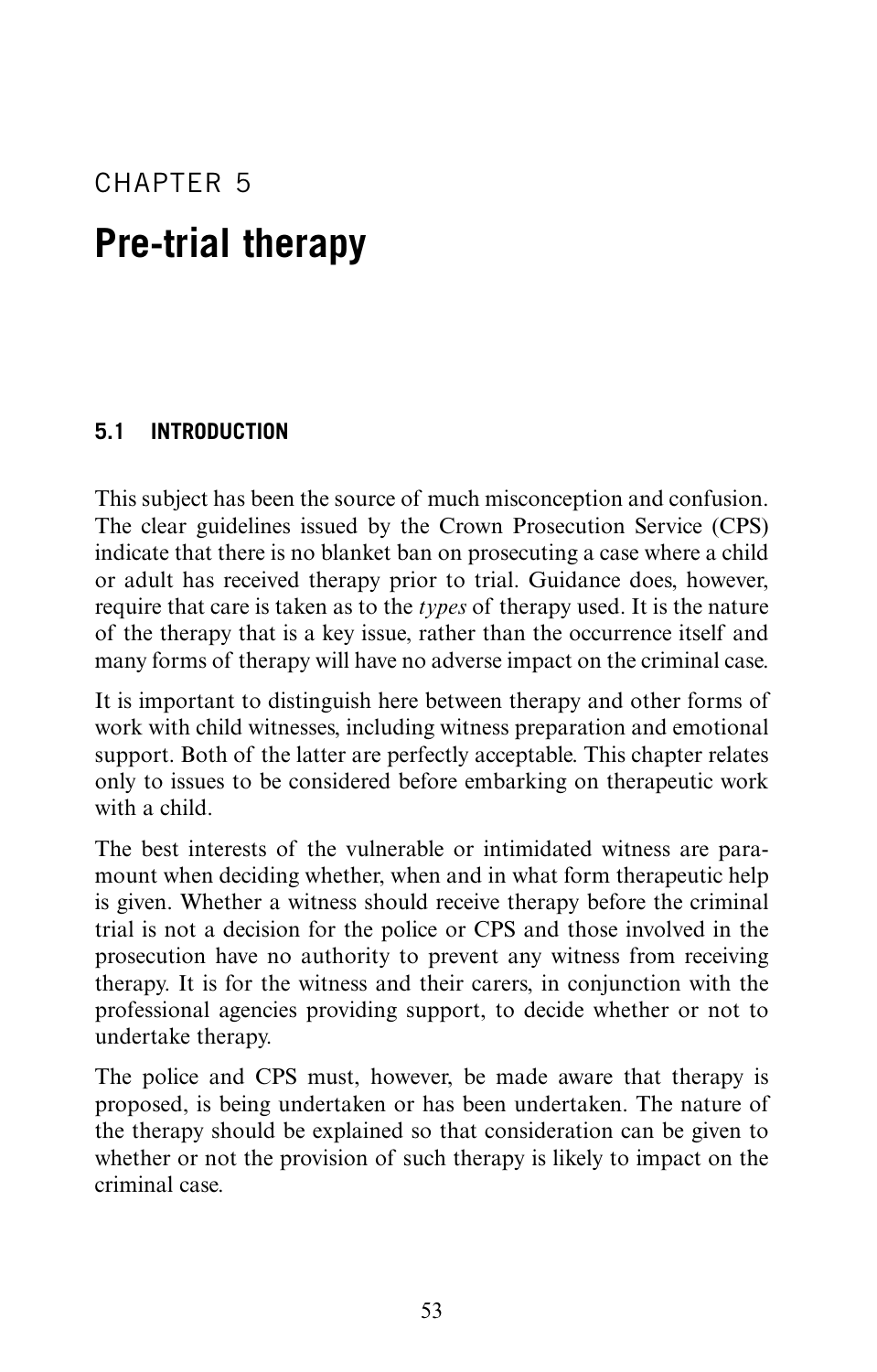Where a witness has received therapy, prosecutors must then obtain an assurance that the witness did not, in the therapy session(s), say anything inconsistent with the statement made by the witness to the police.

Records of therapy (which include videos and tapes as well as notes) and other contacts with the witness must be maintained so that they can be produced, if required by the court.

### **5.2 TIMING OF THERAPEUTIC WORK**

Delaying therapy, pending the outcome of a criminal trial, for fear that the witness' evidence could be considered tainted and the prosecution lost, conflicts with the need to ensure that child and vulnerable adult victims are able to receive, as soon as possible, immediate and effective treatment to assist their recovery. In the context of this potential conflict, the following matters are relevant:

- many victims express the wish to see their abuser convicted and punished;
- there is a wider public interest in ensuring that abusers are brought to justice to prevent further abuse; and
- all accused persons are entitled to a fair trial.

It therefore follows that both care professionals and forensic investigators have a mutual interest in ensuring, wherever possible, that witnesses who receive therapy prior to a criminal trial are regarded as able to give a reliable testimony.

The evidence of a child in criminal proceedings is taken at the earliest opportunity by way of video interview (sometimes called the 'Achieving Best Evidence' (ABE) or 'memorandum' interview). Once the statement or video recorded interview is complete, it should be possible for appropriate counselling and therapy to take place.

Therapy is not usually encouraged before that stage because of the risk that it might be considered to affect or taint the witness' evidence and the likelihood of a prosecution being jeopardised can therefore be greater. However, if therapy is already underway, a decision as to how to proceed may be best made after discussion at a multi-disciplinary meeting, which includes the therapist.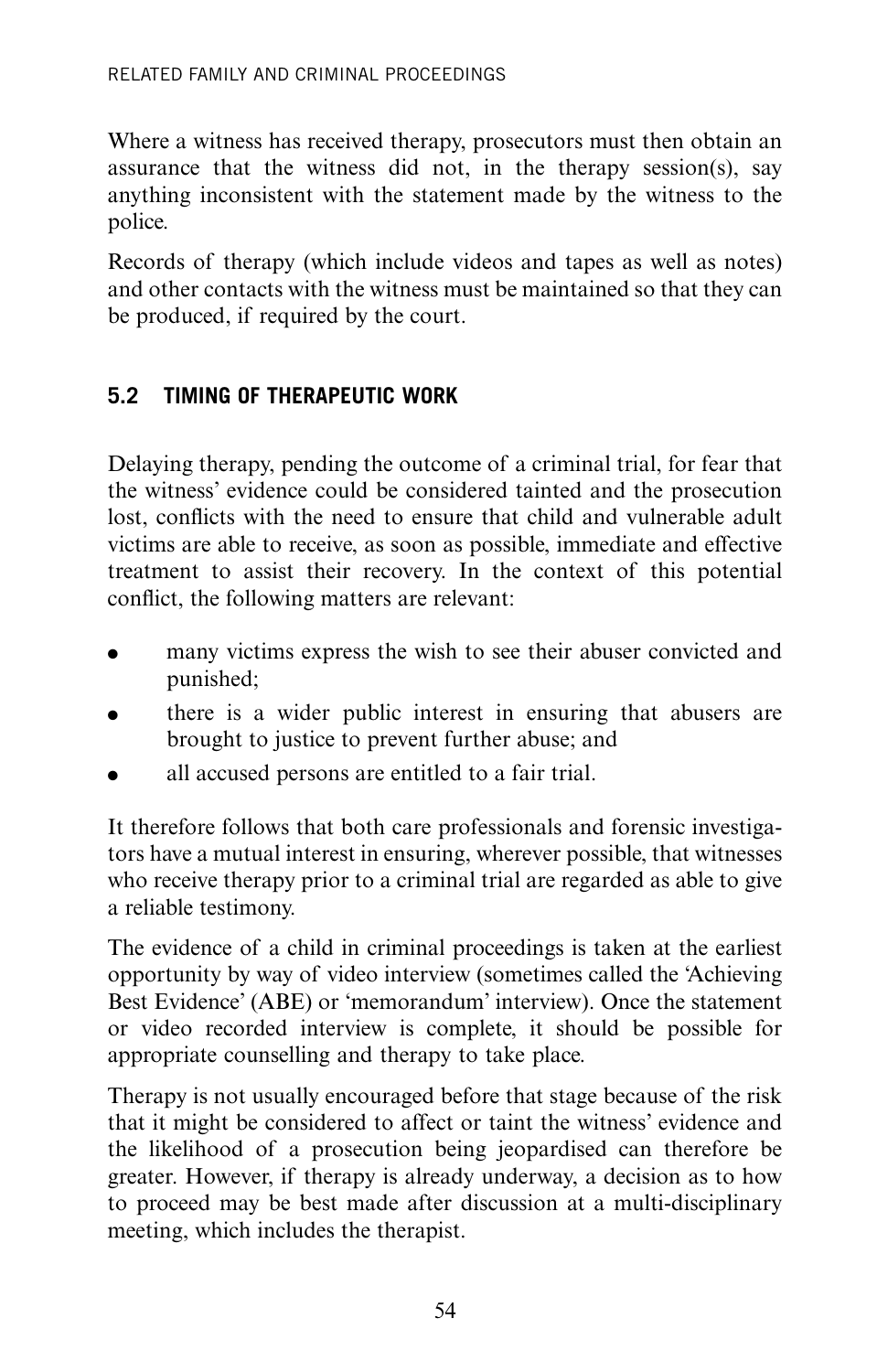If there is a demonstrable need for the provision of therapy and it is possible that the therapy will prejudice the criminal proceedings, consideration may need to be given to abandoning those proceedings in the interests of the witness' well being. The prosecutor will need to consider the importance of the witness' evidence, whether there is any sign that therapy has already tainted their evidence, and the wider public interest, before proceedings are abandoned. In order that such consideration can be given, it is essential that information regarding therapy is communicated to the prosecutor.

Alternatively, there will be some witnesses for whom it will be preferable to delay therapy until after the criminal case has been heard, to avoid the benefits of the therapy being undone.

### **5.3 CONFIDENTIALITY**

The issue raised by any discussions undertaken prior to the criminal trial, including therapy, is whether the process can affect – that is to say, undermine – the actual or perceived reliability of that witness' evidence and the weight the jury will attach to it. This will depend on a number of factors, such as the circumstances in which the discussions take place.

Prosecutors may need to be made aware of the contents of the therapy sessions as well as other details when considering whether or not to prosecute and their duties of disclosure.

Records of therapy (including videos, tapes and notes) and other contacts with the witness must therefore be maintained so that they can be produced *if* required by the court. They should include, in the case of therapy, details of those persons present and the content and length of the therapy sessions. It is not expected that verbatim written records will be kept.

Because of the recognition that maintaining a client's trust is central to the provision of therapy, it will usually only be appropriate to breach confidentiality in compliance with a court order. Those aspects of the therapy that have no material relevance to criminal proceedings should not have to be disclosed. However, the issue of relevance may need to be reviewed at different stages of the criminal case, as more becomes known about the prosecution and defence cases. Confidentiality therefore cannot be guaranteed in advance. Consequently, it is important that an understanding is reached with the witness and/or the witness'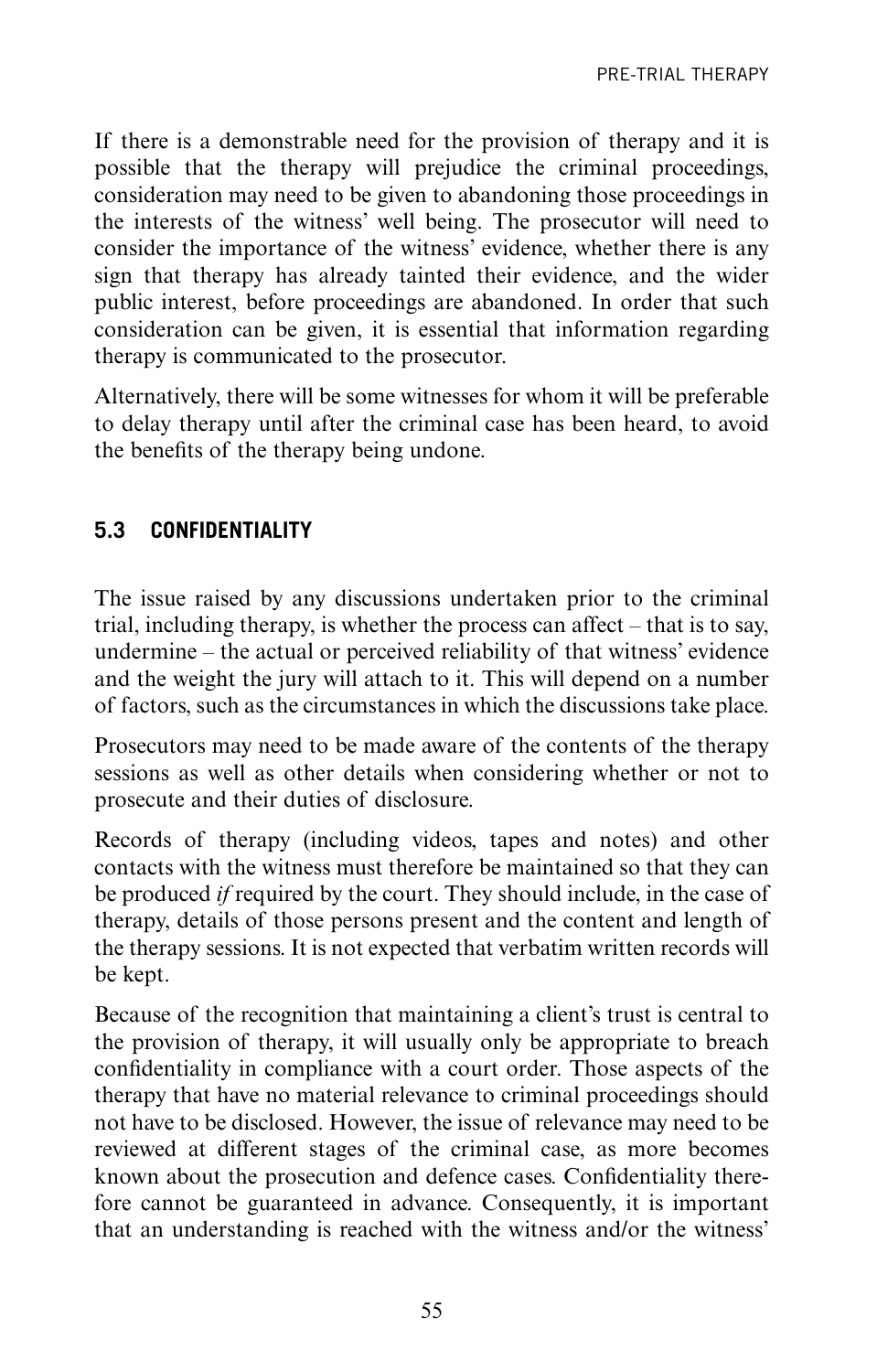carers at the outset of therapy, of the circumstances under which material obtained during treatment may be required to be disclosed.

### **5.4 EXAMPLES OF TYPES OF THERAPEUTIC WORK**

Some types of therapeutic work are more likely to be seen as prejudicial and thereby undermine the perception of a witness' credibility and reliability or to influence a witness' memory of events or the account they give. Preparation for court and carefully planned preventative work which does not focus upon past abuse presents far less of a problem than interpretive psychodynamic psychotherapy. Hence, there is a spectrum of evidential risk to the criminal trial which should be considered.

The least problematic aspect of therapy will focus on improving selfesteem and self-confidence, often using cognitive/behavioural techniques. Other issues which might be addressed include the reduction of distress about the impending legal proceedings and the treatment of associated emotional and behavioural disturbance that does not require the rehearsal of abusive events.

Interpretive psychotherapy may present evidential problems even if carefully conducted. The professional background and training of the therapist, the provision of adequate supervision arrangements, the appropriateness and robustness of the policies of the agency providing therapy will all help to obviate problems.

Certain therapeutic approaches very definitely present problems so far as evidential reliability is concerned. These would include hypnotherapy, psychodrama, regression techniques and unstructured groups.

The best interests of the vulnerable or intimidated witness are paramount when deciding whether, when and in what form therapeutic help is given.

Full guidance can be found in *Provision of Therapy for Child Witnesses Prior to a Criminal Trial (Practice Guidance)* published in 2001 and in *Provision of Therapy for Vulnerable or Intimidated Adult Witnesses Prior to a Criminal Trial (Practice Guidance)* published in 2002. Both of these documents can be found at **www.cps.gov.uk** and **www.homeoffice.gov.uk**.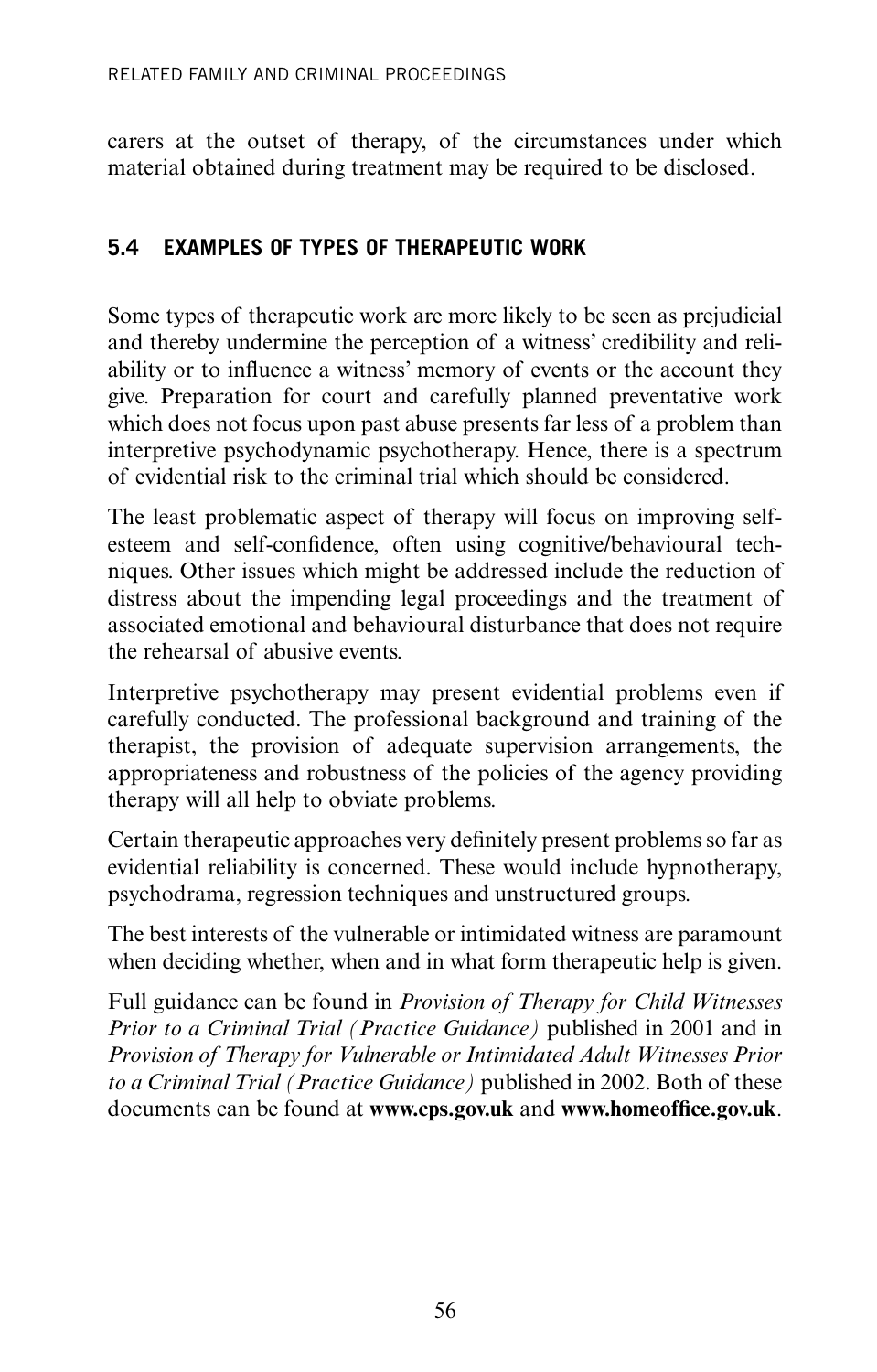# CHAPTER 6 **Pre-trial contact**

In any case involving a child there will inevitably be decisions to be made regarding contact between the child and family members and other significant persons. In cases involving concurrent family and criminal matters, where there has been possible sexual or physical abuse of a child, contact between a child victim and an accused relative will always involve difficult choices. In other cases involving children as non-victims, there will remain difficult choices.

#### **6.1 GENERAL PRINCIPLE**

It is an accepted tenet of child law that contact between a child and absent parent(s) is generally in the child's best interests. As long as a child is safe from harm, such contact should generally be encouraged so as to preserve attachments and preserve the child's sense of identity.

#### **6.2 PUBLIC LAW CASES**

Where there is a suspicion that children have been harmed, the local authority (LA) is likely to seek to restrict contact between the child and the suspected perpetrator. The LA may ask that agreements be signed by parents, requiring that the suspected perpetrator leave the family home and restricting contact with him or her. If the agreement is breached and contact nevertheless takes place, the LA may take further action, such as removing the children.

Following the issue of proceedings, the LA will usually seek to facilitate some form of supervised contact between the child and the child's parents and/or significant extended family members. Liaison may be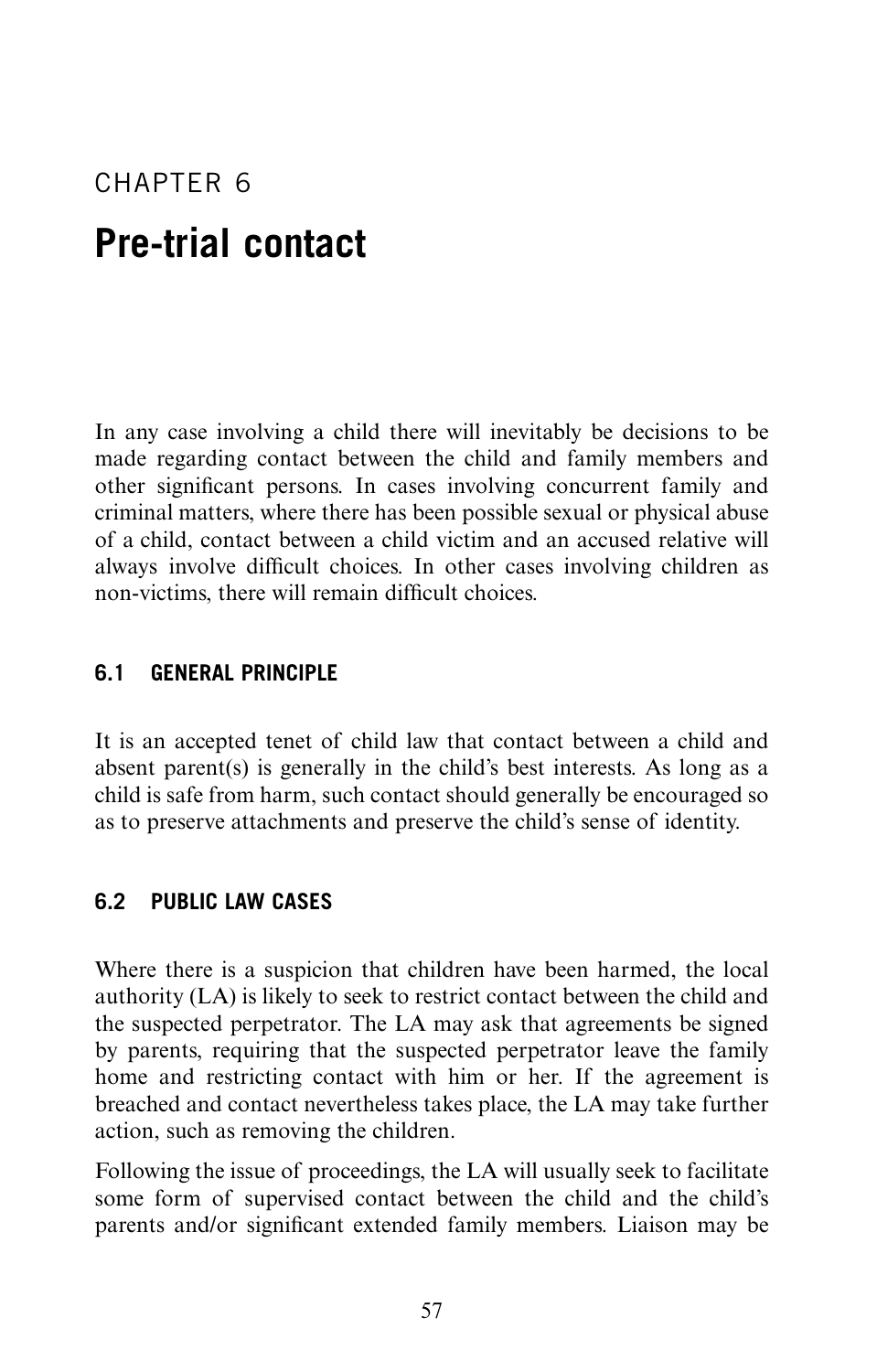required with police where an investigation or prosecution is pending. There is no general principle preventing contact prior to criminal trial; there may, however, be good reason to suspend contact for a short period until after an Achieving Best Evidence (ABE) interview can be arranged so as to ensure that the child's evidence is not tainted. Once the interview has taken place, any concerns regarding the tainting of the child's evidence should be capable of being met by supervision arrangements.

All decisions must, however, be child centred; if it appears to the LA that contact is not in the child's best interests, or is likely to cause further trauma to the child, contact may be terminated. The LA must remain alert to its duty under Children Act 1989, s.34 and must seek the court's permission if it seeks to prevent contact between a child and any family member for more than seven days (Children Act 1989, s.34).

The police/Crown Prosecution Service (CPS) must be informed of any contact arrangements made, so as to ensure that bail conditions are set consistently, and any particular concerns regarding potential tainting of evidence dealt with.

#### **6.3 DOMESTIC VIOLENCE AND PRIVATE LAW CASES**

The general principle in favour of contact with non-resident parents has been modified in recent years owing to a greater understanding of the harm children suffer from witnessing domestic violence between their parents. The Court of Appeal has given clear guidelines as to the approach to be adopted in such cases, $<sup>1</sup>$  but the presence of domestic</sup> violence in itself is not a bar to a contact order being made in favour of a violent parent. In ordering contact, the court can ensure safeguards are in place. Where direct contact takes place, a range of safeguarding measures can be put in place, such as using neutral contact centre venues and having a third party assist in collecting the child, to avoid the risk of the victim being required to meet their ex-partner.

Concurrent criminal and family proceedings may raise difficulties. Where there are bail conditions forbidding an accused from attending the family property, care must be taken to ensure that the family court does not simultaneously grant a conflicting contact order. Conversely,

<sup>1</sup> See *Re L, M, V and H* [2001] 2 WLR 339; [2000] 4 All ER 609; [2000] 2 FLR 334.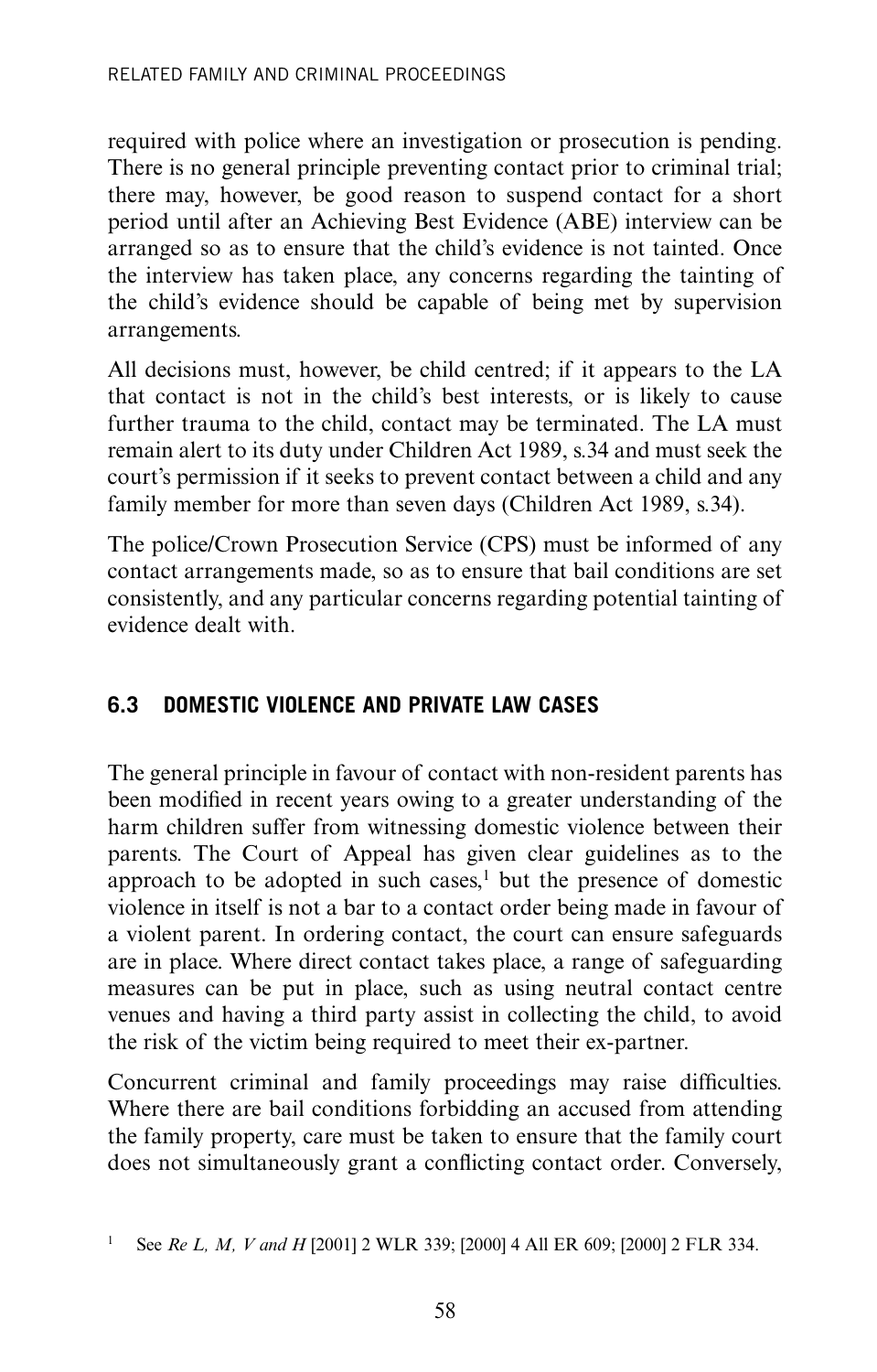where the criminal court is considering bail conditions, it is important that the existence of any pre-existing order (either granting, or refusing, direct contact) is taken into account. Where bail is being set by the court, legal representatives of the CPS and defendant should take steps to ensure that the court is fully informed of any existing family court orders; where an unrepresented defendant is being given police bail at the police station, efforts should be made by the police to obtain all relevant information as to any concurrent proceedings or orders.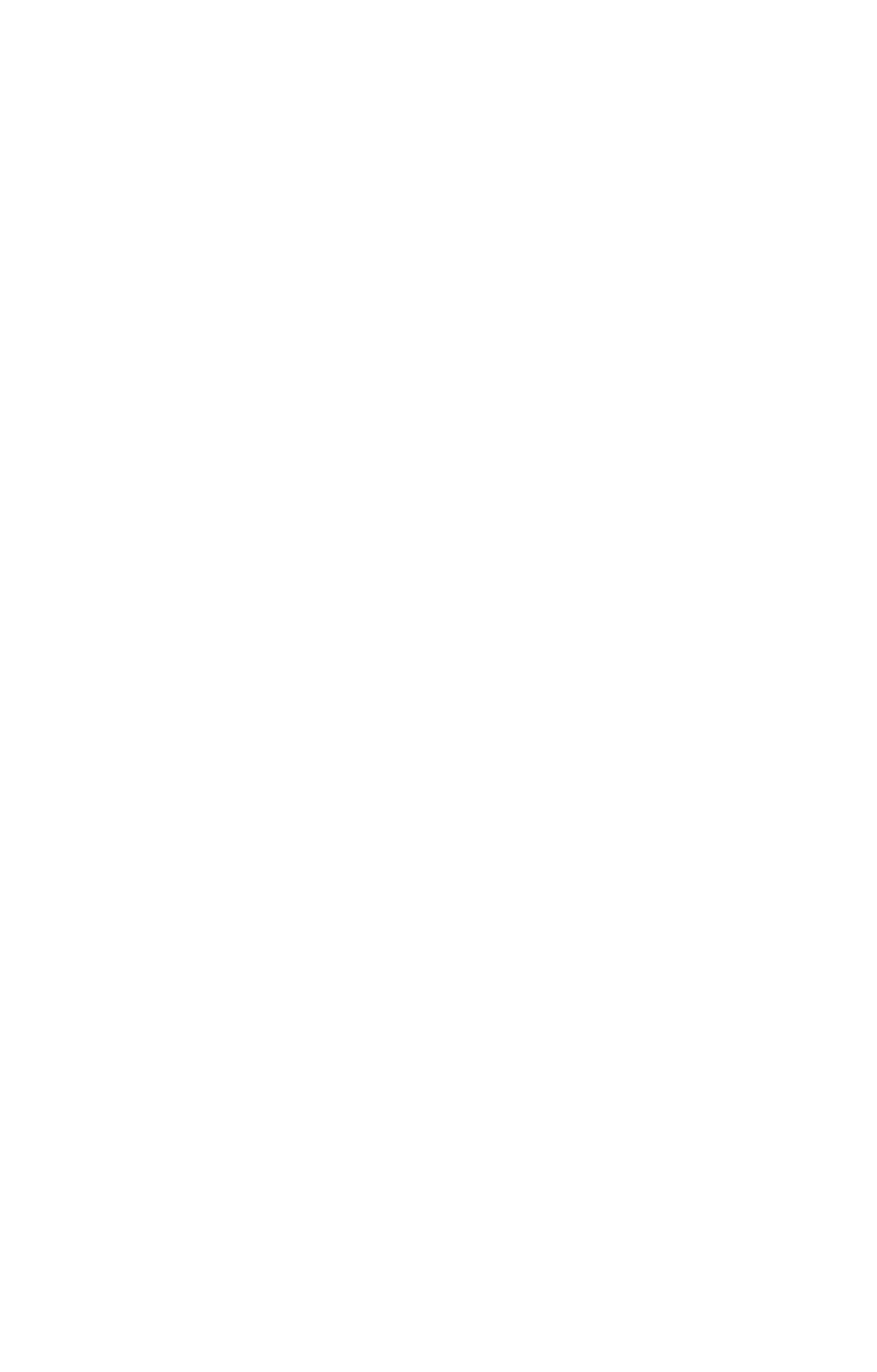## CHAPTER 7

# **Children Act 1989, s.98(2)**

#### **7.1 PROVISION OF s.98(2)**

Section 98 of the Children Act 1989 provides:

- (1) In any proceedings in which a court is hearing an application for an order under Part IV or V, no person shall be excused from –
	- (a) giving evidence on any matter; or
	- (b) answering any question in the course of giving evidence,

on the ground that doing so might incriminate him or his spouse or civil partner of an offence.

(2) A statement or admission made in such proceedings shall not be admissible in evidence against the person making it or his spouse or civil partner in proceedings for an offence other than perjury.

'Statement or admission' has been interpreted as including: witness statements filed in the proceedings; statements or admissions made to the Guardian during the course of his or her investigation;<sup>2</sup> and any statement made to an expert during his assessment.<sup>3</sup>

The intention of s.98(2) is to protect a parent from criminal proceedings based upon admissions made in care proceedings. However, s.98(2) does not provide absolute protection.

As discussed in section 3.3 of Chapter 3 above, the court may still give leave for documents to be disclosed to a third party, including the police. Once the police have received those documents, 'there is nothing

<sup>1</sup> *Oxfordshire County Council* v. *P* [1995] 1 FLR 552.

<sup>2</sup> *Oxfordshire County Council* v. *P* [1995] 1 FLR 552.

<sup>3</sup> *A Chief Constable* v. *A County Council and others* [2003] 2 FCR 385.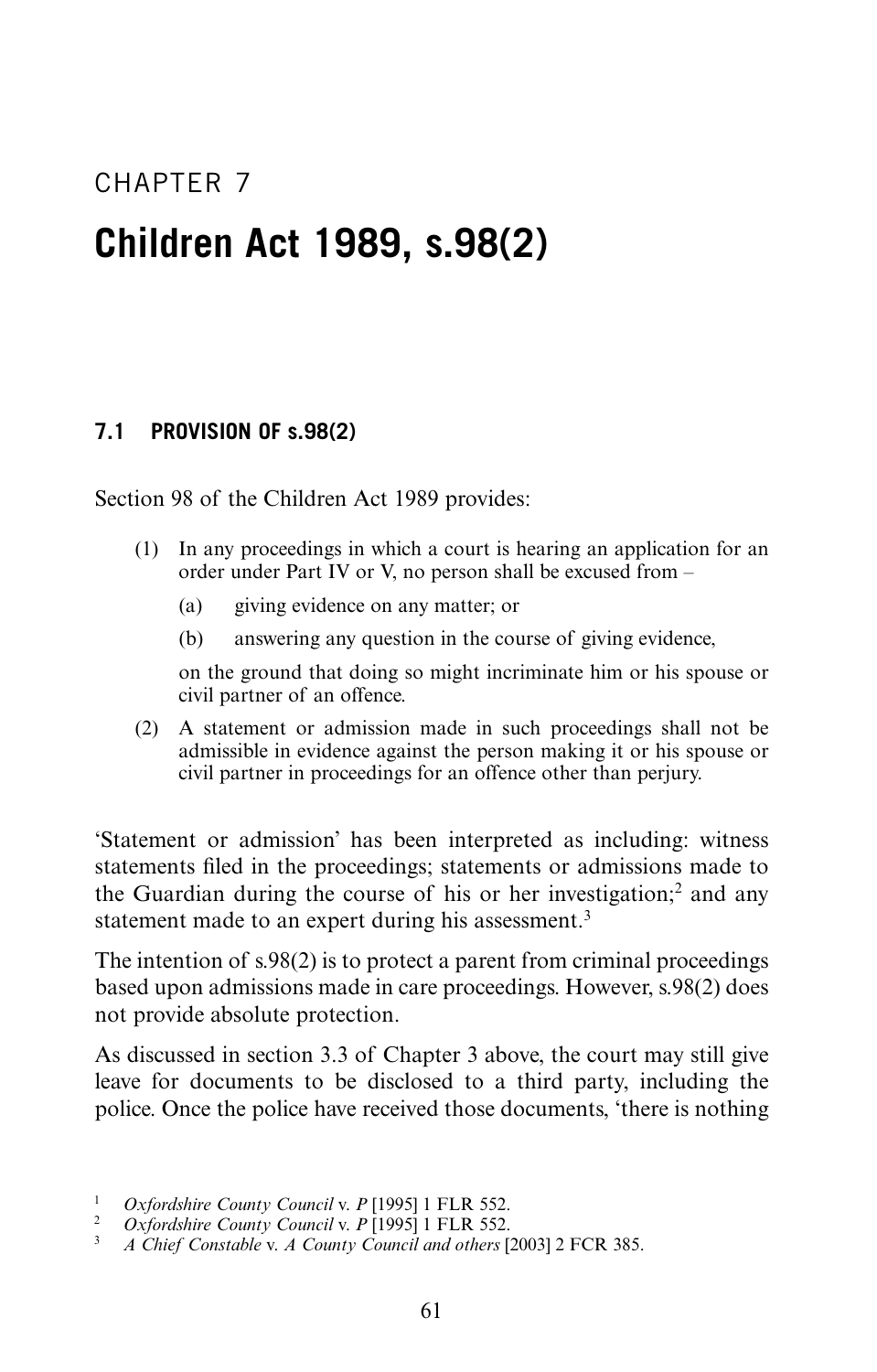in the terms of s.98 which inhibits further questioning [by the police] certainly before the suspected person is charged with the offence'.4 It is important, therefore, that a client is advised during a police interview that the police may put to them statements made in the care proceedings, and that if the client then accepts those statements they will form part of the admissible interview. If the client does not adopt, or makes no comment on, the statement then it remains inadmissible. There is also nothing in theory preventing the documents being used in cross-examination (i.e. if they amount to a prior inconsistent statement), subject to the discretion of the court.5

Ultimately, the decision as to what is admissible in criminal proceedings will be a matter for the court. However, it is possible for the care judge, when granting disclosure of documents, to make a statement indicating that he or she considers the material inadmissible.<sup>6</sup>

#### **7.2 AN EXCEPTION: VERBAL DISCLOSURES MADE BY PARENTS TO THE LOCAL AUTHORITY**

The rules prevent the prosecution obtaining *documents* filed in the family proceedings.<sup>7</sup> There is, however, nothing to prevent the local authority sharing *oral admissions* received from a parent unless that information has subsequently been put into documents filed with the court.8 The court's leave is, however, required before those other than social workers may disclose information to third parties (e.g. Children's Guardians and experts).<sup>9</sup>

<sup>4</sup> Swinton Thomas LJ, *Re EC (Disclosure of Material)* [1996] 2 FLR 725.

<sup>5</sup> *Re L (Care: Confidentiality)* [1999] 1 FLR 165.

<sup>6</sup> See, for example, Wall J, *Re AB (Care Proceedings: Disclosure of Medical Evidence to Police)* [2002] EWHC (Fam) 2198.

<sup>7</sup> See Chapter 3, section 3.3.

<sup>8</sup> *Re G (A Minor) (Social Worker: Disclosure)* [1996] 1 WLR 1407.

<sup>9</sup> *Re L (Police Investigation: Privilege)* [1997] AC 16; [1996] 1 FLR 731.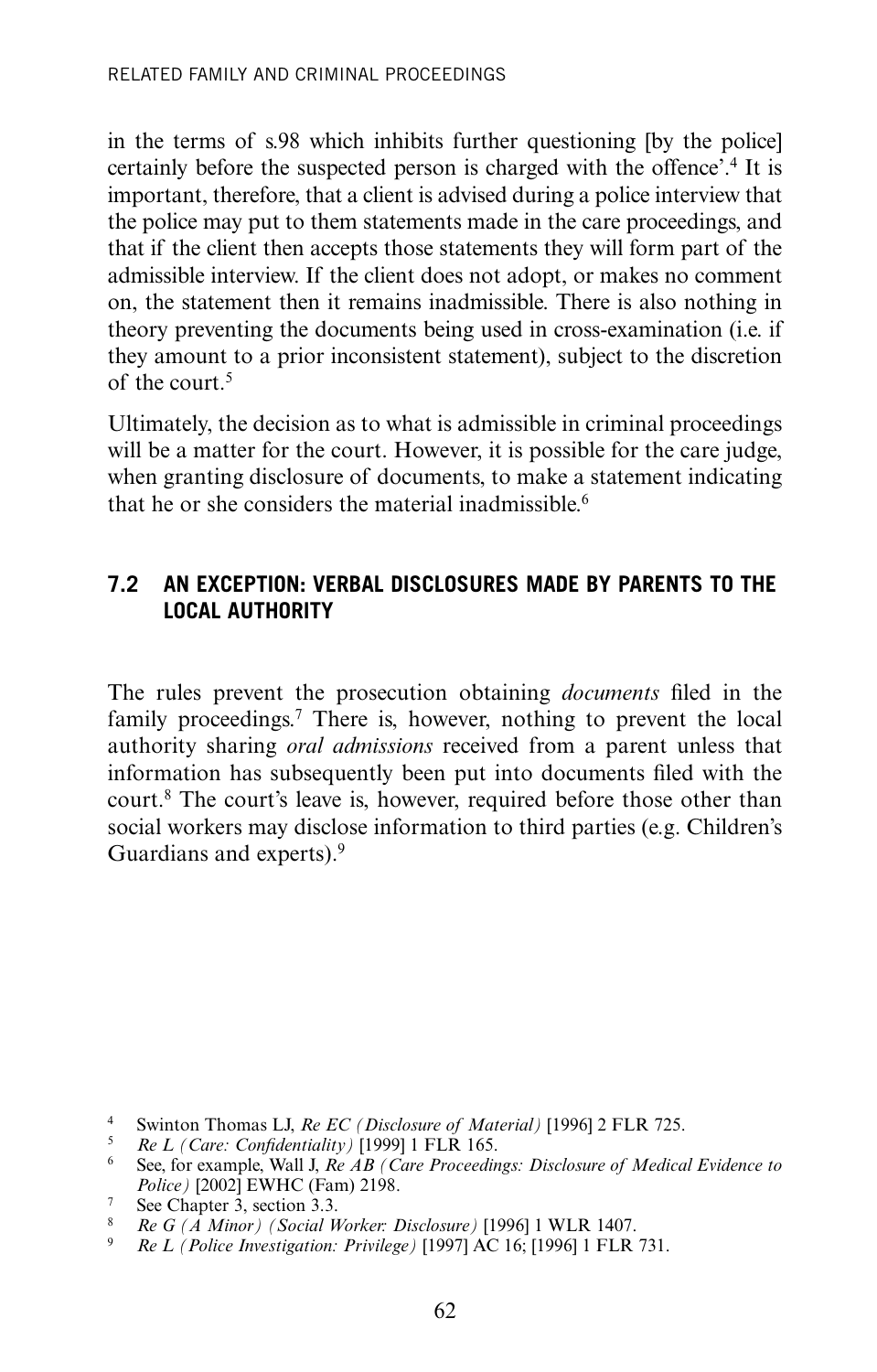## CHAPTER 8

## **Public interest immunity**

#### **8.1 OVERVIEW**

Information held by a local authority (LA) in respect of any individual is confidential and subject to the Data Protection Act 1998. Information can only be disclosed to third parties in certain specified circumstances, and otherwise can only be disclosed with the consent of the data subject or by order of the court.

Frequently, LAs are requested, either by defence solicitors or by the Crown Prosecution Service (CPS), to disclose information from their social services files relating to investigations or information received in respect of children. On receipt of a request of this kind, the LA will consider carefully whether the requested material is to be disclosed voluntarily. Where it is not prepared to disclose material voluntarily, the LA will assert that the information is immune from disclosure on the basis that it is not in the public interest to disclose, hence the formulation of the phrase 'public interest immunity' (PII).

Over the last few years more and more requests for access to social services files have been received by LAs and there are a number of local area protocols which have been set up between the LA, police, local criminal solicitors and the Crown Court, in order to ensure consistency of practice and compliance with evolving case law (see Appendix 2).

An LA cannot simply hand over information on its files to the defendant in criminal proceedings, without considering first if the disclosure is legally appropriate. There is a statutory duty to preserve confidentiality under the Data Protection Act 1998 unless one of the exceptions in the Act applies, and there may be other legal constraints on the disclosure of information. The policy behind the public interest in confidentiality is, of course, to protect relationships with clients, to encourage those involved to be able to express opinions freely in confidential meetings,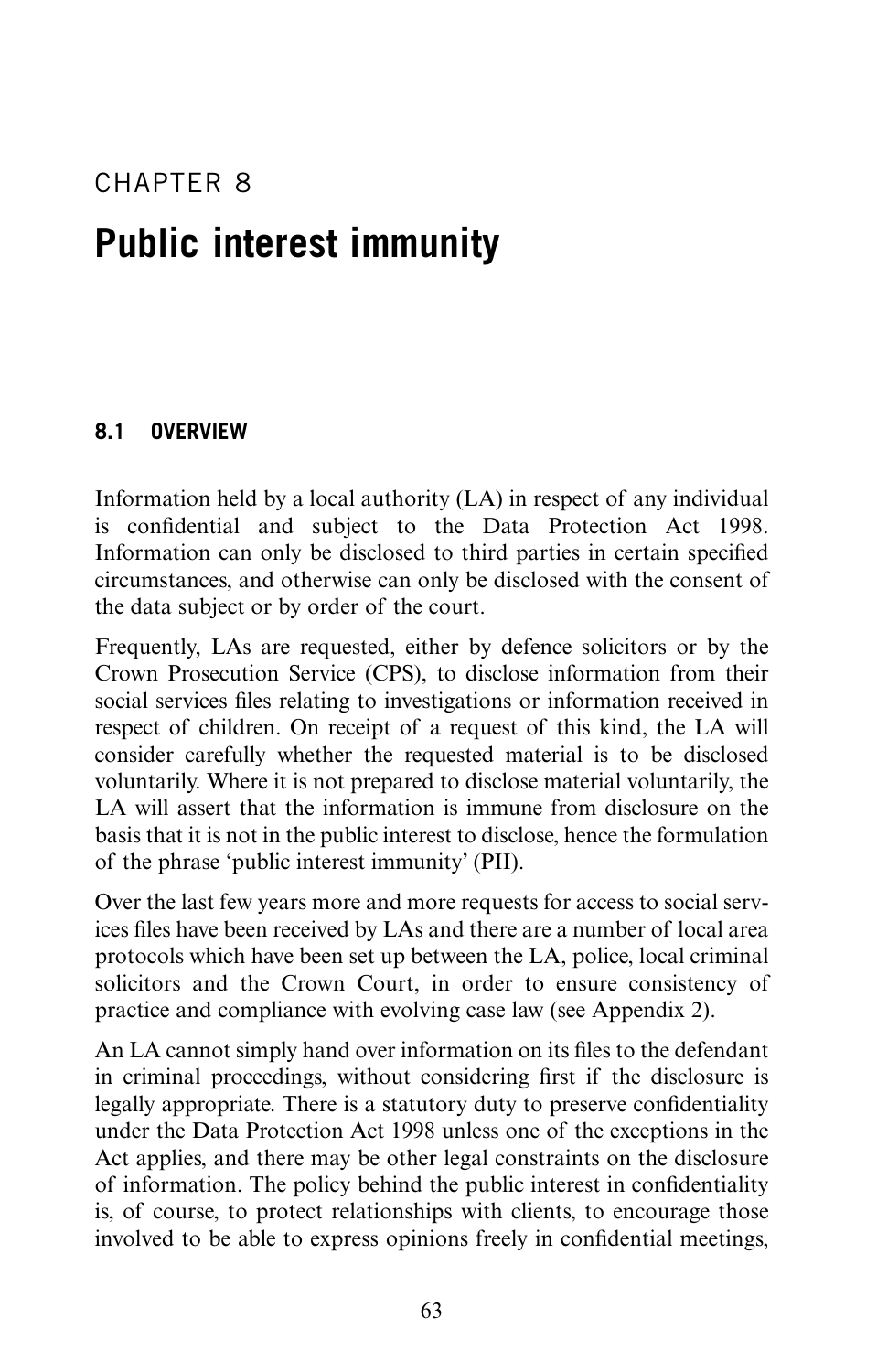to protect sources of confidential information and to protect children. However, it may be right in a particular case to disclose the information voluntarily, without the need for a court order.

On many occasions the LA, having considered the case, will not be willing to disclose the material voluntarily. Where this happens, and the LA asserts PII, the court has the power to order disclosure of information held on the LA's files where it is satisfied that the balance of the public interest in fact lies in favour of disclosing the material. The applicable legislation in Crown Court cases is Criminal Procedure (Attendance of Witnesses) Act 1965, s.2. This Act enables the person who wants the material (often defence solicitors) to apply to the court for an order requiring the LA to disclose the material.

#### **8.2 R v. READING JUSTICES, EX P. BERKSHIRE COUNTY COUNCIL [1996] 1 FLR 149**

This case sets out the proposition that those seeking disclosure under this legislation must satisfy the court that documents are 'likely to be material evidence'. In making that judgement, the following principles apply:

- 1. To be material evidence, documents must not only be relevant to the issues arising in criminal proceedings but also be documents admissible in evidence.
- 2. Documents desired merely for the purpose of cross-examination are not admissible in evidence.
- 3. Those seeking production must satisfy the court that the documents are likely to be material, this to include a real possibility though not probability.
- 4. The procedure should not be used as a disguise to attempt discovery.

There is an onus upon those applying to the court for a witness summons clearly to identify specific documents which must be material evidence that is relevant to the proceedings and admissible.

Where it receives notice of an application, the LA, amongst other things, will want to take a view on the relevance and admissibility of the material, and to do so will require the following information: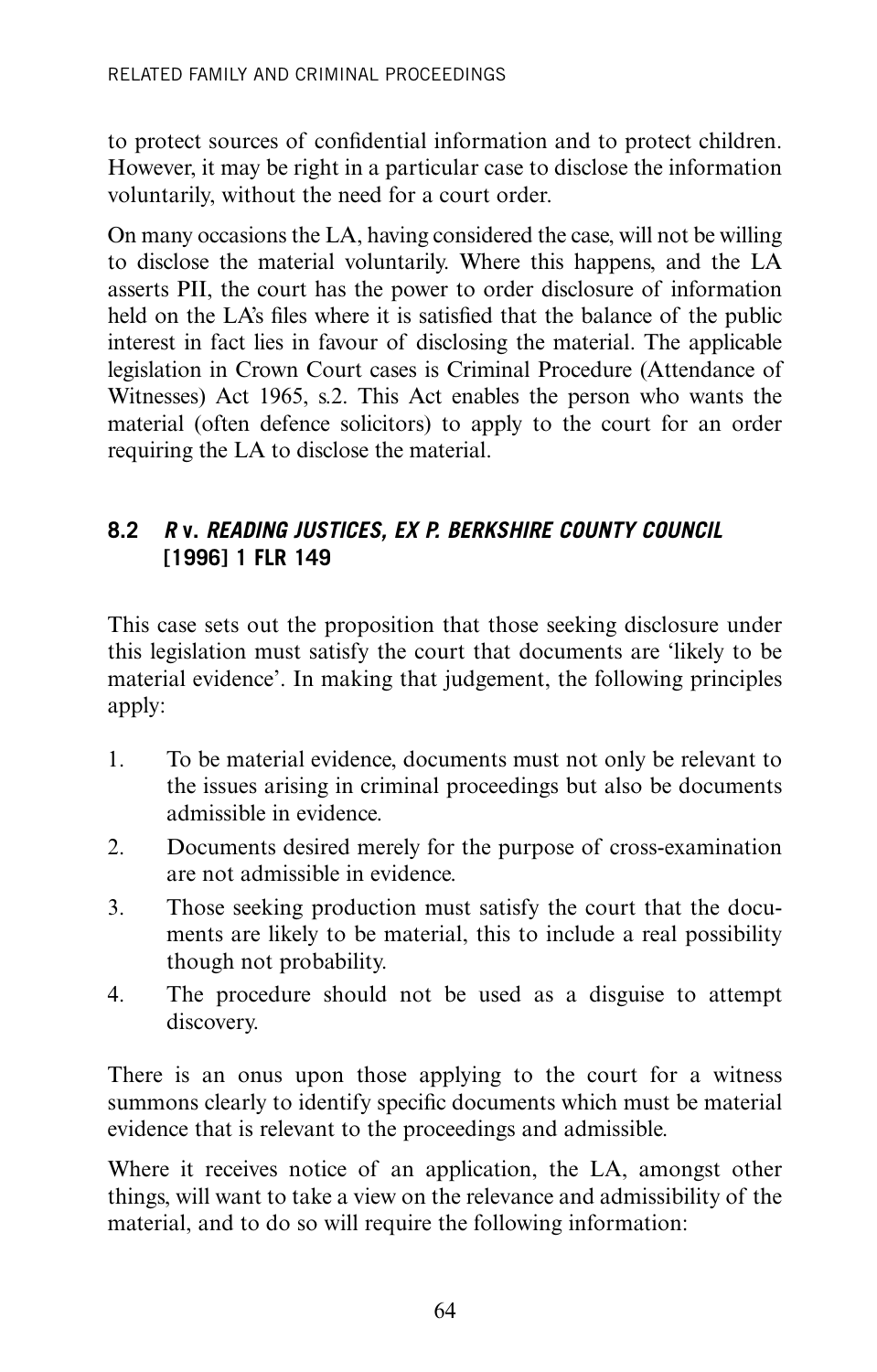- defendant's and witnesses' names:
- addresses and dates of birth;
- a brief synopsis of what is being investigated:
- specific details of any allegations:
- a copy of the charges that have been made as they affect the complainant;
- full contact details of the defence solicitor and details of any defence;
- what specific information is required;
- what information is believed to be relevant;
- a copy of the indictment or schedule of charges.

Part 28.5 of the Criminal Procedure Rules 2005, SI 2005/384, which entered into force on 2 April 2007, requires notice of the application to issue a witness summons to be given to the person against whom the summons is to be issued. This person/LA will then have the opportunity to make representations in relation to whether it is appropriate for the witness summons to be issued.

The wasted costs regime should be borne in mind by those against whom witness summonses are made which are subsequently directed to be of no effect by the court. Courts can be referred to the case of: *Re: a Solicitor (Wasted Costs Order)* [1996] 3 FCR 365. Additionally, Prosecution of Offences Act 1985, s.19A(3) defines wasted costs as any costs incurred by a party as a result of any improper, unreasonable or negligent act or omission on the part of any representative or any employee of any representative.

If relevant information is identified on the LA's files, it is a matter of local protocol and practice as to how this information is disclosed. In some areas copies of relevant documentation are disclosed by the LA to the court, CPS and defence solicitors. In other areas files are flagged, submissions made by the LA and a paginated bundle of documents prepared for distribution to each party.

The process in cases involving a witness summons can be summarised as follows:

- (a) request for access to files, together with detailed information relating to allegations, materiality, relevance and admissibility;
- (b) response from agency holding file;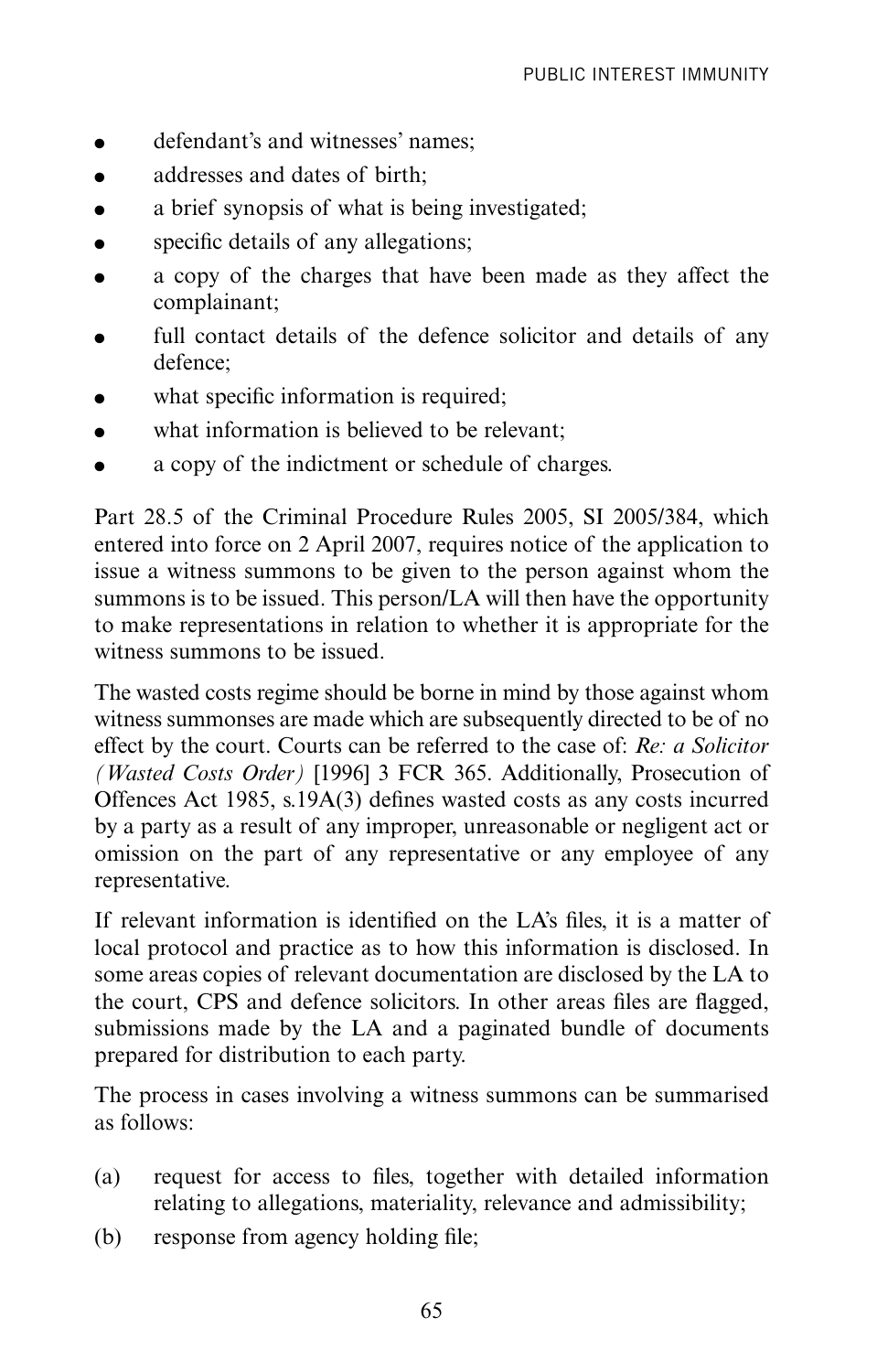#### RELATED FAMILY AND CRIMINAL PROCEEDINGS

- (c) application, on notice, for witness summons;
- (d) documents are identified by the agency holding information and response to witness summons;
- (e) documents flagged and disclosure considered by the judge;
- (f) where the judge orders disclosure, the agency holding information discloses relevant documentation.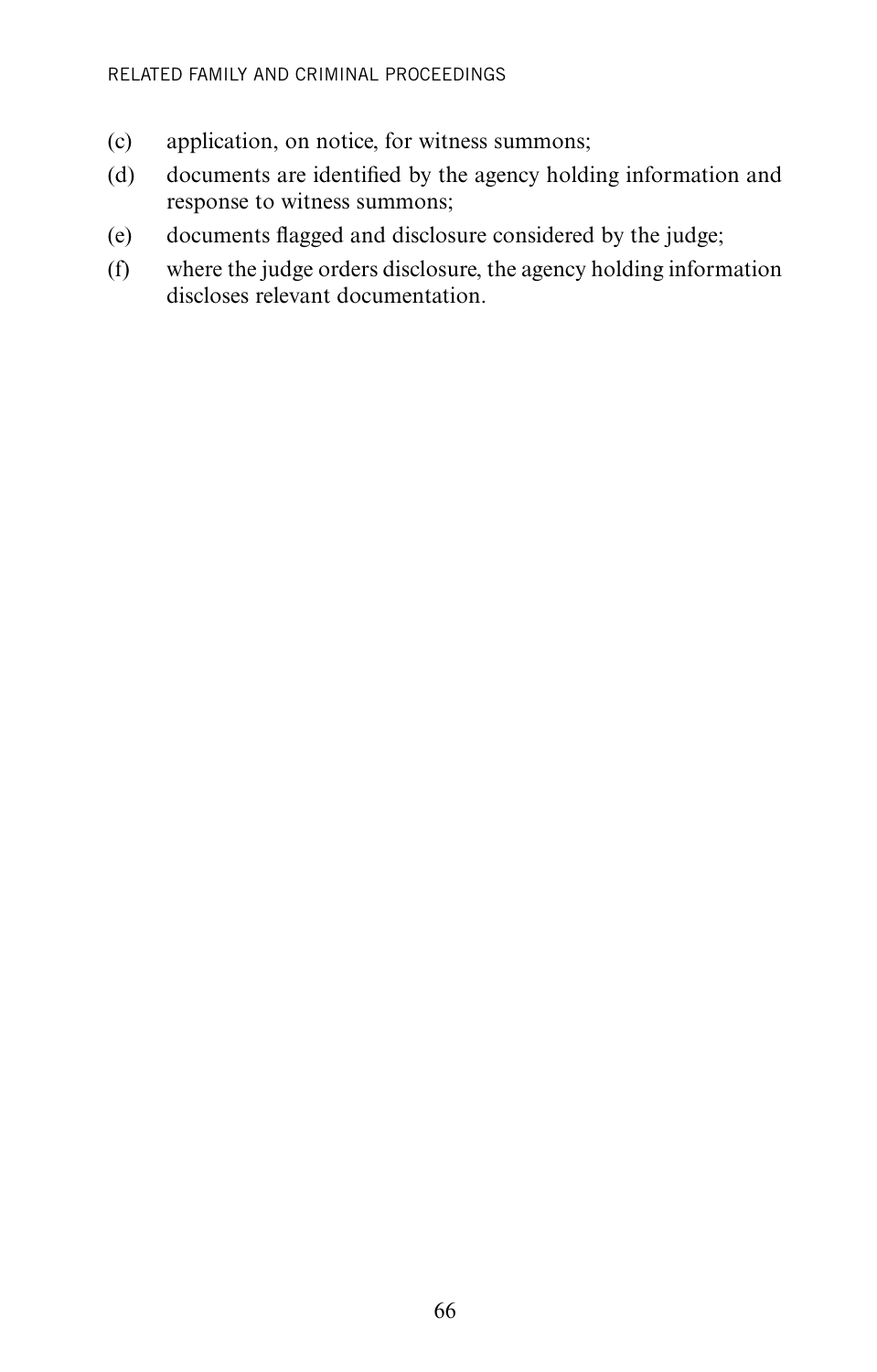## CHAPTER 9

# **Special measures**

#### **9.1 OVERVIEW**

The table below sets out the special measures provided in the Youth Justice and Criminal Evidence Act (YJCEA) 1999.

| <b>Special measure</b>                | Reference in<br>YJCEA 1999 | <b>Section 16</b><br>witnesses<br>(children and<br>vulnerable adults)                                                                                              | <b>Section 17 witnesses</b><br>(intimidation/<br>fear or distress)                                                                                                                                                                                              |
|---------------------------------------|----------------------------|--------------------------------------------------------------------------------------------------------------------------------------------------------------------|-----------------------------------------------------------------------------------------------------------------------------------------------------------------------------------------------------------------------------------------------------------------|
| Screening witness<br>from the accused | s.23                       | Full availability                                                                                                                                                  | Full availability                                                                                                                                                                                                                                               |
| Evidence by<br>live link              | s.24                       | Full availability                                                                                                                                                  | Full availability                                                                                                                                                                                                                                               |
| Evidence given<br>in private          | s.25                       | Full availability                                                                                                                                                  | Full availability                                                                                                                                                                                                                                               |
| Removal of wigs<br>and gowns          | s.26                       | Full availability<br>in Crown Court;<br>not applicable in<br>magistrates' court                                                                                    | Full availability<br>in Crown Court;<br>not applicable in<br>magistrates' court                                                                                                                                                                                 |
| Video recorded<br>evidence-in-chief   | s.27                       | All children under<br>17 and vulnerable<br>adults in Crown<br>Court. Children in<br>need of special<br>protection only in<br>magistrates' court<br>and Youth Court | Video recorded<br>evidence-in-chief will<br>be available in<br>England and Wales for<br>complainants in all<br>sexual offence cases<br>tried in the Crown<br>Court, where the<br>investigation into the<br>offence commenced<br>on or after<br>1 September 2007 |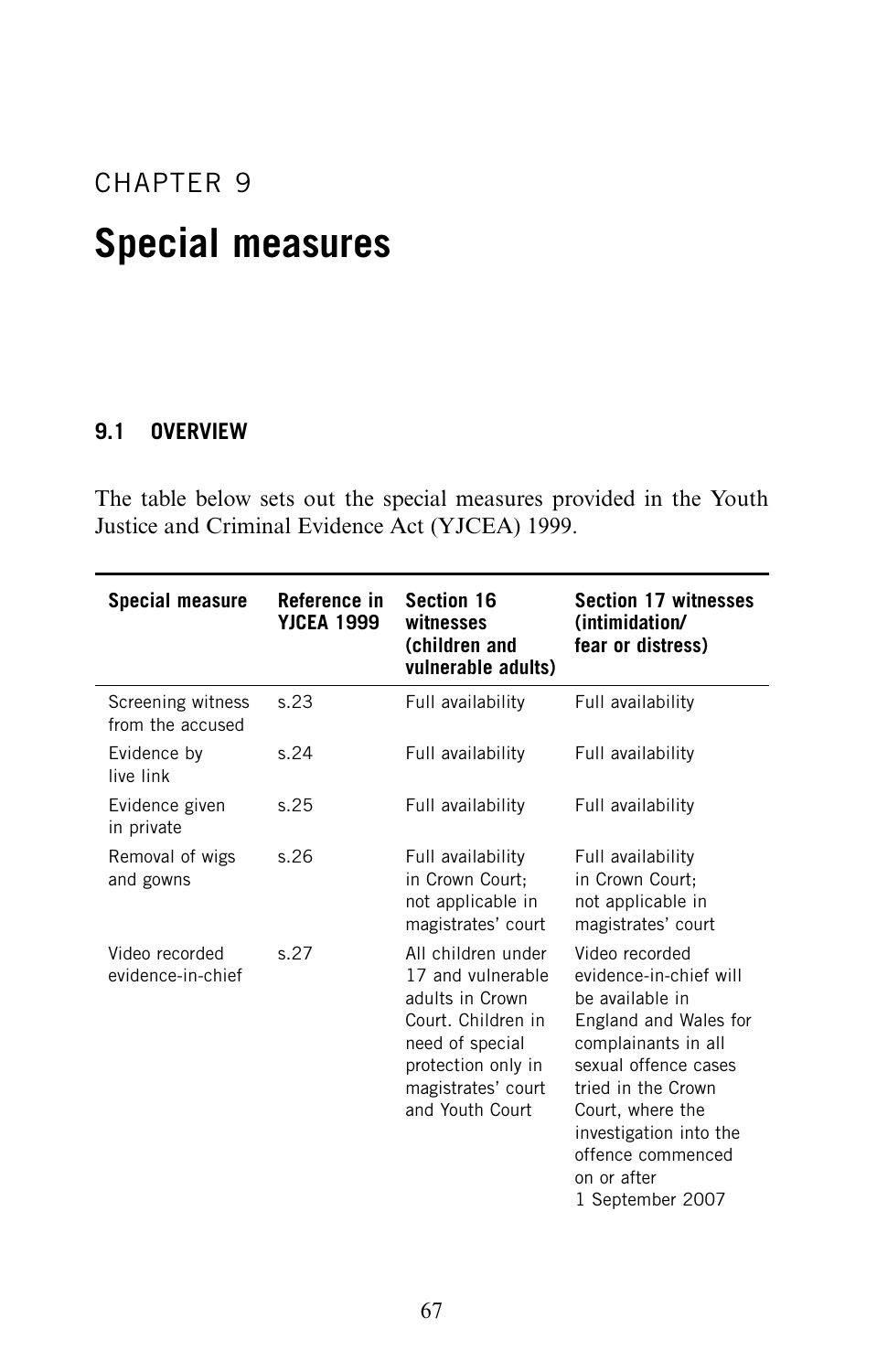#### RELATED FAMILY AND CRIMINAL PROCEEDINGS

| Special measure                                                                                                                                                        | Reference in<br><b>YJCEA 1999</b> | <b>Section 16</b><br>witnesses<br>(children and<br>vulnerable adults)                            | <b>Section 17 witnesses</b><br>(intimidation/<br>fear or distress)                    |
|------------------------------------------------------------------------------------------------------------------------------------------------------------------------|-----------------------------------|--------------------------------------------------------------------------------------------------|---------------------------------------------------------------------------------------|
| Examination<br>through                                                                                                                                                 | s.29                              | Partial availability<br>- pilot areas only                                                       | Not applicable                                                                        |
| an intermediary                                                                                                                                                        |                                   | National roll-out<br>announced in June<br>2007. Plans not yet<br>fully prepared.<br>No date set. |                                                                                       |
| Aids to<br>communication                                                                                                                                               | s.30                              | Full availability                                                                                | Not applicable                                                                        |
| Live link for<br>defendants under<br>18 and those 18 or<br>over with a mental<br>disorder or<br>significant<br>impairment of<br>intelligence and<br>social functioning | s.33A                             | Falls outside the<br>special measures<br>regime; available<br>from 15 January<br>2007            | Falls outside the<br>special measures<br>regime; available<br>from 15 January<br>2007 |

#### **9.2 CRIMINAL PROCEEDINGS**

'Special measures' are available for vulnerable and intimidated witnesses in criminal proceedings under Part II of the YJCEA 1999.

'Vulnerable witnesses' are defined in YJCEA 1999, s.16 to include:

- all children aged under 17 years (in relation to all offences);
- adults who suffer from mental disorder; have a significant impairment of intelligence and social functioning; or have a physical disability or disorder (in relation to all offences).

'Intimidated witnesses' are defined in s.17 to include:

those whose quality of evidence is likely to be diminished by reason of fear or distress in connection with testifying in the proceedings, taking into account the nature and alleged circumstances of the offence or their personal circumstances and any behaviour towards them of the accused or associated persons.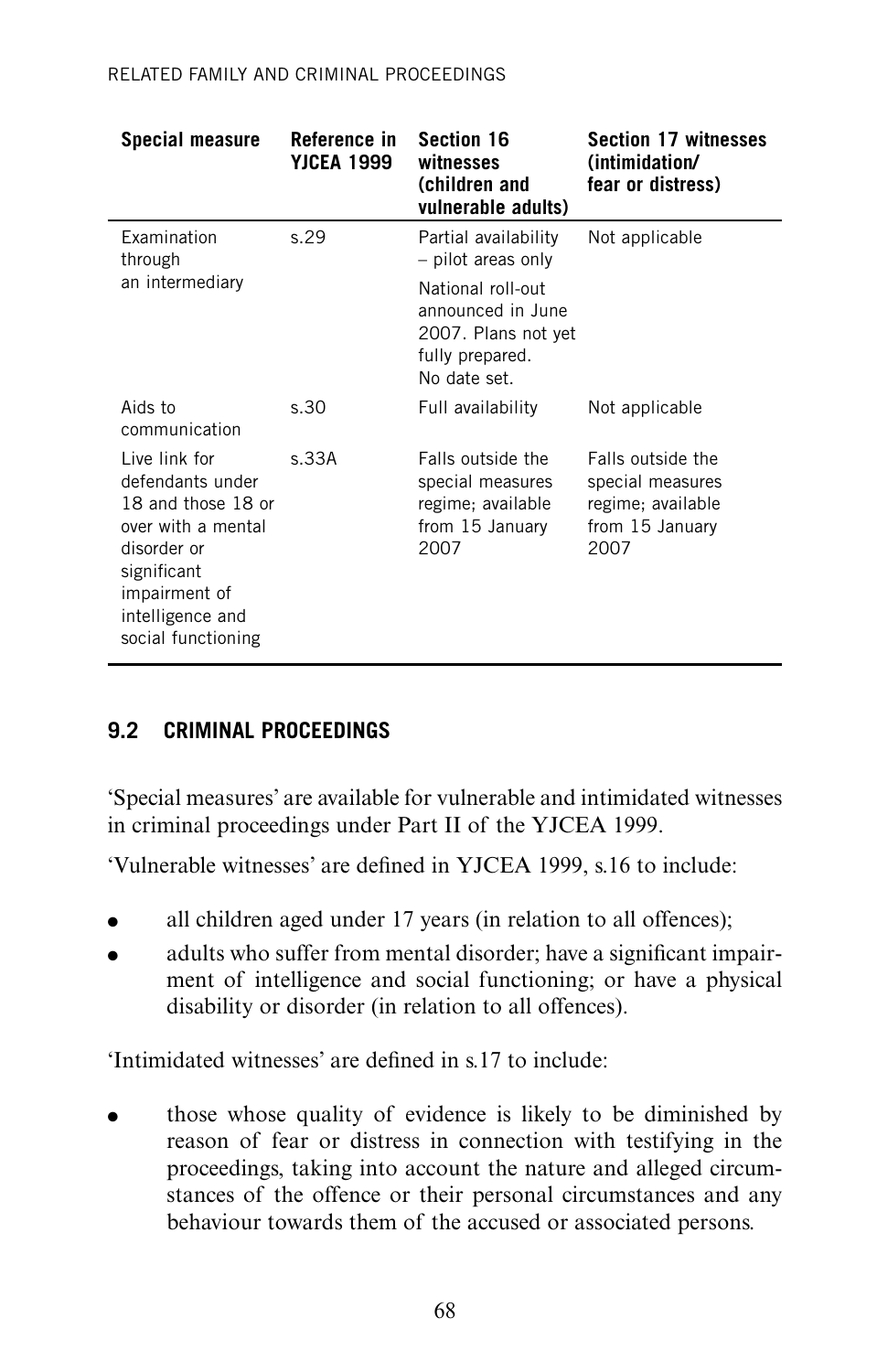Special measures provide the court with a menu of options for the way a witness gives evidence, including:

- use of screens around the witness box in the courtroom:
- video recorded evidence-in-chief:
- use of live link for cross-examination and re-examination;
- giving evidence in private (in certain cases);
- intermediaries and communication aids (for vulnerable witnesses in certain parts of the country);
- removing the use of wigs and gowns in court.

Special measures should be discussed between the witness and the police officer taking their statement. The measures are available across the country with the exception of video recorded evidence-in-chief and intermediaries, which are subject to phased implementation. Details of the current availability of these two measures can be found in Ministry of Justice Circular dated 25 June 2007.1 Enquiries about the availability of these two measures should be made to the relevant regional CPS office or the Office for Criminal Justice Reform.

All child witnesses in cases involving sexual or violent offences (deemed 'in need of special protection' by virtue of YJCEA 1999, s.21) may give pre-recorded examination-in-chief in the Crown Court and the magistrates' court and Youth Court, subject to an interests of justice test. In other cases, child witnesses may give pre-recorded examination-in-chief in the Crown Court only, again subject to the interests of justice test.

Other vulnerable or intimidated witnesses (including all victims in sexual offences cases) are eligible for special measures provided that they fall within the criteria in s.16 or s.17 and the measure applied for will maximise the quality of their evidence.

Live link evidence is the norm for children subject to the requirements of the 'Primary Rule' in YJCEA 1999, s.21, and with effect from 15 January 2007 is available for defendants under 18, or those 18 or over with a mental disorder or significant impairment of intelligence and social functioning (see YJCEA 1999, s.33A). Giving evidence by live link is mandatory for a child in need of special protection (see YJCEA

<sup>1</sup> Available via the Law Society or Criminal Bar Association websites: **www.lawsociety. org.uk** and **www.criminalbar.com**.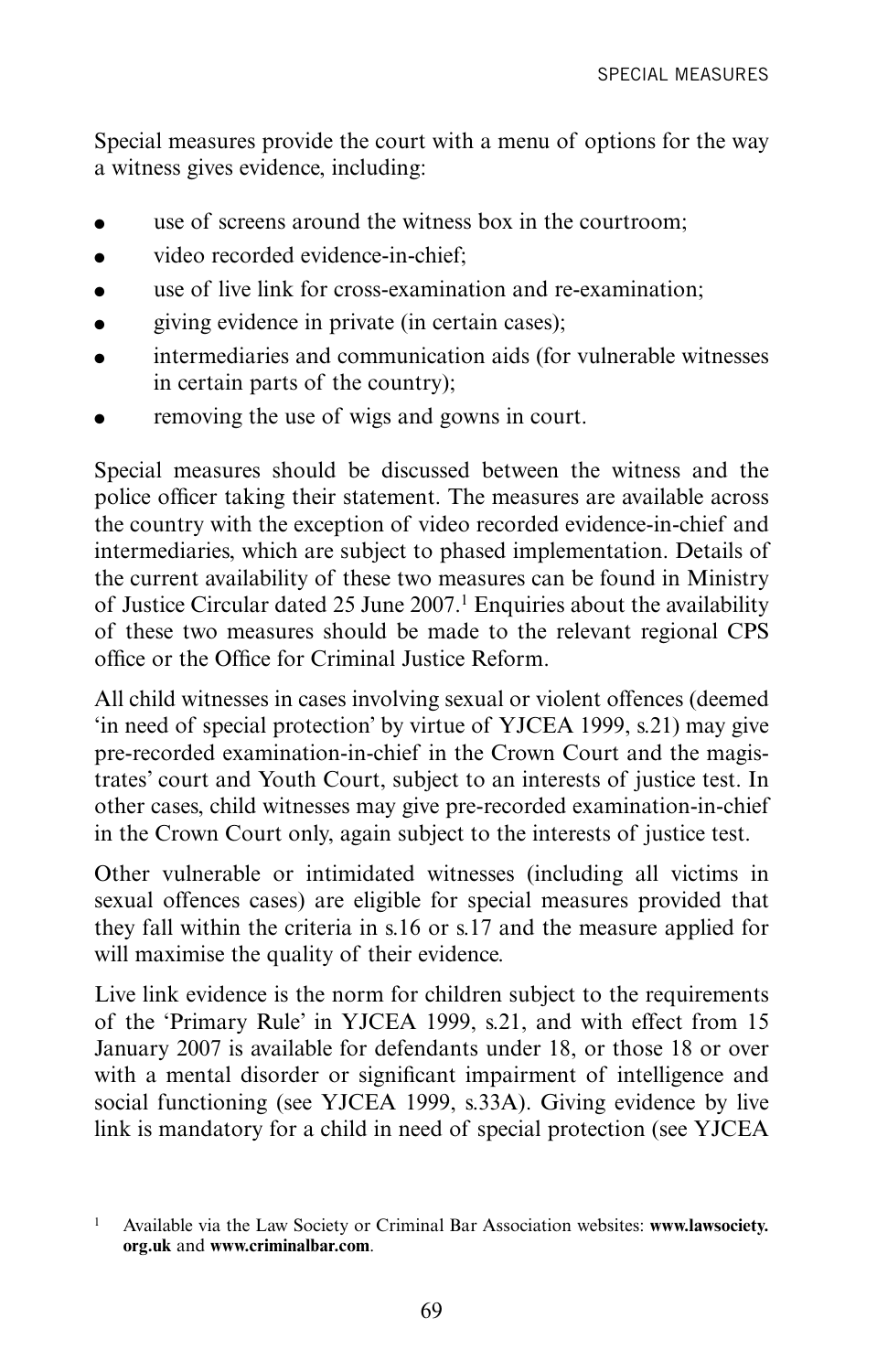1999, s.  $21(1)(b)(i)$  and  $(3)(b)$  and s.  $24$ ). A child not in need of special protection must give evidence by live link unless it would not maximise the quality of the witness' evidence (YJCEA 1999, s.21(4)(c)).

If a witness has any concerns about safety, these should be discussed with the police and/or the Witness Care Unit.

### **9.3 FAMILY PROCEEDINGS**

There are no specific legislative provisions relating to special measures in family proceedings. Most family cases are heard in private and therefore closed to anyone not a party to, or appearing in, the proceedings. The child's wishes and feelings are reported to the court through the officer appointed as Children's Guardian (in care proceedings) or Cafcass reporter (in private law proceedings). The judge may, if appropriate, ask to meet with the child in the judge's chambers to explore the child's wishes, if the child is willing to do so, and such discussions will be reported back to the parties. Children generally do not give formal evidence in family proceedings.

Many family courts have special facilities for vulnerable parties – separate exits, entrances and waiting areas might be available to ensure parties are safe while they attend. All care centre courts also have access to remote video link facilities.

In any proceedings involving safety concerns, contact should be made with the court's Accommodation Officer or Security Officer, who will be able to advise whether appropriate arrangements are in place. If special facilities cannot be provided then a request can be made to transfer the case to a court able to provide the facilities needed.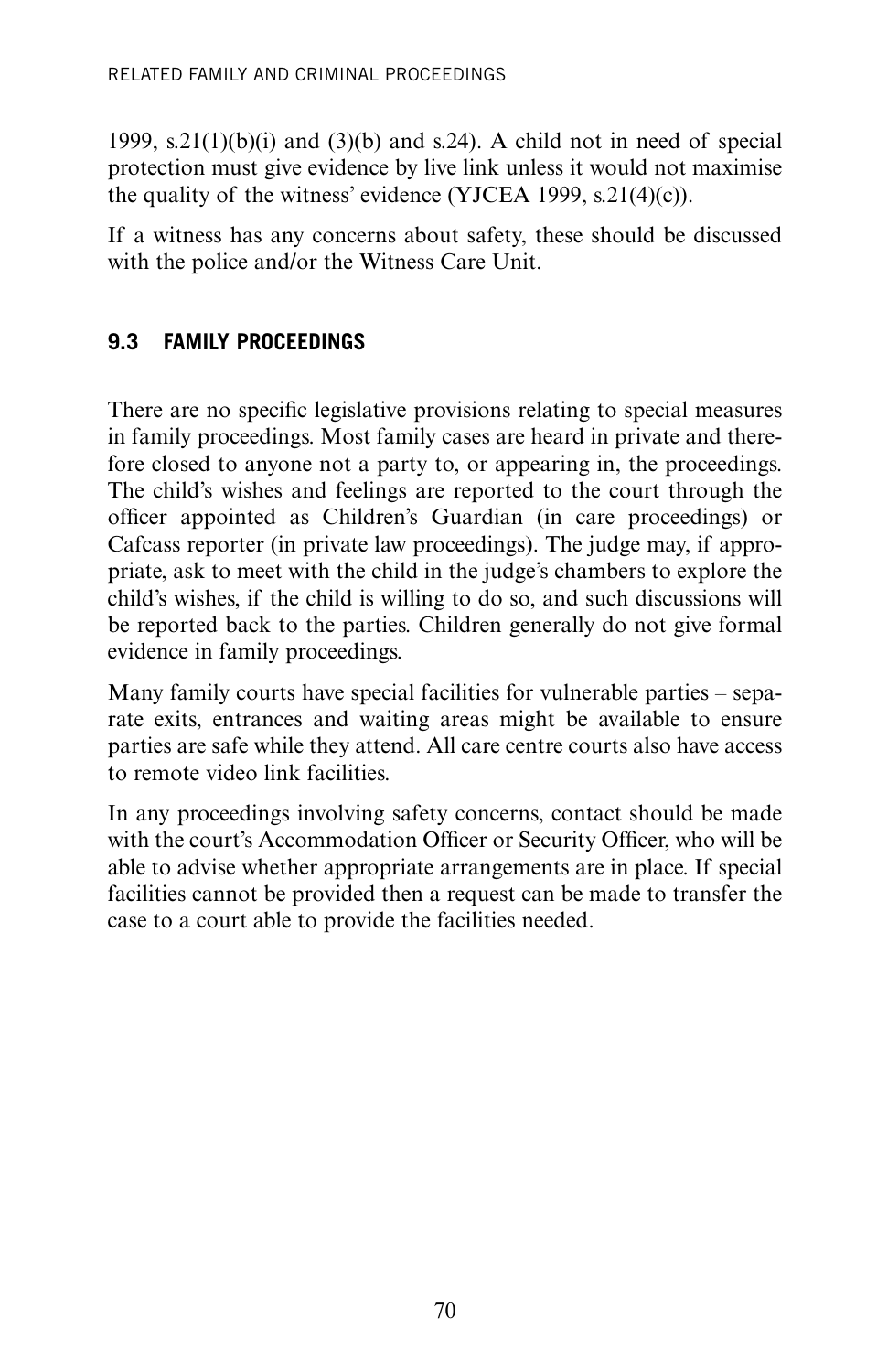## CHAPTER 10

# **Common difficulties, practical examples and frequently asked questions**

#### **10.1 COMMON DIFFICULTIES**

#### **Difference of approach between the family and criminal jurisdictions**

Problems can arise because of a fundamental difference of approach between the family and criminal jurisdictions. The police/Crown Prosecution Service (CPS) frequently want to keep the developments in their investigation confidential at least until after they have interviewed the parents about them. This can take a considerable period of time, especially if they are waiting for the results of forensic examinations. It is entirely understandable from the point of view of the criminal investigation that the police wish to be able to use their evidence so as to have the best chance of eliciting an admission from the accused – i.e. with the element of surprise. In family proceedings, on the other hand, the court and parties will want to press ahead with the preparation of their case for the fact-finding hearing which is expected to take place as soon as possible. They will find the wait for the next bail date – and the next round of police interviews – frustrating, and it is likely to cause a delay in the preparation of the civil trial.

#### **Delay**

There can be a tendency, especially where the evidence is not straightforward, for each investigating authority to be waiting on the results of the investigation of the other. The local authority (LA) is awaiting the outcome of police interviews while the police may be awaiting the outcome of the civil investigation – or even the actual findings of the judge. There is a risk that each investigator loses an element of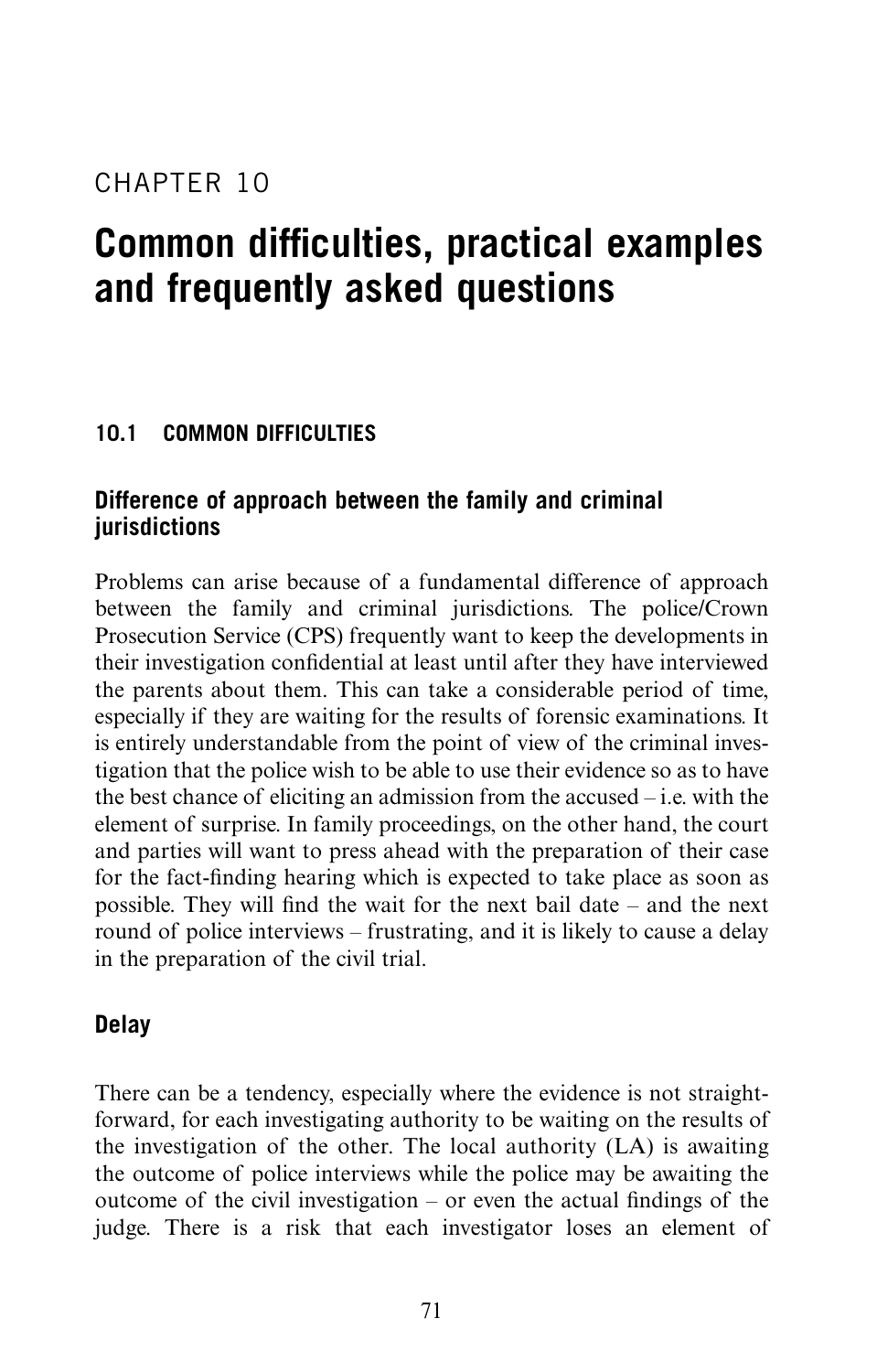momentum in the hope that progress will be made by the other. Again, closer liaison between the authorities should reduce the risk of unrealistic expectations and unnecessary delay.

## **Personnel**

It is crucially important to identify as early as possible a sufficiently senior person in each investigation with authority to keep his or her counterpart informed of progress on a consistent and ideally agreed basis. When this step is not taken, there can be a muddled or incomplete exchange of information. During care proceedings, the solicitor representing the LA may be the best person with whom to keep in touch.

## **Chinese walls**

The practice is now well established that an adult defendant will be represented by separate criminal and civil legal teams. Liaison between the two teams is surprisingly often very limited owing to practitioners being unduly guarded about volunteering any information that might jeopardise their case. There is often no reason for the one team to keep the other in the dark – at least not to the extent that happens on a routine basis. If the two teams liaise efficiently, resources could be saved seeking disclosure, for example where the defendant's criminal team already has documents which can be filed in the civil proceedings (subject to the necessary permission being sought from the CPS).

## **Status of criminal statements in civil proceedings**

Once police evidence is filed in civil proceedings it is likely, in a complex case, to be quite voluminous. Many witnesses are interviewed by the police even if they are relatively peripheral to the investigation. On a practical note, the parties in the civil proceedings often fail to give proper consideration to the status of that evidence. It is rare that the LA will wish – or need – to call many of the witnesses, and yet it may wish to refer to matters contained in those witness' statements. There are various ways to deal with this issue: there can be an order that the statements do stand as evidence in the civil proceedings; there can be an agreement – or order – to the effect that the LA must identify and call the core witnesses on which it seeks to rely. What is important is that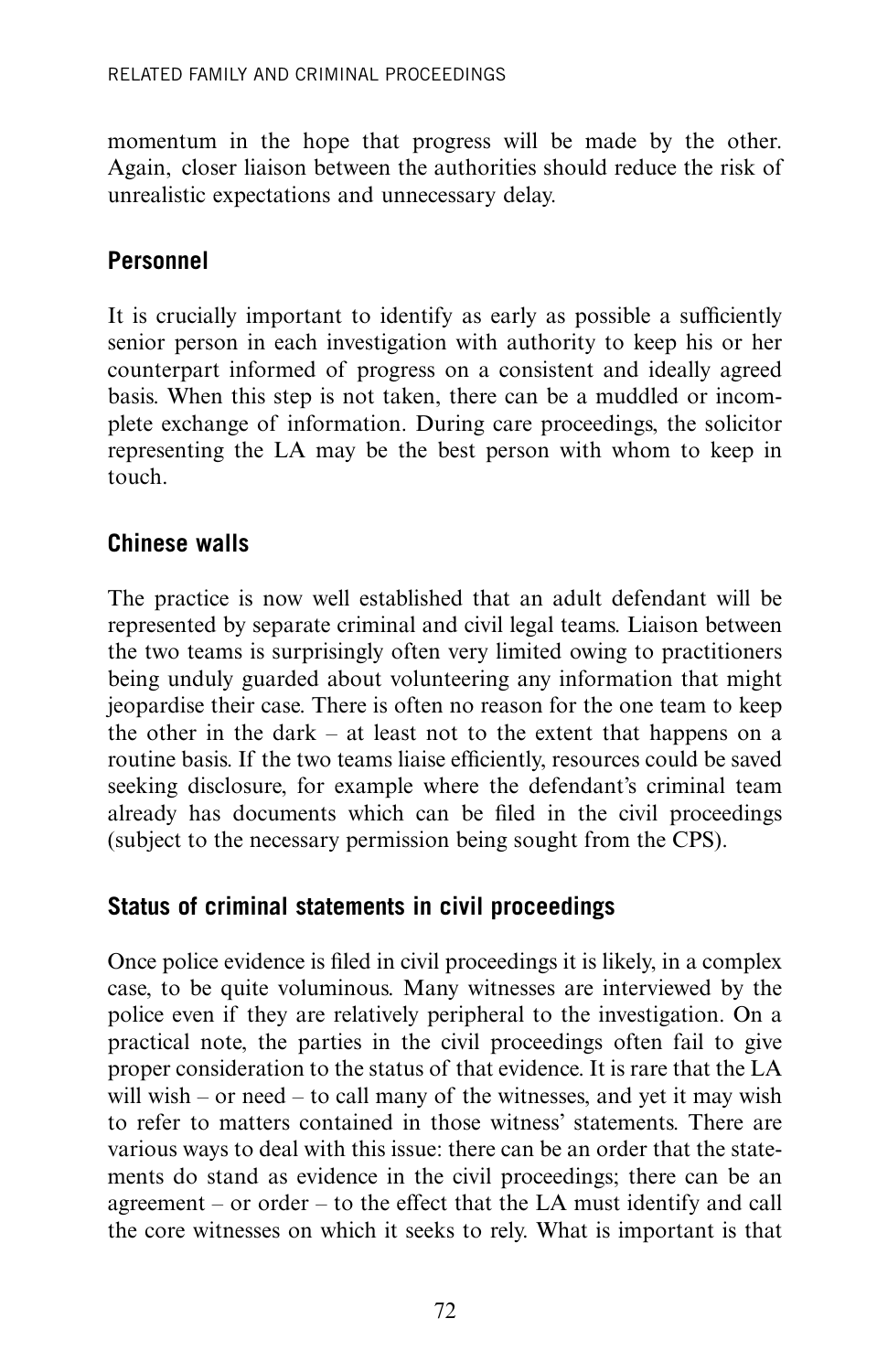this issue is considered and resolved in good time so that witnesses who are required to attend the civil trial are warned and available when necessary. It is good practice for the police to inform these witnesses of the potential for them to give evidence in both the civil and criminal cases.

### **Weight of criminal conviction in family courts**

The verdict in a criminal court which comes first in time before a final family court hearing will be given great weight by the family court. In a civil (family) court, a conviction for an offence, once formally proved by the relevant documentation, establishes the commission of that offence unless the defendant proves that he or she did not commit the offence.<sup>1</sup> The burden of disproving the conviction would be on the defendant, and would be on a balance of probabilities. In practice, however, a conviction is usually decisive. The standard of proof is of course higher in the criminal court, and whilst the family court is not bound by findings in other proceedings, it would be an exceptional case in which the family court would deem it reasonable to re-open the issues tried before a criminal court.

### **Weight of family court findings in criminal courts**

The findings made by a family court are not admissible in the criminal court. The standard of proof is of course lower than that applied in the criminal jurisdiction, and the criminal court is obliged to conduct its own fact-finding exercise. A finding of 'not proved' in a family court is not conclusive of criminal proceedings, and does not affect the Crown's discretion to prosecute.<sup>2</sup> The family court's findings may, however, be highly relevant to the CPS in its decisions relating to charge, and to the court's views on sentence.

Civil Evidence Act 1968, s.11(2).

<sup>2</sup> *R* v *SL* [2006] 1 WLR 3092; [2007] 1 Cr App R 1; [2007] 1 FLR 462; [2007] Crim LR 472.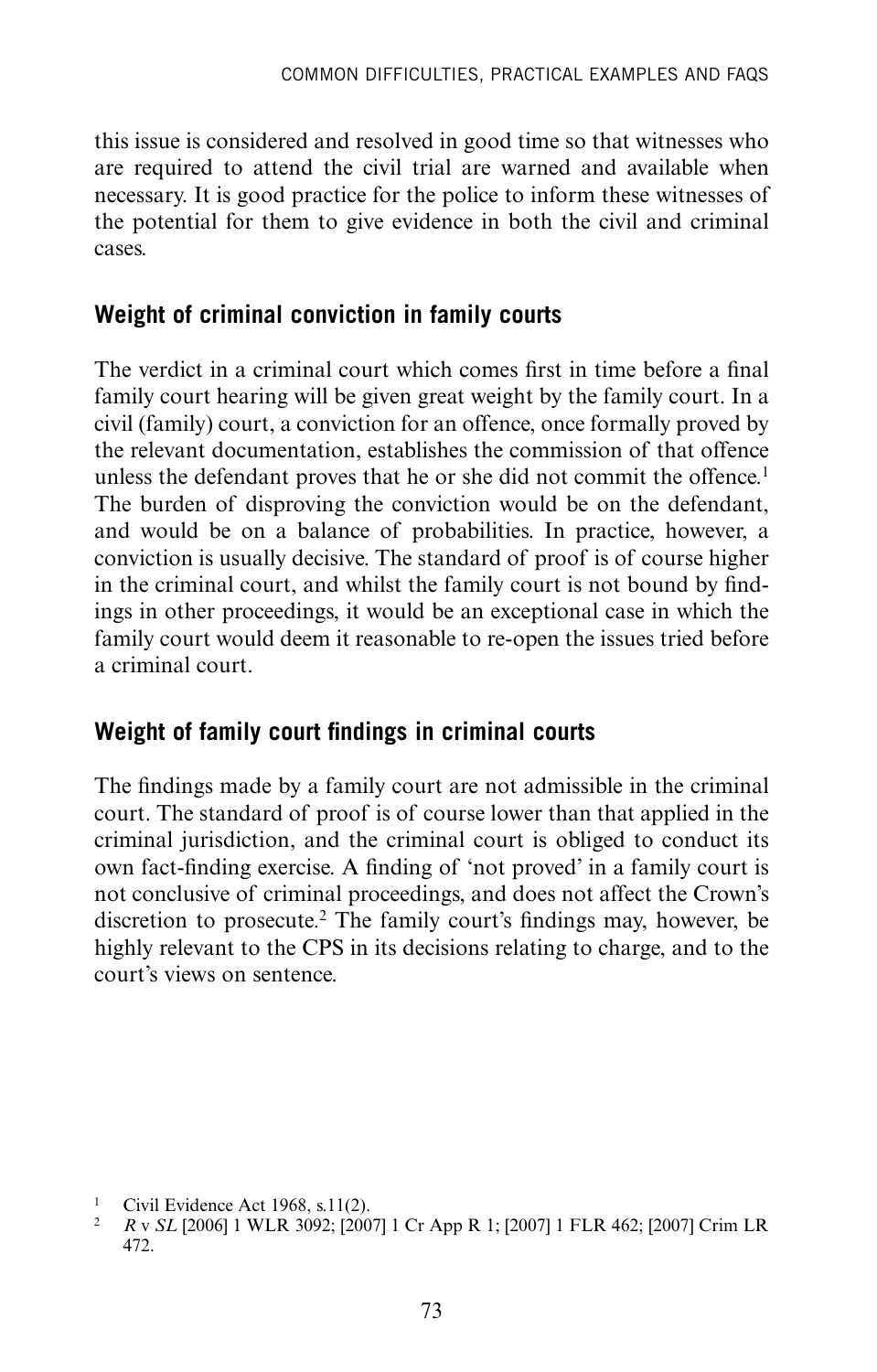#### **10.2 PRACTICAL EXAMPLES OF DIFFICULTIES CAUSED AT THE CRIMINAL/FAMILY INTERFACE**

#### **Example 1: Care proceedings already underway when suspicions about injuries to the child are raised**

The child lives with his father and his father's partner. Following general concerns about the family, an interim care order is made and parenting assessments are underway, whilst the child remains in the home. Social services involvement has been considerable, but nevertheless the LA comes to the conclusion that the father is probably unable adequately to parent the child, and a permanent alternative placement is necessary. A child protection medical examination is arranged in November, and x-rays show many fractures to the child's limbs, of differing ages, which are felt to be non-accidental. The child is removed to foster care.

A timetable had already been put in place for a final care hearing in June/July. It is clearly necessary that a finding be made in relation to the injuries. The police indicate that they want to interview the father and his partner; in the meantime the police refuse to allow the LA to release copies of the medical records relating to the injuries to any of the parties or their lawyers involved in the care case, not even those acting for the child. The police will not release into the care proceedings any of the evidence they obtained by interview. Attending court to oppose disclosure orders in relation to the medical reports, the police officer indicates that they are not in a position to re-interview the father until February of the next year, and will not release information in their possession until after the interview has taken place. The delay incurred within the care proceedings is such that the final hearing date is lost and is re-listed for November. The care plan remains one of permanent placement outside the family, but the plan cannot be pursued in the absence of a causation hearing. The child will have been in short-term foster care for 12 months by the time the final care hearing takes place. The father is ultimately charged with neglect.

#### **Example 2: Care proceedings alongside criminal investigation**

A baby is brought injured to hospital and subsequently dies; the cause of death is unclear. Police and the children's services department of the LA are immediately involved. Both parents are suspects, and the other children are removed under emergency orders. Care proceedings begin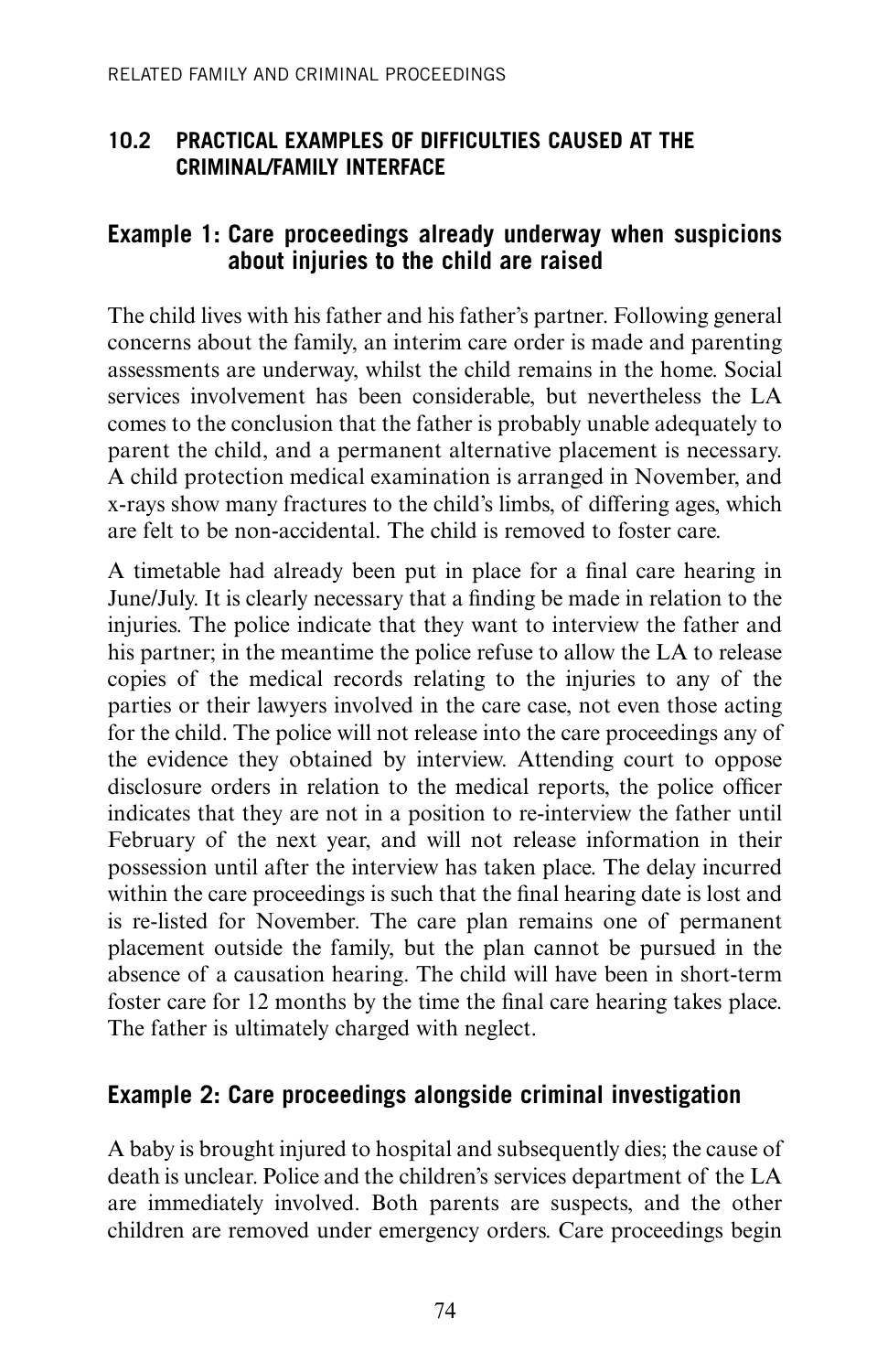straightaway. Police arrest and interview the parents before releasing them on bail. By the time of the fact-finding hearing in the care proceedings, the police are still yet to decide whether to charge either or both parents, in the absence of any admission or any relevant forensic evidence. The family court makes a number of findings. There is no lack of goodwill between the investigating authorities, and in the end the necessary exchange of information takes place. The police decide not to charge any person, because, it is believed, of the lack of admissible evidence and the medical uncertainties.

The main problems in the investigation of this case were:

- *Delay.* It took a long time for the police to disclose their evidence despite an order in place providing for it to be obtained. This was due mainly to:
	- (a) the inherent complexity of the case and thus the weight of evidence gathered;
	- (b) the police desire to keep certain developments confidential until they had interviewed the parents about them under caution; and
	- (c) the fact that the LA did not really know what documents existed and thus precisely what to ask for (although under the ACPO Protocol, it is sufficient to state the incident and concerns, and to require the police to state what documents are available).

If there had been an ongoing 'progress report' made available by the police detailing the progress of the investigation and the nature of the evidence gathered, then any necessary application could have been made or request made on an informed basis.

Ultimately, there was probably no way of avoiding the police desire for certain information to be released only after interview. Only rarely, if justified in the circumstances of a particular case, would the care judge make an order that risked compromising the integrity of the criminal proceedings.

Parents' fear. The parents' fear of prosecution lay, it appeared, behind their continued denial in the care proceedings of any knowledge of the injuries to their child. The closer the police/LA liaison, of course, the more this inevitable fear will be fed. There is no way around this common feature of these cases save the continued careful use of Children Act 1989, s.98(2) where appropriate.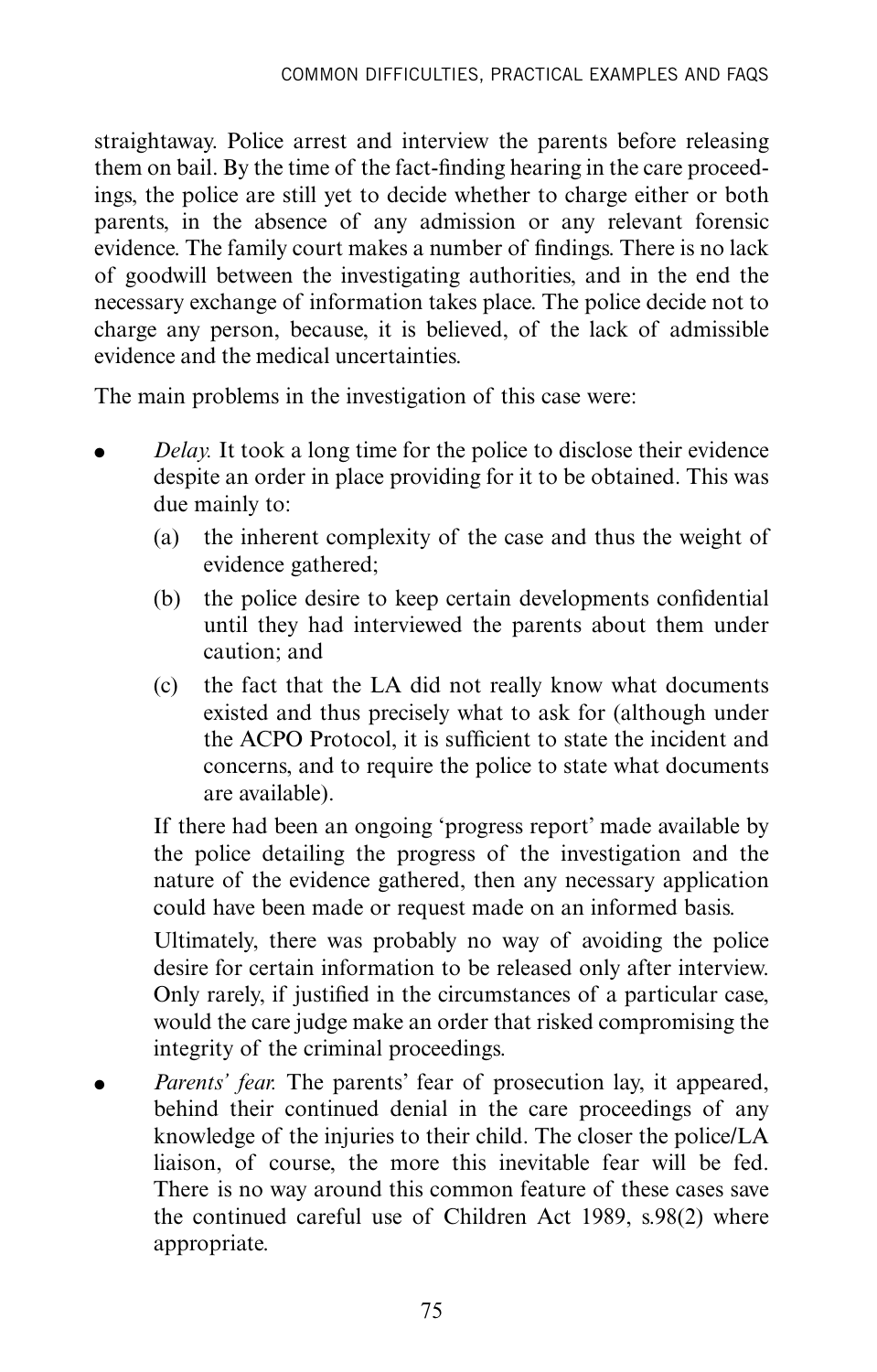### **Example 3: Criminal proceedings conclude, before care proceedings, with acquittal**

A baby is brought to hospital with head injuries and dies. A joint investigation ensues. Care proceedings begin in respect of other children of the family. Before that matter is tried, one parent is tried for murder and acquitted. In a subsequent fact-finding hearing in the care proceedings, findings are made against that acquitted parent.

Because the criminal trial has concluded, there are no difficulties in obtaining evidence from the CPS, including transcripts of part of the oral evidence given during trial. A huge number of experts had given evidence in the criminal trial, each instructed solely by one party in the proceedings. The main problem in the civil case is in *limiting* the evidence actually relied on during the care proceedings, and in managing the fact that the experts who came again to give evidence had originally been instructed unilaterally, rather than jointly as they would usually have been in care proceedings.

The exercise requires a tight approach from the LA, close judicial control and a responsible approach from the legal representatives of the parents.

## **10.3 FREQUENTLY ASKED QUESTIONS**

## **1. How do I serve Part IV injunctions on a person in custody?**

Service can be effected upon persons held in custody either by the relevant police officer or by an officer at the prison.

Contact details for the relevant police officer can be ascertained by contacting the relevant police force and citing the crime reference number (if you have it), or by giving the details of the offender. A list of contact details for all police forces in the UK can be accessed online (**www.police.uk/forces.htm**).

Contact details for each prison in England and Wales can be found online (**www.hmprisonservice.gov.uk/prisoninformation/locateaprison/**).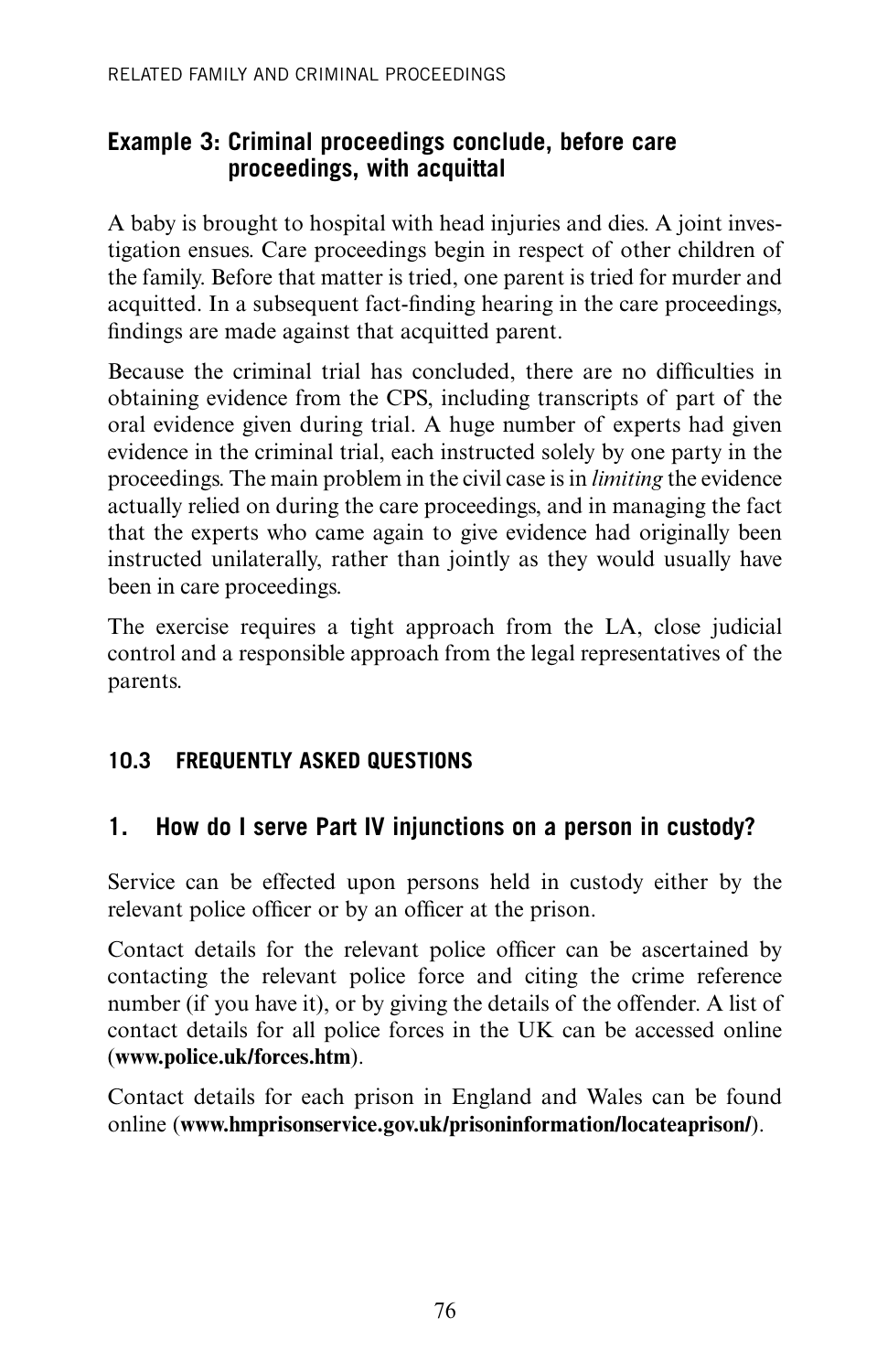#### **2. How do I send confidential information to a prisoner detained in prison?**

Rule 39 of the Prison Rules 1999, SI 1999/728 allows for the sending of private legal correspondence. The rule states:

- (1) A prisoner may correspond with his legal adviser and any court and such correspondence may only be opened, read or stopped by the governor in accordance with the provisions of this rule.
- (2) Correspondence to which this rule applies may be opened if the governor has reasonable cause to believe that it contains an illicit enclosure and any such enclosures shall be dealt with in accordance with the other provision of these Rules.
- (3) Correspondence to which this rule applies may be opened, read and stopped if the governor has reasonable cause to believe its contents endanger prison security or the safety of others or are otherwise of a criminal nature.
- (4) A prisoner shall be given the opportunity to be present when any correspondence to which this rule applies is opened and shall be informed if it or any enclosure is to be read or stopped.
- (5) A prisoner shall on request be provided with any writing materials necessary for the purposes of paragraph (1).
- (6) In this rule, 'court' includes the European Commission of Human Rights, the European Court of Human Rights and the European Court of Justice; and 'illicit enclosure' includes any article possession of which has not been authorised in accordance with the other provisions of these Rules and any correspondence to or from a person other than the prisoner concerned, his legal adviser or a court.

Letters should be addressed to the prisoner, including their prison number, prefaced clearly with the phrase: 'Solicitor's Letter – Rule 39 Applies'.

### **3. How do I go about booking a legal visit to a prisoner in prison?**

Each prison will have an officer responsible for booking legal visits. A request is usually required in writing (e-mail is often acceptable). A written response will be sent confirming the visit date and time, and the name of the visiting lawyer. Legal visits are not included in the prisoner's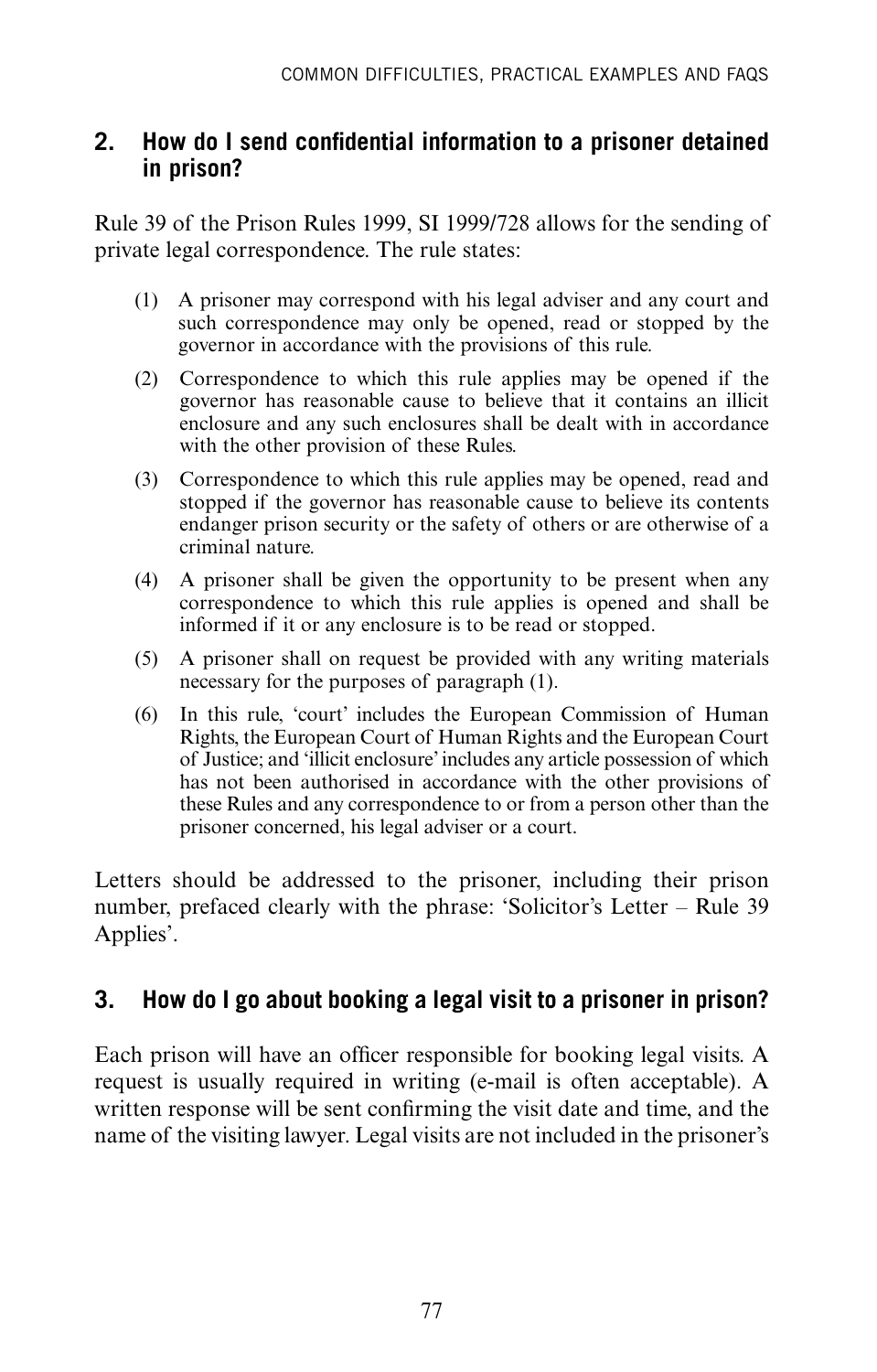quota of family and friends visits per month (for which visiting orders are required).

Contact details for each prison in England and Wales, with legal visit booking information, can be found online (**www.hmprisonservice.gov.uk/ prisoninformation/locateaprison/**).

### **4. I am a family solicitor acting for a victim of domestic violence. She is asking for assistance in coping with being a witness in the criminal proceedings. Who can help her?**

The police/CPS Witness Care Unit should assist her in understanding the trial process, and special measures available. The Victim Support Unit will also provide support. The support offered can include information on timescales, court attendance arrangements, court familiarisation, bail conditions and likely penalties.

#### **5. I have heard that some integrated courts can hear both the family and criminal aspects of domestic violence cases, is this true?**

Over 2006/2007 Croydon Magistrates' Court is piloting an Integrated Domestic Violence Court (IDVC) based on the New York model of 'one family, one judge' in which domestic violence cases are dealt with by a single court with dual criminal and family jurisdiction. The process is intended to ensure that there is efficiency and transparency at an early stage in both sets of proceedings. The IDVC in Croydon took its first case in November 2006, and an evaluation of the IDVC pilot will be conducted by HM Courts Service at the conclusion of the first year of operation.

## **6. What are Specialist Domestic Violence Courts?**

There are now many Specialist Domestic Violence Courts in different areas of the country, with plans to expand the numbers. These are magistrates' courts which operate a clustering system for criminal cases involving domestic violence. Support and advocacy services are made available to victims, including help at court, and advice on housing, benefits and safety.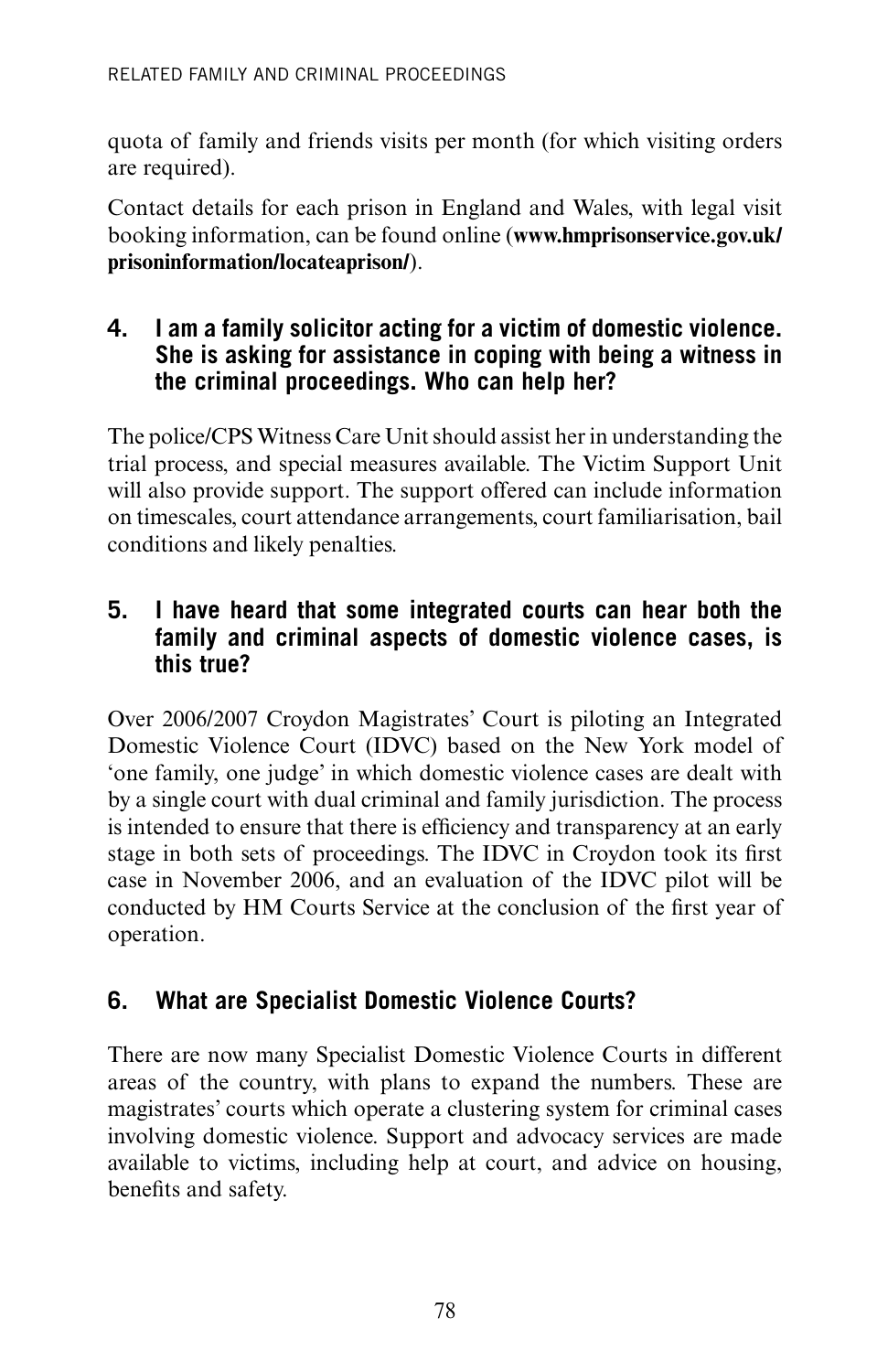Some local areas have established specialist 'one-stop shop' resources for victims of domestic violence. In the London Borough of Croydon, for example, a Family Justice Centre<sup>3</sup> has been established to provide. in one centralised location, resources including medical and legal services, police officers, probation officers, doctors, counsellors, advocates, social workers, housing providers, benefit advice, education providers, children's services and adult education groups.

## **7. Who can enter family and criminal courts during proceedings?**

Family proceedings are usually held in private (with some exceptions including appeals and committals). Only the parties, their legal representatives and interpreters have the right to be present during these proceedings. Witnesses and experts are generally only called into court when it is time to give their evidence. However, if a party feels they need to be accompanied into court by a friend, relative or supporter, they may wish to ask for the permission of the judge. This is a matter for the discretion of the judge, who may well seek the views of the other parties in court.

Access to criminal proceedings by the public is not generally restricted, although the court has certain statutory powers to exclude people from court in some cases involving intimidation of witnesses, and also has a common law power to regulate the proceedings of the court and remove persons from the court if necessary. Children under 14 are not permitted entry, except with the permission of the court in exceptional circumstances.

#### **8. My client was the victim of an assault by her husband. How can I find out what the bail conditions are and whether the charges are going to be dropped?**

The Code of Practice for Victims of Crime governs the services to be provided to victims of crime in England and Wales, by a number of organisations including the CPS, courts and police. If a suspect is released on police bail to appear at a court, the police must notify the victim of this event, the date of the court hearing and any relevant bail conditions. If the suspect is granted bail by the court, where an application was made to remand the suspect in custody, the police must

<sup>3</sup> See Croydon Council's website (**www.croydon.gov.uk/community/dviolence/fjcentre**).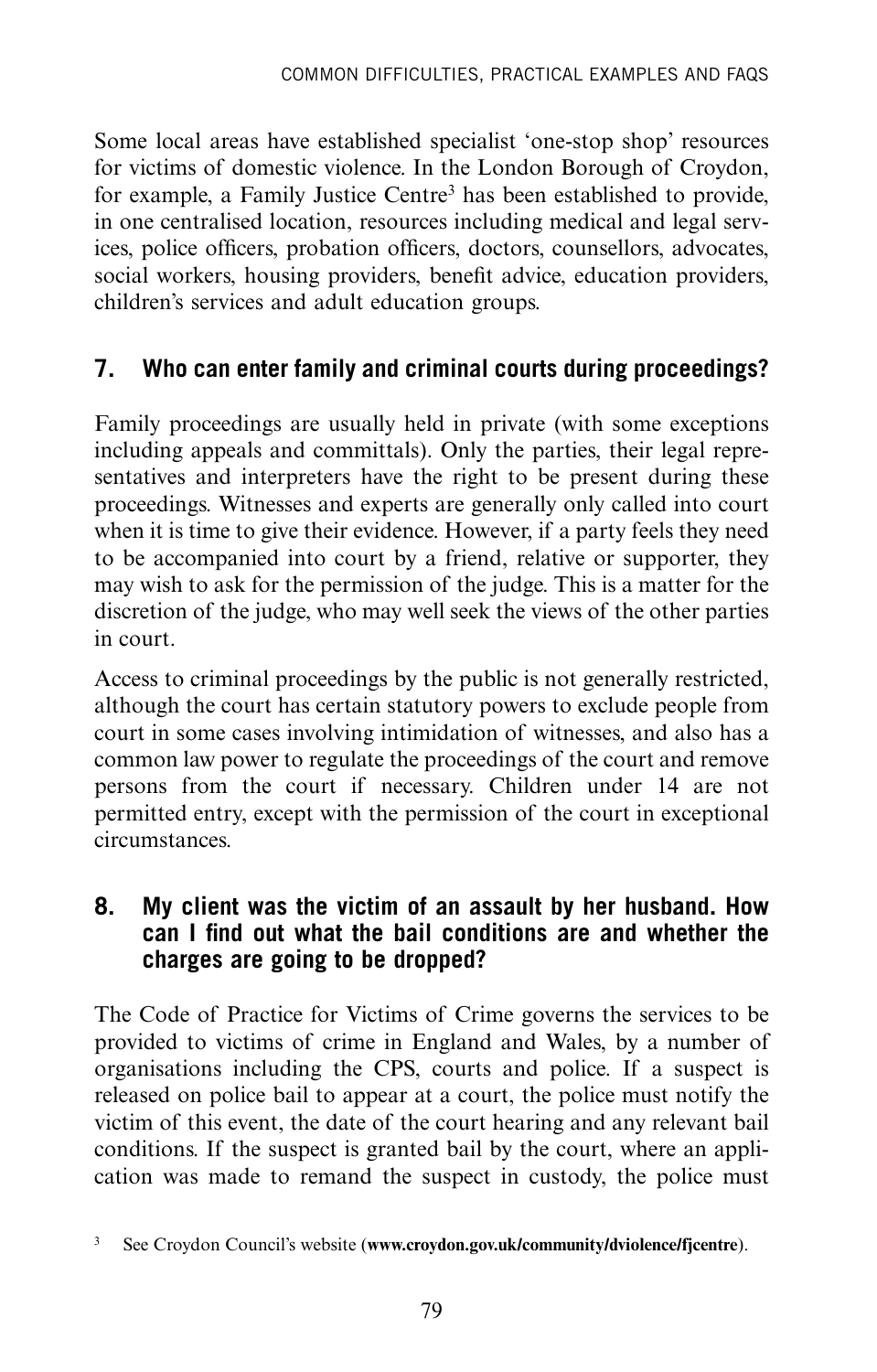inform the victim of that fact and also of any conditions attached to the bail that relate to, or involve or affect the victim and what the victim can do if conditions are broken. If, following charge and after review, the CPS decides to alter substantially or drop any charge, the CPS will notify the victim. In some types of cases – for example fatalities, child abuse or sexual offences – the CPS will also offer a meeting to explain the prosecution decision.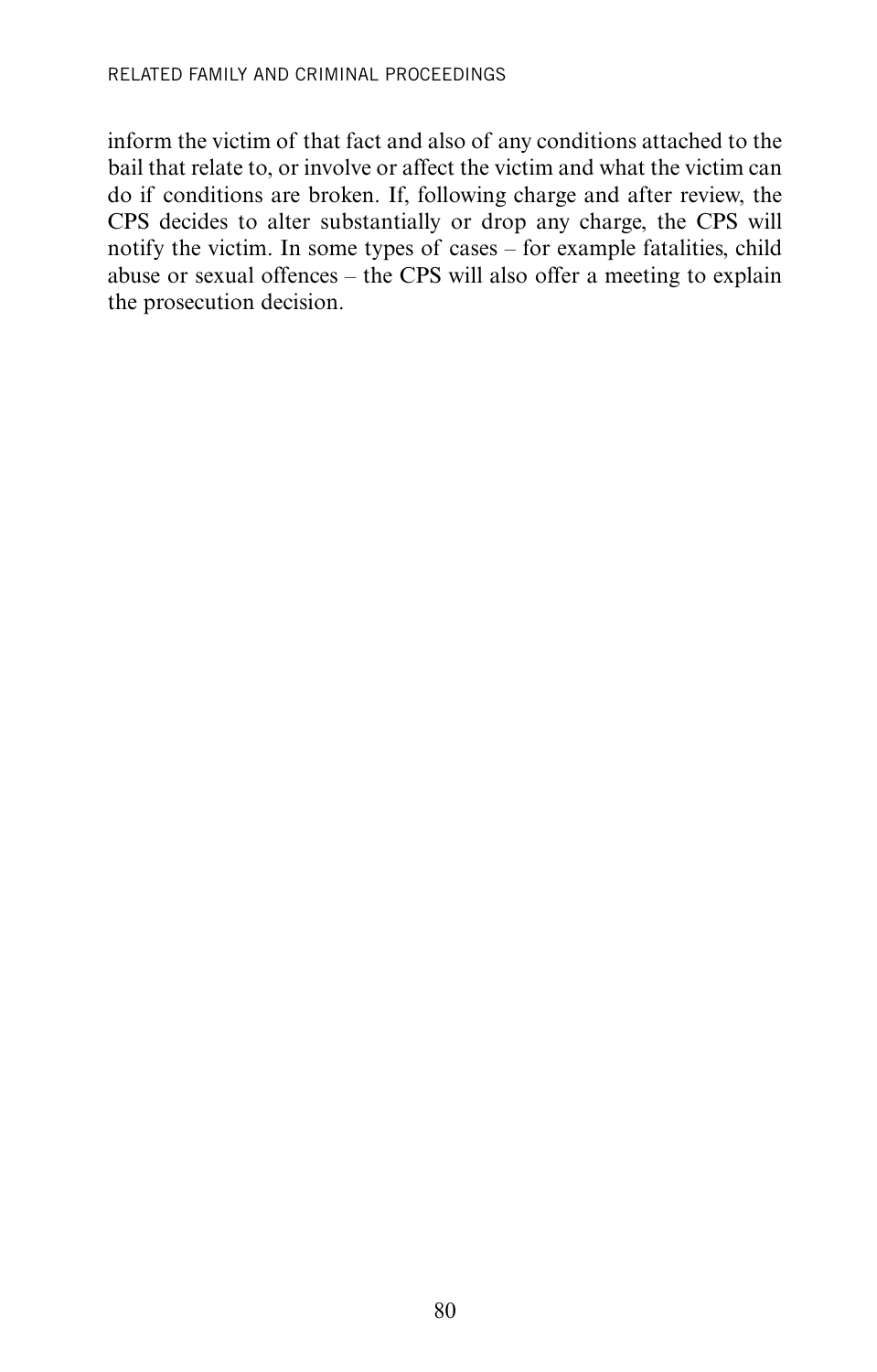## APPENDIX 1

# **Solicitors' information sheets\***

#### **INFORMATION SHEET FOR USE BY FAMILY PRACTITIONERS**

| Key information on concurrent criminal proceedings |  |  |
|----------------------------------------------------|--|--|
| Incident date                                      |  |  |
| Offender/s                                         |  |  |
| Name:                                              |  |  |
| Date of birth:                                     |  |  |
| Victim/s                                           |  |  |
| Name:                                              |  |  |
| Date of birth:                                     |  |  |
| Officer in case                                    |  |  |
| Name:                                              |  |  |
| Tel:                                               |  |  |
| Fax:                                               |  |  |
| <b>Police station details</b>                      |  |  |
|                                                    |  |  |
| <b>URN</b> number                                  |  |  |
|                                                    |  |  |
|                                                    |  |  |

<sup>\*</sup> These sheets can be accessed in the electronic version of this publication (see **www.family-justicecouncil.org.uk**).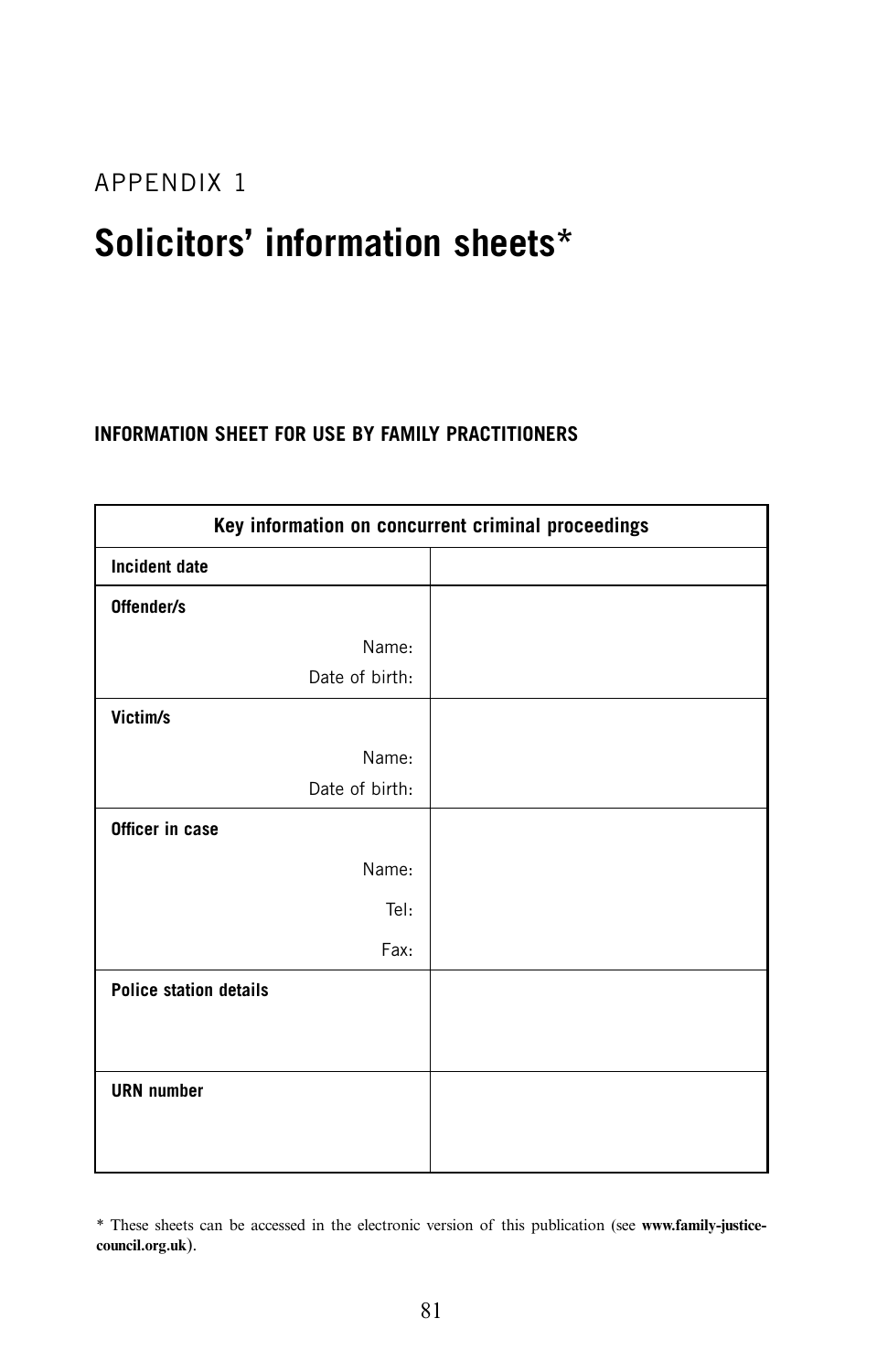| Crime reference number                  |  |
|-----------------------------------------|--|
|                                         |  |
| <b>CRIS number</b>                      |  |
|                                         |  |
|                                         |  |
| <b>Local CPS office</b>                 |  |
|                                         |  |
|                                         |  |
|                                         |  |
| <b>Allocated CPS lawyer</b>             |  |
|                                         |  |
| Name:                                   |  |
| Tel:                                    |  |
| Fax:                                    |  |
| <b>Police/CPS Witness Care Unit</b>     |  |
|                                         |  |
| Tel:                                    |  |
| Fax:                                    |  |
|                                         |  |
| <b>Criminal defence solicitors firm</b> |  |
| Ref:                                    |  |
|                                         |  |
| Tel:                                    |  |
| Fax:                                    |  |
| <b>Description of charges laid</b>      |  |
|                                         |  |
|                                         |  |
|                                         |  |
| <b>Criminal court details</b>           |  |
|                                         |  |
|                                         |  |
| <b>Outcome of last hearing</b>          |  |
| Date:                                   |  |
|                                         |  |
| Outcome:                                |  |
| <b>Next hearing date</b>                |  |
|                                         |  |
|                                         |  |
| Further relevant information            |  |
|                                         |  |
|                                         |  |
|                                         |  |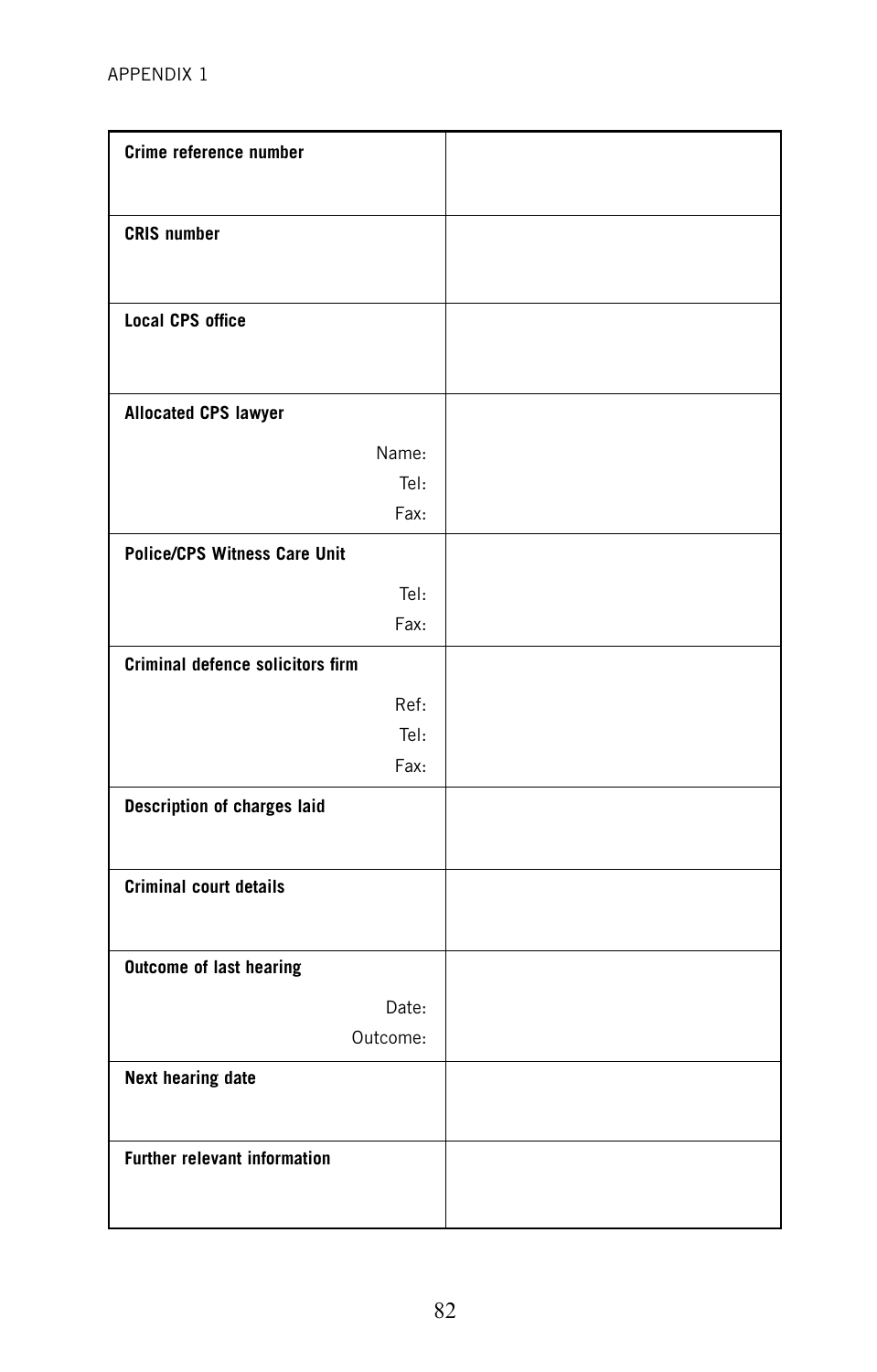#### **INFORMATION SHEET FOR USE BY CRIMINAL PRACTITIONERS**

| Key information on concurrent family proceedings |  |  |
|--------------------------------------------------|--|--|
| <b>Court proceedings number</b>                  |  |  |
| Court                                            |  |  |
| Applicant/s                                      |  |  |
| Name:                                            |  |  |
| Date of birth:                                   |  |  |
| <b>Applicant's solicitors</b>                    |  |  |
| Firm:                                            |  |  |
| Ref:                                             |  |  |
| Tel:                                             |  |  |
| Fax:                                             |  |  |
|                                                  |  |  |
| Respondent/s                                     |  |  |
| Name:                                            |  |  |
| Date of birth:                                   |  |  |
| <b>Respondent's solicitors</b>                   |  |  |
| Firm:                                            |  |  |
| Ref:                                             |  |  |
| Tel:                                             |  |  |
| Fax:                                             |  |  |
| Nature of application                            |  |  |
| (residence/contact/Part IV etc)                  |  |  |
|                                                  |  |  |
|                                                  |  |  |
| <b>Outcome of previous hearings</b>              |  |  |
| Date:                                            |  |  |
| Outcome:                                         |  |  |
|                                                  |  |  |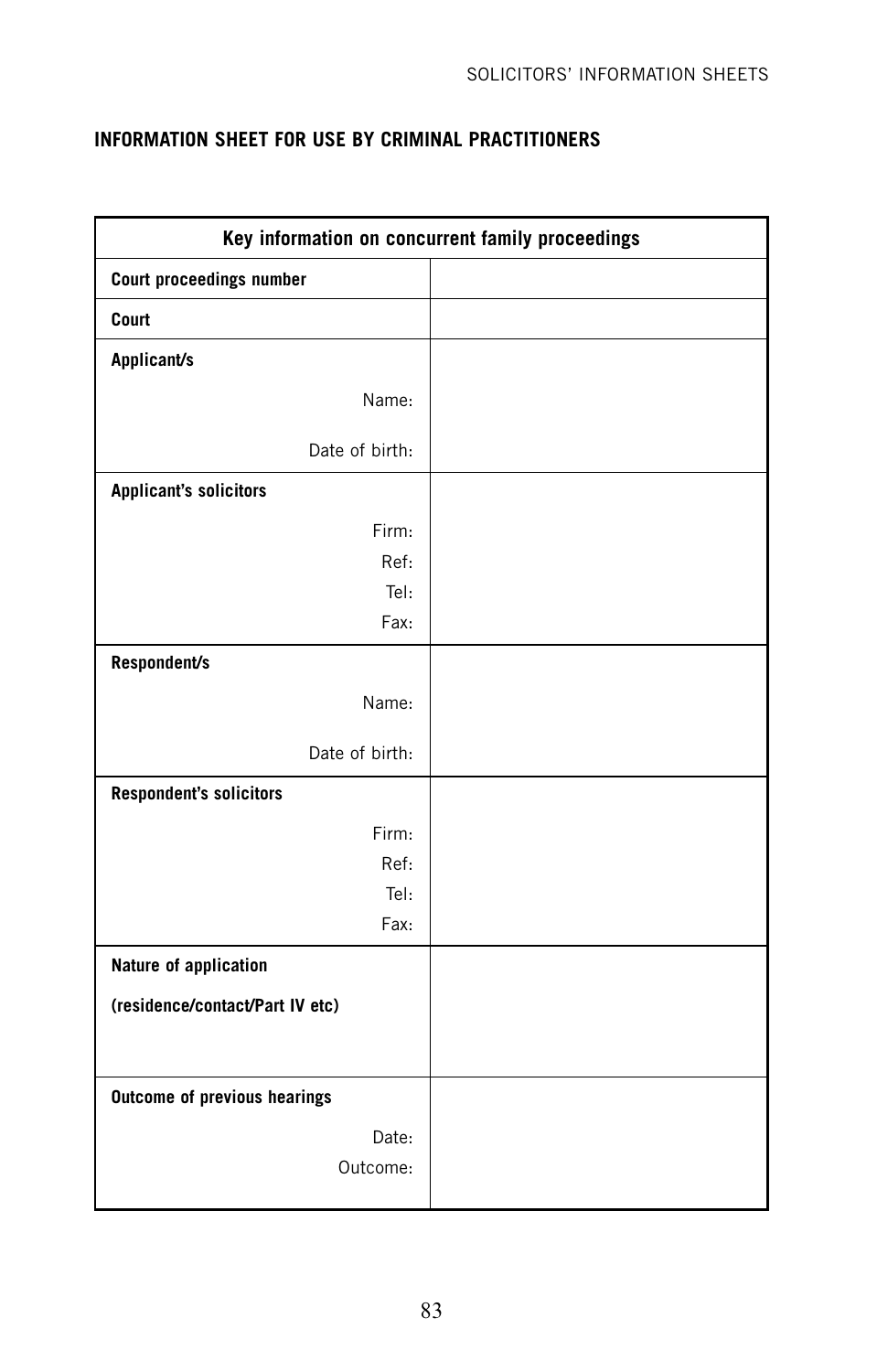| Orders made already                                            |  |
|----------------------------------------------------------------|--|
| Dates:                                                         |  |
| <b>Details</b>                                                 |  |
|                                                                |  |
| Copies of orders requested/obtained<br>from family solicitors? |  |
| Next hearing date                                              |  |
| Date of listed final hearing                                   |  |
| <b>Further relevant information</b>                            |  |
|                                                                |  |
|                                                                |  |
|                                                                |  |
|                                                                |  |
|                                                                |  |
|                                                                |  |
|                                                                |  |
|                                                                |  |
|                                                                |  |
|                                                                |  |
|                                                                |  |
|                                                                |  |
|                                                                |  |
|                                                                |  |
|                                                                |  |
|                                                                |  |
|                                                                |  |
|                                                                |  |
|                                                                |  |
|                                                                |  |
|                                                                |  |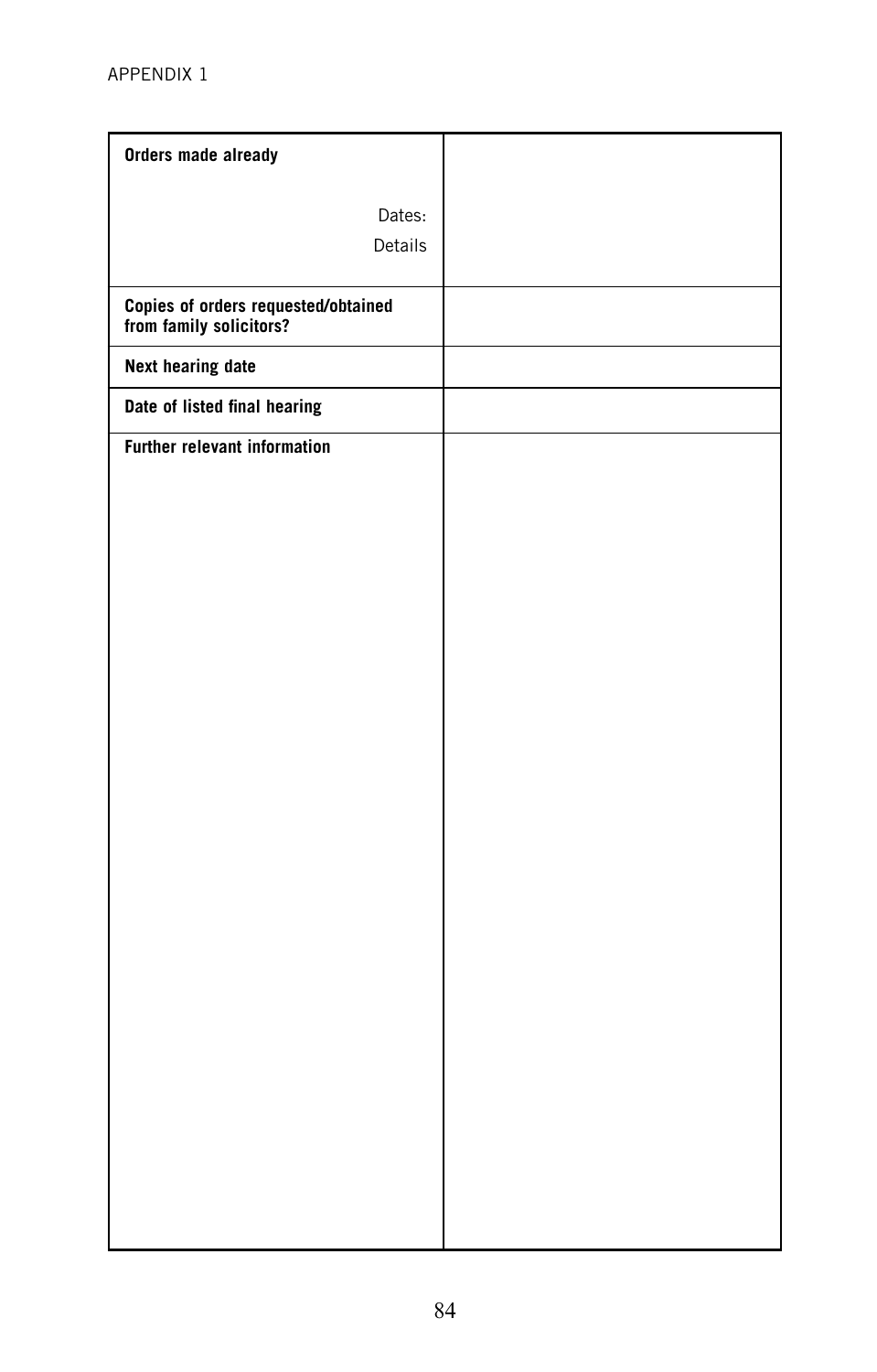## APPENDIX 2

## **Protocols and forms**

#### **ACPO POLICE/FAMILY DISCLOSURE PROTOCOL: DISCLOSURE OF INFORMATION IN FAMILY PROCEEDINGS**



#### **OBJECTIVE**

The objective of this Protocol, which has been agreed between the Chief of Police for the [ ] and the Designated Family Judge for [ ], is to set out the mechanisms for the appropriate disclosure of police information in family proceedings in courts in the  $\begin{bmatrix} 1 & 1 \end{bmatrix}$  Area to provide the court with early information to enable it to properly determine any necessary direction(s) which need to be made in relation to documents, records or other evidential material held by the police in relevant criminal proceedings or investigations which may inform the Family Court (and the parties) in the determination of any factual or welfare issue within family proceedings, and:

- To provide timely advance notice to the Chief Officer of the existence of the family proceedings and the nature and detail of the information sought from the police
- To enable the police through the Chief Officer to indicate in advance what documents, records or other evidential material (including both used and unused material) is or may be available to be disclosed to the family court and whether there is any objection to or difficulty in the immediate disclosure of the same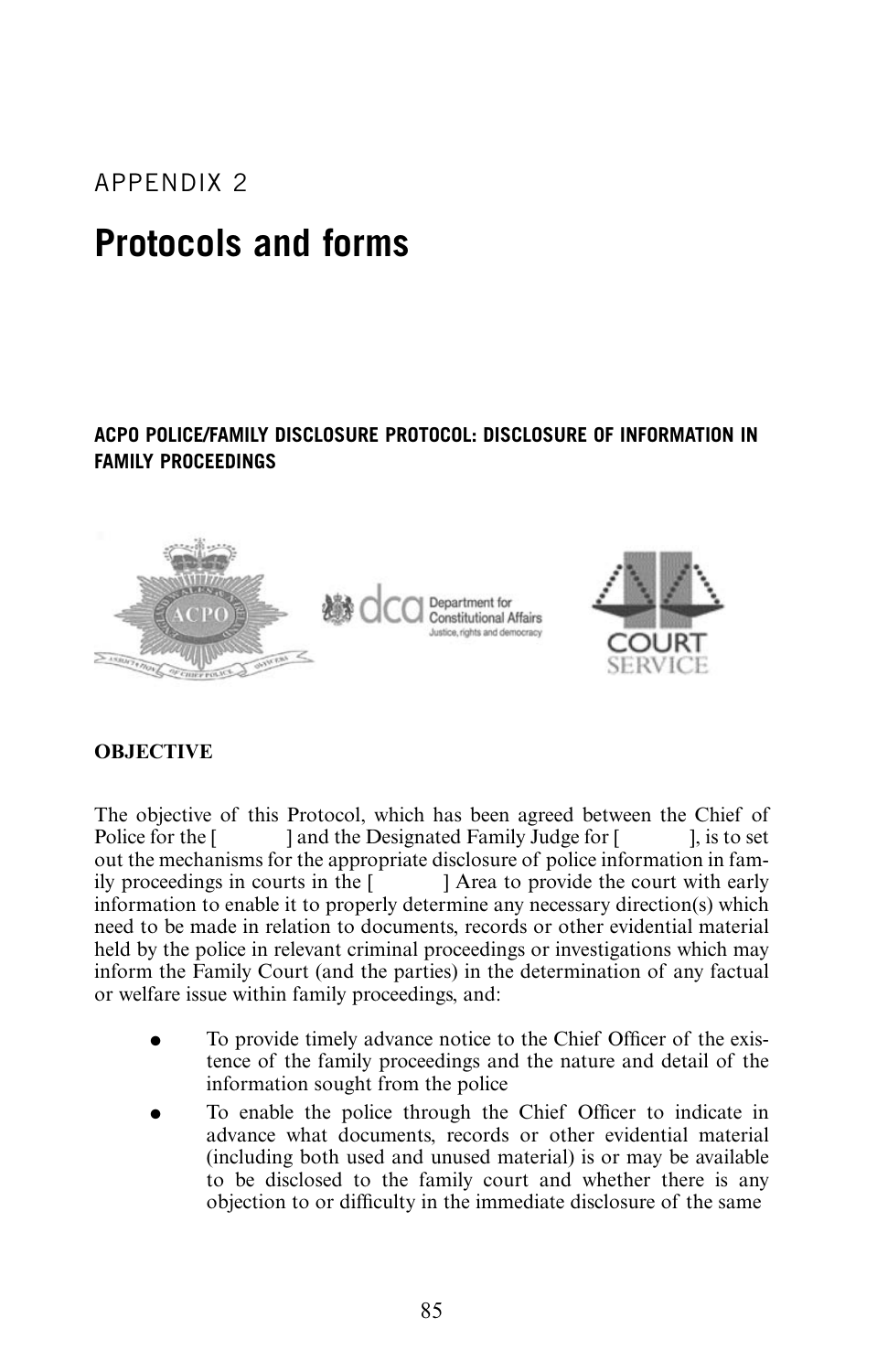- To assist the court (and the parties) in the framing of standard directions directed to the Chief Officer which will act (if necessary) as the conduit to process and deal with all such directions for disclosure affecting any division/borough of the [ ] Force Area without any undue delay
- To encourage early disclosure of full and frank information between the police, the parties and the Court subject only to the avoidance of prejudice to the proper conduct of ongoing police enquiries at the time of the request

#### **UNDERSTANDING ON CONFIDENTIALITY**

Police Information will not be disclosed unless there are important considerations of public interest to depart from the general rule of confidentiality. The protection of children is one of the areas where exceptions may be made.

Information supplied by the police in pursuance to this protocol is subject to the following implicit undertakings on the part of the parties and their legal representatives unless otherwise specifically directed by the court:–

- Any material disclosed will only be used for the purposes of, and preparation for, the current proceedings unless the permission of the Court is obtained;
- It will only be disclosed to professionals in the proceedings (and the parties) unless the permission of the court is obtained;
- The material will otherwise be kept confidential and copying should be kept to the minimum necessary to avoid the proliferation of copies of sensitive material.
- Where there is a Best Evidence or other video recorded interview one copy will normally be made available on request as soon as police investigations allow **either** by providing one copy to the Local Authority (if a party to the proceedings) or via the solicitors acting for either party in private law proceedings. Copies of Video recorded interviews will not be provided to unrepresented parties. Copying of video evidence should be kept to a minimum and consideration should be given to the parties attending the appropriate police station or local authority premises in order to view the copy video evidence at a mutually convenient time. Where this is not possible and the evidence has to be further copied, the party(ies) will meet the police reasonable costs of copying unless alternative arrangements have been agreed between the police and the parties legal representatives for making copies;
- In relation to any Best Evidence or other interview, parties' representatives will sign and abide by the terms of the police Standard Form of Undertaking in order to prevent the unauthorised dissemination / copying / use of the evidence. See Annex A – Form of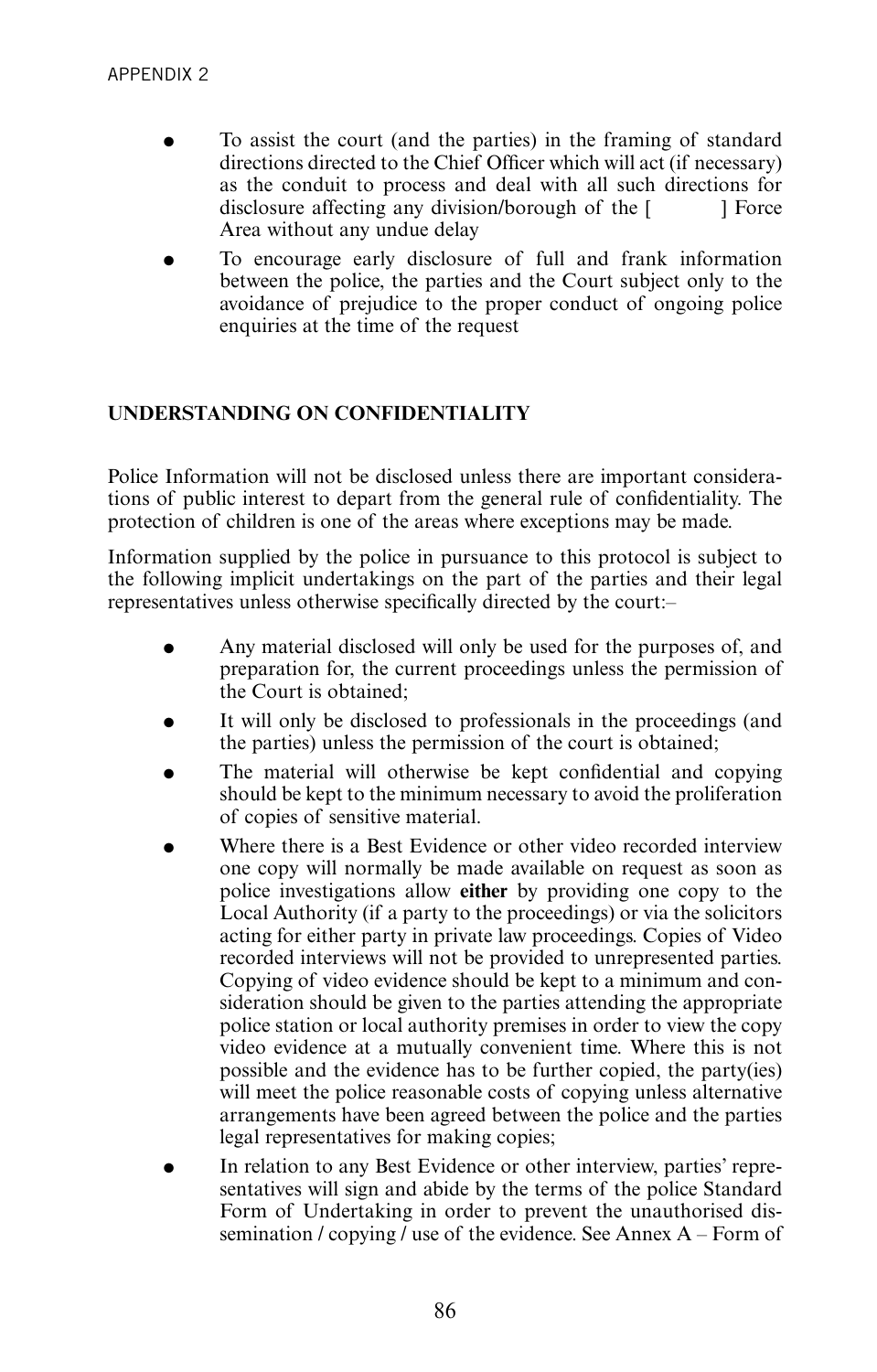Undertaking – this form can be suitably 'adapted' to cover other evidence if necessary. Note, where the party is able to say that it is or is not necessary for the purpose of the proceedings for the video to be copied or available for viewing, the party should state so;

● That the police will not transcribe or make arrangements to transcribe any video interviews or tape-recorded interviews unless this has already been done in connection with a criminal prosecution/investigation.

#### **PROPORTIONALITY**

All parties should use the protocol proportionately having regard to what is reasonable, directly relevant and necessary when seeking disclosure from any third party.

This protocol may be departed from in exceptional circumstances and does not apply to genuine emergency situations.

| <b>Action</b>                                                                                                                                                                                                                                                                                                                                                                                                                                                                                                                                                                                        | Party                             | <b>Timing</b>                  |
|------------------------------------------------------------------------------------------------------------------------------------------------------------------------------------------------------------------------------------------------------------------------------------------------------------------------------------------------------------------------------------------------------------------------------------------------------------------------------------------------------------------------------------------------------------------------------------------------------|-----------------------------------|--------------------------------|
| 1. Written Requests for Disclosure                                                                                                                                                                                                                                                                                                                                                                                                                                                                                                                                                                   |                                   |                                |
| It is incumbent on parties to give very early<br>consideration to what material held by the<br>police may be relevant to the care or family<br>proceedings. Whenever possible an early<br>request for documents should be made to<br>police prior to any hearing or application<br>being made to the court.                                                                                                                                                                                                                                                                                          | Party<br>requesting<br>disclosure | Prior to<br>any<br>proceedings |
| The request should be made in writing and<br>state precisely what evidence and information<br>is sought and why in accordance with the<br>Standard Request Form at Annex B. The<br>police will normally respond to that request<br>within 5 working days in accordance with<br>the Standard Reply Form at Annex C. The<br>Request Form should be sent to the<br>nominated police disclosure officer or police<br>representative identified in the Schedule<br>below as the person to whom any request is<br>to be sent or upon whom any order is to be<br>served for the relevant Police Force Area. |                                   |                                |
| In the event the police are unable or<br>unwilling to disclose the evidence or<br>information requested without a court order<br>it will be incumbent on the requesting party<br>to make the appropriate application to court<br>in accordance with the following procedure.                                                                                                                                                                                                                                                                                                                         |                                   |                                |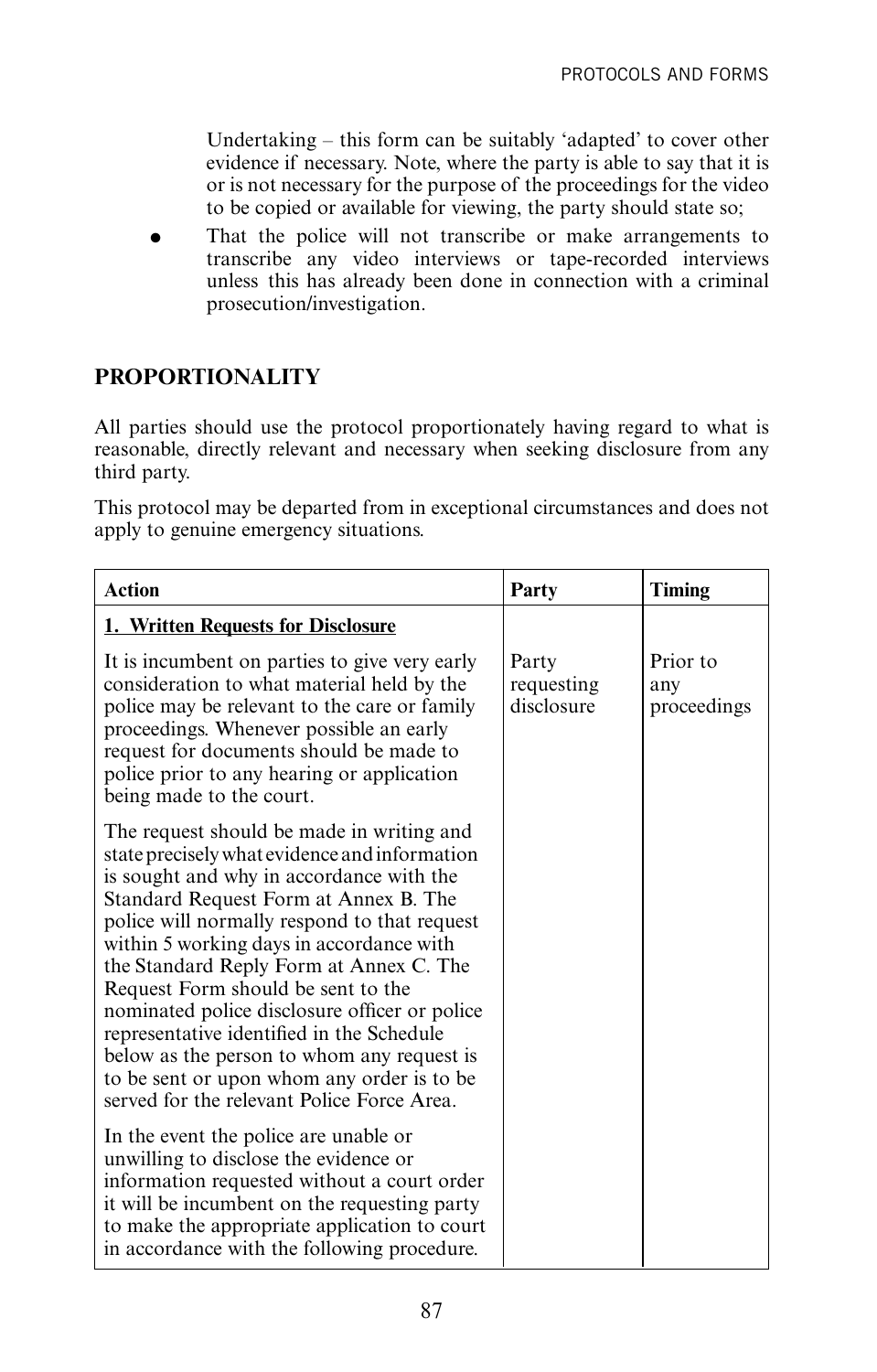| Action                                                                                                                                                                                                                                                                                                                                                                                                                                                                                                                                                                                                                                                                                                                                                                                                                                                                                                                                                                                                                                            | Party                                                                          | <b>Timing</b>                                    |
|---------------------------------------------------------------------------------------------------------------------------------------------------------------------------------------------------------------------------------------------------------------------------------------------------------------------------------------------------------------------------------------------------------------------------------------------------------------------------------------------------------------------------------------------------------------------------------------------------------------------------------------------------------------------------------------------------------------------------------------------------------------------------------------------------------------------------------------------------------------------------------------------------------------------------------------------------------------------------------------------------------------------------------------------------|--------------------------------------------------------------------------------|--------------------------------------------------|
| 2. Preparation for Request for Disclosure                                                                                                                                                                                                                                                                                                                                                                                                                                                                                                                                                                                                                                                                                                                                                                                                                                                                                                                                                                                                         |                                                                                |                                                  |
| 2.1 Preliminary Enquiries of Police                                                                                                                                                                                                                                                                                                                                                                                                                                                                                                                                                                                                                                                                                                                                                                                                                                                                                                                                                                                                               |                                                                                |                                                  |
| Not later than 10 working days before the<br>relevant hearing the solicitors for any party<br>who proposes to ask the Court for a direction<br>requiring the Chief Officer of any Police Force<br>to disclose within family proceedings any<br>document, record or other evidential material<br>or information shall send by way of written<br>Standard Request Form (Annex B) to the<br>nominated police disclosure officer or police<br>representative identified in the Schedule<br>below as the person to whom any request is<br>to be sent or upon whom any order is to be<br>served for the relevant Police Force Area.<br>This may renew or reiterate an earlier request<br>made under 1 above. The Request Form<br>should set out the following information:                                                                                                                                                                                                                                                                              | The party<br>proposing<br>direction for<br>disclosure of<br>police<br>evidence | 10 working<br>days before<br>relevant<br>hearing |
| The names and dates of birth of the<br>parties including any relevant children<br>and where possible, brief details of the<br>circumstances of the incident(s) in<br>respect of which the request is made<br>Any relevant addresses<br>The date and place of the specific<br>incident or incidents upon which<br>information is sought.<br>The crime reference number (if known)<br>The name and 'collar' number (if known)<br>$\bullet$<br>of the Officer $(s)$ in the case $(s)$<br>The nature and relevance of the<br>documents, records or other evidential<br>material sought<br>The date of the hearing at which the<br>formal direction is to be sought.<br>A draft of the proposed direction<br>including the date by which the<br>documents, records or other evidential<br>material is likely to be directed to be<br>disclosed (to be prepared in accordance<br>with the wording of the public law<br>Standard Variable Directions appended<br>at Annex D wherever possible)<br>The likely timetable of legal and social<br>work steps |                                                                                |                                                  |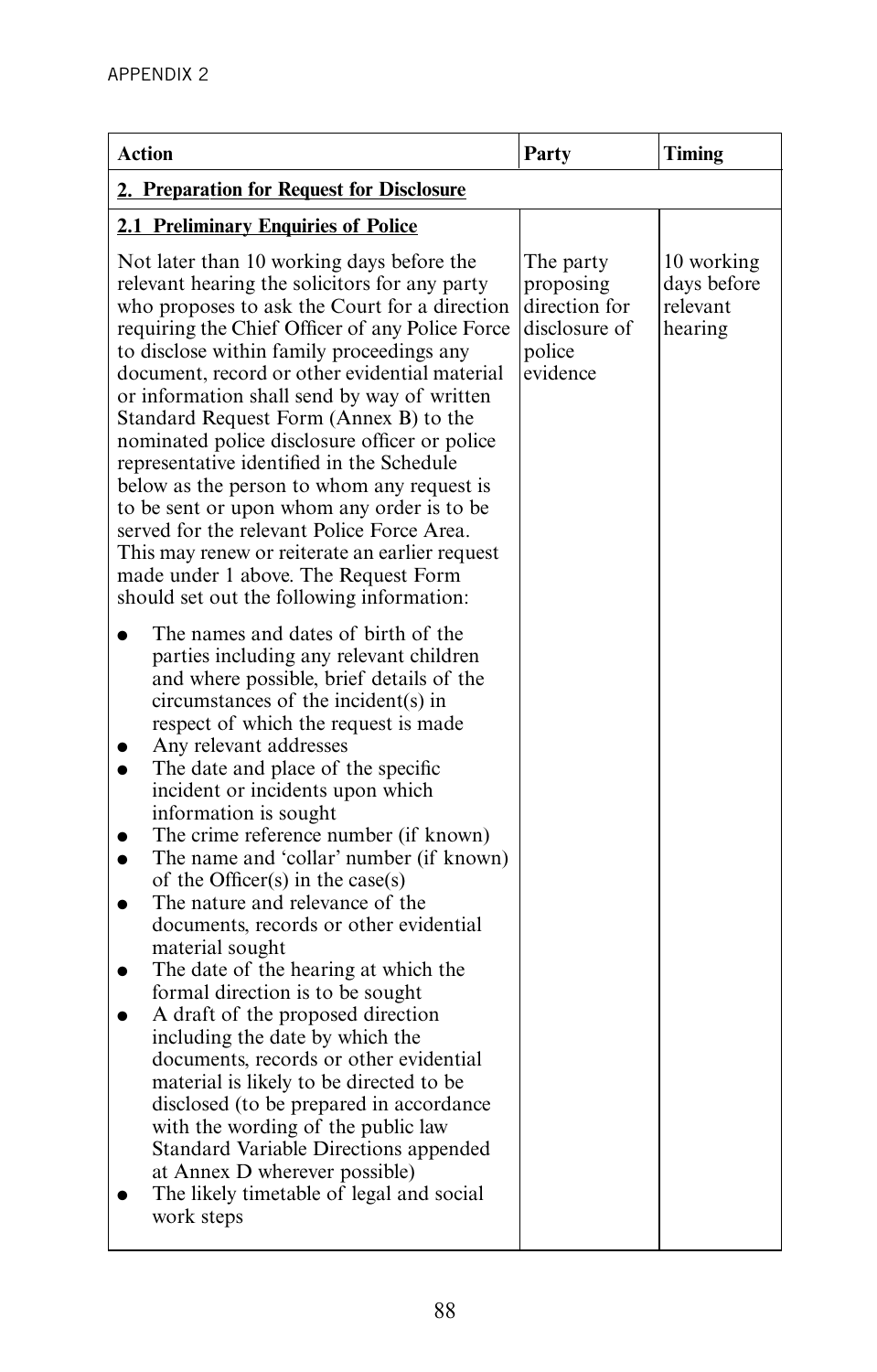| <b>Action</b>                                                                                                                                                                                                                                                                                                                                                                                                                                                                                                                                                                                                                                           | Party                                                                          | <b>Timing</b>                                   |
|---------------------------------------------------------------------------------------------------------------------------------------------------------------------------------------------------------------------------------------------------------------------------------------------------------------------------------------------------------------------------------------------------------------------------------------------------------------------------------------------------------------------------------------------------------------------------------------------------------------------------------------------------------|--------------------------------------------------------------------------------|-------------------------------------------------|
| Whether and if so what date has been<br>fixed by the court for any final hearing or<br>fact finding hearing and whether the<br>officer in the case is likely to be required<br>at that hearing to give evidence.                                                                                                                                                                                                                                                                                                                                                                                                                                        |                                                                                |                                                 |
| <b>2.2 Police Response</b>                                                                                                                                                                                                                                                                                                                                                                                                                                                                                                                                                                                                                              |                                                                                |                                                 |
| Not later than 5 working days before the<br>relevant hearing the solicitors for the party<br>proposing the direction be made for<br>disclosure of documents, records or other<br>evidential material or information shall<br>obtain by way of written reply on the<br>Standard Reply Form (see Annex C) from the<br>nominated police disclosure officer or police<br>representative identified in the Schedule<br>below as the person to whom any request is<br>to be sent or upon whom any order is to be<br>served for the relevant Police Force Area<br>(or on his/her behalf) the following<br>information:<br>A list of what documents, records or | The party<br>proposing<br>direction for<br>disclosure of<br>police<br>evidence | 5 working<br>days before<br>relevant<br>hearing |
| other evidential material or information<br>which have been requested are available.<br>If the police are not willing to disclose<br>$\bullet$<br>the evidence sought, the reason(s) why<br>and when it is anticipated that the<br>information can be provided.<br>Whether the documents, records or<br>other evidential material or information<br>can be provided within the timescale<br>proposed by the draft direction provided                                                                                                                                                                                                                    |                                                                                |                                                 |
| If the documents, records or other<br>evidential material or information<br>cannot be provided within the timescale<br>proposed by the draft direction, the<br>reason why they can not be so provided<br>and the timescale requested by the<br>police for their disclosure<br>Whether the police require the direction<br>in relation to disclosure to be amended<br>as to its terms from the draft provided,<br>and if so in what terms do the police<br>propose that the direction should be<br>framed                                                                                                                                                |                                                                                |                                                 |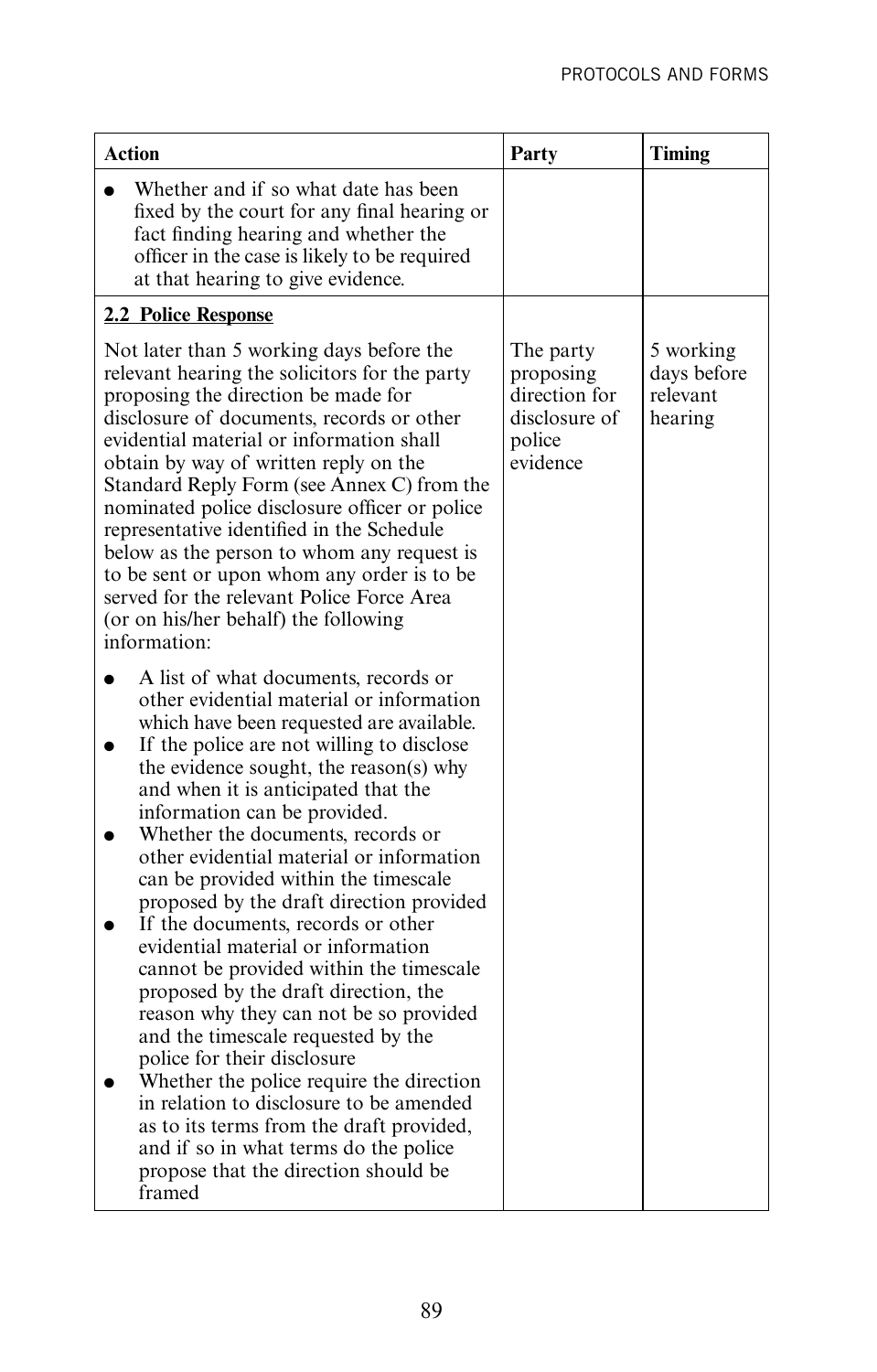| <b>Action</b>                                                                                                                                                                                                                                                                                                                                                                                                                                                                                                                                                                                                                                                                                                                                                                                                                                                                                                                                                                                                                                                                                                                     | Party | Timing |
|-----------------------------------------------------------------------------------------------------------------------------------------------------------------------------------------------------------------------------------------------------------------------------------------------------------------------------------------------------------------------------------------------------------------------------------------------------------------------------------------------------------------------------------------------------------------------------------------------------------------------------------------------------------------------------------------------------------------------------------------------------------------------------------------------------------------------------------------------------------------------------------------------------------------------------------------------------------------------------------------------------------------------------------------------------------------------------------------------------------------------------------|-------|--------|
| Where it is indicated that a police officer<br>may be required to give evidence at any<br>hearing, when that police officer is<br>available to give evidence, and the dates<br>and/or times to avoid.<br>The police Standard Reply Form or other<br>letter in reply will always be filed with<br>the court in advance of the hearing by<br>both the police and the requesting party.<br>The police and/or a representative of the<br>CPS shall be permitted to attend the<br>hearing at which any request for<br>disclosure from the police is to be made<br>to make oral representations on the<br>issue of disclosure, with or without<br>Counsel.                                                                                                                                                                                                                                                                                                                                                                                                                                                                              |       |        |
| 3. Hearing                                                                                                                                                                                                                                                                                                                                                                                                                                                                                                                                                                                                                                                                                                                                                                                                                                                                                                                                                                                                                                                                                                                        |       |        |
| At the hearing where the request is made for<br>disclosure the court shall consider:<br>The necessity and relevance to the issues<br>required to be determined by the court,<br>of the information sought to be disclosed.<br>The wording of the proposed direction<br>for disclosure, with reference to Standard<br>Variable Directions wherever possible.<br>The timing of any direction for disclosure<br>with specific reference to any written<br>representations by the police under 2.2<br>above. All disclosure directions should<br>allow sufficient time for compliance<br>which should in normal circumstances<br>be 14 days.<br>The making of a request to the Family<br>Section Manager that the court order be<br>expedited in its preparation in accordance<br>with the process described in the<br>Schedule hereto and served within 24<br>hours by the court upon the nominated<br>police disclosure officer or police<br>representative identified in the Schedule<br>below as the person to whom any request<br>is to be sent or upon whom any order is<br>to be served for the relevant Police Force<br>Area. |       |        |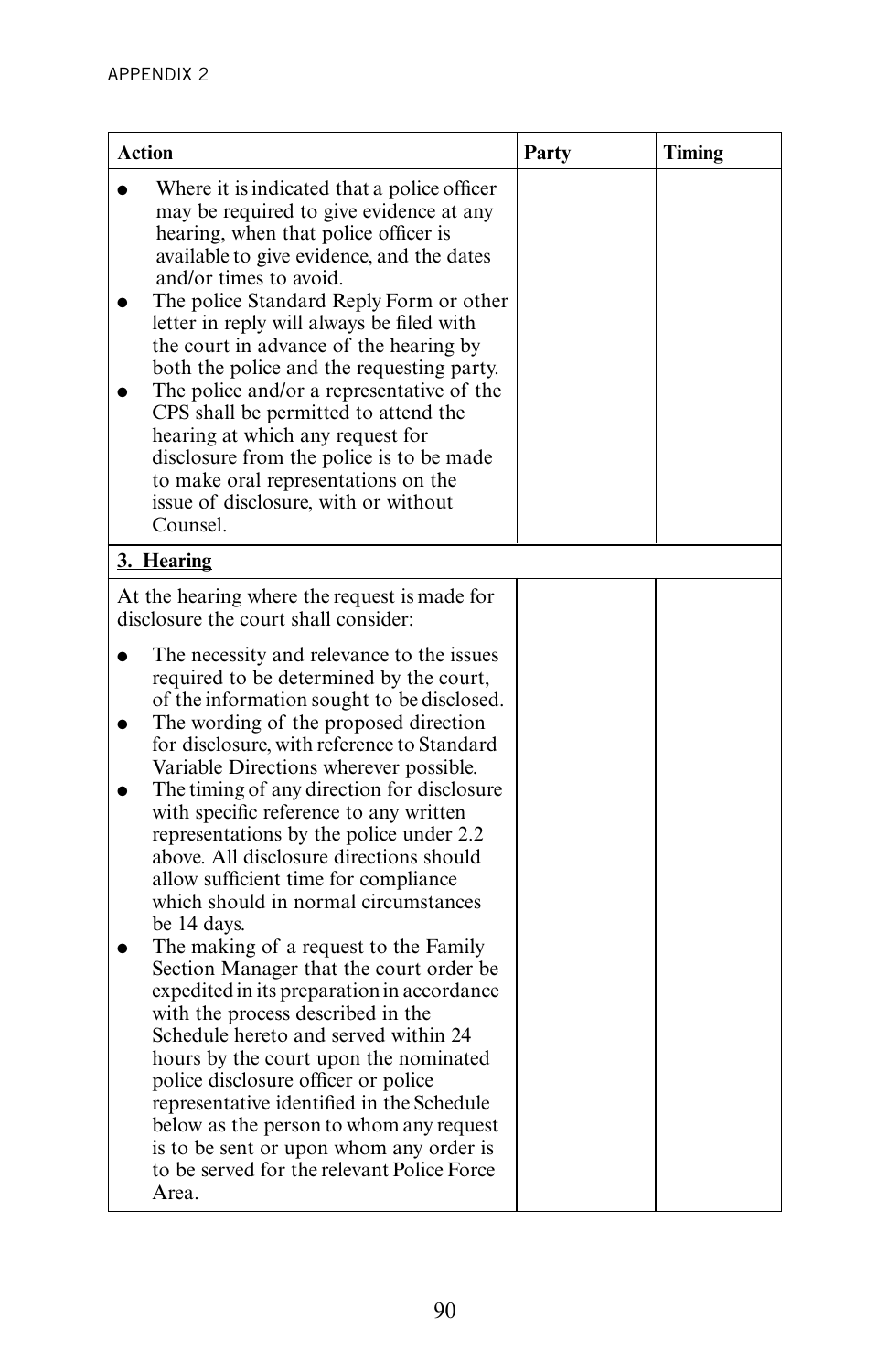| <b>Action</b>                                                                                                                                                                                                                                                                                                                                                                                                                                                                                                                     | Party                                                | Timing                                         |
|-----------------------------------------------------------------------------------------------------------------------------------------------------------------------------------------------------------------------------------------------------------------------------------------------------------------------------------------------------------------------------------------------------------------------------------------------------------------------------------------------------------------------------------|------------------------------------------------------|------------------------------------------------|
| Any necessary direction to the party<br>making the request for disclosure, as to<br>notice and service of the court order in<br>accordance with this Protocol.                                                                                                                                                                                                                                                                                                                                                                    |                                                      |                                                |
| 4. Post-Hearing Action                                                                                                                                                                                                                                                                                                                                                                                                                                                                                                            |                                                      |                                                |
| <b>4.1</b> The solicitor securing the direction in<br>respect of disclosure shall forthwith comply<br>with the process described in the Schedule<br>hereto and thereafter ensure that within 24<br>hours of the hearing the nominated police<br>disclosure officer or police representative<br>identified in the Schedule below as the<br>person to whom any request is to be sent or<br>upon whom any order is to be served for the<br>relevant Police Force Area is aware of the<br>terms of the direction made for disclosure. | The party<br>securing<br>direction for<br>disclosure | Within 24<br>hours of<br>directions<br>hearing |
| <b>4.2</b> The solicitor securing the direction in<br>respect of disclosure shall forthwith upon<br>receipt of the court order (or in the<br>Magistrates Court on drawing up the order<br>for the Court) and in any event within 2 days<br>of the hearing serve the court order upon<br>the nominated police disclosure officer or<br>police representative identified in the<br>Schedule below as the person to whom any<br>request is to be sent or upon whom any<br>order is to be served for the relevant Force<br>Area.      | The party<br>securing<br>direction for<br>disclosure | Within 2<br>days of<br>directions<br>hearing   |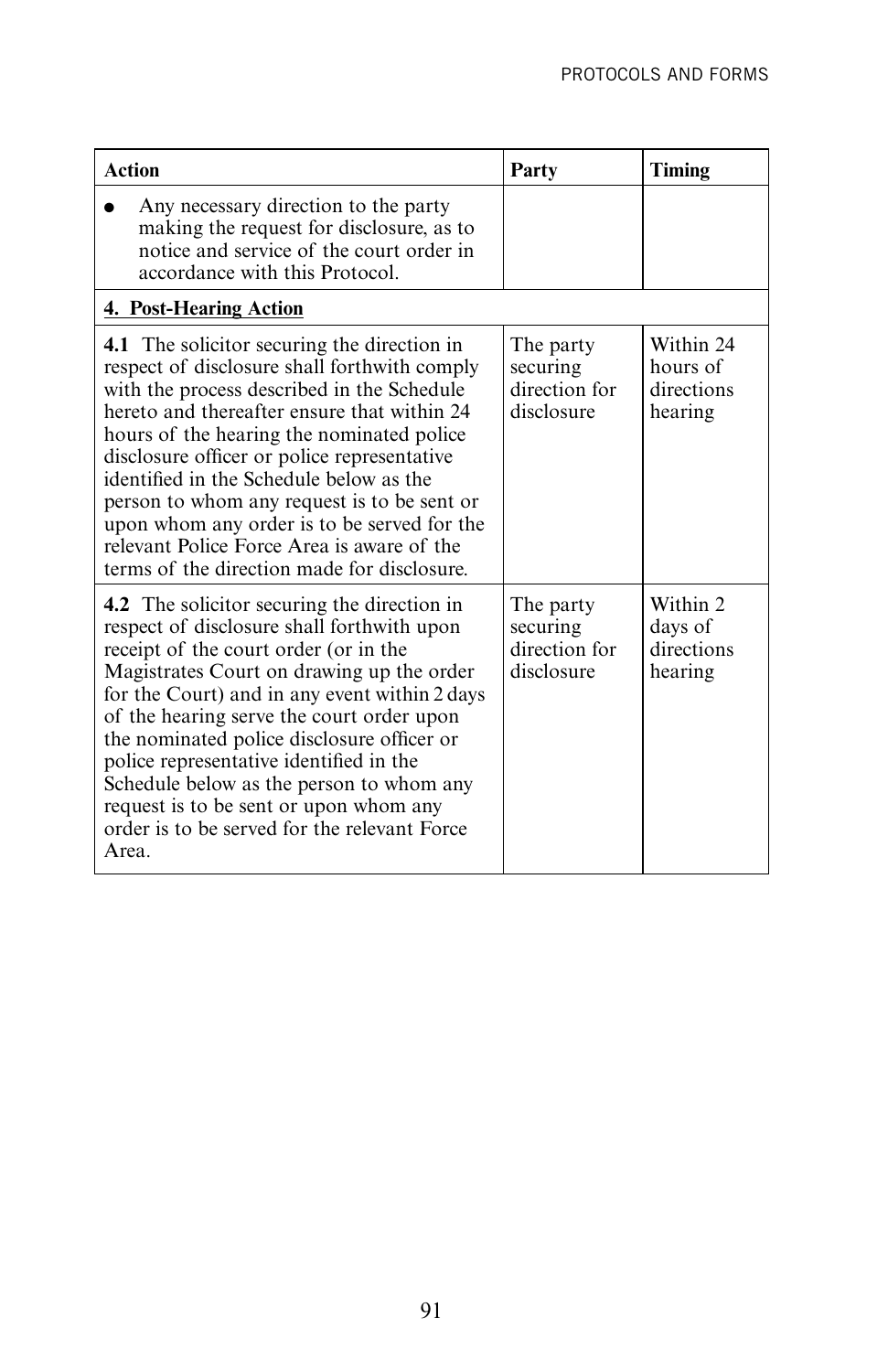#### **SCHEDULE TO PROTOCOL FOR DISCLOSURE OF POLICE EVIDENCE SERVICE OF REQUESTS & ORDERS**

ACPO Protocol requests should be sent to the named Protocol contact person in each Police Force Area. The identity of that person, and the details of the way in which the Protocol has been implemented in each Police Force, can be obtained from the central Domestic Abuse Coordinator for each local Police Force area. Contact details for each Police Force are available online (**www.police.uk/forces.htm**).

Following the relevant directions hearing the solicitors securing the direction for disclosure shall forthwith either:

- a) Obtain immediately from the court clerk a sealed copy of the order in the terms approved; or
- b) Attend at the court office with the approved order in the terms agreed (or, if attendance at the court office is not immediately practical send a copy by Fax) and arrange with the Family Section Manager (or such other representative of the court service as the Family Section Manager shall nominate) for the order to be drawn up and sealed immediately;
- c) In any event the order shall be made available to the party securing it to enable compliance with Protocol steps 4.1 and 4.2.

The address for service of any order can be obtained after consultation with the local Police Force, contact details for these being available online (**www.police.uk/forces.htm**).

## **ADDITIONAL INFORMATION**

Where the information or documents sought do not relate to child abuse investigations and material is held by another unit, the relevant contact person will pass the request form to the unit or units holding, or likely to hold, the information or documents requested and will supply the contact details of this unit to the requesting party. It is then for that unit and the requesting party to liaise cooperatively over disclosure of the material sought and all further correspondence or contact should pass between them.

#### Witness Summons if necessary

Any requesting party may, if necessary, use the witness summons procedure to seek disclosure of specific files or documents outside the remit of the local Domestic Abuse Unit. This is of particular relevance to historic allegations or investigations into serious crime (e.g. murder, neglect, drugs offences, firearms offences). In such cases the requesting party may look to either the local Domestic Abuse Officer or the central Domestic Abuse Coordinator to identify the appropriate police unit likely to have the material. It is then for the requesting party to liaise with that unit and only if necessary to obtain a witness summons directed to an officer of that unit to bring the relevant file to court where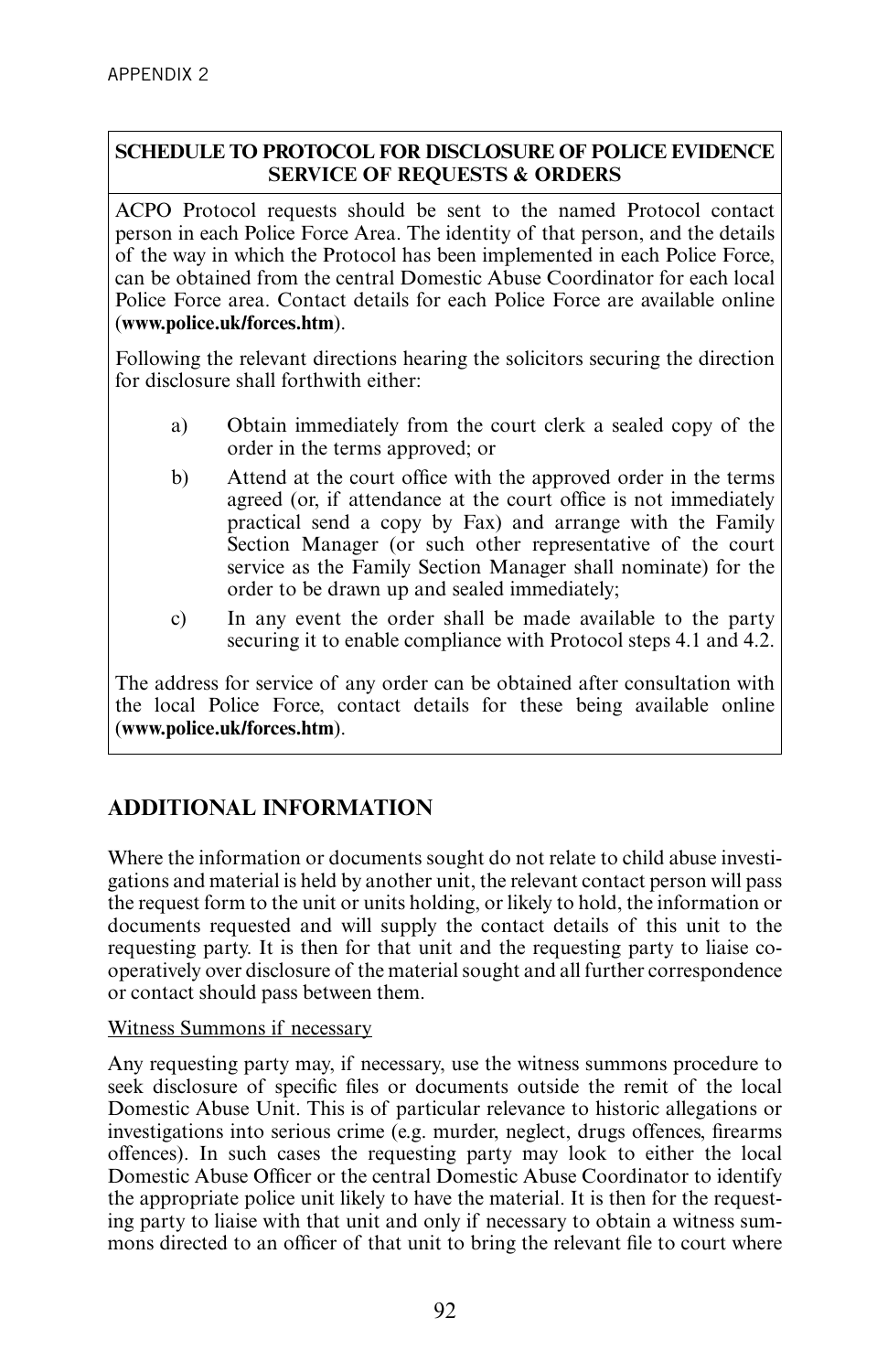disclosure of it or any of its contents can be ruled upon by the judge. Parties should avoid witness summonsing the Chief Officer since they will have no personal knowledge of the documents sought.

#### Proportionality

It is to be understood by all parties that the protocol should be used proportionately and is designed to facilitate only requests for items of evidence which the requesting party cannot, or cannot easily, obtain for itself, which only the police have and which are of central and not peripheral importance to the issues and incidents under consideration by the Family Court.

*The following annexures can be obtained in electronic format by accessing this guide online* (**www.family-justice-council.org.uk**)*.*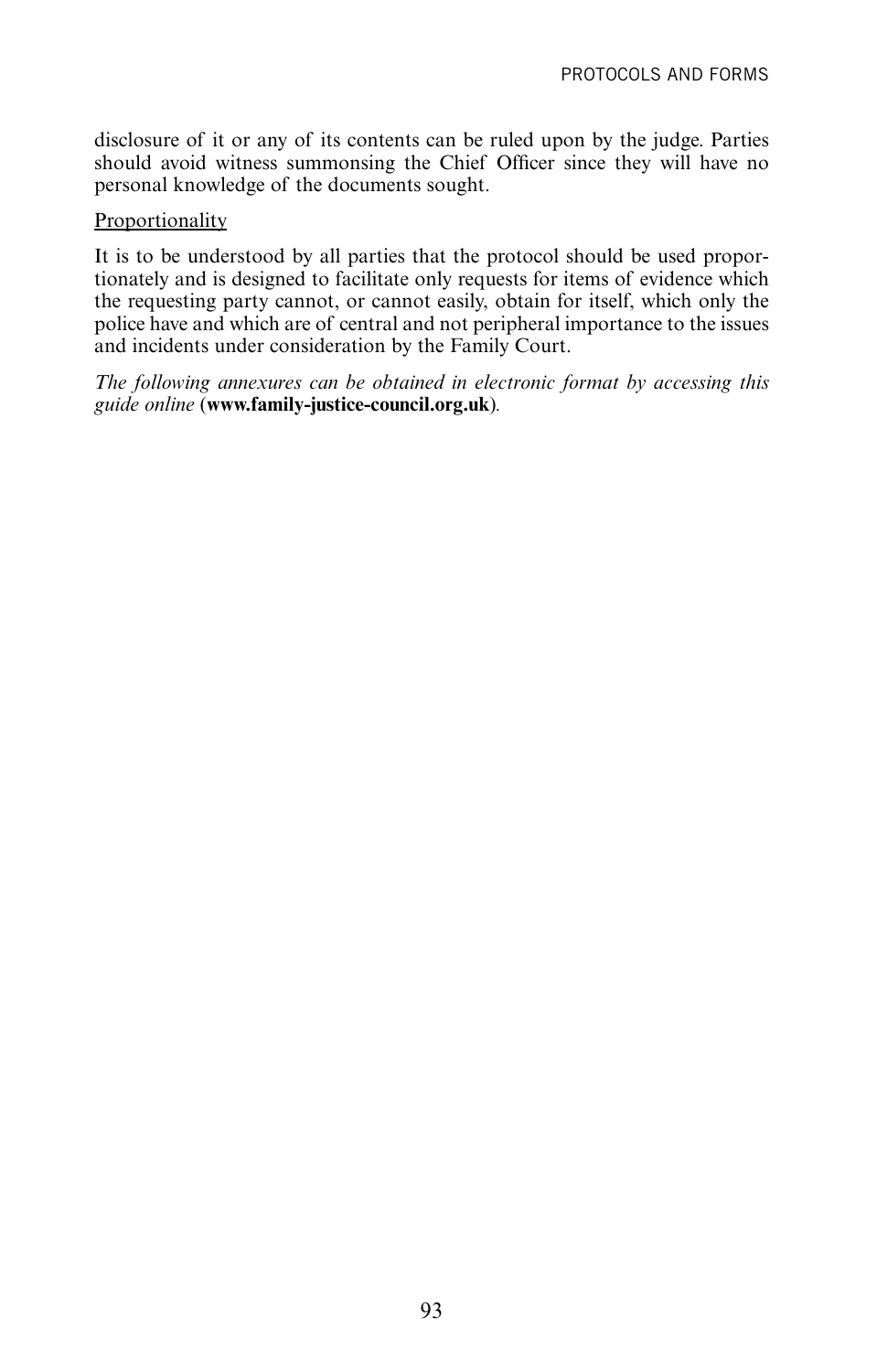# **VIDEO TAPED EVIDENCE OF A CHILD WITNESS CONFIDENTIALITY UNDERTAKING**

UPON { Solicitor }.......................................................................undertaking

- 1. To pay the reasonable costs incurred by the police in providing copies of the tapes referred to in the order ('tapes')
- 2. Not to cause or permit any further copies to be made of the tapes
- 3. To keep the tapes in a locked, secure container when not in use or in transit
- 4. To use his/her best endeavours to ensure that the tapes are kept within the personal custody of a single adult when in transit and not to deliver the tape to the Post Office or any commercial carrier
- 5. To release the tapes only to:
	- (1) Counsel instructed in the case
	- (2) any expert authorised by the court to prepare a report for use by the court
	- (3) any other person only with the leave of the court
- 6. To require any person to whom the tape is released to sign a form of undertaking in the same terms as this undertaking.
- 7. To use his/her best endeavours to obtain the return of the tapes to his/her personal possession within 28 days of its release to any person
- 8. To permit his/her client to view the tapes only at his/her professional premises and in his/her presence
- 9. To return the tapes to the police forthwith upon his/her ceasing to be instructed in this matter and in any event within 7 days of the final hearing of this matter
- 10. To keep a written record of the name of any person allowed access to the tapes and the date of such access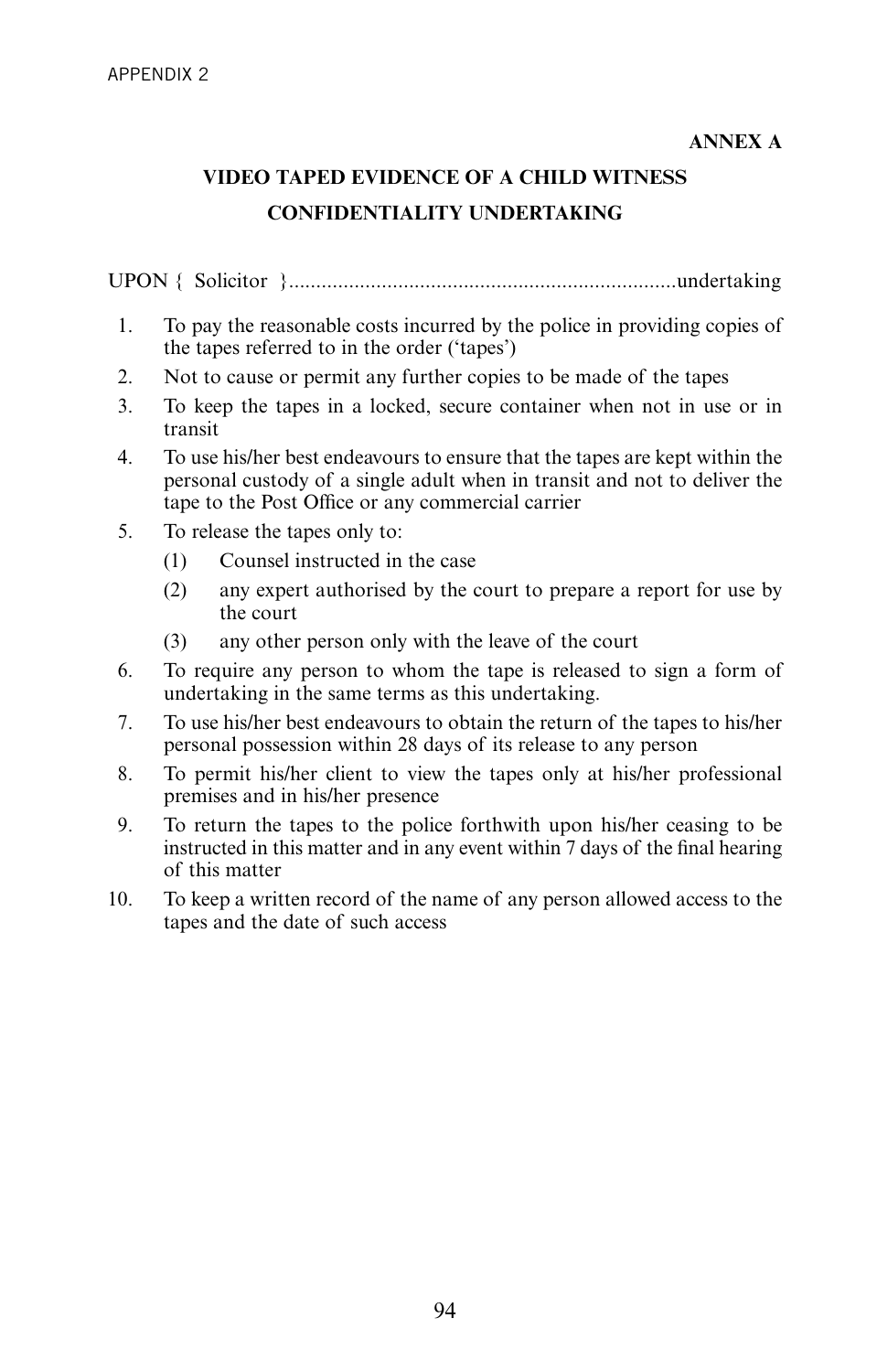**ANNEX B**

#### **STANDARD REQUEST FORM FOR DISCLOSURE OF POLICE INFORMATION**

[This form should be completed in accordance with the agreed protocol]

Police information will not be disclosed unless there are important considerations of public interest to justify departure from the general rule of confidentiality. These considerations include the protection of vulnerable members of society. The information below is provided on the strict understanding that such information is only for the use of the courts. It will be treated as confidential and will not be used for any other purpose.

#### **ADVANCE NOTICE OF REQUEST FOR INFORMATION**

#### **Person Requesting Information**

#### **Job Title**

[e.g., solicitor / social worker / Local Authority Disclosure Officer / Cafcass Officer]

#### **Contact Telephone Number**

...........................................................................................................................

Date of Request

#### **CASE PROCEEDING AT (if underway)**

**HIGH COURT / COUNTY / FAMILY PROCEEDINGS COURT** (delete as appropriate)

CASE NO

**The next hearing date in this case is listed for** ....................................................

*Advance notice of family proceedings and any request for [to indicate availability of] information should be made as soon as possible and at least 10 working days in advance of the relevant directions hearing date*

**Information is Required by [DATE]** ....................................................................

**Information should be received no later than 5 working days in advance of the hearing date**

**Purpose of the Information** *(delete as appropriate):*

Enquiries connected with Care Proceedings / Other Family Proceedings / Prospective Family Proceedings (please specify)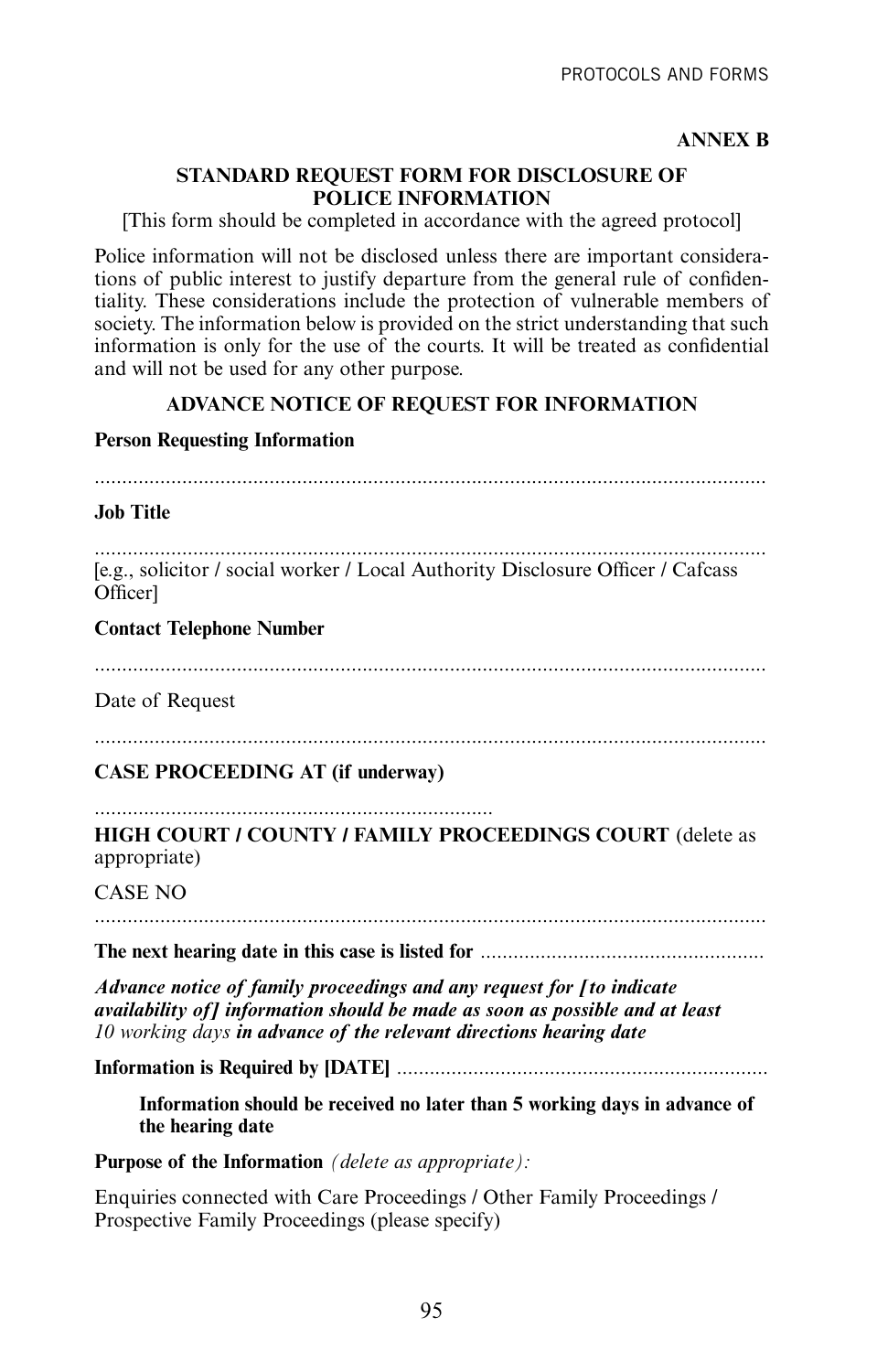$\overline{a}$ 

**Request for Disclosure of Material held by ................................. Constabulary/FSU/CPU**

 $\overline{\phantom{0}}$ 

**Information Requested about the following person(s):**

| NAME (ALLEGED PERPETRATOR (S)):                                                                                                                                                                                                                                                                                                       |                  | NAME OF OTHER PARTY/PARENT [if applicable]:          |
|---------------------------------------------------------------------------------------------------------------------------------------------------------------------------------------------------------------------------------------------------------------------------------------------------------------------------------------|------------------|------------------------------------------------------|
| DoB:                                                                                                                                                                                                                                                                                                                                  | DoB:             |                                                      |
| <b>ADDRESS:</b>                                                                                                                                                                                                                                                                                                                       | <b>ADDRESS:</b>  |                                                      |
| NAME(S) OF RELEVANT CHILD(REN) /<br>(ALLEGED VICTIM(S)):                                                                                                                                                                                                                                                                              | <b>DoB</b>       | <b>RELATIONSHIP TO</b><br><b>ALLEGED PERPETRATOR</b> |
|                                                                                                                                                                                                                                                                                                                                       |                  |                                                      |
| BRIEF DETAILS (INCLUDING DATE AND PLACE) OF THE CIRCUMSTANCES OF THE<br>INCIDENT(S) IN RESPECT OF WHICH FAMILY PROCEEDINGS ARE BEING TAKEN /<br><b>CONTEMPLATED</b>                                                                                                                                                                   |                  |                                                      |
| <b>CRIME REFERENCE NUMBER</b><br>(IF KNOWN):                                                                                                                                                                                                                                                                                          | (IF KNOWN):      | <b>NAME &amp; COLLAR NUMBER OF OFFICER(S)</b>        |
| BRIEF DETAILS (INCLUDING DATE AND PLACE) OF THE SPECIFIC INCIDENT(S)<br>UPON WHICH INFORMATION IS SOUGHT.                                                                                                                                                                                                                             |                  |                                                      |
| PLEASE SET OUT THE NATURE OF THE DOCUMENTS, RECORDS OR OTHER EVIDENTIAL<br>MATERIAL REQUESTED AND ITS RELEVANCE TO THE CIVIL/FAMILY PROCEEDINGS<br><b>NOTED ABOVE:</b> (List documents with as much particularity as possible eg father's interview,<br>mother's statement, sister's video interview, medical report of Dr Jones etc) |                  |                                                      |
| <b>DOCUMENT</b><br>1.<br>2.<br>$3.$ etc                                                                                                                                                                                                                                                                                               | <b>RELEVANCE</b> |                                                      |
| AN INDICATION OF THE PROPOSED DIRECTIONS FOR DISCLOSURE LIKELY TO BE<br>MADE (INCLUDING THE DATE BY WHICH ACTUAL DOCUMENTS WILL BE REQUIRED)<br>(list directions or attach draft order for directions)                                                                                                                                |                  |                                                      |
| THE LIKELY TIMETABLE OF LEGAL<br><b>AND SOCIAL WORK STEPS:</b>                                                                                                                                                                                                                                                                        |                  |                                                      |
| WHETHER AND IF SO WHAT DATE HAS BEEN FIXED FOR ANY FINAL HEARING/<br>FINDING OF FACT HEARING AND WHETHER THE OFFICER(S) INVOLVED IS LIKELY<br>TO BE REQUIRED TO GIVE EVIDENCE<br><b>FINAL / FINDING OF FACT HEARING</b><br><b>OFFICER(S) NOT REQUIRED / REQUIRED TO GIVE EVIDENCE {DELETE AS APPROPRIATE}</b>                         |                  |                                                      |
|                                                                                                                                                                                                                                                                                                                                       |                  |                                                      |
| <b>PRINT NAME</b>                                                                                                                                                                                                                                                                                                                     |                  |                                                      |
|                                                                                                                                                                                                                                                                                                                                       |                  |                                                      |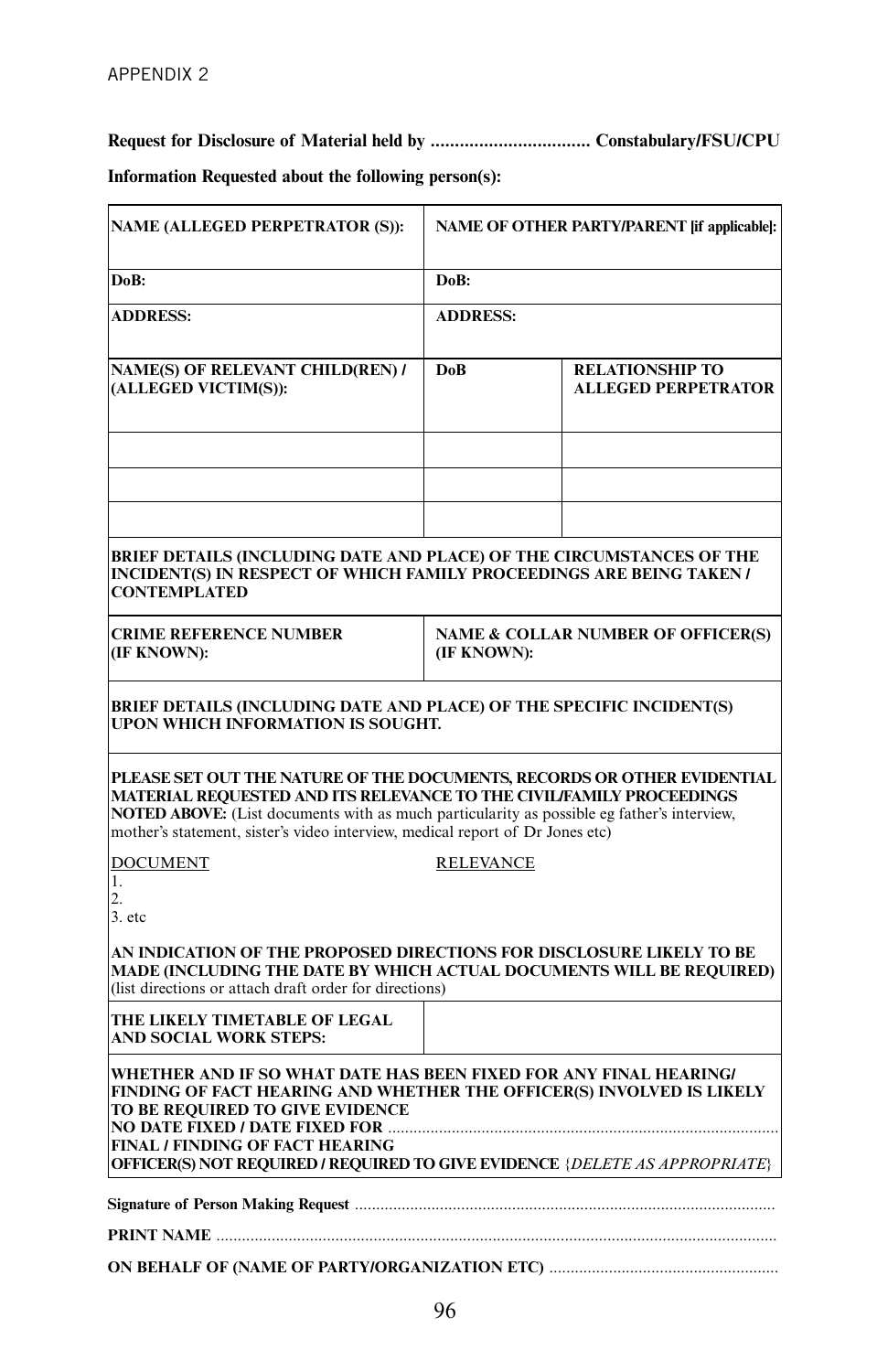## **ANNEX C**

### **STANDARD POLICE REPLY FORM**

| <b>CONSTABULARY / FSU / CPU</b> |
|---------------------------------|
|                                 |

**No Information Found** *(delete if not applicable)* 

| <b>NAME (ALLEGED</b><br><b>PERPETRATOR):</b>                              | [if applicable]: | NAME OF OTHER PARTY/PARENT                                     |
|---------------------------------------------------------------------------|------------------|----------------------------------------------------------------|
| DoB:                                                                      | DoB:             |                                                                |
| <b>ADDRESS:</b>                                                           | <b>ADDRESS:</b>  |                                                                |
| <b>NAME(S) OF RELEVANT</b><br><b>CHILD(REN) /</b><br>(ALLEGED VICTIM(S)): | <b>DoB</b>       | <b>RELATIONSHIP</b><br><b>TO ALLEGED</b><br><b>PERPETRATOR</b> |
|                                                                           |                  |                                                                |
|                                                                           |                  |                                                                |

| <b>CRIME REFERENCE NUMBER</b> | <b>NAME AND COLLAR NUMBER</b> |
|-------------------------------|-------------------------------|
| (IF KNOWN):                   | OF OFFICER/S (IF KNOWN):      |

#### **THE NATURE OF THE DOCUMENTS, RECORDS OR OTHER EVIDENTIAL MATERIAL REQUESTED WHICH IS AVAILABLE FOR DISCLOSURE NOW: –**

*(LIST DOCUMENTS etc)* 

**POLICE DOCUMENTS REQUESTED WHICH CANNOT CURRENTLY BE DISCLOSED**

| <b>DOCUMENT</b>                                       | <b>WHEN Disclosure</b> | <b>COMMENT / REASON</b>   |
|-------------------------------------------------------|------------------------|---------------------------|
| [delete as appropriate]                               | <b>Could Be Made</b>   | <b>FOR NOT DISCLOSING</b> |
| <b>STATEMENTS – list of</b><br>prosecution statements |                        |                           |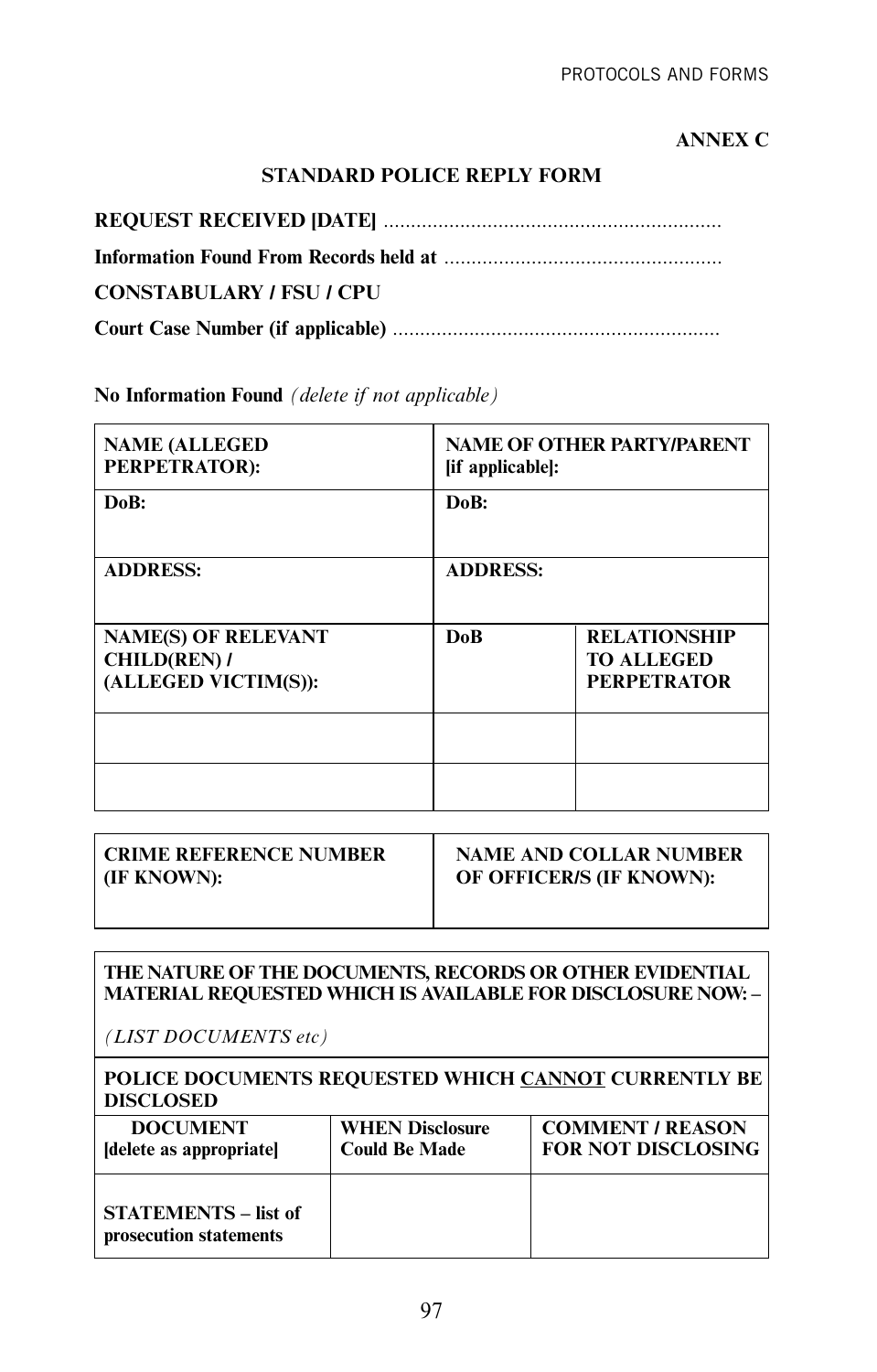| <b>INTERVIEWS</b> – with suspect under<br><b>Police &amp; Criminal Evidence Act</b><br>1984 (list & date)<br>(where applicable) |  |
|---------------------------------------------------------------------------------------------------------------------------------|--|
| ABE Video Interviews (list & date)<br>(where applicable)                                                                        |  |
| <b>MEDICAL REPORTS</b><br>(where applicable)                                                                                    |  |
| <b>MISCELLANEOUS / OTHER</b><br>documents - eg CRIS/CRIME<br>reports etc<br>(where applicable)                                  |  |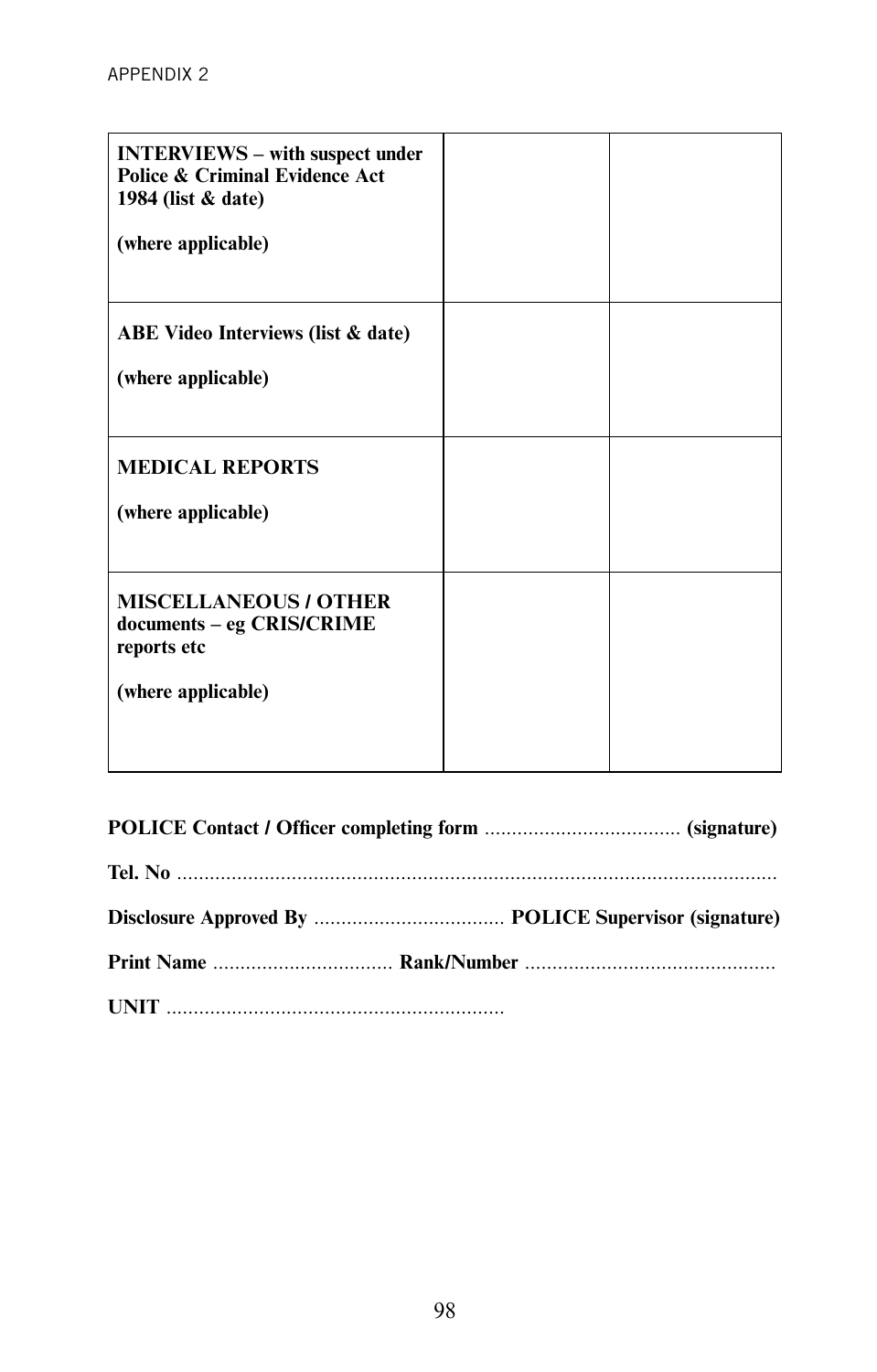## **ANNEX D**

# **Standard Variable Directions relating to Police Disclosure**

|                             | DD: Disclosure of Court Documents and by Other Agencies                                                                                                                                                                                                                                                                                                                                                                                                                                                                                                                                      |
|-----------------------------|----------------------------------------------------------------------------------------------------------------------------------------------------------------------------------------------------------------------------------------------------------------------------------------------------------------------------------------------------------------------------------------------------------------------------------------------------------------------------------------------------------------------------------------------------------------------------------------------|
| D <sub>D</sub> 1            | Criminal proceedings concluded against a party                                                                                                                                                                                                                                                                                                                                                                                                                                                                                                                                               |
|                             | The solicitors for the <i>(identify party)</i> shall file and serve by <i>(time/date)</i><br>copies of the (identify documents e.g. indictments/witness statements/<br>any written basis of plea placed before the court/pre-sentence report( $s$ )<br>prepared by the National Probation Serviceland other reports before the<br>court/transcript of the judge's sentencing remarks) in relation to the<br>proceedings in the Crown Court (include Calendar Number) in<br>respect of which he/she was sentenced on the (insert date) (together<br>with any record of previous convictions). |
| D <sub>D</sub> <sub>2</sub> | Criminal proceedings against a non party                                                                                                                                                                                                                                                                                                                                                                                                                                                                                                                                                     |
|                             | The Chief Constable of (identify police force) is requested to<br>disclose forthwith (or state time limit) to (identify local authority):-                                                                                                                                                                                                                                                                                                                                                                                                                                                   |
|                             | Copies of witness statements/records of interview/charge sheet/<br>(a)<br>other relating to the prosecution of (identify relevant person)<br>pursuant to the complaint made by the (identify relevant personl<br><i>party</i> ) arising out of the incident ( <i>specify incident and date(s)</i> );<br>and                                                                                                                                                                                                                                                                                  |
|                             | Copies of records of all/any-recorded complaints of incidents<br>(b)<br>of domestic violence between (identify persons or parties<br>concerned).                                                                                                                                                                                                                                                                                                                                                                                                                                             |
| DD <sub>3</sub>             | Liberty to apply                                                                                                                                                                                                                                                                                                                                                                                                                                                                                                                                                                             |
|                             | Liberty to apply on not less than 48 hours notice is given to the Chief<br>Constable in the event of any objection being raised to disclosure of the<br>information required by paragraph (insert paragraph number).                                                                                                                                                                                                                                                                                                                                                                         |
| D <sub>D</sub> <sub>4</sub> | Ongoing criminal investigation                                                                                                                                                                                                                                                                                                                                                                                                                                                                                                                                                               |
|                             | The Chief Constable of (identify police force) is requested to disclose<br>to the local authority by (time/date) all statements/ entries in pocket<br>notebooks/ transcripts of interviews/ photographs/ and other material<br>(specify) in the possession of the police relating to the investigation<br>concerning the injuries sustained by <i>(identity of child)</i> with liberty<br>to the Chief Constable to apply to vary this order on not less than<br>48 hours notice (or specify).                                                                                               |
| D <sub>D</sub> 5            | Disclosure of court documents to the police                                                                                                                                                                                                                                                                                                                                                                                                                                                                                                                                                  |
|                             | Permission is given to the local authority to disclose forthwith copies<br>of the statements/reports of the (Identify parties/persons) to (identify<br>police force).                                                                                                                                                                                                                                                                                                                                                                                                                        |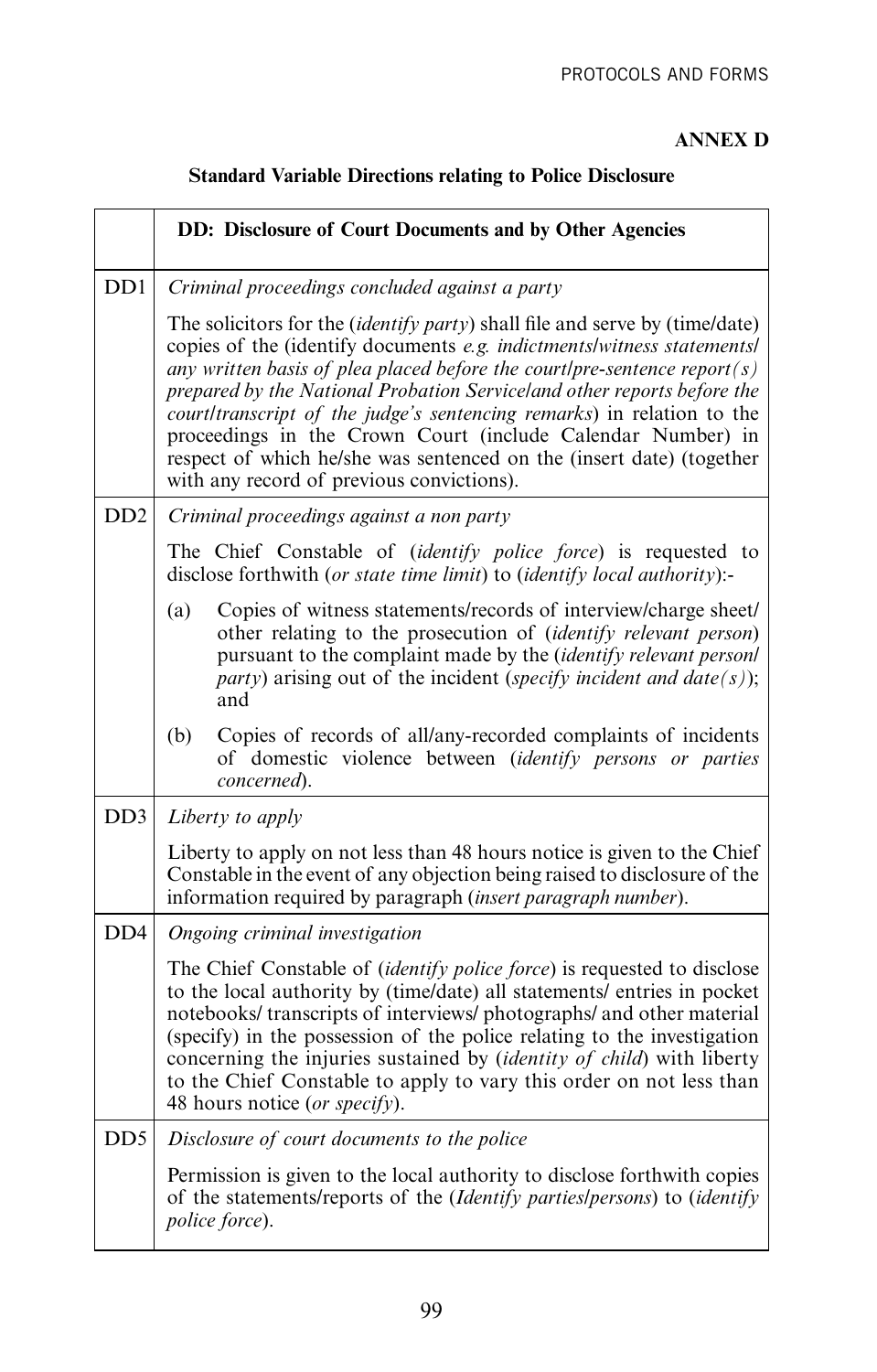| DD <sub>6</sub> | Service of order on the police                                                                                                                                                                                                                                                                                                                                                                                                                                                                                                                                                                                                                                    |
|-----------------|-------------------------------------------------------------------------------------------------------------------------------------------------------------------------------------------------------------------------------------------------------------------------------------------------------------------------------------------------------------------------------------------------------------------------------------------------------------------------------------------------------------------------------------------------------------------------------------------------------------------------------------------------------------------|
|                 | The local authority/children's solicitor/other shall serve a copy of this<br>order on the Chief Constable of (identify police force) forthwith                                                                                                                                                                                                                                                                                                                                                                                                                                                                                                                    |
| DD7 I           | Service of disclosed police records - domestic violence                                                                                                                                                                                                                                                                                                                                                                                                                                                                                                                                                                                                           |
|                 | The local authority shall file and serve by (time/date) copies of docu-<br>ments and records relating to complaints to the police of incidents of<br>domestic violence <i>(identify persons/parties)</i> upon receipt of the same<br>from the Chief Constable                                                                                                                                                                                                                                                                                                                                                                                                     |
| DD8.            | Domestic violence incident records                                                                                                                                                                                                                                                                                                                                                                                                                                                                                                                                                                                                                                |
|                 | The Chief Constable of <i><name force=""></name></i> is requested to disclose to the<br>$\langle$ <i>Party</i> $>$ by 4pm on $\langle$ <i>Date</i> $>$ all records, FWINs or other relevant<br>information in the possession of the police relating to all attendances<br>made in respect of complaints relating to incidents of domestic<br>violence at the addresses occupied by <name persons=""> namely<br/><addresses> between <date> and <date>. Permission is granted to<br/>the Chief Constable to apply to vary this order on application to<br/>&lt;<i>Case Management Judge</i>&gt; on not less than 48 hours notice.</date></date></addresses></name> |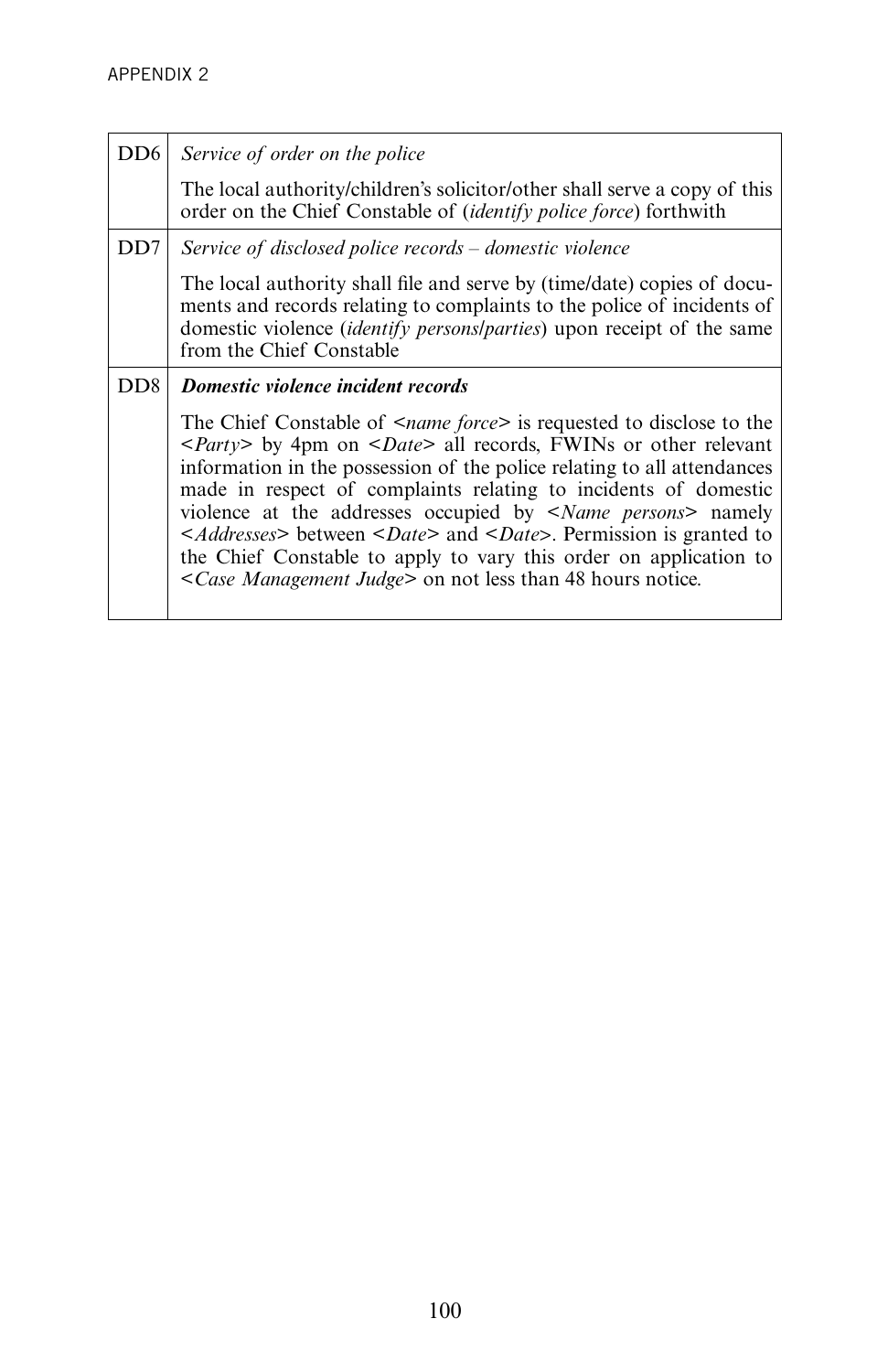## **A SAMPLE PROTOCOL BETWEEN THE CROWN PROSECUTION SERVICE, POLICE AND LOCAL AUTHORITIES IN THE EXCHANGE OF INFORMATION IN THE INVESTIGATION AND PROSECUTION OF CHILD ABUSE CASES**

#### **1. PARTIES**

The parties to this protocol are the [*name of the Local Authority*], [*name of Police Force*] and the Crown Prosecution Service.

#### **2. AIM**

The aim of this protocol is to provide an agreed framework between the parties for the sharing and exchange of relevant information in child protection enquiries for the purposes of criminal prosecutions in [*specify Area*].

#### **3. OBJECTIVES**

The objectives of this protocol are:

- To provide guidance in obtaining and sharing information between the Parties in order to protect the welfare of children by investigating and prosecuting offenders through the criminal justice system;
- To provide guidance that enables the Parties to apply a consistent approach to information sharing locally; and
- To foster a greater understanding between the Parties of their respective roles within the criminal justice system.

#### **4. INTRODUCTION**

- **4.1** Good practice calls for effective co-operation between the parties; working in the best interests of the child; and careful exercise of professional judgment based on thorough assessment and analysis of relevant information. This protocol is addressed to those who work in the investigation and prosecution of offenders in relation to child abuse cases.
- **4.2** The Parties recognise the fundamental importance of inter-agency working in combating child abuse. The Parties are committed to share information and intelligence between them where this is necessary to protect children as set out in the document entitled *Working Together to Safeguard Children.*
- **4.3** This protocol recognises:
	- (a) Social Services and Education departments of Local Authorities will always seek to act in the best interests of the children with whom they are involved; and
	- (b) The Police and the Crown Prosecution Service are bound by a duty to protect the confidentiality of material held by Local Authorities (dealing with the appropriate Social Services or Education department) and will not disclose to third parties, except with the leave of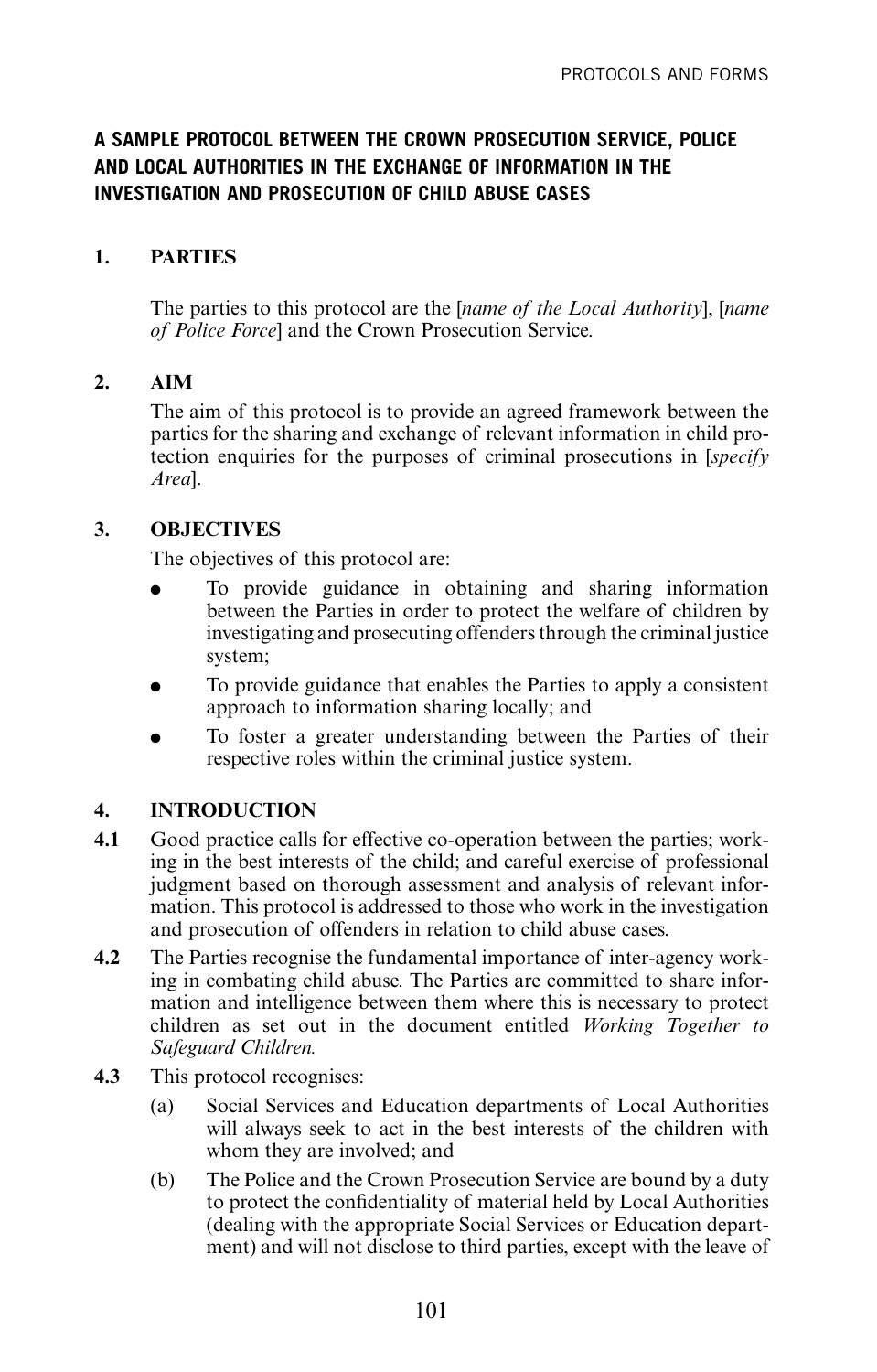the court, or with the consent of the Local Authority, any material obtained directly or indirectly as a result of having access to material held by Local Authorities.

#### **5. THE LEGAL FRAMEWORK**

The duties of the Parties are set out in Annex A. The legal framework at Annex A, sets out the legal obligations, on which this protocol is based, of the Parties in relation to exchanging and sharing of information.

#### **6. PROCEDURE**

- **6.1** As soon as the Police investigating a suspected crime believe material exists within the Social Services and Education files which may be relevant to the investigation, they will notify the Local Authority by means of a written notice.
- **6.2** The Police will appoint, as appropriate, a suitably trained disclosure officer who will carry out the examination of relevant material on Social Services and Education files held by the Local Authority and whose task it will be to liaise with the Local Authority.
- **6.3** The written notice used by the police disclosure officer will include: (see attached draft letter at Annex B)
	- The identity and contact details of the police disclosure officer;
	- The identity and contact details of the officer in the case;
	- A summary of the case and the details of the offences being investigated;
	- A statement of the relevant information which is sought from the records in order to pursue all reasonable lines of enquiry, and why that information is thought likely to be relevant to the investigation;
	- A statement of how failure to disclose relevant information would prejudice or delay the investigation.
- **6.4** Upon receipt of a request from the Police under 6.3, the Local Authority will appoint a suitably trained disclosure officer from the legal department who will liaise with the Police disclosure officer throughout the enquiry. The Local Authority disclosure officer will identify and collate relevant material from the Social Services/Education files which it is necessary to disclose for the purposes of the police investigation, in the light of the information provided by the Police in 6.3 above.\* The review by the police will usually take place on Local Authority premises but may be elsewhere by agreement between the disclosure officers.

<sup>\*</sup> At this stage, the local authority will disclose to the police information that is relevant for the purposes of the police investigation. This does not mean that the local authority, by so doing, is agreeing that the information disclosed to the police should in due course be disclosed to the defence. Such disclosure will be decided either by agreement between the local authority and the CPS or in default of such an agreement, an order of the court made under the CPIA.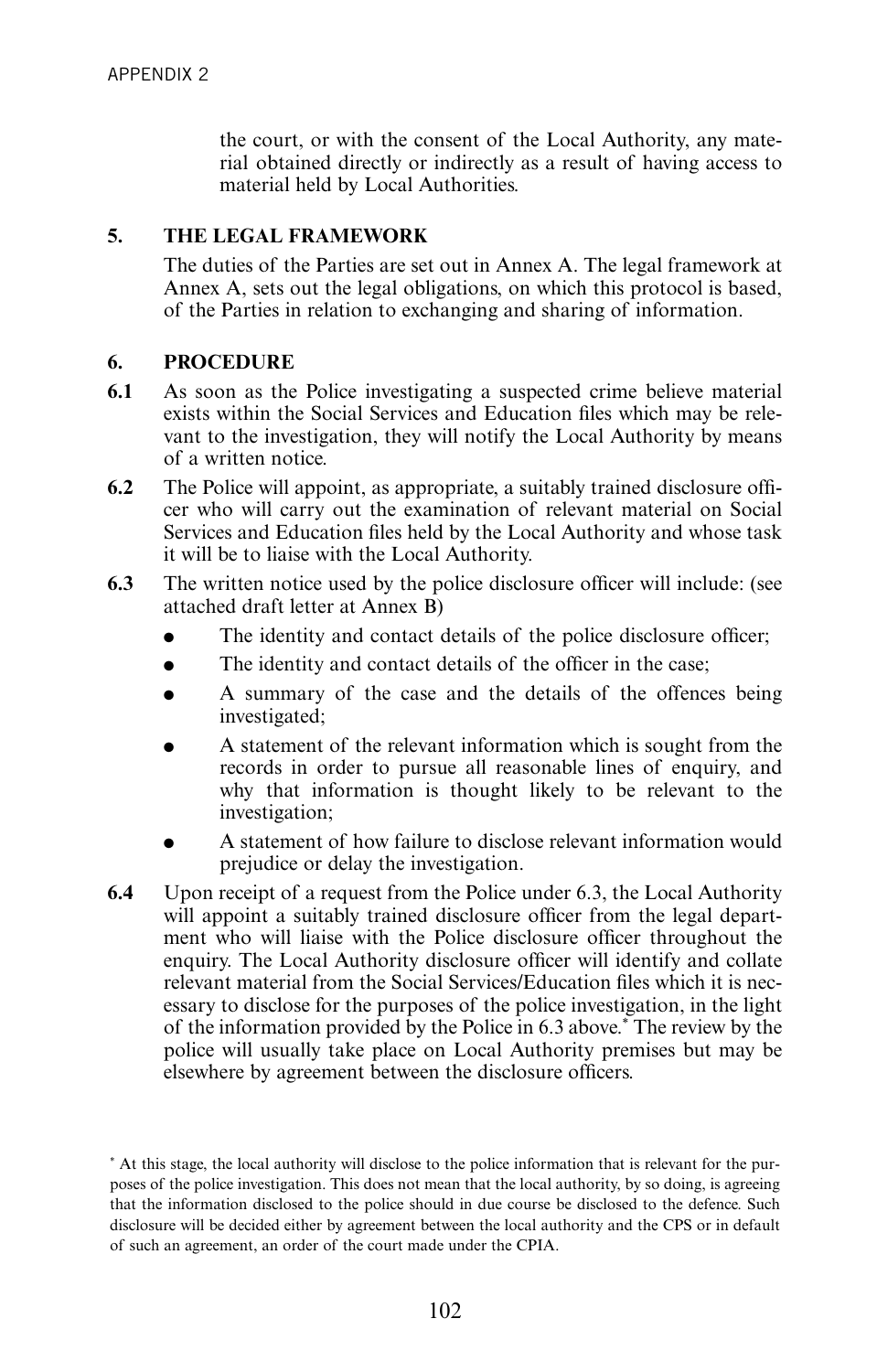- **6.5** The Local Authority will ensure that documents filed in family court proceedings are not included in the files to be seen by the police and/or Crown Prosecution Service. Where there are documents filed in family court proceedings, the Local Authority will provide a list of that material without describing what it is, in order for the police, if appropriate, to apply to the Family Court for disclosure.
- **6.6** The Local Authority will not reveal to the police relevant medical reports or other medical information without the consent of the author of that material. Where there is such material, the Local Authority will seek consent from the author to reveal it to the police. Where consent is refused, the Local Authority will inform the police that the material exists. The police and the Crown Prosecution Service may seek consent from the author of the material and/or apply for a witness summons to obtain the material.
- **6.7** When the Local Authority voluntarily discloses material to the defence they will reveal it to the police and/or Crown Prosecution Service. In addition, when the defence request material from the Local Authority under the Data Protection Act 1998, the Local Authority will notify the police and/or Crown Prosecution Service of the fact of that request.
- **6.8** The Police disclosure officer will be given priority to review the material following the agreed [see above] working day period. If there are difficulties in complying with the agreed timescale or if the material is ready for review more quickly, the Local Authority disclosure officer will notify the Police disclosure officer immediately.
- **6.9** Where the Police review the material, the Local Authority will accept that the Police may take notes or copies of the material as appropriate, as they require for the purposes of their investigation. The Police will accept that any material they read and any notes or copies they take are to be regarded as sensitive material which is subject to public interest immunity.
- **6.10** Any material identified by the Police disclosure officer during the review as being relevant to the issues in any criminal proceedings which may undermine the prosecution case or may reasonably assist any apparent defence case, must be brought to the attention of the Local Authority disclosure officer with a view to the Police disclosure officer obtaining a copy of the relevant documents. Any copy documents provided by the Local Authority to the Police will be treated as sensitive material which is subject to public interest immunity.
- **6.11** When the Police submit a full file to the Crown Prosecution Service, including all correspondence between the Police and the Local Authority, the Police disclosure officer will identify all unused material on the appropriate (MG) forms and in particular material that is viewed and obtained from the Local Authority. It will be the duty of the Police disclosure officer to identify any material which might undermine the prosecution case or might reasonably assist the defence case.
- **6.12** In the event of further relevant material coming into the possession of the Social Services and Education departments, the Local Authority disclosure officer will disclose to the Police disclosure officer that material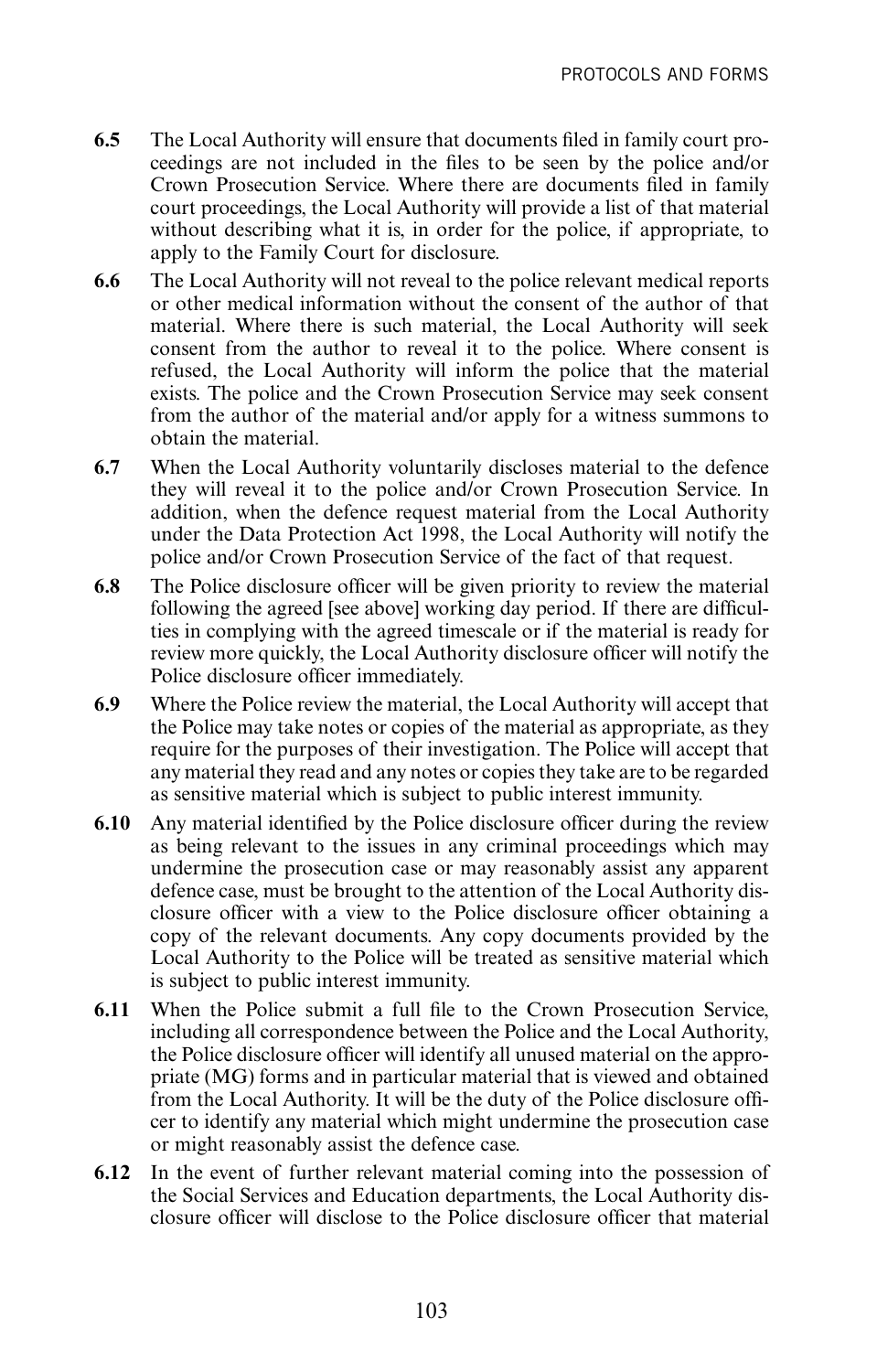and will provide a continuous opportunity to review and take copies of that material. Further, it is accepted by the Local Authority that as an enquiry develops, the material may have to be re-visited.

- **6.13** On receipt of the full file the Crown Prosecution Service will review the unused material in accordance with its statutory duties under the Criminal Procedure and Investigations Act (CPIA) 1996.
- **6.14** The Crown Prosecution Service shall treat all material disclosed by the local Authority as sensitive material.
- **6.15** Where any Local Authority material reviewed by the Crown Prosecution Service falls within the statutory disclosure tests under the CPIA, the Crown Prosecution Service shall write to the Local Authority disclosure officer, within [ ]\* days of review, setting out the reasons why the material falls to be disclosed and informing them of that decision. Within [ ]\* days of receipt of that notification, the Local Authority disclosure officer shall be given an opportunity to make any representations in writing to the Crown Prosecution Service on the issues of disclosure.
- **6.16** The Crown Prosecution Service will not disclose any material to the defence unless by agreement with the Local Authority or by order of the court following a public interest immunity application.
- **6.17** If the Local Authority agrees with the Crown Prosecution Service to disclose material identified by the Crown Prosecution Service which falls within the statutory disclosure tests under the CPIA, the Crown Prosecution Service will disclose the material to the defence.
- **6.18** If the Local Authority asserts public interest immunity and objects to disclosure, to the defence, of any material identified by the Crown Prosecution Service which falls within the statutory disclosure tests under the CPIA, the Crown Prosecution Service will make a public interest immunity application to the court as soon as reasonably practical. The Crown Prosecution Service will notify the Local Authority of the date and venue of the public interest immunity application and inform the Local Authority of their rights to make representations to the court under the Crown Court (Criminal Procedure and Investigations Act 1996) (Disclosure) Rules 1997 and the Magistrates' Court (Criminal Procedure and Investigations Act 1996) (Disclosure) Rules 1997.
- **6.19** Following receipt of a defence statement, the Police disclosure officer will send a copy of the defence statement to the Local Authority disclosure officer.
- **6.20** The Local Authority disclosure officer will reconsider the relevance of the material held by the Local Authority in the light of the defence statement. Where the Local Authority identify further material to be revealed, the Local Authority disclosure officer will notify the Police disclosure officer of that material.
- **6.21** The Police disclosure officer will review that material held by the Local Authority and any material previously revealed to the Police for the purposes of carrying out secondary disclosure. The Local Authority disclo-

<sup>\*</sup> To be agreed between local signatories.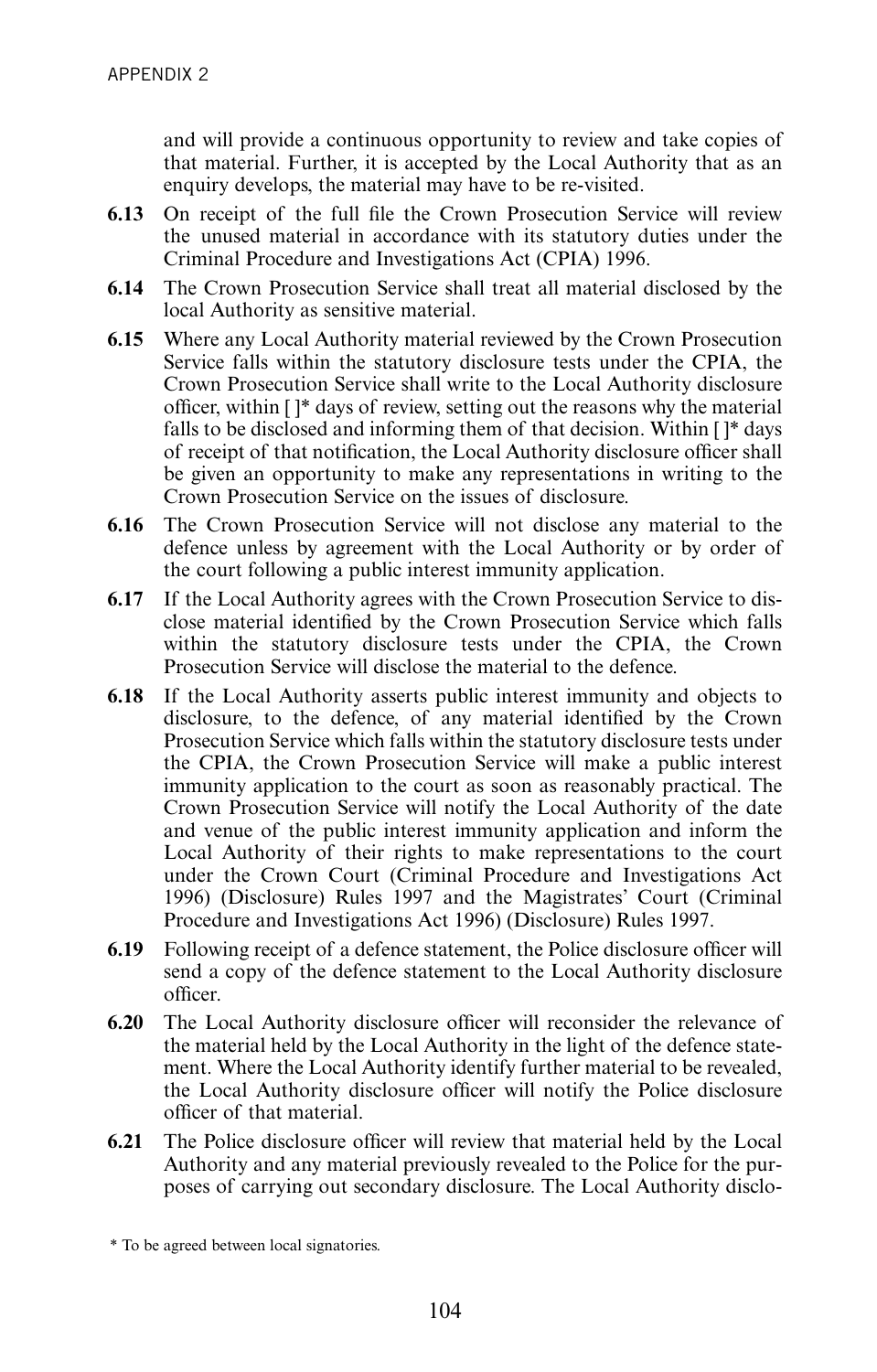sure officer will arrange for the material to be available for further review by the Police disclosure officer within [ ]\* working days of receiving a written request. The Local Authority disclosure officer will retain a copy of the defence statement.

- **6.22** In the event of the defence making an application under section 8 of the CPIA for further disclosure of material held by the Local Authority and already considered by the Police and/or the Crown Prosecution Service in the criminal proceedings, the Crown Prosecution Service will liaise with the Police and Local Authority disclosure officers prior to the hearing of the application.
- **6.23** Where the defence apply for a witness summons against the Local Authority for disclosure of material not in the possession of the Police or the Crown Prosecution Service, the Local Authority will inform the Police disclosure officer and the Crown Prosecution Service of the time and place of the hearing of the witness summons and the nature and grounds of such an application.
- **6.24** The Prosecutor has a duty to keep under continuing review the question of whether there is any unused material, which might undermine the prosecution case or might reasonably assist the defence case. The Parties recognise that they may need to review the material again if other issues become relevant during the course of the criminal proceedings.
- **6.25** In the event that there are no criminal proceedings, or the proceedings are discharged, or the accused is acquitted, the police and/or Crown Prosecution Service will return all material in their possession belonging to the Local Authority.

#### **7. SCHOOLS AND OTHER ORGANISATIONS INVOLVED IN THE CARE OF CHILDREN**

- **7.1** Where the Police investigating a suspected crime believe material exists with Schools the Police should contact the Local Authority to identify the status of the school. Where the Local Authority identifies the school as an Independent School, it should inform the police, so that the police may approach the school directly to obtain the material.
- **7.2** The Parties to this protocol would encourage other organisations that are involved in the care of children, to follow the provisions laid down in this protocol in the sharing of information with the Police and Crown Prosecution Service in criminal proceedings.

#### **8. MISCELLANEOUS PROVISIONS**

**8.1** In some cases to which this protocol applies a child concerned may be (or have been) the subject of court proceedings in the family jurisdiction. Nothing in this protocol authorises the disclosure of any document filed with the court in such proceedings or any information relating to them. This applies whether the proceedings are concluded or still pending. If material is identified that falls into this category then leave must be

<sup>\*</sup> To be agreed between local signatories.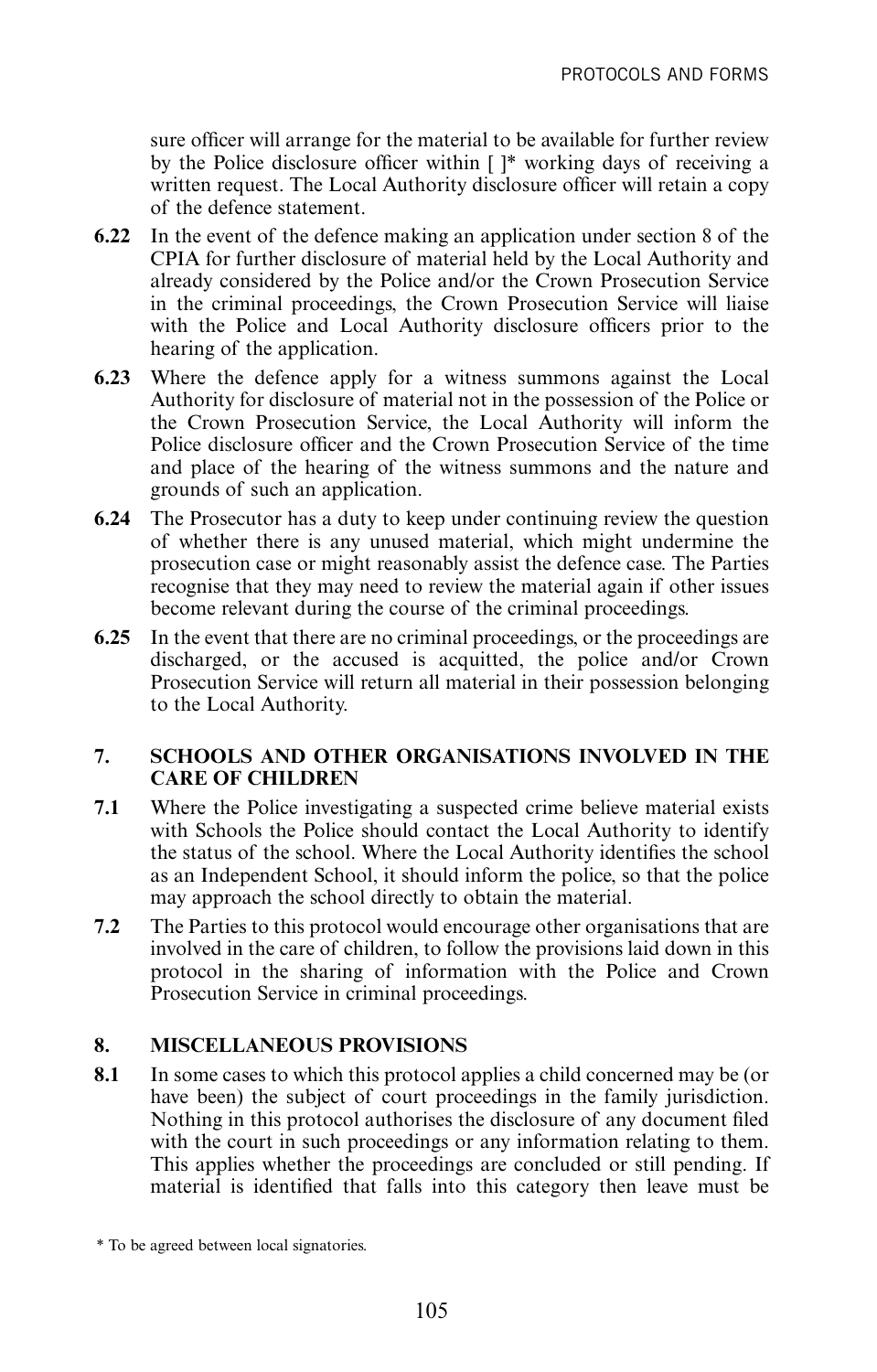obtained from the court in which the family proceedings are being (or were) conducted.

- **8.2** This draft protocol does not diminish the existing legal rights of the Parties. Specifically, it will not operate to restrict the right of any Party to claim public interest immunity in connection with any material which has come within the ambit of the police investigation.
- **8.3** All signatories to this protocol accept that the protocol is entered into in good faith and on that basis all signatories will use their best endeavours to comply with their terms and the spirit of the protocol.
- **8.4** Effect should be given to this protocol locally by a suitable service level agreement between the Parties, and any other organisation that the Parties think appropriate.
- **8.5** Any disagreement over the workings of this protocol or local arrangements will be referred to the agreed level of management for early and informal resolution, wherever possible.
- **8.6** The Parties will at an agreed interval, monitor the workings of this protocol and any local agreement with a view to improving the efficiency and the well being of local professional working arrangements.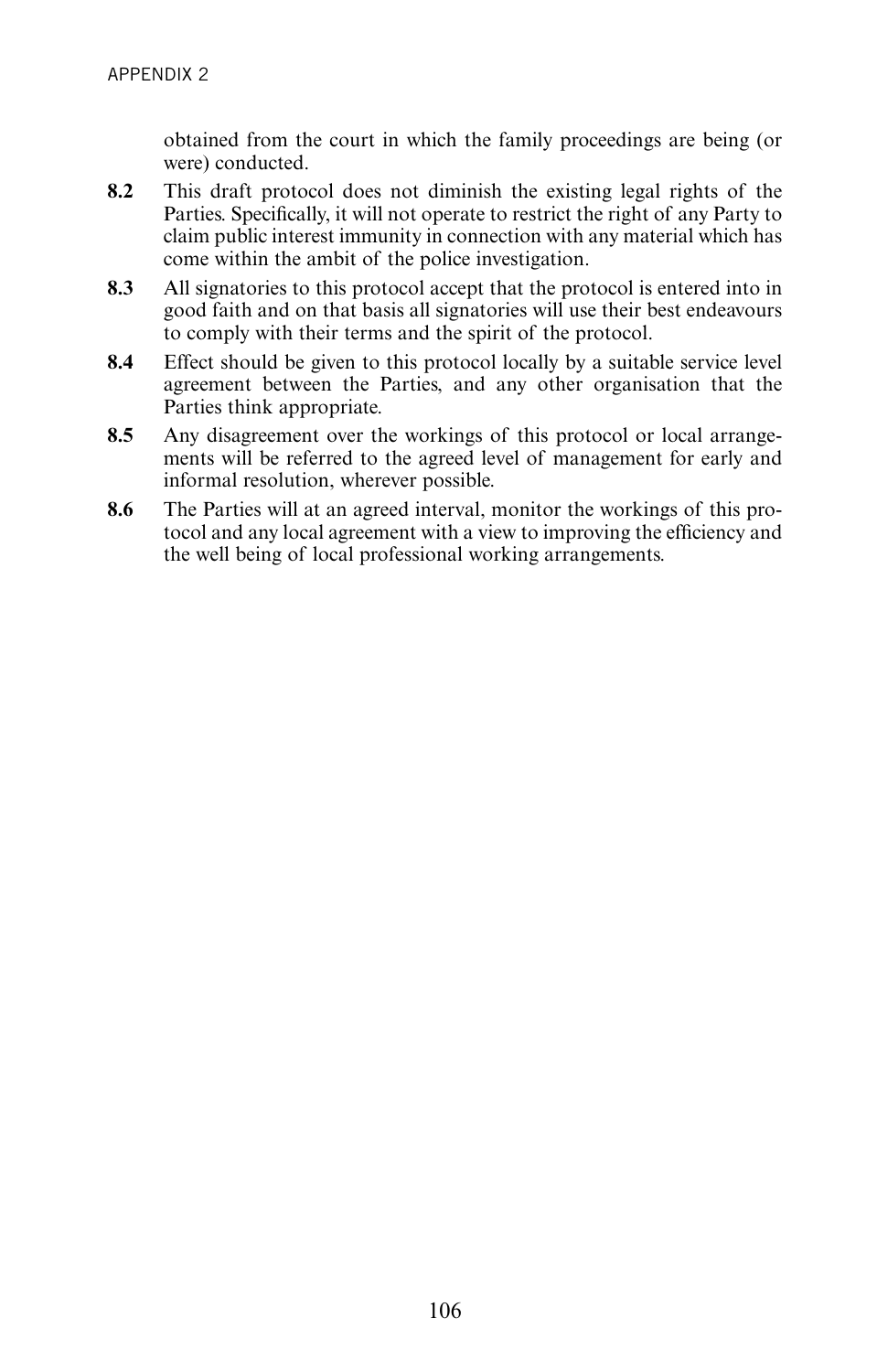#### **ANNEX A LEGAL FRAMEWORK**

#### **INTRODUCTION**

**1.** Professionals can only work together effectively to protect children if there is an exchange of relevant information between them. This has been recognised by the courts. In *Re G (a minor)* [1996] 2 AER 65 Butler-Sloss LJ said:

'The consequences of inter-agency co-operation is that there has to be a free exchange of information between social workers and police officers together engaged in an investigation . . . The information obtained by social workers in the course of their duties is however confidential and covered by the umbrella of public interest immunity . . . It can however be disclosed to fellow members of the child protection team engaged in the investigation of possible abuse of the child concerned'.

**2.** Any disclosure of personal information to others must always have regard to both common law and statute law. This framework sets out the legal position of the local authority, police and the Crown Prosecution Service in relation to exchanging and sharing of information.

#### **THE COMMON LAW OF CONFIDENTIALITY**

- **3.** Personal information about children and families held by the agencies is subject to the legal duty of confidence, and should not normally be disclosed without the consent of the subject. The law permits the disclosure of confidential information where a countervailing public interest can be identified. Such a public interest might relate to the proper administration of justice and to the prevention of wrongdoing. The court in *R v Chief Constable of North Wales Police, ex parte Thorpe* [1996] QB 396 Lord Bingham CJ considered that where a public body acquires information relating to a member of the public which is not generally available and is potentially damaging, the body ought not to disclose such information save for the purpose of and to the extent necessary for performance of its public duty or enabling some other public body to perform its public duty.
- **4.** There is a public interest in the prevention and detection of crime and in the apprehension or prosecution of offenders. Both domestic case law and the Data Protection Act 1998 recognise that it may be necessary for a local social services authority or education authority to disclose confidential material in its possession to the police for the purposes of a police investigation or criminal proceedings. The material to be disclosed must be both relevant and necessary for the purposes of the police investigation.
- **5.** The information the Parties to this protocol possess will have usually come to the local authority from the individual him/herself and a range of other sources. There is no publication to any member of the public. The purpose of disclosure is to facilitate the more effective administration of justice, either by providing further evidence of criminal conduct or by revealing the hopelessness of cases that might otherwise have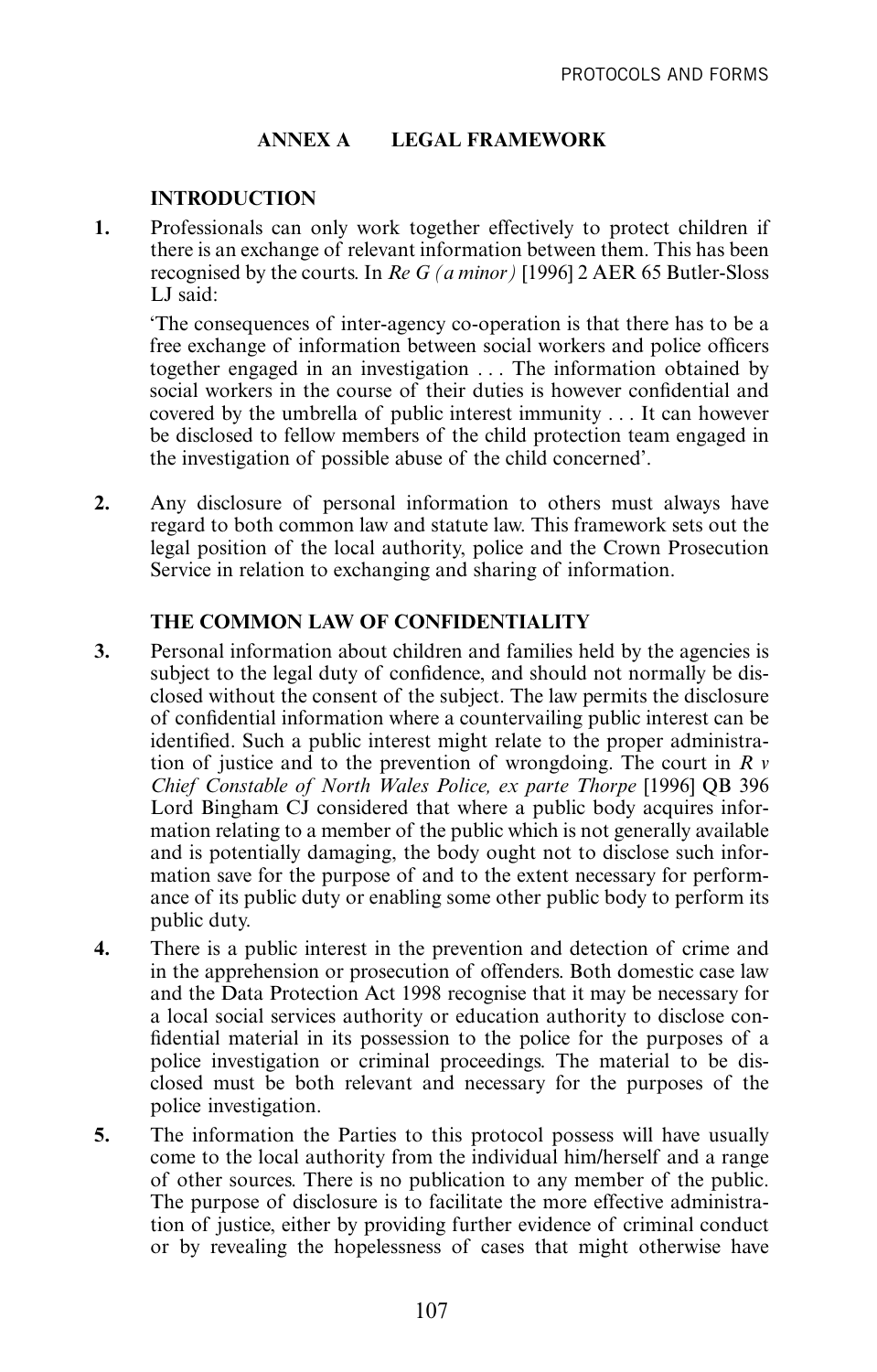reached the trial stage. Therefore, disclosure of material between the Parties to this protocol is permitted both by the general law on confidentiality and in particular by the law governing such disclosures by public bodies.

**6.** It is acknowledged that the law in the disclosure of confidential information is complex. There are restrictions on the sharing of information between the parties under the Data Protection Act and the Human Rights Act. However, the sharing of information is not necessarily contrary to these Acts.

#### **DATA PROTECTION ACT 1998**

- **7.** The Data Protection Act 1998 (the 1998 Act) requires that personal information is obtained and processed fairly and lawfully; only disclosed in appropriate circumstances; is accurate, relevant and not held longer than necessary; and is kept securely. The Act allows for disclosure without the consent of the subject in certain conditions, including for the purposes of the prevention or detection of crime, or the apprehension or prosecution of offenders, and where failure to disclose would be likely to prejudice those objectives in a particular case.
- **8.** When disclosing personal information, many of the data protection issues surrounding disclosure can be avoided if the consent of the individual has been sought and obtained. Where consent of the individual is not sought, or is sought but withheld, there can be an exchange of information between the Parties where there is an overriding public interest or justification for doing so. The Act contains general non-disclosure provisions, but sections 27–31 provide a number of specific exemptions. Section 29 covers crime. In the context of social services and education material, personal data processed for the purposes of prevention or detection of crime and the apprehension or prosecution of offenders is exempt from the first data principle (except to the extent to which it complies with the requirements of the second and third schedules of the 1998 Act).
- **9.** Section 35 of the 1998 Act allows for disclosure by exempting data from the non-disclosure provisions (except to the extent to which it complies with the requirements of the second and third schedules of the 1998 Act), where disclosure is required by any enactment, rule of law, or an order of the court and, where disclosure is necessary for the purpose of, or in connection with, any legal proceedings (including prospective legal proceedings), or for the purpose of obtaining legal advice or is necessary for the purposes of establishing, exercising or defending legal rights.
- **10.** This means that the exchange of relevant information between the Parties in this protocol is not restricted under the Act because it will nearly always be the case that the exemptions constitute an overriding public interest in favour of sharing the information.

#### **CRIMINAL PROCEDURE AND INVESTIGATIONS ACT 1996**

**11.** The Criminal Procedure and Investigations Act 1996 (the 1996 Act), the Code of Practice made under section 23 of the 1996 Act, and the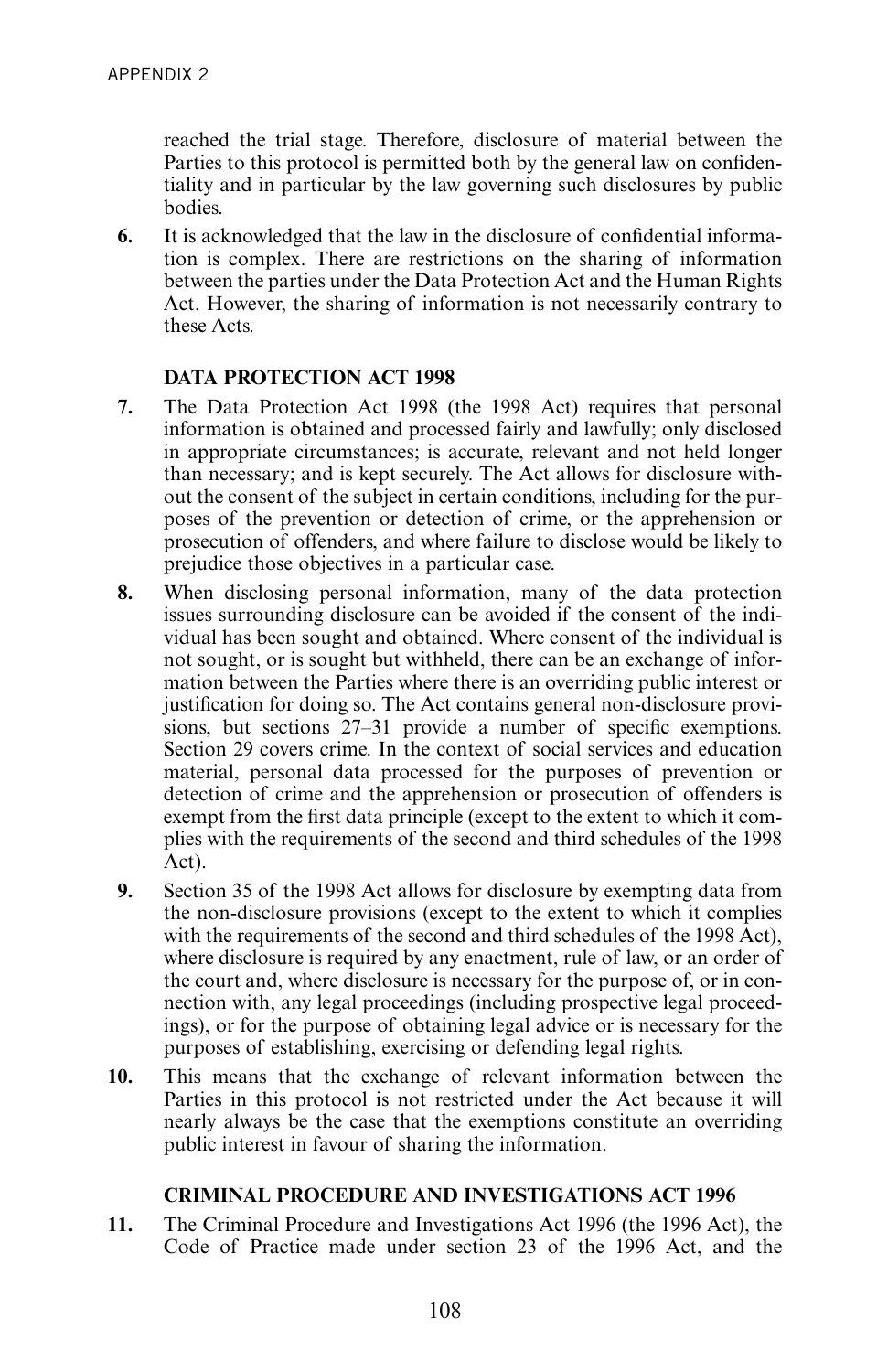Attorney General's Guidelines on the disclosure of information in criminal proceedings, published November 2000, govern the disclosure of unused prosecution material to the defence. Guidance to the police and the Crown Prosecution Service is contained in the Joint Operational Instructions. The 1996 Act applies to all criminal investigations begun on or after 1 April 1997 and applies to a two-stage disclosure process. As soon as reasonably practicable after a not guilty plea in the Magistrates' Court, or service of the prosecution case, committal or transfer to the Crown Court, the prosecution must disclose to the defence any prosecution material that has not been previously disclosed and which might undermine the prosecution case (primary disclosure).

- **12.** In Crown Court cases, the defence is required to provide, within 14 days of primary disclosure by the prosecution, a statement setting out in general terms their defence and particulars of any alibi witnesses. On receipt of the defence statement, the prosecution must as soon as reasonably practicable disclose any further material which may reasonably be expected to assist the accused's defence, as disclosed by the defence statement (secondary disclosure).
- **13.** In Magistrates' Court cases, the defence may give a defence statement to the prosecutor. The requirements of a defence statement voluntarily given in Magistrates' Court cases are the same as those in Crown Court cases.
- 14. Throughout the proceedings, the prosecution is under a continuing duty to keep under review whether material should be disclosed to the defence. After the defence has provided a defence statement, the 1996 Act enables them to apply to the court for an order requiring the prosecution to disclose material if the defence considers that the prosecution has failed to comply with secondary disclosure.
- **15.** Where the prosecution holds relevant sensitive material that meets the criteria for disclosure under the 1996 Act, then a public interest immunity application should be made to the court to withhold this material from the defence. Any decision to withhold such material is a matter for the court to determine.
- **16.** Public interest immunity (PII) enables the courts to reconcile two conflicting public interests – the public interest in the fair administration of justice and the need to maintain the confidentiality of information the disclosure of which would be damaging to the public interest. PII is an exception to the general rule that all material which falls within the tests for disclosure must be disclosed. Special care needs to be taken in deciding where the balance lies between the two competing public interests.
- **17.** The position of PII with respect to social services files has recently been summarised in *Re R (Care: Disclosure: Nature of Proceedings)* [2002] 1 FLR 755. Any person advancing a claim to PII in respect of material held by a local authority should set out with particularity the harm that it is alleged will be caused to the public interest. Before embarking on a claim for PII, consideration should be given to the question whether the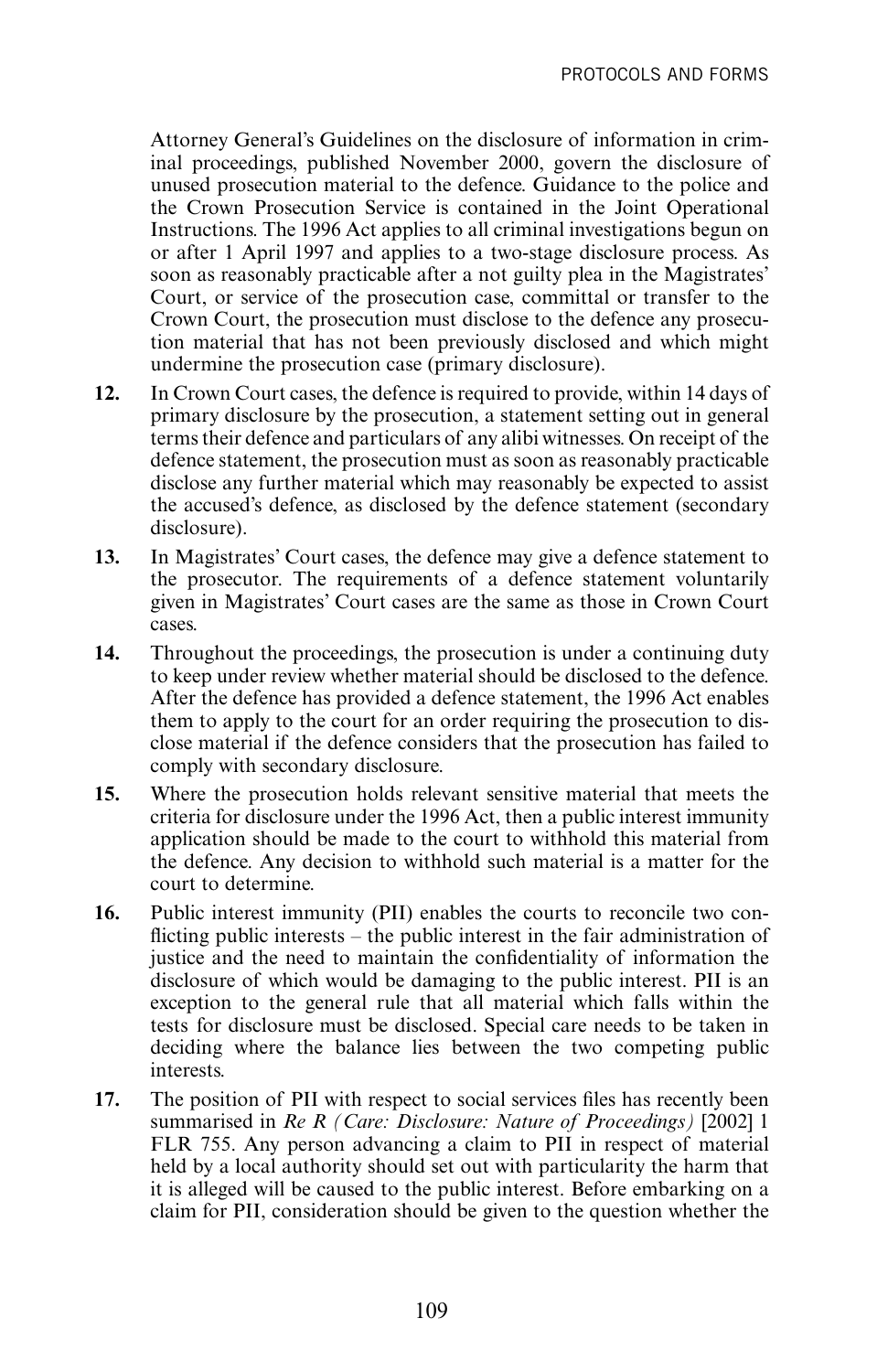material passes the threshold test for disclosure under the Criminal Procedure and Investigations Act 1996, and if so why.

**18.** The Local Authority may assert PII but it is not necessary for them to do so in every case where disclosure is sought by the prosecuting authorities and for there to be a PII hearing before the court prior to disclosure taking place.

#### **THE EUROPEAN CONVENTION ON HUMAN RIGHTS**

- **19.** The Human Rights Act 1998 gives effect to the rights and freedoms guaranteed under the European Convention on Human Rights. Article 6 ensures that every accused has the right to fair trial. It states that in the determination of his civil rights and obligations or of any criminal charge against him, everyone is entitled to a fair and public hearing within a reasonable time by an independent and impartial tribunal established by law. Article 8 protects the right to respect for private and family life, home and correspondence.
- **20.** Article 6 is a 'special' right which means that it cannot be balanced against other public interests. On the other hand, Article 8 is a 'qualified' right which means that it can be interfered with where it is in the interests of national security, public safety or the economic well-being of the country, for the prevention of disorder or crime, for the protection of health or morals, or for the protection of the rights and freedoms of others.
- **21.** The court will order disclosure of information regarding sexual and physical abuse of children (social service and education records) where it is necessary for an accused to have a fair trial (Article 6). The court will also order disclosure of the information where it is necessary for the protection of health or morals, for the protection of the rights and freedoms of others and for the prevention of disorder or crime (Article 8(2)). Disclosure should be appropriate for the purpose and only to the extent necessary to achieve that purpose.

#### **JOINT INVESTIGATIONS**

- **22.** Section 26 of the 1996 Act provides that a person other than a police officer, who is charged with a duty of conducting an investigation with a view to it being ascertained, whether a person should be charged with an offence, or whether a person charged with an offence is guilty, shall have regard to any of the provisions in the Code of Practice made under the 1996 Act. Material obtained by social services in the course of an investigation under section 47 of the Children Act 1989, which may be obtained jointly with the police, but not in the possession of the police, is not subject to section 26. However, it is acknowledged that where such material is obtained jointly with the police, the local authority should as a matter of good practice, have regard to the Code of Practice.
- **23.** Relevant material acquired during the course of a joint investigation should be given to the police disclosure officer and listed on a sensitive or non-sensitive MG form. If there is any disagreement between the police and the local authority on the material, then this will be resolved by the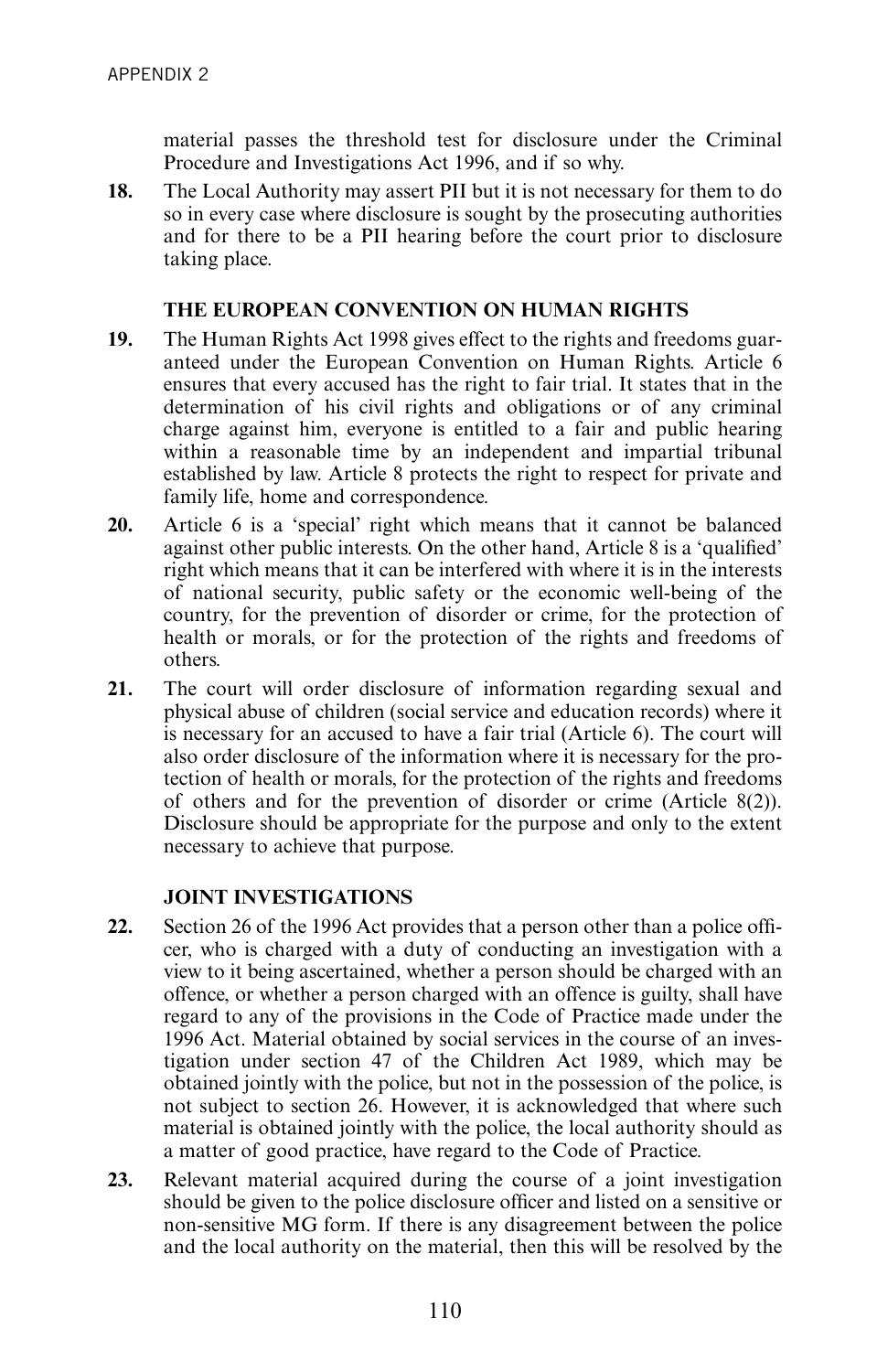Court by way of a public interest immunity application (see section 16 of the 1996 Act). Where material which has been jointly obtained is in the possession of the police, then that material is subject to the provisions of the Criminal Procedure and Investigations Act 1996.

**24.** In most cases social workers will be involved where the police are investigating allegations of sexual or physical abuse of children. In addition to complying with the 1996 Act, they should also adopt the Attorney General's guidelines and have regard to Article 6 of the European Convention on Human Rights.

#### **NON-JOINT INVESTIGATIONS**

- **25.** Where a person subject to a criminal investigation has not been charged, it is often the case that the investigating police officer will require to know about the background of the complainant, family and associates. Such information may be helpful in assessing the veracity of any complaint and the likelihood of conviction. Occasionally, if the local authority had disclosed material to the police at an earlier stage the person under investigation would not have been charged.
- **26.** In these circumstances, the only mechanism to enable the investigators to make application to the court for the disclosure of such material is to consider whether it is appropriate to make an application for Special Procedure Material, under Schedule 1 of the Police and Criminal Evidence Act 1984. However, this is not a satisfactory approach because it goes against the ethos and spirit of the Parties exchanging and sharing information where it is necessary to protect children.
- **27.** Therefore, where full details of the nature of the investigation and the reasons for requiring such material are given to the local authority and that the material is treated as confidential, then it is in the interests of justice for there to be disclosure of relevant material before charge. This would be considered 'necessary' in accordance with Schedule 3 of the 1998 Act.
- **28.** Where a person has been charged with an offence and the social services and/or education departments of a local authority have not been involved in the investigation, but holds or is believed to hold material that could be relevant, then the local authority fall within the category of a third party. The procedure for the police in obtaining such information should be in accordance with this protocol.
- **29.** Schedule 2 of the 1998 Act allows disclosure of non-sensitive material. Such material should be listed on a non-sensitive material form which will be sent, together with the material, to the police disclosure officer who will forward it to the Crown Prosecution Service.
- **30.** The majority of the material held by a local authority will be of a confidential nature. Where the conditions are met in Schedule 3 of the 1998 Act, material should be revealed to the police disclosure officer and the Crown Prosecution Service. The material should be listed on a sensitive material schedule and this together with the documents should be given to the police disclosure officer and the Crown Prosecution Service. Where the local authority assert public interest immunity then section 16 of the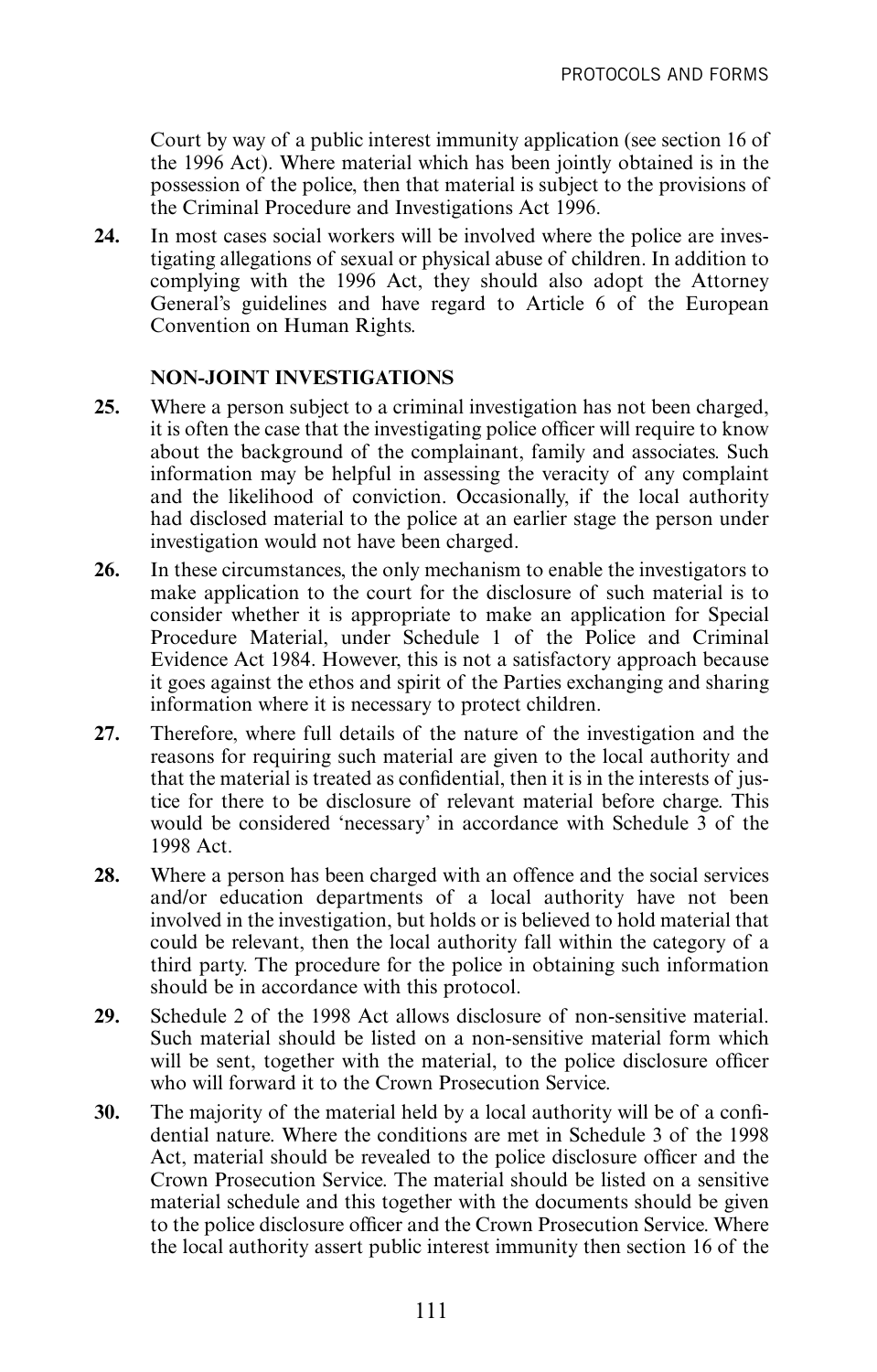1996 Act provides that the court must not make a disclosure order unless a person claiming an interest in the material is given the opportunity to be heard.

**31.** Paragraphs 30–33 of the Attorney General's Guidelines refer to material held by other agencies, which includes a local authority. If it is believed by the investigator, the police disclosure officer or the prosecutor that it is reasonable to seek production of material held by the local authority and the request is refused then application should be made for a witness summons requiring production of the material to the court. The prosecution should be pro-active in such circumstances.

### **CONCLUSION**

**32.** The aim of the protocol is to provide an agreed framework between the Parties for the sharing and exchange of relevant material in child protection investigations. While there is a difficult balance between the local authority complying with their duty of confidentiality, and the police and the Crown Prosecution Service obtaining relevant material from the local authority at the earliest stage possible in any criminal investigation, there are no legal reasons why the Parties should not exchange the material expeditiously, as outlined in this protocol. This would benefit everyone involved in any criminal child protection investigation and promote the efficiency of the criminal justice system.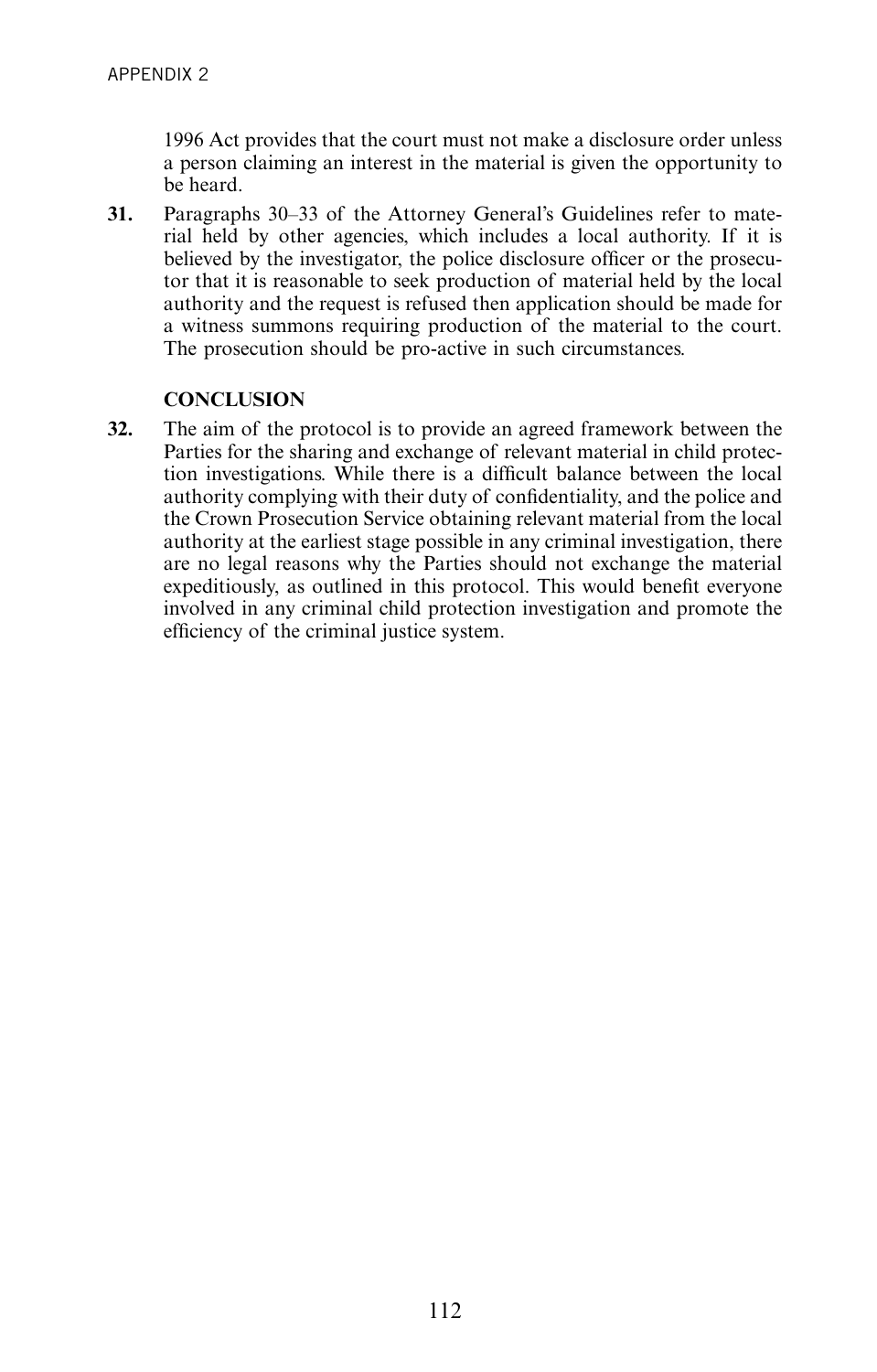# APPENDIX 3

# **Family-Criminal Interface Committee terms of reference**

### **Composition**

The Family-Criminal Interface Steering Committee was established on 9 February 2004, by the then Solicitor-General (Harriet Harman) and the former President of the Family Division (Dame Elizabeth Butler-Sloss, DBE) with the support of the Deputy Chief Justice. The Committee will be co-chaired by the Solicitor-General and the President of the Family Division. Management of the Committee has been delegated to its Deputy Chair, the Hon Mr Justice Hedley. The membership of the Committee will be representative of the key stakeholders involved in the interface between family and criminal proceedings. The Committee will be supported by a Secretariat based in the HM Courts Service and will consult with, and be supported by, all other relevant departments including the Department for Children, Schools and Families, the Home Office and the Department of Health.

Representatives from the magistrates' courts, police, Crown Prosecution Service, probation, Cafcass and social services will be invited to join the Committee in addition to the nominated representatives from the departments. The Committee will have the flexibility to co-opt additional members and may, from time to time, establish Working Parties to address specified tasks.

#### **Terms of reference**

The Family-Criminal Interface Steering Committee has been established to take an 'overview' role in coordinating all work currently being undertaken in England and Wales to improve the interface between the family and criminal jurisdictions. The Committee will identify issues that have not yet been addressed to meet the need to enable all stakeholders to respond more effectively to child protection, domestic violence and private and public family law issues within the forensic arena.

The primary objectives of the Steering Committee are:

1. to assess the effectiveness of the existing legal framework, structures and procedures, including primary and secondary legislation;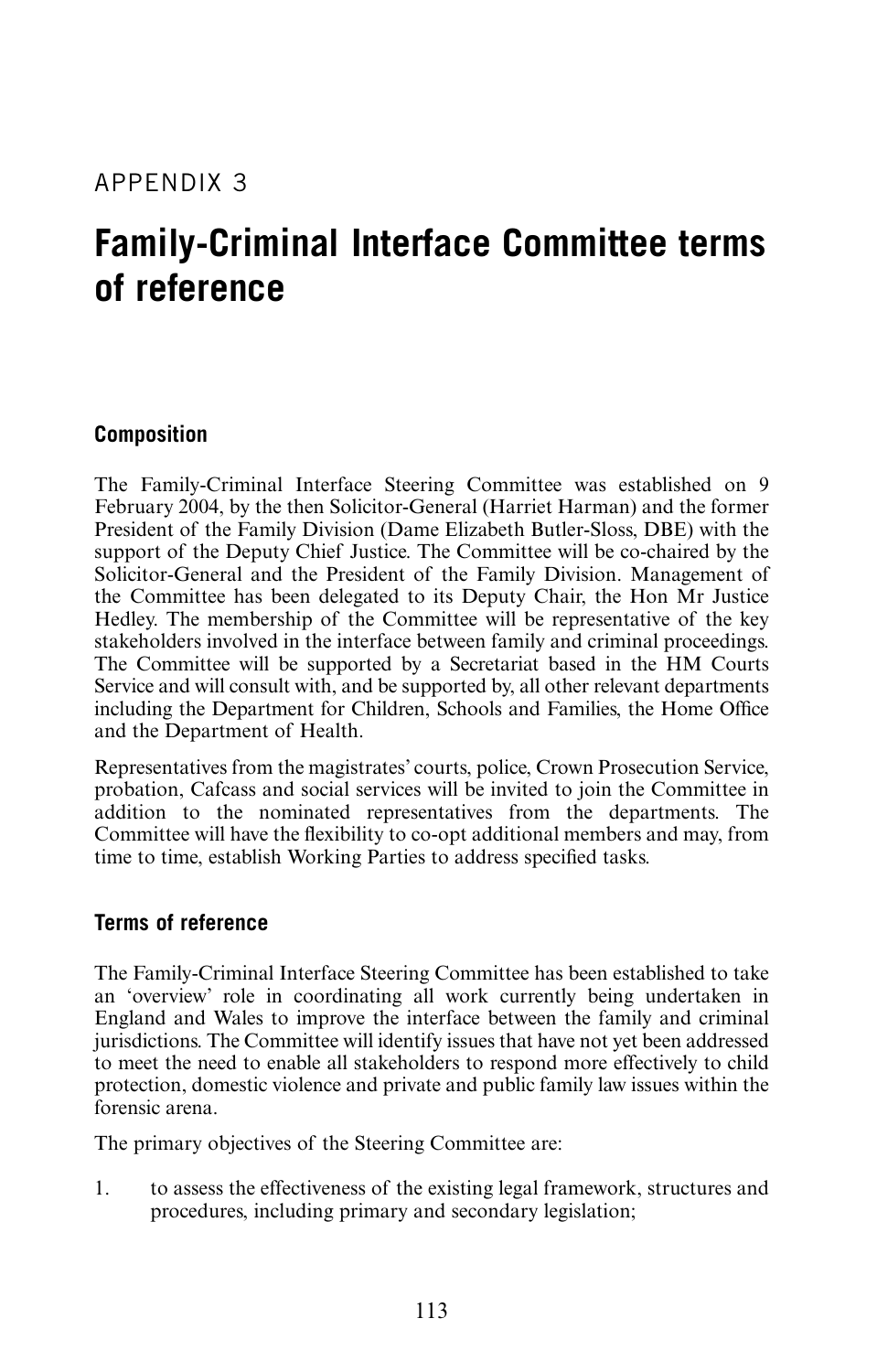- 2. to identify legislative, structural, procedural and other changes that may be required to improve the interface between the family and criminal jurisdictions;
- 3. to recommend and prioritise changes identified to be acted on by government and the relevant stakeholders; and
- 4. to identify and promulgate good practice on a consistent national basis for relevant stakeholders.

The Steering Committee is currently focused on:

- 1. information sharing and exchange;
- 2. joint directions hearings in concurrent criminal and family proceedings; and
- 3. practitioner training.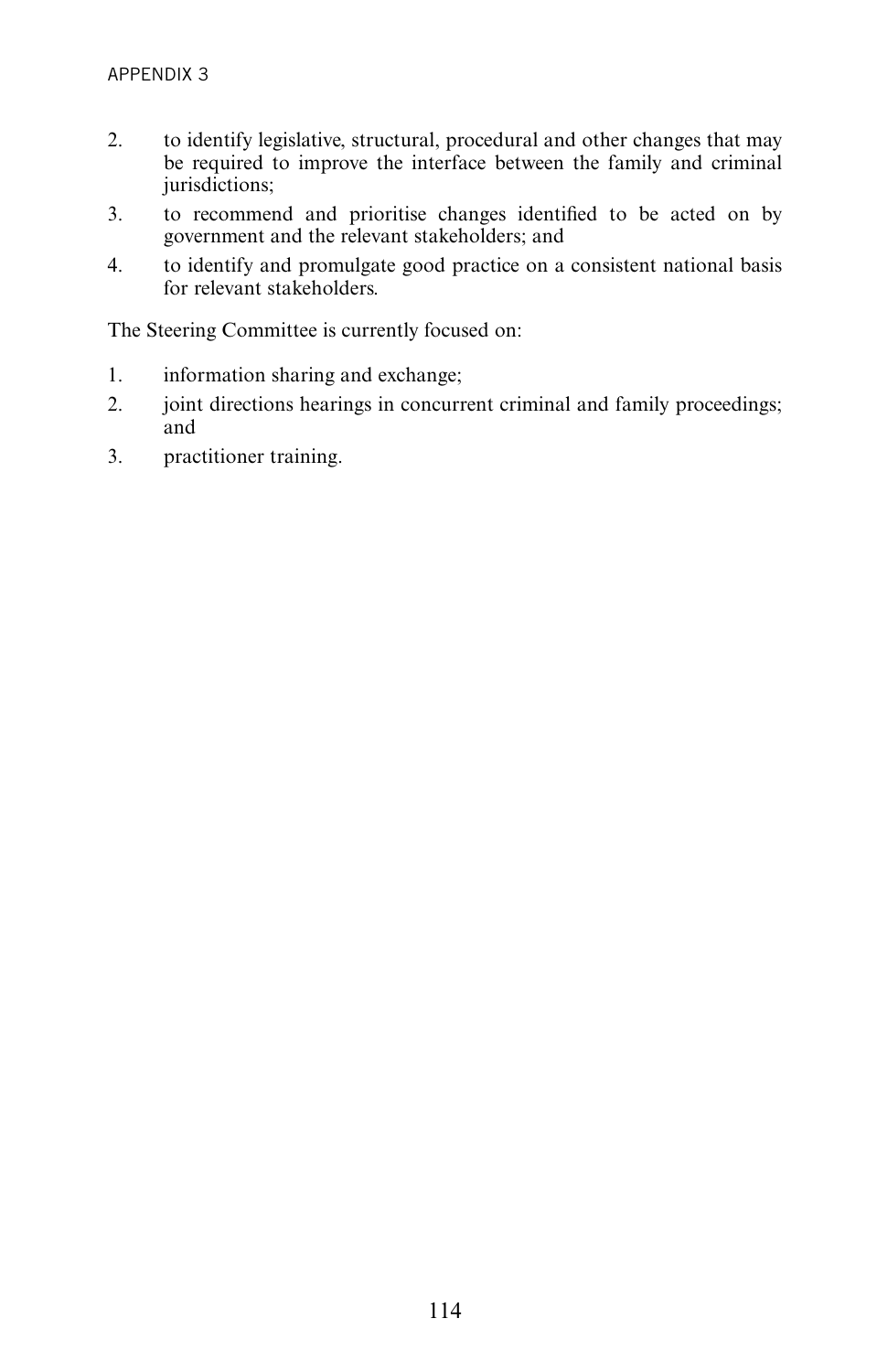# APPENDIX 4

# **Useful contacts**

# **The justice system**

| <b>ACPO</b>                       | www.acpo.police.uk                  |
|-----------------------------------|-------------------------------------|
| Cafcass                           | www.cafcass.gov.uk                  |
| Cafcass (Wales)                   | www.cafcass.gov.uk/cafcassCymru.htm |
| Court Service                     | www.hmcourts-service.gov.uk         |
| Crown Prosecution Service         | www.cps.gov.uk                      |
| Family Justice Council            | www.family-justice-council.org.uk   |
| Local Criminal Justice Committees | www.lcjb.cjsonline.gov.uk           |
| UK Police Service                 | www.police.uk/forces/forces.htm     |

## **Government**

| Department for Children, Schools and Families | www.dcsf.gov.uk            |
|-----------------------------------------------|----------------------------|
| Department of Justice                         | www.justice.gov.uk         |
| <b>HM Prison Service</b>                      | www.hmprisonservice.gov.uk |
| Home Office                                   | www.homeoffice.gov.uk      |
| Legal Services Commission                     | www.legalservices.gov.uk   |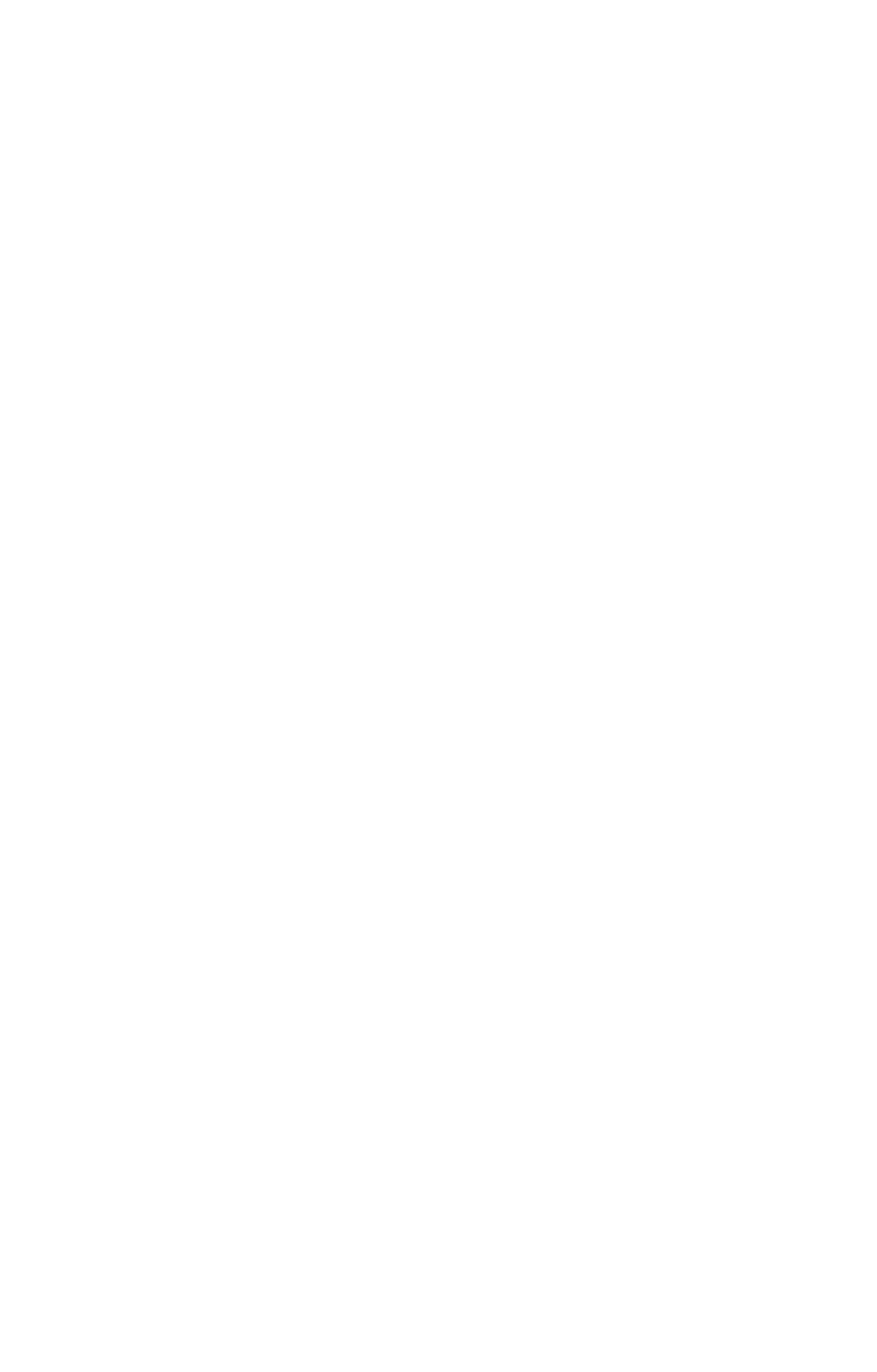# APPENDIX 5

# **Further reading**

## **Court Rules**

Criminal Procedure Rules 2005

#### **www.justice.gov.uk/criminal/procrules\_fin/index.htm**

### **CPS materials**

CPS (2001) 'Provision of Therapy for Child Witnesses Prior to a Criminal Trial (Practice Guidance)' (to be revised 2007)

CPS (2002) 'Provision of Therapy for Vulnerable or Intimidated Adult Witnesses Prior to a Criminal Trial (Practice Guidance)'

CPS (2006) 'Children and Young People – CPS policy on prosecuting criminal cases involving children and young people as victims and witnesses'

> These documents can be found at **www.cps.gov.uk** and **www.homeoffice.gov.uk**

CPS (2005) Code of Practice for Victims of Crime

**www.cps.gov.uk/victims\_witnesses/victims\_code.pdf**

The Prosecutors' Pledge

**www.cps.gov.uk/publications/docs/prosecutors\_pledge.pdf**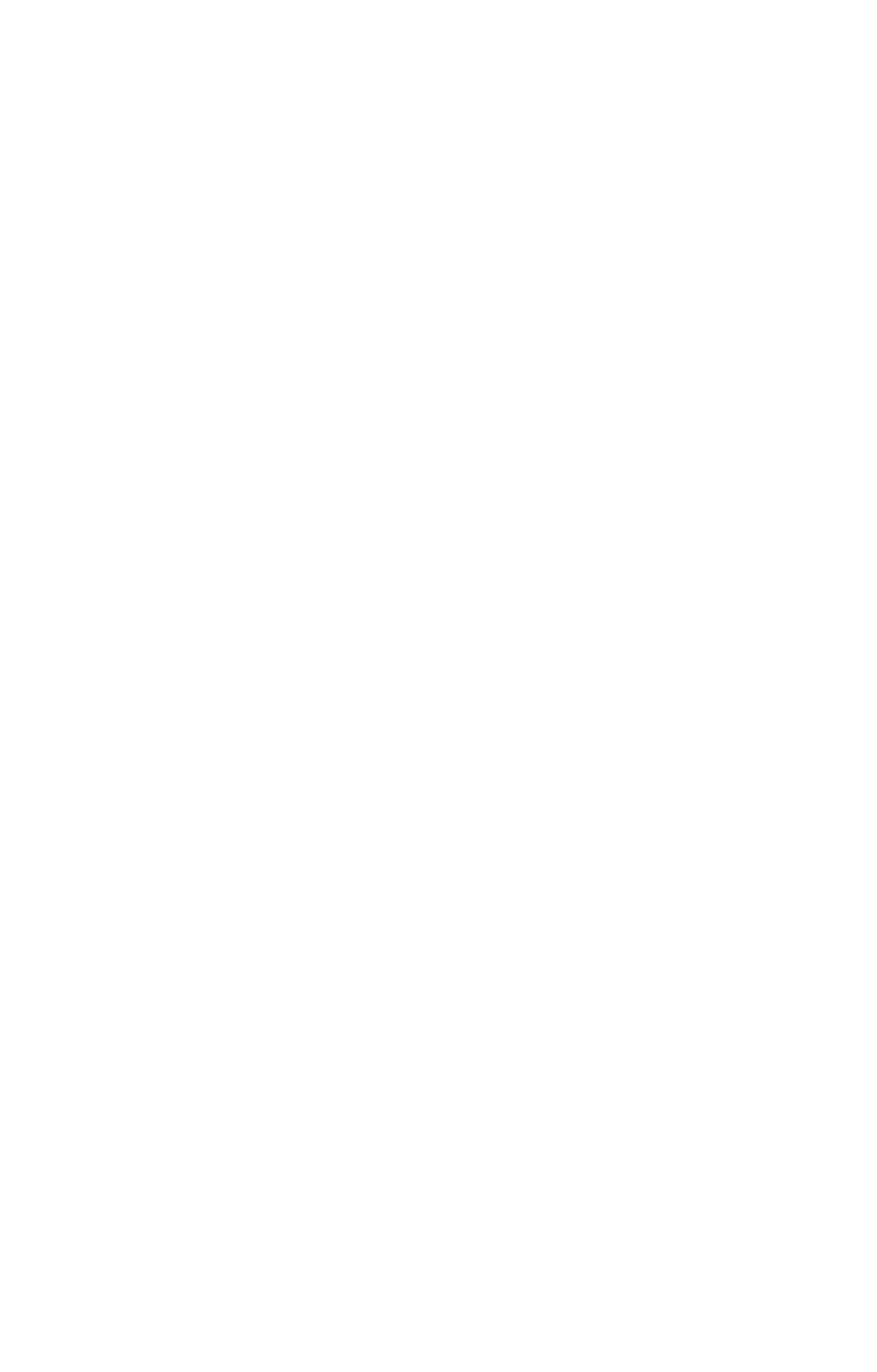# **Index**

**Achieving Best Evidence (ABE) interview** 5, 54, 58 **ACPO Police/Family Disclosure Protocol** 39, 85–100 **Acquittal** 76 **Admissions** provision of Children Act section 98 61–2 **Adoption** 25–6 **Advance information** 13, 38 **Allegations** investigation of 17–9 **Applications** Family Law Act Part IV proceedings 32 private law Children Act proceedings 2, 26–8 **Area Child Protection Committees** 14 **Arrest** power of 33, 34

#### **Bail**

conditions 5, 10, 79–80 criminal proceedings 10–1 police 10 **Balance of probabilities** 3 **Burden of proof in criminal cases** 16

**Cafcass** 26, 27 obtaining list of criminal convictions and police information 41–2 **Care orders** 20–1, 30 interim 22–3 **Care proceedings** 5 acquittal in criminal proceedings and 76

alongside criminal proceedings 74–5 already underway when suspicions about injuries to child are raised 74 disclosure 40 provision of Children Act section 98 61–2 route map 16–26 **Case management** conferences 24 criminal proceedings 3 hearings *see* Joint case management hearings Judicial Case Management Protocol 2, 16 **Caution** interview under 9 **Charges** criminal proceedings 10 **Children** abuse 1, 5 assessment 23 contact *see* Pre-trial contact interviews 19 police protection 20 sample protocol on sharing information in child abuse cases 101–12 therapy *see* Pre-trial therapy upbringing 2 witnesses 5, 68, 69, 94 young offenders 12 **Children Act Advisory Committee (CAAC)** 47 **Children Act proceedings** route map 26–31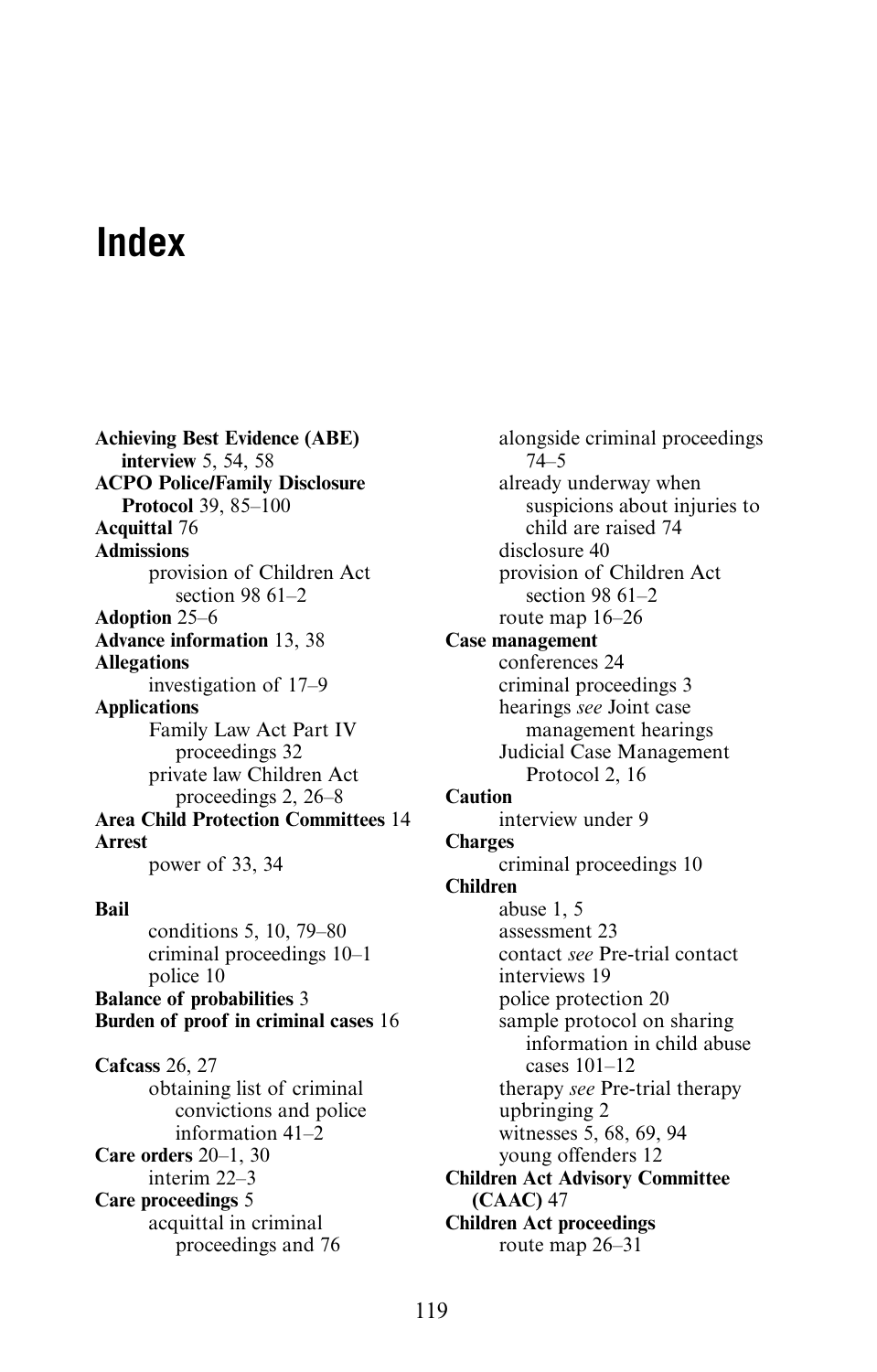**Children Act section 98** 61–2 **'Chinese walls'** 36, 72 **Civil proceedings** status of criminal statements in  $72-3$ **Classification of offences** 11–2 **Cognitive behavioural therapy** 56 **Communication aids** 68, 69 **Community sentences** 16 **Confidentiality** 63–4, 71 ACPO Police/Family Disclosure Protocol 86–7, 94 pre-trial therapy 55–6 sample protocol on sharing information in child abuse cases 107–8 sending confidential information to prisoner 77 **Contact** *see* Pre-trial contact **Contested interim hearings** private law Children Act proceedings 30 **Criminal proceedings** 1, 3, 71 acquittal 76 care proceedings alongside 74–5 Children Act section 98 and  $61-2$ Family-Criminal Interface Committee terms of reference 113–4 interface with family jurisdiction 4–6 route map 9–16 sharing information 36–42 solicitors' information sheets 82–4 special measures 16, 68–70, 78 status of criminal statements in civil proceedings 72–3 weight of criminal conviction in family courts 73 weight of family court findings in criminal courts 73 who can enter court 79 **Crown Prosecution Service** 3, 10, 71 decision to prosecute 10 Local Safeguarding Children Board 14

pre-trial contact and 58 pre-trial therapy and 53 sample protocol on sharing information in child abuse cases 101–12 sharing of information and 37, 38, 42, 44, 45, 63 **Custody** criminal proceedings 10 custodial sentences 16 **Data protection** 37, 63 sample protocol on sharing information in child abuse cases 108 **Decision to prosecute** 10 **Defence** advance information 13, 38 case statement 13 **Delays** pre-trial therapy 54, 55 proceedings 2, 71–2, 75 **Directions hearings** care proceedings 24 private law Children Act proceedings 30 **Disclosure** ACPO Police/Family Disclosure Protocol 39, 85–100 care proceedings 17 Children Act section 98 61–2 criminal proceedings 13–5, 37 family proceedings 2 hearings 15–6 public interest immunity (PII) 63–6 **Disposal hearings** 25 **Dispute resolution** private law Children Act proceedings 27, 28, 30 **Domestic violence** 1 integrated courts and 78 pre-trial contact 58–9 Special Domestic Violence Courts 11, 78–9 special measures for victims 78 **Either way offences** 11

advance information 13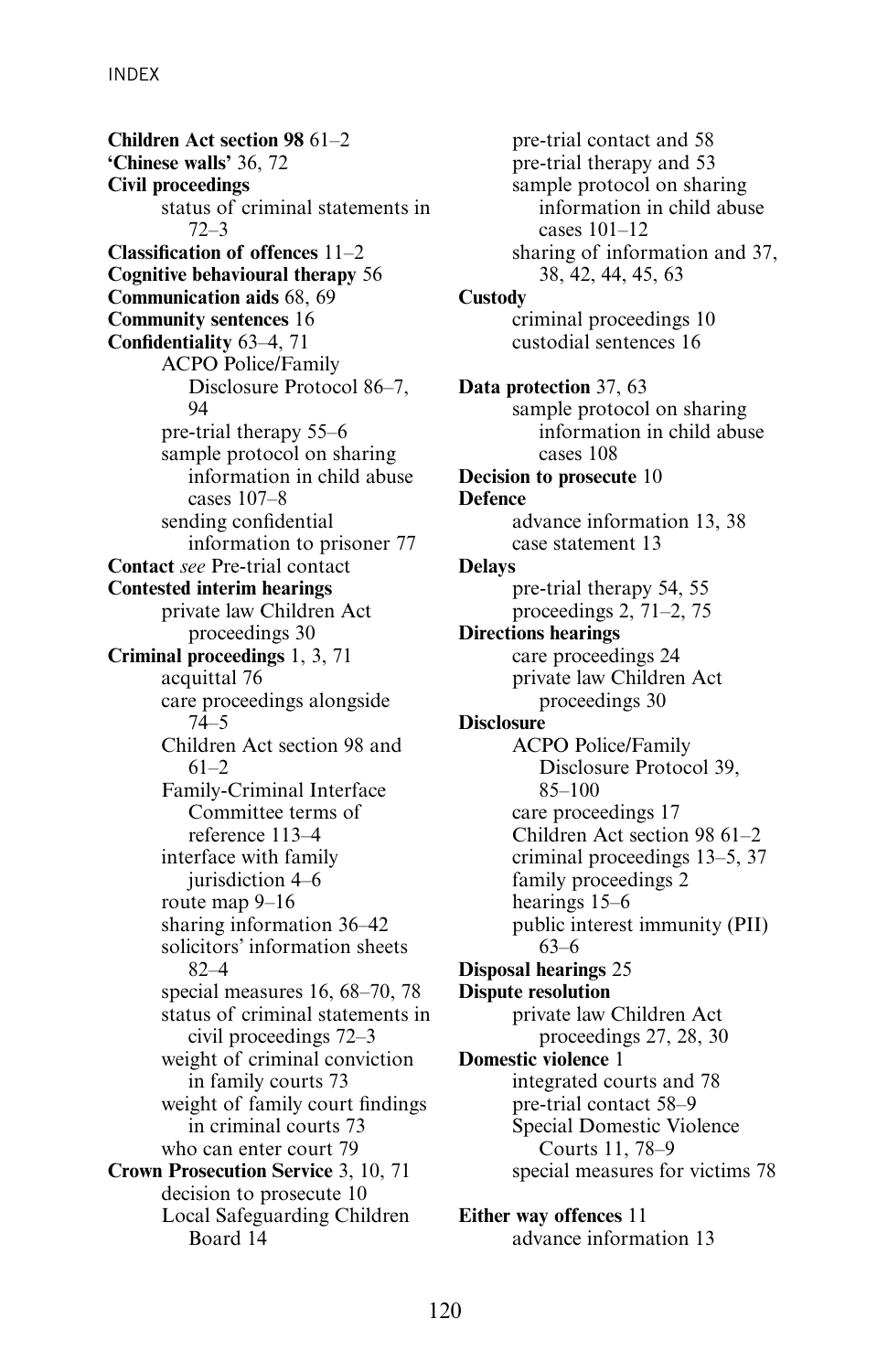proceedings 12, 13 **Emergency protection orders** 20, 21–2 **Enforcement** non-molestation orders 34 occupation orders 34 **Evidence** 5 care proceedings 23–4 criminal proceedings 13–5 expert evidence 14, 24, 25, 30 Family Law Act Part IV proceedings 33 family proceedings 2–3 material 64 private law Children Act proceedings 28 special measures for *see* Special measures status of criminal statements in civil proceedings 72–3 video-taped evidence 54, 94 *see also* Public interest immunity (PII) **Ex parte applications** 26 **Expert evidence** 14, 24, 25, 30

**Fact-finding hearings** care proceedings 25 private law Children Act proceedings 27, 29 **Fair trial right** 3 **Family Law Act Part IV proceedings** route map 32–4 service of injunctions on person in custody 76 **Family life** right to respect for 3 **Family proceedings** 1, 2–3, 71 ACPO Police/Family Disclosure Protocol 39, 85–100 Family-Criminal Interface Committee terms of reference 113–4 interface with criminal jurisdiction 4–6 sharing information 42–6 solicitors' information sheets 81–2 special measures 70 weight of criminal conviction

in family courts 73 weight of family court findings in criminal courts 73 who can enter court 79 **Family-Criminal Interface Committee** 49 terms of reference 113–4 **Final hearings** care proceedings 25–6 Family Law Act Part IV proceedings 33 private law Children Act proceedings 28, 31 **First hearing dispute resolution appointment (FHDRA)** 28

**Group therapy** 56 **Guardians** 23, 30 special guardianship order 25

**Human rights issues** 3, 37, 110 **Hypnotherapy** 56

**Indictable only offences** 12 proceedings 12, 13 **Information sharing** 35 criminal proceedings 36–42 family proceedings 2, 42–6 general principles 35–6 sample protocol 101–12 *see also* Public interest immunity (PII) **Information sheets** 36 criminal practitioners 82–4 family practitioners 81–2 **Initial hearings** private law Children Act proceedings 28 **Injunctions** service of injunctions on person in custody 76 **Integrated courts** 78 **Interim care orders** 22–3 **Interim directions** private law Children Act proceedings 29–30 **Interim hearings** private law Children Act proceedings 30 **Intermediaries** 68, 69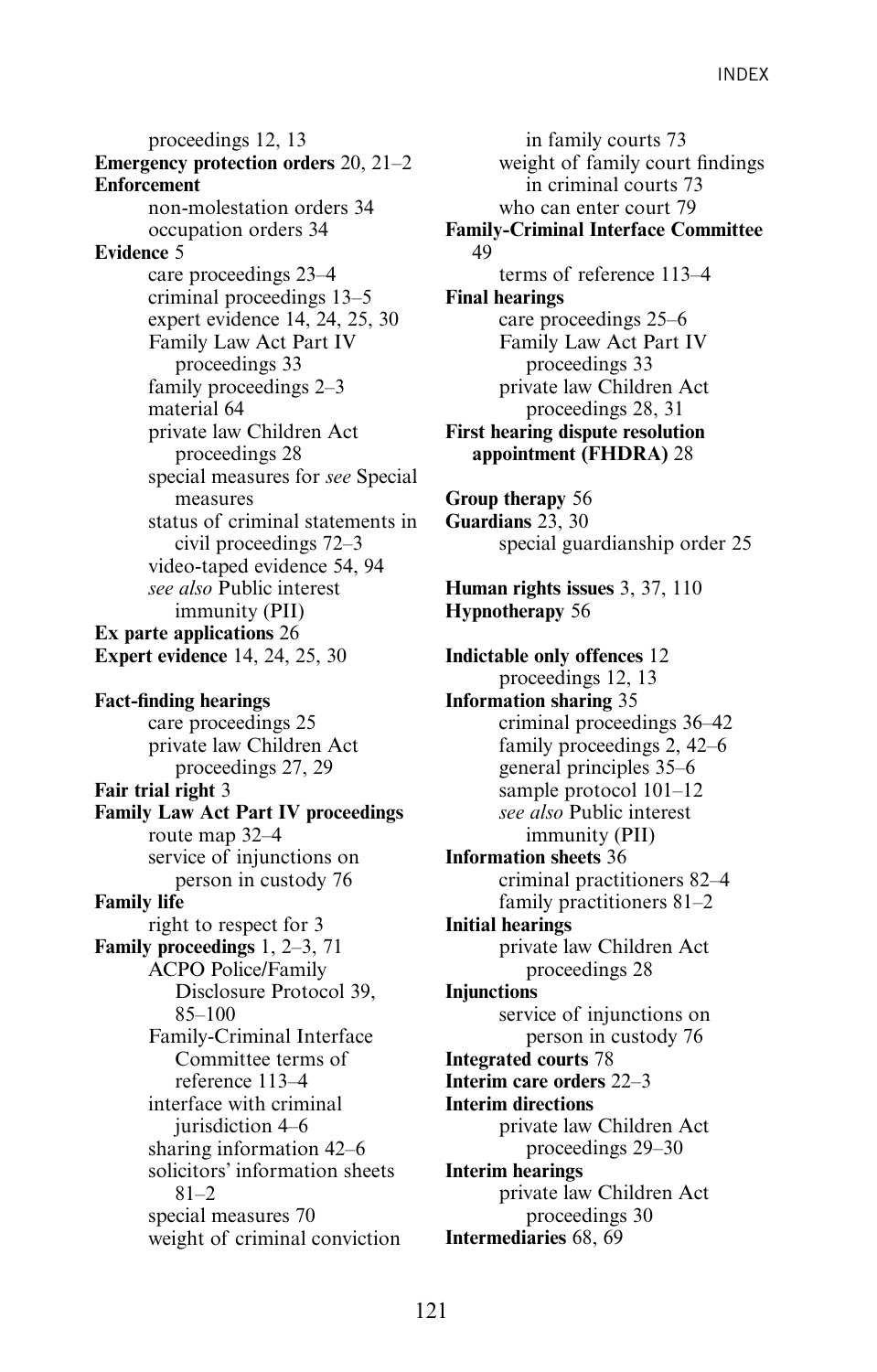**Interpretive psychotherapy** 56 **Interviews** 5 care proceedings 19 criminal proceedings 9 **Intimidated witnesses** 16, 53, 68, 69 **Investigations** 4 criminal proceedings 9–10 delays 71–2 local authorities (LA) 17–9,  $71-2$ sample protocol on sharing information in child abuse cases 110–2 **Joint case management hearings** 41,

46 background 47–8 procedure 49–51 purpose 48–9 **Judicial Case Management Protocol** 2, 16 **Live link evidence** 67, 68, 69–70 **Local authorities (LAs)** 4–5 investigations by 17–9, 71–2 pre-trial contact and 57–8 public interest immunity (PII) 63–6 referral to 17 sample protocol on sharing information in child abuse cases 101–12 sharing of information and 37, 44, 45 **Local Safeguarding Children Board** 14

**Material evidence** 64 **Medical reports** 16 **Memorandum (Achieving Best Evidence) interview** 5, 54, 58 **Mental health issues** 10, 68

**Non-molestation orders** 32, 34

**Occupation orders** 32, 34 **Offences** classification of 11–2 **Outcome hearings** 25

**Personnel** 72 **Placement orders** 25 **Plea and case management hearing (PCMH)** 12, 41 **Police** 4–5, 71 contact details 76 pre-trial contact and 58 pre-trial therapy and 53 protection of children 20 sample protocol on sharing information in child abuse cases 101–12 sharing of information and 37, 42, 44, 45 **Practice Directions** 50 **Pre-hearing reviews** care proceedings 24 private law Children Act proceedings 30 **Pre-sentence reports** 16 **Pre-trial contact** 57 domestic violence and private law cases 58–9 general principles 57 public law cases 57–8 **Pre-trial therapy** 53–4 confidentiality 55–6 timing 54–5 types of therapeutic work 56 **Prison** booking legal visits to prisoner 77–8 custodial sentences 16 sending confidential information to prisoner 77 service of injunctions on person in custody 76 **Privacy** evidence given in 67, 69 right to respect for 3, 37 **Private law cases** pre-trial contact 58–9 **Private law Children Act proceedings** disclosure 40 route map 26–31 **Probation Service** 3, 16 **Proof** criminal burden of 16 standard of 3, 73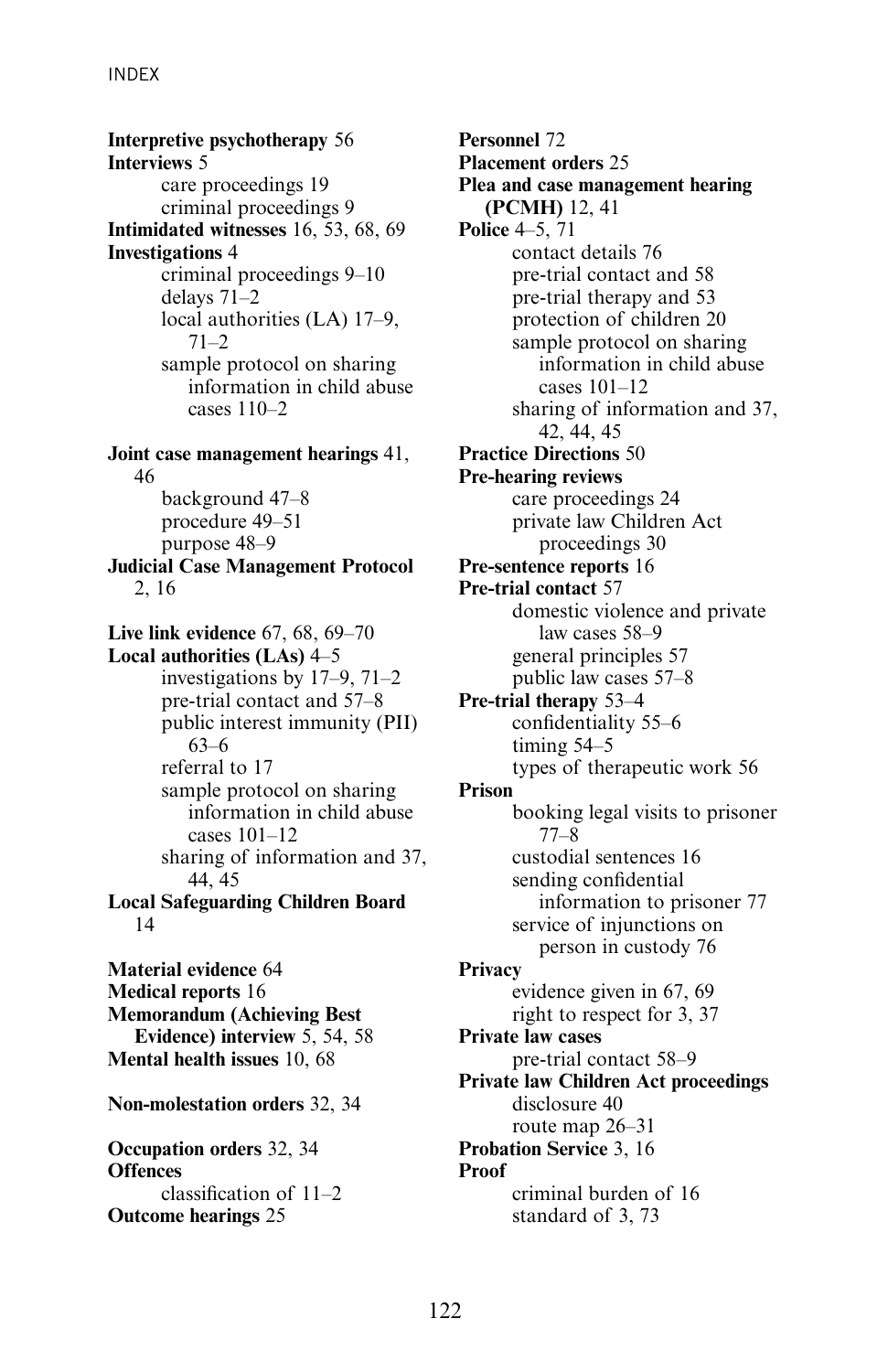**Proportionality** ACPO Police/Family Disclosure Protocol 87, 93 **Prosecution** evidence 14–5 *see also* Crown Prosecution Service **Psychiatric reports** 16 **Psychodrama** 56 **Public interest immunity (PII)** 14 hearings 6 overview 63–4 *R* v. *Reading Justices, ex p. Berkshire County Council* case 64–6 **Public law cases** pre-trial contact 57–8 **Referral to local authorities (LA)** 17 **Regression therapy** 56 **Remand** 10–1 **Restraining orders** 16 **Return hearings** Family Law Act Part IV proceedings 33 **Review hearings** private law Children Act proceedings 31 **Risk assessment** 27 **Route maps** care proceedings 16–26 criminal proceedings 9–16 Family Law Act Part IV proceedings 32–4 private law Children Act proceedings 26–31 **Safety** *see* Special measures **Schools** 105 **Screening witnesses** 67, 69 **Section 38(6) assessment** 23 **Self-esteem issues** 56 **Sentencing** criminal proceedings 16 **Service of documents** Family Law Act Part IV proceedings 32–3

service of injunctions on person in custody 76 **Sharing information** *see* Information sharing **Silence during questioning** 9 **Solicitors** 23, 30 information sheets 36, 81–4 presence at criminal interviews 9 sending confidential information to prisoner 77 **Special Domestic Violence Courts** 11, 78–9 **Special guardianship order** 25 **Special measures** 94 criminal proceedings 16, 68–70, 78 family proceedings 70 overview 67–8 **Standard of proof** 3, 73 **Summary offences** 11 **Summonses** witnesses 16, 65–6, 92 **Supervision orders** 30

**Therapy** *see* Pre-trial therapy **Third parties** evidence from 15 **Time limits** criminal proceedings 3 detention 10 **Trials** criminal proceedings 16

#### **Unused material** 13

**Victims** notification of bail conditions 79–80 special measures for victims of domestic violence 78 **Video-taped evidence** 54, 67, 69, 94 **Vulnerable witnesses** 10, 16, 53, 68, 69

**Wasted costs** 65 **Welfare hearings** 25 **Welfare reports** 30